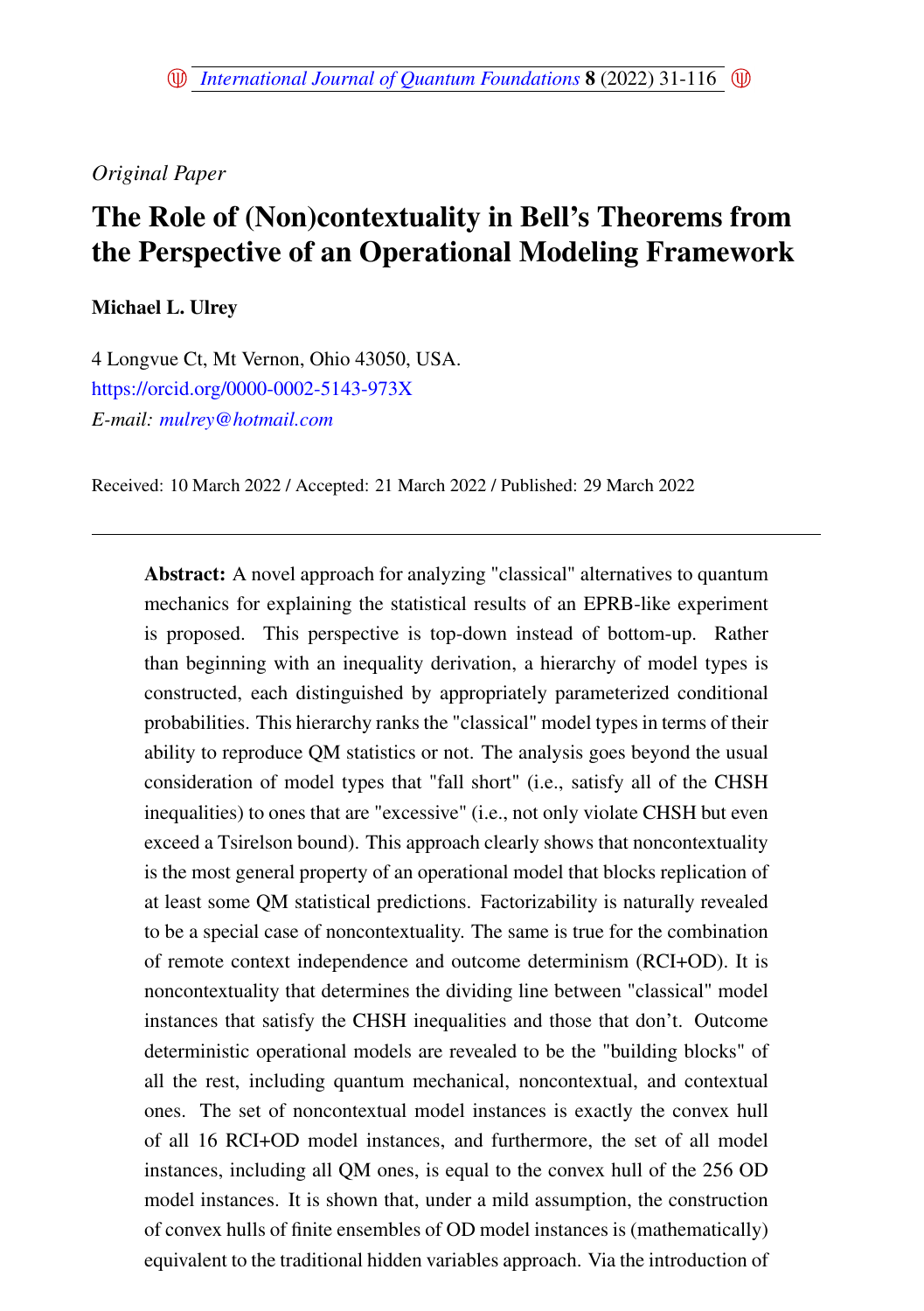operational models that possess outcome and measurement "predictability", a new perspective is gained on the impossibility of faster-than-light transfer of information in an EPRB experiment. Finally, many plots and figures, some of which appear to be new, provide visual affirmation of many of the results.

Keywords: Bell's theorem(s); Bell-Kochen-Specker theorem; hidden variables; convex hull; outcome determinism; locality; non-contextuality; predictability; correlation plots; modeling hierarchy

# 1. Introduction

Consider Fig. [1,](#page-2-0) which shows sets of 3-tuples of correlations attached to different probabilistic models of an EPRB experiment (the fourth correlation is fixed at  $-1, -\frac{1}{2}$  $\frac{1}{2}, 0, \frac{1}{2}$  $\frac{1}{2}$ , or 1, from left to right in each row). The first four rows show correlations corresponding to the assumptions, respectively, of Hilbert-space quantum mechanics (QM), remote context independence together with outcome determinism (RCI+OD), factorizability (or Bell locality), and noncontextuality. The remaining rows show pairwise comparisons of selected plots.

Rows 2-4 and the last row strongly suggest that RCI+OD and factorizability are simply stronger notions of noncontextuality. Notice how the factorizable correlations (green surfaces) fit entirely inside the noncontextual correlations (blue solids) and the RCI+OD correlations (red dots) are "vertices" of both of them (in the first and last columns only, where the correlation in the 4th dimension is fixed at  $-1$  and  $+1$ , respectively). In other words, in terms of sets of correlations,

<span id="page-1-0"></span>
$$
RCI + OD \subset Factorizable \subset Noncontextual.
$$
 (1)

Furthermore, all of the correlations in each of these categories satisfy all of the CHSH inequalities.<sup>1</sup>

<sup>&</sup>lt;sup>1</sup> Clauser, Horne, Shimony, and Holt. See [\[1\]](#page-83-0) and [\[2\]](#page-83-1).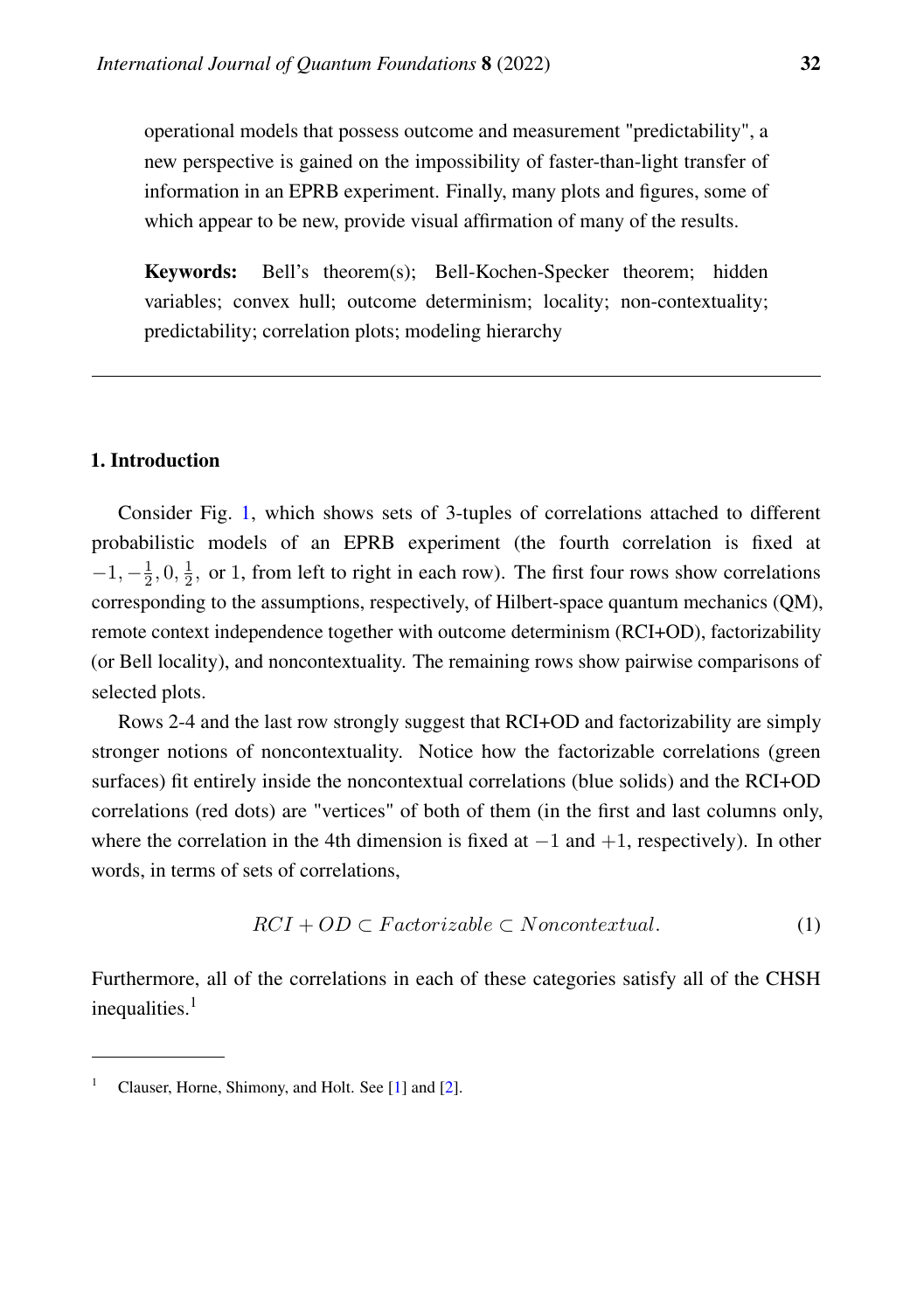<span id="page-2-0"></span>Figure 1. 3D slices through sets of 4D correlation vectors corresponding to various probabilistic assumptions, and combinations thereof. In each row, exactly one correlation is fixed in each of the five plots at the values  $-1, -\frac{1}{2}$  $\frac{1}{2}, 0, \frac{1}{2}$  $\frac{1}{2}$ , and 1, from left to right. The plots in the noncontextual row (4) correspond to the polyhedra defined by the CHSH inequalities (see Corollary [3\)](#page-29-0). The frame for each plot is the "correlation cube"  $[-1, 1] \times [-1, 1] \times [-1, 1]$ . See Appendix [A.2](#page-62-0) for more details.



Wiseman [\[3\]](#page-83-2) points out that many of the debates surrounding "Bell's theorem" stem from the fact that there are really two Bell's theorems. In [\[4\]](#page-83-3), Bell showed that RCI+OD were sufficient to derive his inequality, and in [\[5\]](#page-83-4), he showed that factorizability is also sufficient to derive a similar inequality. Both inequalities are inconsistent with at least some statistical predictions of QM.

Mermin [\[6\]](#page-83-5) compared Bell's 1964 paper [\[4\]](#page-83-3) to the earlier so-called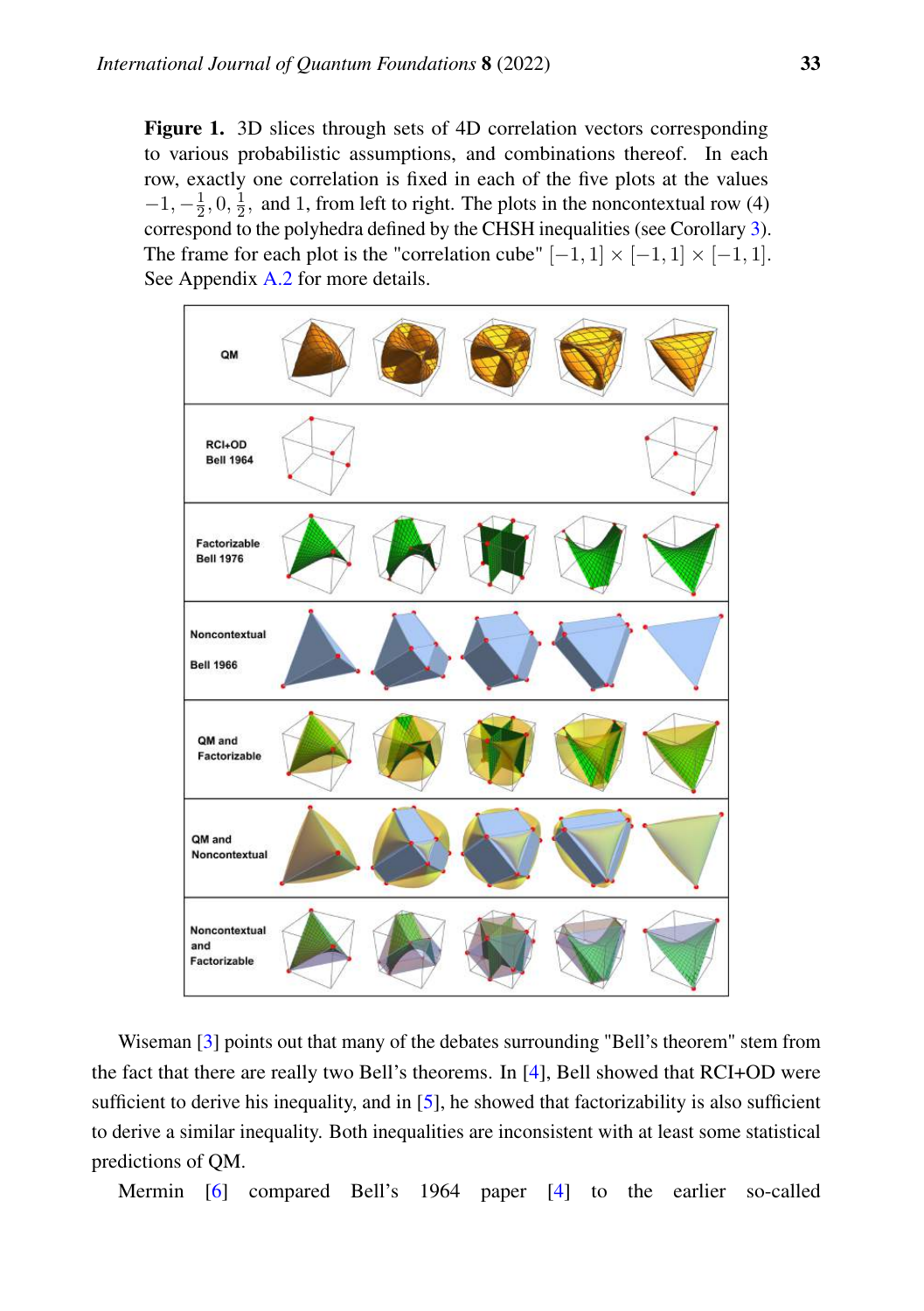"Bell-Kochen-Specker" (BKS) paper  $[7]^2$  $[7]^2$ . In the BKS paper, Bell dismantled von Neumann's "silly" argument against a hidden variables theory and replaced it with his own argument, which he then self-criticized because of the tacit assumption that the measurement of a given observable should yield the same value, regardless of what other measurements are made simultaneously. Although he did not name it at the time, this assumption later came to be called "noncontextuality" – again see [\[6\]](#page-83-5) and also the noncontextuality discussion in [\[9\]](#page-83-7).

The increasing level of generality of Eq. [1](#page-1-0) thus reflects the content of Bell's three papers [\[4,](#page-83-3)[5](#page-83-4)[,7\]](#page-83-6), mathematically if not chronologically (also noted in Fig. [1](#page-2-0) in the descriptions to the left of rows 2, 3, and 4). They each indicate Bell's ideas at the time about what kind of hidden variables theory is blocked from explaining at least some QM statistical predictions. This culminates in the BKS paper [\[7\]](#page-83-6), which effectively shows there can be no noncontextual (NC) hidden variables theory that is consistent with all QM statistical predictions.

The central importance of noncontexuality was already evident in the pioneering work of Fine [\[10,](#page-83-8)[11\]](#page-83-9). For example in [\[10\]](#page-83-8) he said: "*Finally, I believe that Proposition (1) – conjoined with the other two – shows what hidden variables and the Bell inequalities are all about; namely, imposing requirements to make well-defined precisely those probability distributions for noncommuting observables whose rejection is the very essence of quantum mechanics.*"

Abramsky and Bradenburger [\[12\]](#page-84-0), exploring nonlocality and contextuality in the very general framework of sheaf theory, echo this conclusion by saying: "*We show that contextuality, and non-locality as a special case, correspond exactly to obstructions to global sections.*"

In Held [\[13\]](#page-84-1), the Kochen-Specker theorem and noncontextuality are linked by the statement: "*The second important no-go theorem against HV theories is the theorem of Kochen and Specker (KS) which states that, given a premise of noncontextuality (to be explained presently) certain sets of QM observables cannot consistently be assigned values at all (even before the question of their statistical distributions arises).*"

Klyachko, et. al. [\[14\]](#page-84-2) emphasize the important implications for quantum computing, given that the contextuality of QM is more fundamental than nonlocality: "*However, for quantum computation the magic ability of entanglement to bypass constraints imposed by the so-called classical realism is far more important. The latter is understood here as the existence of hidden parameters, or equivalently a joint probability distribution of all involved quantum observables.*" See also [\[15\]](#page-84-3) for a specific example of better-than-classical

<sup>&</sup>lt;sup>2</sup> Due to a publication delay, this paper did not appear until 1966. Kochen and Specker independently proved the same result by different means in [\[8\]](#page-83-10).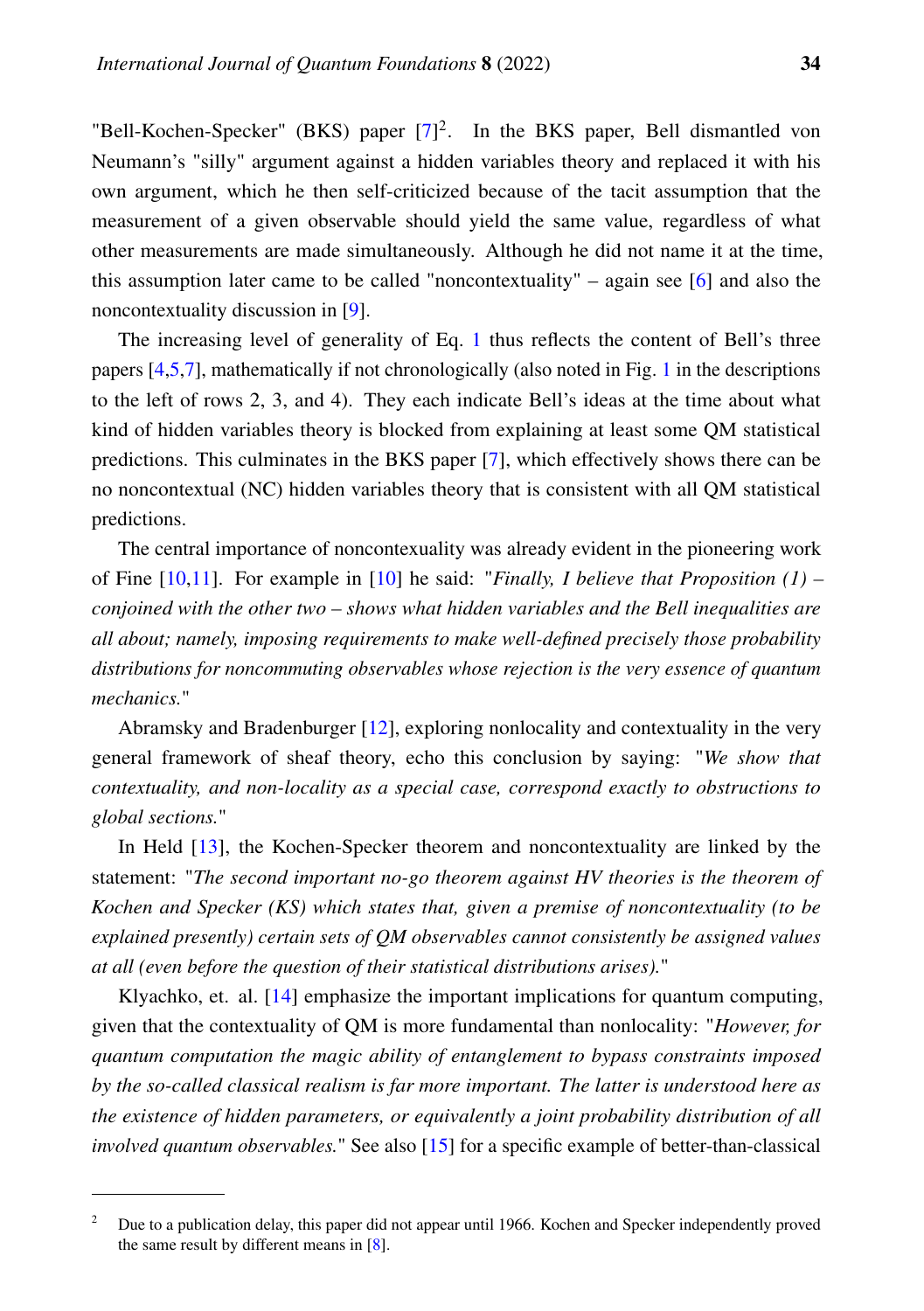performance of quantum protocols using polarization qubits, enabled by preparation contextuality.

For deep connections of noncontextuality to graph theoretic concepts, see for example [\[16,](#page-84-4) [17\]](#page-84-5), and for a surprising connection to relational database theory, see [\[18\]](#page-84-6).

In this paper, within the context of a Bell/Aspect-like experiment, many of the concepts surrounding Bell's theorems are organized into a hierarchy of parameterized operational model types, together with sets of their instantiations, that represent various concepts, such as remote context independence, remote outcome independence, factorizability, outcome determinism, noncontextuality, and combinations thereof. In this parameterized modeling framework, it is possible to "rank" the different model types in their ability to replicate QM predictions while retaining certain "classical" features (or not). This top-down approach provides a broader perspective than mere manipulation of inequalities. It lends intuition into why certain known results are true, reveals a few underappreciated facts, renders many proofs almost trivial, leads to a more intuitive, simpler formulation of "hidden variables", provides a different insight into why the experiment cannot be used for faster-than-light communication, and provides many relevant plots and figures, some of which appear to be new.

In particular, this parameterized operational modeling paradigm can be used to confirm the suggestiveness of Fig. [1,](#page-2-0) namely that the hierarchy of noncontextual correlations in Eq. [1](#page-1-0) reflects a similar relationship among the model types representing these properties. Both RCI+OD and factorizability are merely special cases of noncontextuality. If one assumes "locality", either as RCI in the combination RCI+OD, or as factorizability, one is implicitly assuming noncontextuality. Noncontextuality is the most general "classical" notion among these three that blocks complete duplication of QM statistical behaviors. In fact, the 8 CHSH inequalities become a "witness" for noncontextuality. That is, if noncontextuality is assumed, all 8 CHSH inequalities hold and (almost) conversely, if a model instance (not necessarily noncontextual) has correlations that satisfy all of the CHSH inequalities, *there exists* a (possibly different) noncontextual model instance with those same correlations.

## 2. The operational model types

The basic motivation behind a "hidden variables" theory is to posit an alternative explanation of quantum mechanics that explains its behaviors in a "classical" way. Some "hidden variables" theories can be eliminated straight away if they lead to mathematical models that produce statistical predictions that are inconsistent with QM. The strategy in this paper is to consider a specific class of statistical models, which will be called "operational" models, and determine if certain properties that they possess are consistent (or not) with QM.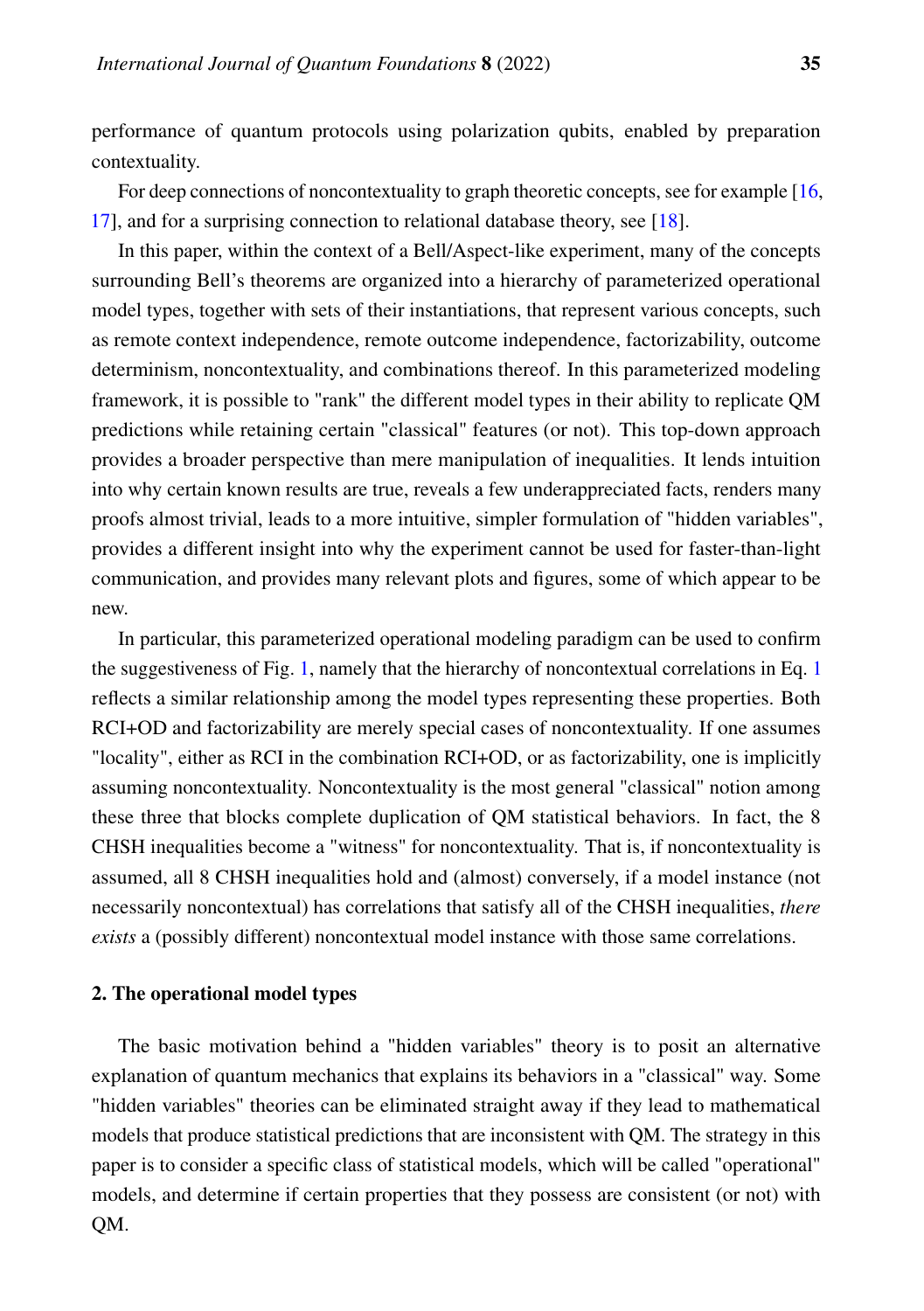An operational model type is characterized by a set of 16 conditional probabilities

$$
P(A = s, B = t | M_A = u, M_B = v)
$$

for Alice and Bob's outcomes A and B given their measurement choices (context)  $M_A$  and  $M_B$ , where  $s, t = \pm 1$  and  $u, v = 1$  or 2. The novel approach in this paper is to represent these conditional probabilities with symbolic parameters

$$
\boldsymbol{\gamma}=(\gamma_1,\gamma_2,...,\gamma_{16}),
$$

and then suitably "re-parameterize" this *generic* representation to characterize various *specialized* model types.

# *2.1. Generic*

The generic representation of an *operational* (that is, statistical) model of an EPRB experiment is shown in Table [1.](#page-5-0)

<span id="page-5-0"></span>**Table 1.** The generic model type, where the  $\gamma_k$ 's represent the 16 conditional probabilities  $P(A = s, B = t | M_A = u, M_B = v)$ , where  $s, t = \pm 1$  denote Alice and Bob's measurement outcomes and  $u, v = 1$  or 2 indicate their measurement choices (context), respectively. Each row consists of nonnegative real numbers summing to 1.

| Context | Outcome $(s, t)$ |               |               |               |  |  |  |  |  |  |  |
|---------|------------------|---------------|---------------|---------------|--|--|--|--|--|--|--|
| (u, v)  |                  | $-1,1$        |               | 1, 1)         |  |  |  |  |  |  |  |
| (1,1)   | $\gamma_1$       | Y2            | $\gamma_3$    | $\gamma_4$    |  |  |  |  |  |  |  |
| (1, 2)  | $\gamma_5$       | $\gamma_6$    | γ7            | $\gamma_8$    |  |  |  |  |  |  |  |
| (2,1)   | γg               | $\gamma_{10}$ | $\gamma_{11}$ | $\gamma_{12}$ |  |  |  |  |  |  |  |
| (2, 2)  | $\gamma_{13}$    | Ϋ14           | $\gamma_{15}$ | $\gamma_{16}$ |  |  |  |  |  |  |  |

In this table, each  $\gamma_k$  represents a conditional probability, that is,

$$
\gamma_k = P(A = s, B = t | M_A = u, M_B = v)
$$

for appropriate  $s, t = \pm 1, u, v = 1, 2,$  and  $k = 1, 2, ..., 16$ . For example,

$$
\gamma_7 = P(A = 1, B = -1 | M_A = 1, M_B = 2),
$$

and similarly for the other 15 entries. Table [1](#page-5-0) corresponds to what Abramsky and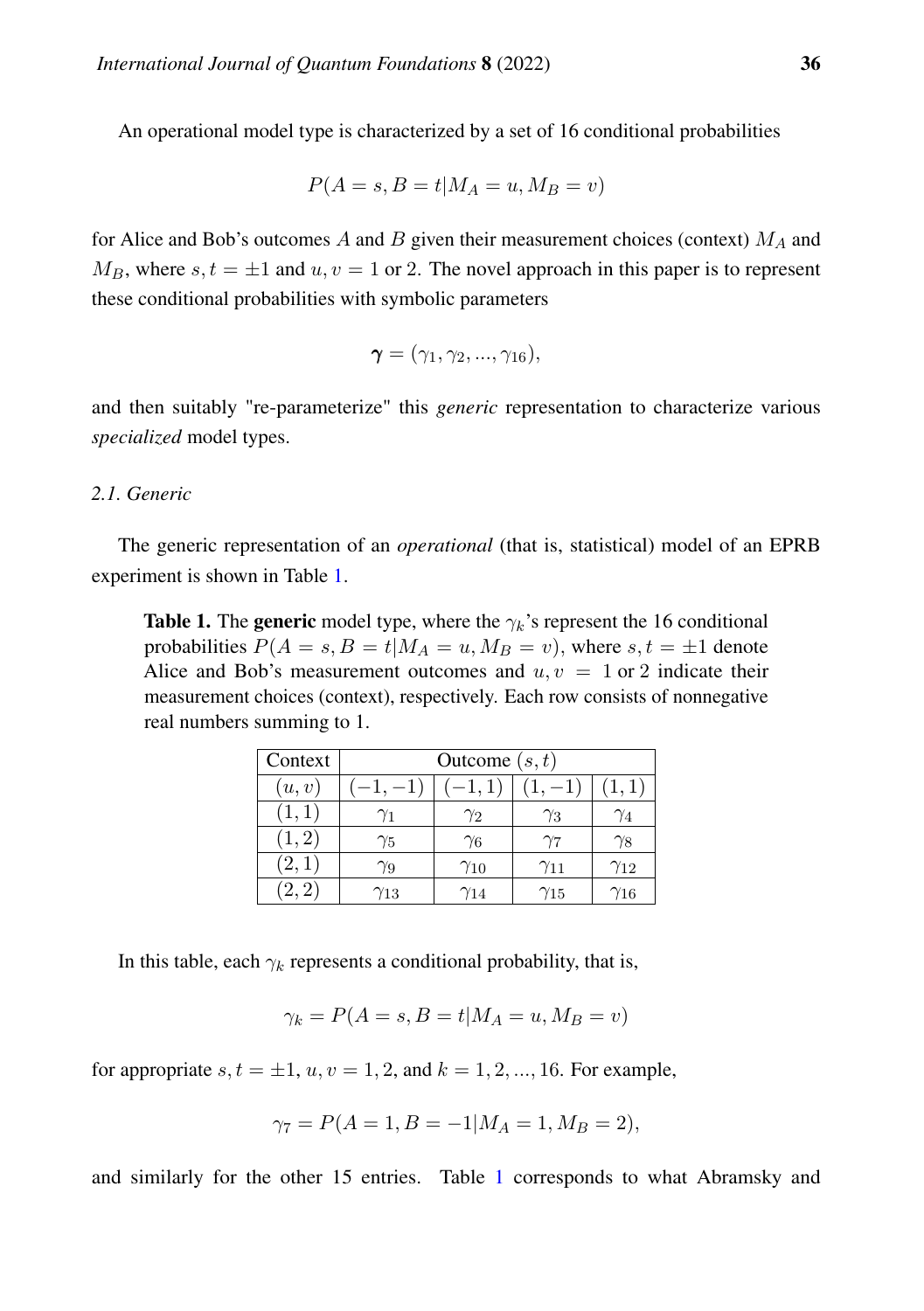Bradenburger [\[12\]](#page-84-0) call an *empirical* model, or in this case, a (2, 2, 2) *Bell-type scenario*<sup>3</sup> . This is just one example in their comprehensive analysis of non-locality and contextuality in the language of sheaf theory. Whereas [\[12\]](#page-84-0) encompasses general  $(n, k, l)$  Bell-type scenarios (and more), the focus here is on the  $(2, 2, 2)$  case only.

This model type is called "generic" because the  $\gamma_k$ 's are unspecified, except for the following restrictions, which apply to each and every model type in this paper, whether generic or specialized.

#### <span id="page-6-0"></span>Definition 1. *The measurement context constraints say that*

$$
\gamma_1 + \gamma_2 + \gamma_3 + \gamma_4 = 1,\n\gamma_5 + \gamma_6 + \gamma_7 + \gamma_8 = 1,\n\gamma_9 + \gamma_{10} + \gamma_{11} + \gamma_{12} = 1,\n\gamma_{13} + \gamma_{14} + \gamma_{15} + \gamma_{16} = 1.
$$
\n(2)

Definition 2. *The term model type refers to any table like Table [1,](#page-5-0) which includes a specification of the outcomes, context, and conditional probabilities*  $\gamma = (\gamma_1, \gamma_2, ..., \gamma_{16})$ *. These conditional probabilities might be written in terms of a different set of symbolic parameters.*

Definition 3. *A model instance is a model type in which the symbolic parameters have been assigned specific numeric values.*

Definition 4. *A conditional probability vector, or cpv, is an ordered set of 16 nonnegative real numbers*  $\gamma = (\gamma_1, \gamma_2, ..., \gamma_{16})$  *that satisfy the measurement context constraints of Def. [1.](#page-6-0)* 

In this paper, the terms "model type" and "cpv" will be used interchangeably, when they involve symbolic parameters, and "model instance" and "cpv" used interchangeably, when they involve numeric parameters.

# *2.2. Correlations, s-functions, and the CHSH inequalities*

Before proceeding with the definitions of the more specialized model types, it is convenient to define the correlations, s-functions, and CHSH inequalities in terms of the generic model type parameters. These definitions will then apply *mutatis mutandis* to any other specialized model type by a suitable change of parameters according to the table that defines the relevant model type. The results for all model types are summarized in Appendix [A.](#page-57-0)

<sup>3</sup> 2 observers, 2 measurements per observer, 2 outcomes per measurement.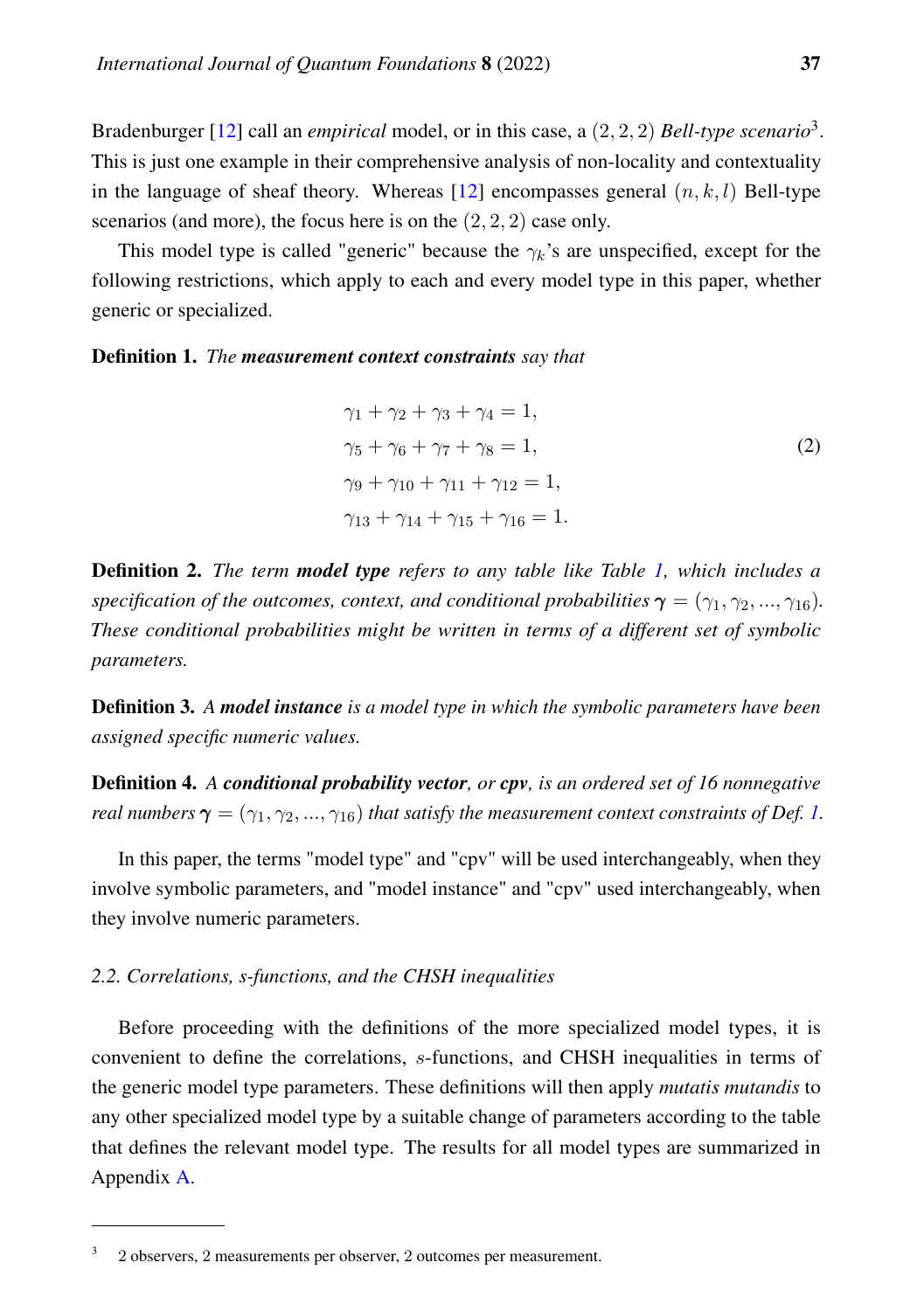**Definition 5.** Define the four **correlations**  $(w, x, y, z)$  of any generic model type (and hence *any other model type in this paper) in terms of its parameters*  $\gamma = (\gamma_1, \gamma_2, ..., \gamma_{16})$ *:* 

<span id="page-7-0"></span>
$$
w = \gamma_1 - \gamma_2 - \gamma_3 + \gamma_4,
$$
  
\n
$$
x = \gamma_5 - \gamma_6 - \gamma_7 + \gamma_8,
$$
  
\n
$$
y = \gamma_9 - \gamma_{10} - \gamma_{11} + \gamma_{12},
$$
  
\n
$$
z = \gamma_{13} - \gamma_{14} - \gamma_{15} + \gamma_{16}.
$$
\n(3)

*Now define the four s*-*functions*<sup>4</sup> *of the correlations*  $(w, x, y, z)$ *:* 

<span id="page-7-1"></span>
$$
s_1 = -w + x + y + z,s_2 = w - x + y + z,s_3 = w + x - y + z,s_4 = w + x + y - z.
$$
 (4)

*Finally the 8 CHSH inequalities are:*

<span id="page-7-2"></span>
$$
-2 \le s_1, s_2, s_3, s_4 \le 2. \tag{5}
$$

The following two matrices will come in handy for reducing lengthy lists of equations/inequalities to a more compact matrix format.

<span id="page-7-3"></span>**Definition 6.** *The correlation matrix* C *turns a set of generic parameters*  $\gamma$  =  $(\gamma_1, \gamma_2, ..., \gamma_{16})$  *into a set of correlations*  $(w, x, y, z)^T = C\gamma^T$ *. See Eq. [3.](#page-7-0)* 

$$
C = \begin{pmatrix} 1 & -1 & -1 & 1 & 0 & 0 & 0 & 0 & 0 & 0 & 0 & 0 & 0 & 0 & 0 & 0 \\ 0 & 0 & 0 & 0 & 1 & -1 & -1 & 1 & 0 & 0 & 0 & 0 & 0 & 0 & 0 \\ 0 & 0 & 0 & 0 & 0 & 0 & 0 & 0 & 1 & -1 & -1 & 1 & 0 & 0 & 0 & 0 \\ 0 & 0 & 0 & 0 & 0 & 0 & 0 & 0 & 0 & 0 & 0 & 0 & 1 & -1 & -1 & 1 \end{pmatrix}
$$
(6)

**Definition 7.** The matrix S turns a set of correlations  $(w, x, y, z)$  into the corresponding

<sup>&</sup>lt;sup>4</sup> The use of the letter s for these expressions is taken from Aspect [\[2\]](#page-83-1).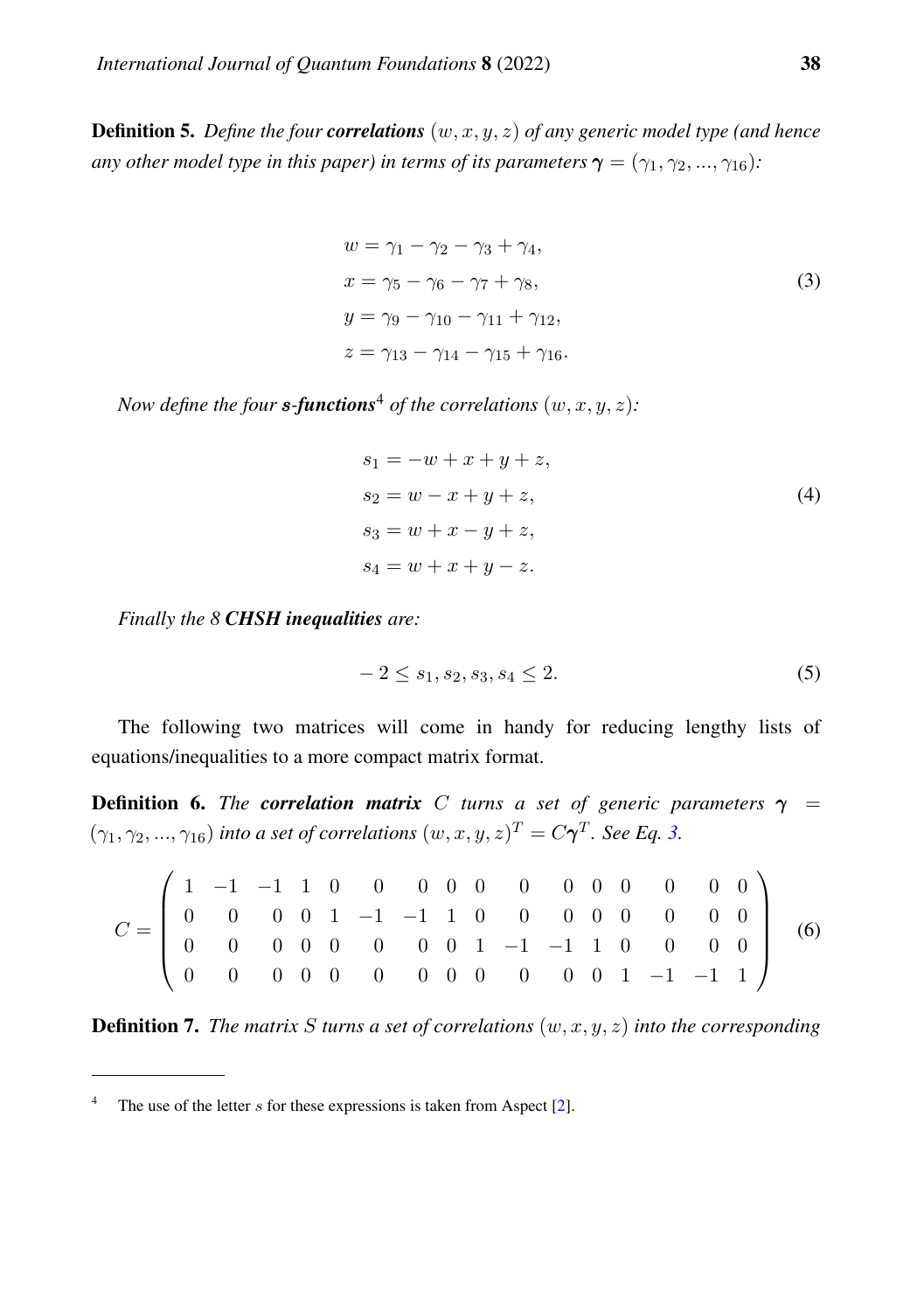$s$ -functions  $(s_1, s_2, s_3, s_4)^T = S(w, x, y, z)^T$ . See Eq. [4.](#page-7-1)

$$
S = \begin{pmatrix} -1 & 1 & 1 & 1 \\ 1 & -1 & 1 & 1 \\ 1 & 1 & -1 & 1 \\ 1 & 1 & 1 & -1 \end{pmatrix}.
$$
 (7)

The CHSH inequalities (Eq. [5\)](#page-7-2) can now be written in terms of the generic model type parameters  $\gamma = (\gamma_1, \gamma_2, ..., \gamma_{16})$  as

<span id="page-8-0"></span>
$$
-2 \le SC\gamma^T \le 2. \tag{8}
$$

Inequalities like these are meant to be interpreted as applying componentwise to the vector in the middle. One of the main tasks is to characterize the sets of generic parameters  $\gamma$  =  $(\gamma_1, \gamma_2, ..., \gamma_{16})$  that either satisfy all or violate at least one of the inequalities represented by Eq. [8.](#page-8-0)

<span id="page-8-1"></span>Table 2. The correlations and *s*-functions for the generic type. Not only is it possible to violate a CHSH inequality, it is possible to exceed a Tsirelson √ bound  $(\pm 2\sqrt{2})$ .

| w                | $\gamma_1 - \gamma_2 - \gamma_3 + \gamma_4$                                                                  |
|------------------|--------------------------------------------------------------------------------------------------------------|
| $\boldsymbol{x}$ | $\gamma_5 - \gamma_6 - \gamma_7 + \gamma_8$                                                                  |
| $\boldsymbol{y}$ | $\gamma_9 - \gamma_{10} - \gamma_{11} + \gamma_{12}$                                                         |
| $\tilde{z}$      | $\gamma_{13} - \gamma_{14} - \gamma_{15} + \gamma_{16}$                                                      |
| $s_1$            | $-\gamma_1 + \gamma_2 + \gamma_3 - \gamma_4 + \gamma_5 - \gamma_6 - \gamma_7 + \gamma_8 +$                   |
|                  | $\gamma_9 - \gamma_{10} - \gamma_{11} + \gamma_{12} + \gamma_{13} - \gamma_{14} - \gamma_{15} + \gamma_{16}$ |
| $s_2$            | $\gamma_1 - \gamma_2 - \gamma_3 + \gamma_4 - \gamma_5 + \gamma_6 + \gamma_7 - \gamma_8 +$                    |
|                  | $\gamma_9 - \gamma_{10} - \gamma_{11} + \gamma_{12} + \gamma_{13} - \gamma_{14} - \gamma_{15} + \gamma_{16}$ |
| $s_3$            | $\gamma_1 - \gamma_2 - \gamma_3 + \gamma_4 + \gamma_5 - \gamma_6 - \gamma_7 + \gamma_8 -$                    |
|                  | $\gamma_9 + \gamma_{10} + \gamma_{11} - \gamma_{12} + \gamma_{13} - \gamma_{14} - \gamma_{15} + \gamma_{16}$ |
| $s_4$            | $\gamma_1 - \gamma_2 - \gamma_3 + \gamma_4 + \gamma_5 - \gamma_6 - \gamma_7 + \gamma_8 +$                    |
|                  | $\gamma_9 - \gamma_{10} - \gamma_{11} + \gamma_{12} - \gamma_{13} + \gamma_{14} + \gamma_{15} - \gamma_{16}$ |
| Min and Max      | $-4$ and 4                                                                                                   |

It should be clear from Table [2](#page-8-1) that, since the  $\gamma_k$ 's are nonnegative real numbers that sum to 4, the s-functions of the generic model type can be as high as +4 or as low as -4.

# *2.3. QM*

Table [3](#page-9-0) shows the model type derived from standard Hilbert-space quantum mechanics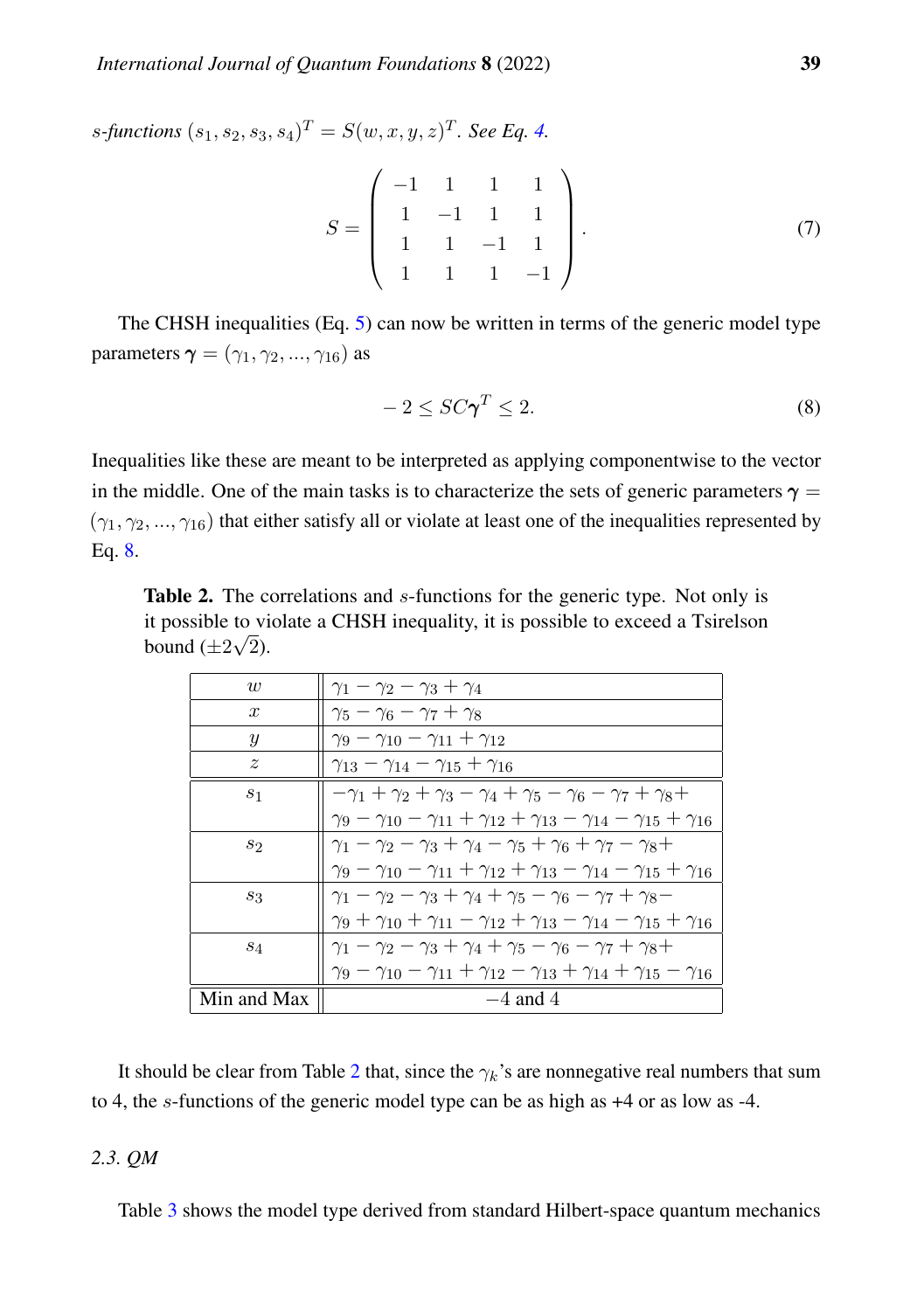$(QM)^5$ . It is clear that this is an example of the generic model type, since the sum of row entries is 1 for all four rows.

<span id="page-9-0"></span>Table 3. The QM model type is defined by the following 16 expressions in terms of the parameters  $\theta_k$  for  $k = 1, 2, 3, 4$ . They represent the conditional probabilities  $P(A = s, B = t | M_A = u, M_B = v)$  of Alice and Bob's outcomes  $s, t = \pm 1$  given their measurement choices (context)  $u, v = 1$  or 2, respectively. Note the sum of values in each of the four rows is 1.

| Context | Outcome $(s, t)$              |                                         |                                           |                               |  |  |  |  |  |  |  |
|---------|-------------------------------|-----------------------------------------|-------------------------------------------|-------------------------------|--|--|--|--|--|--|--|
| (u,v)   | $(-1,-1)$                     | $(-1,1)$                                | $(1,-1)$                                  | (1,1)                         |  |  |  |  |  |  |  |
| (1,1)   | $rac{1}{2} \cos^2 \theta_1$   | $\frac{1}{2} \sin^2 \theta_1$           | $\frac{1}{2}\sin^2\theta_1$               | $\frac{1}{2} \cos^2 \theta_1$ |  |  |  |  |  |  |  |
| (1,2)   | $rac{1}{2} \cos^2 \theta_2$   | $\frac{1}{2} \sin^2 \theta_2$           | $\frac{1}{2} \sin^2 \theta_2$             | $\frac{1}{2} \cos^2 \theta_2$ |  |  |  |  |  |  |  |
| (2,1)   | $\frac{1}{2} \cos^2 \theta_3$ | $rac{1}{2}$ sin <sup>2</sup> $\theta_3$ | $\frac{1}{2}$ sin <sup>2</sup> $\theta_3$ | $\frac{1}{2} \cos^2 \theta_3$ |  |  |  |  |  |  |  |
| (2, 2)  | $\frac{1}{2} \cos^2 \theta_4$ | $rac{1}{2}$ sin <sup>2</sup> $\theta_4$ | $rac{1}{2}$ sin <sup>2</sup> $\theta_4$   | $\frac{1}{2} \cos^2 \theta_4$ |  |  |  |  |  |  |  |

Comparing to Table [1,](#page-5-0) for example, the entry in row 2, column 3 is

$$
\gamma_7 = P(A = 1, B = -1|M_A = 1, M_B = 2) = \frac{1}{2}\sin^2\theta_2.
$$

The  $\theta_k$ 's represent the measurement *difference* angles as shown in Eq. [9](#page-9-1) and Fig. [2,](#page-9-2) where  $a, a'$  and  $b, b'$  represent Alice and Bob's photon polarization analyzer orientation choices, respectively. This notation is based on (not completely equivalent to) Aspect's account [\[2\]](#page-83-1).

<span id="page-9-1"></span>
$$
\theta_1 = a - b', \ \theta_2 = a - b, \ \theta_3 = b - a', \ \theta_4 = a' - b'.
$$
 (9)

<span id="page-9-2"></span>**Figure 2.** The relationships among the measurement difference angles  $\theta_k$ .



It is clear from this figure that the measurement difference angles satisfy the constraint in Eq. [10.](#page-10-0) If the names or orientations are different, it will be assumed that they can always

<sup>&</sup>lt;sup>5</sup> These probabilities correspond to the photon-polarization version of the experiment, *not* the spin- $\frac{1}{2}$  singlet pair version. This assumption holds throughout this paper.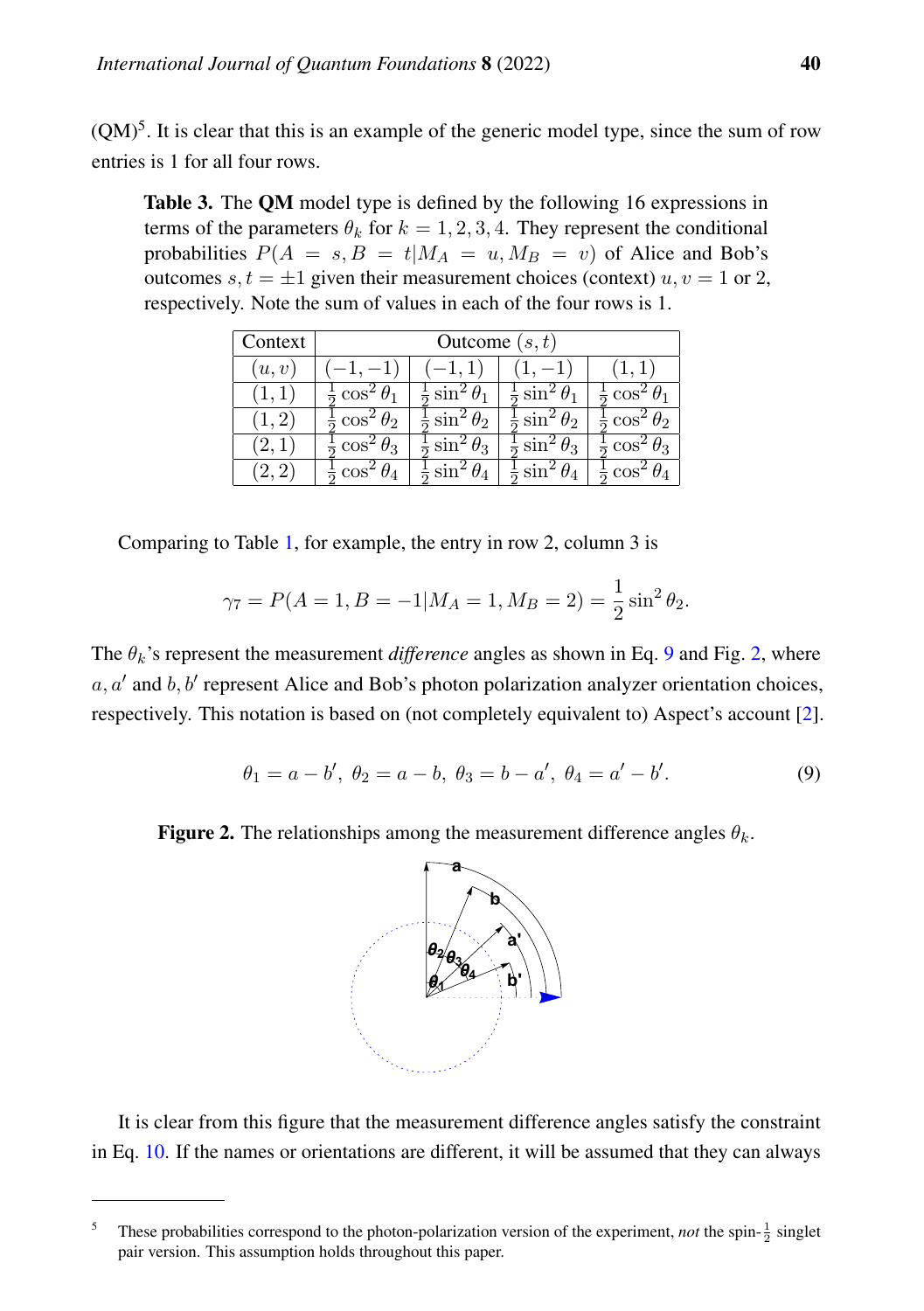be renamed so as to conform to Fig. [2.](#page-9-2)

<span id="page-10-0"></span>
$$
\theta_1 = \theta_2 + \theta_3 + \theta_4. \tag{10}
$$

The correlations and s-functions for the QM model type are shown in Table [4.](#page-10-1) These can be calculated from Eq.'s [3](#page-7-0) and [4](#page-7-1) by substituting the QM conditional probabilities from Table [3](#page-9-0) for the corresponding  $\gamma_k$ 's in Table [1.](#page-5-0)

<span id="page-10-1"></span>Table 4. The correlations and s-functions for the QM model type. The proof that the *s*-function bounds are  $\pm 2\sqrt{2}$  can be found in Appendix **B**.

| w                | $\cos 2\theta_1$                                                     |
|------------------|----------------------------------------------------------------------|
| $\boldsymbol{x}$ | $\cos 2\theta_2$                                                     |
| $\boldsymbol{y}$ | $\cos 2\theta_3$                                                     |
| $\tilde{z}$      | $\cos 2\theta_4$                                                     |
| s <sub>1</sub>   | $-\cos 2\theta_1 + \cos 2\theta_2 + \cos 2\theta_3 + \cos 2\theta_4$ |
| $s_2$            | $\cos 2\theta_1 - \cos 2\theta_2 + \cos 2\theta_3 + \cos 2\theta_4$  |
| $s_3$            | $\cos 2\theta_1 + \cos 2\theta_2 - \cos 2\theta_3 + \cos 2\theta_4$  |
| $s_4$            | $\cos 2\theta_1 + \cos 2\theta_2 + \cos 2\theta_3 - \cos 2\theta_4$  |
| Min and Max      | $-2\sqrt{2}$ and $2\sqrt{2}$                                         |

## *2.4. Noncontextual*

It is important to note that the probabilistic structure postulated in Tables [1](#page-5-0) or [3](#page-9-0) consists of four probability mass functions (expressed as conditional probabilities) on four distinct probability spaces, each associated with a different measurement context.

Definition 8. *A probability mass function (pmf) is a finite ordered set of real numbers*  $\boldsymbol{\pi} = (\pi_1, \pi_2, ..., \pi_n)$  where all  $\pi_k \geq 0$  and  $\sum_k \pi_k = 1$ .

So far there are no assumptions concerning an overall joint pmf from which all 16 marginal pmfs can be derived. This should be evident from the fact that the QM probabilities from Table [3](#page-9-0) are a special case of the ones in Table [1,](#page-5-0) and it is well known that there does not always exist an overall joint distribution from which all QM probabilities can be derived as marginals.

If one *does* make such an assumption, however, then is is easy to show, by marginalization, that the resulting four sets of marginal probabilities must be of the *form* shown in Table [5.](#page-11-0) If these are viewed as double conditional probabilities, they define the noncontextual (NC) model type. It is assumed that  $\rho = (\rho_1, \rho_2, ..., \rho_{16})$  is a pmf, that is,  $0 \le \rho_k \le 1$  for all  $k = 1, 2, ..., 16$ , and  $\sum_{k=1}^{16} \rho_k = 1$ . Note that the  $\rho_k$ 's do not *individually* denote conditional probabilities, only appropriate sums of four as indicated. In terms of generic parameters, for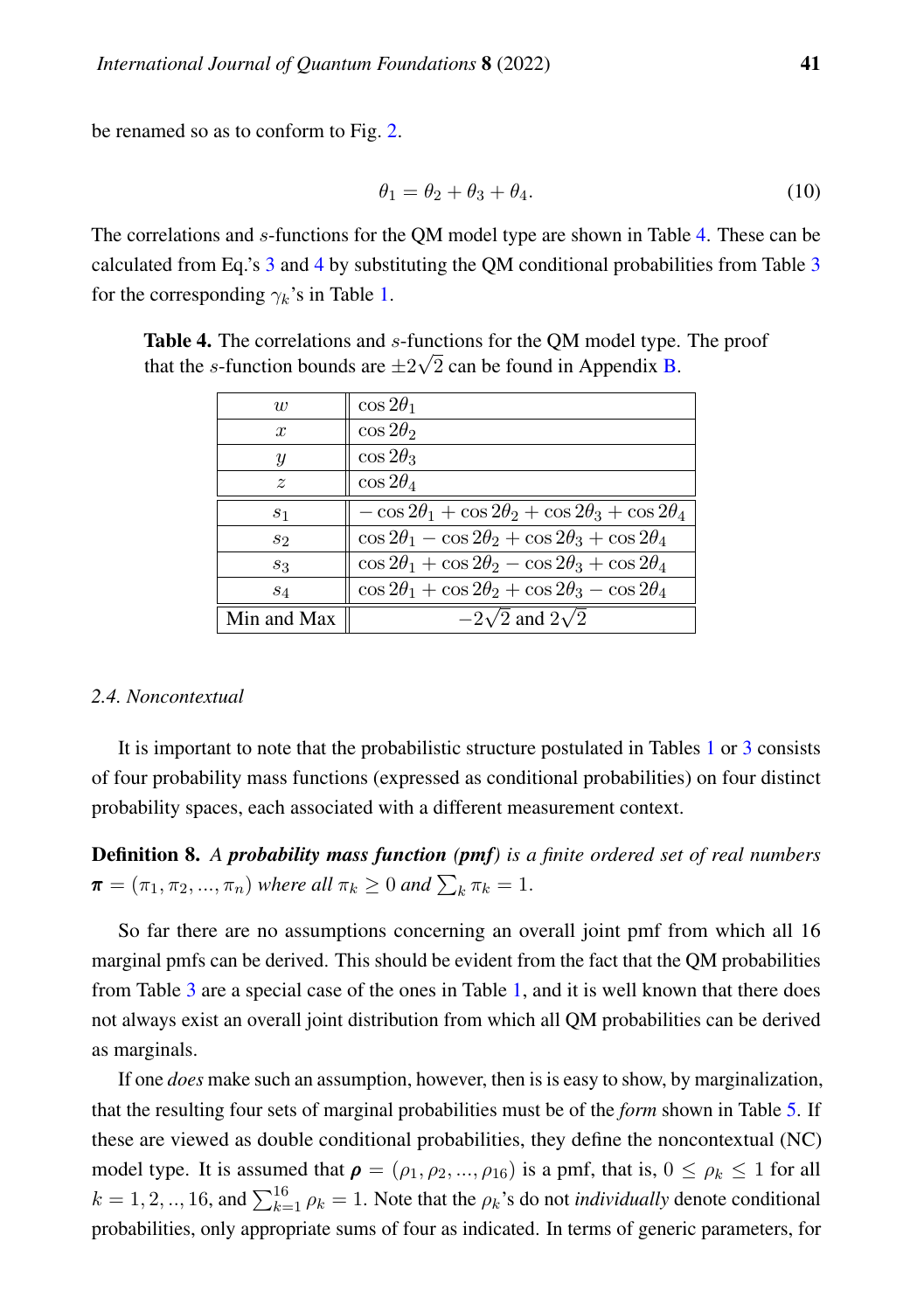example,

$$
\gamma_7 = P(A = 1, B = -1 | M_A = 1, M_B = 2) = \rho_3 + \rho_4 + \rho_{11} + \rho_{12}
$$

<span id="page-11-0"></span>is the conditional probability in row 2, column 3.

Table 5. The noncontextual (NC) model type. Each entry represents a conditional probability  $P(A = s, B = t | M_A = u, M_B = v)$  where  $s, t = \pm 1$ denote Alice and Bob's measurement outcomes and  $u, v = 1$  or 2 indicate their measurement choices (context), respectively. Since the  $\rho_k$ 's form a pmf, the conditional probabilities in each row sum to  $\sum_{k=1}^{16} \rho_k = 1$ .

| Context | Outcome $(s, t)$ |           |           |                                                                                                                                                                            |  |  |  |  |  |  |  |  |  |
|---------|------------------|-----------|-----------|----------------------------------------------------------------------------------------------------------------------------------------------------------------------------|--|--|--|--|--|--|--|--|--|
| (u, v)  | $(-1,-1)$        | $(-1, 1)$ | $(1, -1)$ |                                                                                                                                                                            |  |  |  |  |  |  |  |  |  |
|         |                  |           |           | $\rho_1 + \rho_2 + \rho_5 + \rho_6$   $\rho_9 + \rho_{10} + \rho_{13} + \rho_{14}$   $\rho_3 + \rho_4 + \rho_7 + \rho_8$   $\rho_{11} + \rho_{12} + \rho_{15} + \rho_{16}$ |  |  |  |  |  |  |  |  |  |
|         |                  |           |           | $ \rho_1 + \rho_2 + \rho_9 + \rho_{10}   \rho_5 + \rho_6 + \rho_{13} + \rho_{14}   \rho_3 + \rho_4 + \rho_{11} + \rho_{12}   \rho_7 + \rho_8 + \rho_{15} + \rho_{16} $     |  |  |  |  |  |  |  |  |  |
| (2,1)   |                  |           |           | $\rho_1 + \rho_3 + \rho_5 + \rho_7  \rho_9 + \rho_{11} + \rho_{13} + \rho_{15}  \rho_2 + \rho_4 + \rho_6 + \rho_8  \rho_{10} + \rho_{12} + \rho_{14} + \rho_{16} $         |  |  |  |  |  |  |  |  |  |
| (2, 2)  |                  |           |           | $ \rho_1 + \rho_3 + \rho_9 + \rho_{11}   \rho_5 + \rho_7 + \rho_{13} + \rho_{15}   \rho_2 + \rho_4 + \rho_{10} + \rho_{12}   \rho_6 + \rho_8 + \rho_{14} + \rho_{16} $     |  |  |  |  |  |  |  |  |  |

<span id="page-11-1"></span>The correlations and s-functions for the noncontextual model type are shown in Table [6.](#page-11-1)

Table 6. The correlations and s-functions for the noncontextual type. The fact that  $\rho = (\rho_1, \rho_2, ..., \rho_{16})$  is a pmf guarantees that all s-functions lie between -2 and +2. Hence all 8 CHSH inequalities are satisfied.

| $\overline{w}$ | $\rho_1 + \rho_2 - \rho_3 - \rho_4 + \rho_5 + \rho_6 - \rho_7 - \rho_8 -$                    |
|----------------|----------------------------------------------------------------------------------------------|
|                | $\rho_9 - \rho_{10} + \rho_{11} + \rho_{12} - \rho_{13} - \rho_{14} + \rho_{15} + \rho_{16}$ |
| $\mathcal{X}$  | $\rho_1 + \rho_2 - \rho_3 - \rho_4 - \rho_5 - \rho_6 + \rho_7 + \rho_8 +$                    |
|                | $\rho_9 + \rho_{10} - \rho_{11} - \rho_{12} - \rho_{13} - \rho_{14} + \rho_{15} + \rho_{16}$ |
| $\mathcal{Y}$  | $\rho_1 - \rho_2 + \rho_3 - \rho_4 + \rho_5 - \rho_6 + \rho_7 - \rho_8 -$                    |
|                | $\rho_9 + \rho_{10} - \rho_{11} + \rho_{12} - \rho_{13} + \rho_{14} - \rho_{15} + \rho_{16}$ |
| $\tilde{z}$    | $\rho_1 - \rho_2 + \rho_3 - \rho_4 - \rho_5 + \rho_6 - \rho_7 + \rho_8 +$                    |
|                | $\rho_9 - \rho_{10} + \rho_{11} - \rho_{12} - \rho_{13} + \rho_{14} - \rho_{15} + \rho_{16}$ |
| S <sub>1</sub> | $2(\rho_1 - \rho_2 + \rho_3 - \rho_4 - \rho_5 - \rho_6 + \rho_7 + \rho_8 +$                  |
|                | $\rho_9 + \rho_{10} - \rho_{11} - \rho_{12} - \rho_{13} + \rho_{14} - \rho_{15} + \rho_{16}$ |
| S <sub>2</sub> | $2(\rho_1 - \rho_2 + \rho_3 - \rho_4 + \rho_5 + \rho_6 - \rho_7 - \rho_8 -$                  |
|                | $\rho_9 - \rho_{10} + \rho_{11} + \rho_{12} - \rho_{13} + \rho_{14} - \rho_{15} + \rho_{16}$ |
| $S_3$          | $2(\rho_1+\rho_2-\rho_3-\rho_4-\rho_5+\rho_6-\rho_7+\rho_8+$                                 |
|                | $\rho_9 - \rho_{10} + \rho_{11} - \rho_{12} - \rho_{13} - \rho_{14} + \rho_{15} + \rho_{16}$ |
| $S_4$          | $2(\rho_1+\rho_2-\rho_3-\rho_4+\rho_5-\rho_6+\rho_7-\rho_8-$                                 |
|                | $\rho_9 + \rho_{10} - \rho_{11} + \rho_{12} - \rho_{13} - \rho_{14} + \rho_{15} + \rho_{16}$ |
| Min and Max    | $-2$ and 2                                                                                   |

Note how the parameterized operational modeling approach makes the following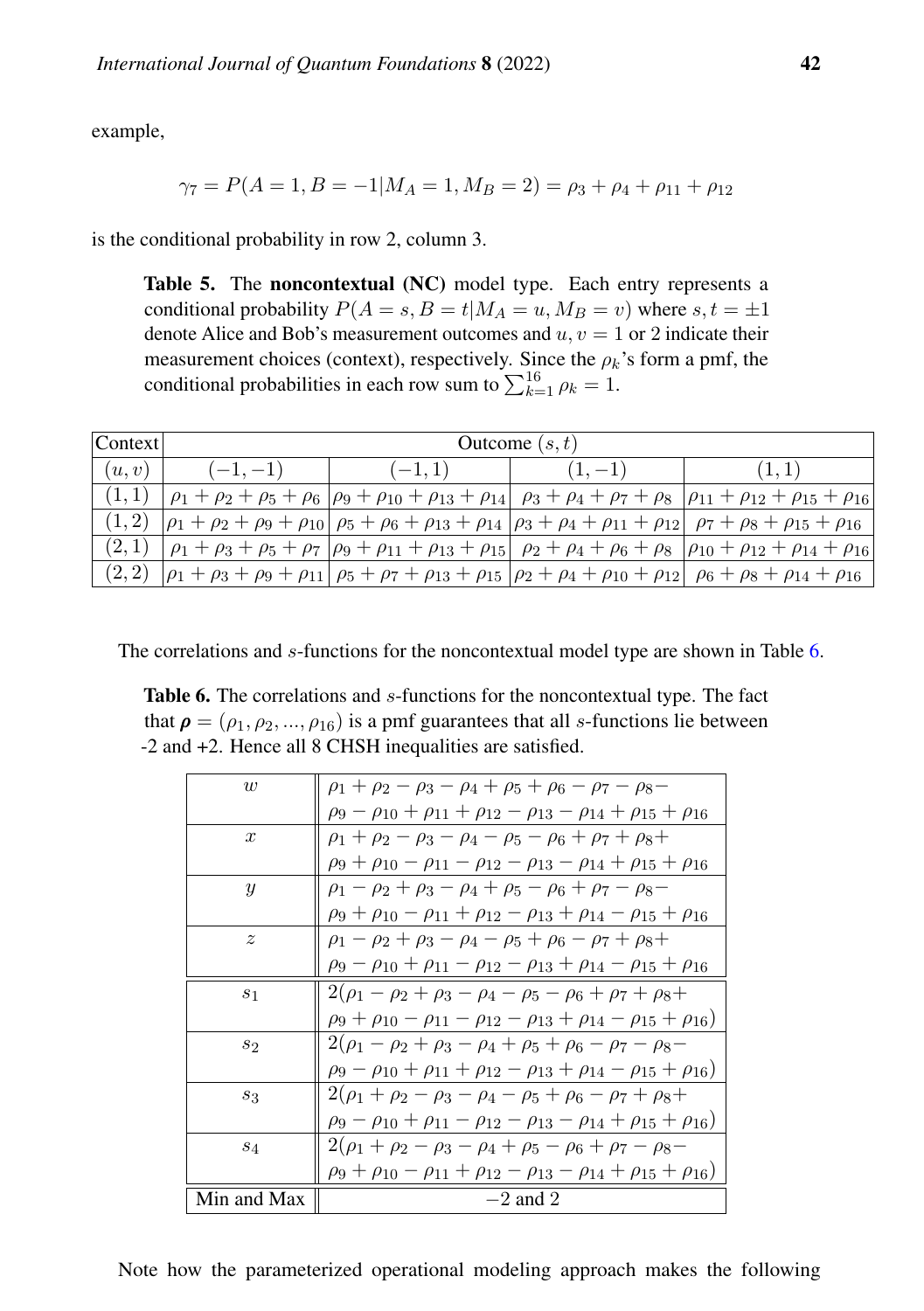statement obvious.

Theorem 1. *All 8 CHSH inequalities are satisfied for* every *NC model instance.*

*Proof.* The range of each s-function is restricted to  $[-2, 2]$ , since  $\rho = (\rho_1, \rho_2, ..., \rho_{16})$  is a pmf by definition of the NC model type.  $\Box$ 

# *2.5. Factorizable*

The model types RCI+OD and factorizable are relevant to Bell's original derivations of his inequalities [\[4,](#page-83-3)[5\]](#page-83-4). It turns out that both of these are special cases of noncontextuality. RCI+OD is defined in Sec. [2.7.](#page-15-0) Factorizability is defined here.

Definition 9. *A model instance will be called factorizable or Bell local if*

$$
P(A = s, B = t | M_A = u, M_B = v) =
$$
  
\n
$$
P(A = s | M_A = u) \times P(B = t | M_B = v).
$$
\n(11)

*for all*  $s, t = \pm 1$  *and*  $u, v = 1, 2$ *. It is sometimes said that the factorization condition (<i>FC*) *is satisfied. Both [\[3\]](#page-83-2) and [\[9\]](#page-83-7) use the term Bell local to describe models that satisfy the factorization condition.*

Factorizability is closely related to local causality. Bell developed the idea of local causality in [\[5\]](#page-83-4). Also see [\[3\]](#page-83-2) for a discussion of this topic. It was used by Bell to capture the idea that anything outside of Alice's past light cone, such as Bob's settings or outcomes, are statistically irrelevant to her outcome, and similarly for Bob's outcome with regard to Alice's actions or observations.

# Definition 10. *Local causality or LC:*

$$
P(A = s|B = t, M_A = u, M_B = v) = P(A = s|M_A = u) \text{ and}
$$
  

$$
P(B = t|A = s, M_A = u, M_B = v) = P(B = t|M_B = v),
$$
 (12)

*for all* s,  $t = \pm 1$  *and*  $u, v = 1, 2$ *, but only if all of the conditional probabilities involved are well-defined.*

The reason for caution in the definition of LC is that the conditional probabilities on the left may be undefined, because of possible zero conditioning probabilities. However, if all conditional probabilities are well-defined, it is equivalent to factorizability. See Sec. [4.1.2](#page-71-0) for details. Based on these definitions, the factorizable model type is defined by Table [7.](#page-13-0)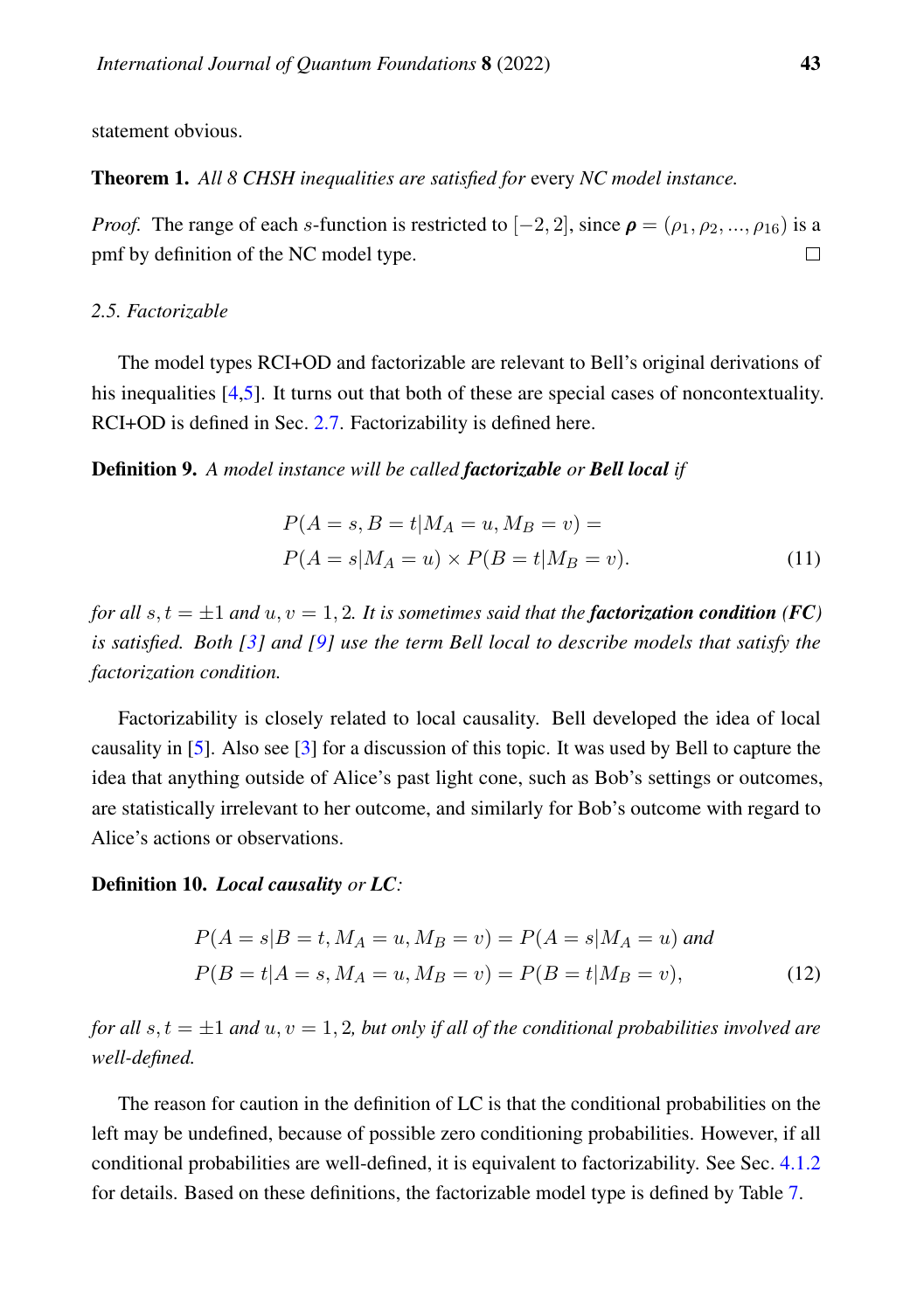<span id="page-13-0"></span>**Table 7.** The conditional probabilities  $P(A = s, B = t | M_A = u, M_B = v)$ (where  $s, t = \pm 1$  and  $u, v = 1, 2$ ) for the **factorizable** (or **Bell local**) model type are characterized by 8 parameters  $\alpha_k$  and  $\beta_k$  for  $k = 1, 2, 3, 4$ . These conditional probabilities satisfy the measurement context constraints (each row sums to 1) because of the factorization constraints in Eq. [14.](#page-13-1)

| Context | Outcome $(s, t)$  |                   |                   |                   |  |  |  |  |  |  |  |  |
|---------|-------------------|-------------------|-------------------|-------------------|--|--|--|--|--|--|--|--|
| (u, v)  |                   |                   |                   | (1, 1)            |  |  |  |  |  |  |  |  |
| (1,1)   | $\alpha_1\beta_1$ | $\alpha_1\beta_3$ | $\alpha_3\beta_1$ | $\alpha_3\beta_3$ |  |  |  |  |  |  |  |  |
| (1, 2)  | $\alpha_1\beta_2$ | $\alpha_1\beta_4$ | $\alpha_3\beta_2$ | $\alpha_3\beta_4$ |  |  |  |  |  |  |  |  |
| (2,1)   | $\alpha_2\beta_1$ | $\alpha_2\beta_3$ | $\alpha_4\beta_1$ | $\alpha_4\beta_3$ |  |  |  |  |  |  |  |  |
| (2,2)   | $\alpha_2\beta_2$ | $\alpha_2\beta_4$ | $\alpha_4\beta_2$ | $\alpha_4\beta_4$ |  |  |  |  |  |  |  |  |

As an example of the correspondence to the generic parameters, the entry in row 2, column 3 is

$$
\gamma_7 = P(A = 1, B = -1 | M_A = 1, M_B = 2) = \alpha_3 \beta_2.
$$

Definition 11. *The factorization parameters are defined by*

$$
\alpha_1 = P(A = -1|M_A = 1),
$$
  
\n
$$
\beta_1 = P(B = -1|M_B = 1),
$$
  
\n
$$
\alpha_2 = P(A = -1|M_A = 2),
$$
  
\n
$$
\beta_2 = P(B = -1|M_B = 2),
$$
  
\n
$$
\beta_3 = P(B = -1|M_B = 2),
$$
  
\n
$$
\beta_3 = P(B = +1|M_B = 1),
$$
  
\n
$$
\alpha_4 = P(A = +1|M_A = 2),
$$
  
\n
$$
\beta_4 = P(B = +1|M_B = 2).
$$
  
\n(13)

Definition 12. *The factorization parameters satisfy the factorization constraints given by*

<span id="page-13-1"></span>
$$
\alpha_1 + \alpha_3 = \alpha_2 + \alpha_4 = 1, \ \beta_1 + \beta_3 = \beta_2 + \beta_4 = 1. \tag{14}
$$

*2.6. Factorization implies noncontextuality*

#### <span id="page-13-2"></span>Theorem 2. *The factorizable model type is a special case of the noncontextual model type.*

*Proof.* Assume a set of factorizable conditional probabilities (Table [7\)](#page-13-0) based on parameters  $\alpha_1, \alpha_2, \alpha_3, \alpha_4$  and  $\beta_1, \beta_2, \beta_3, \beta_4$ . To construct the corresponding noncontextual conditional probabilities (Table [5\)](#page-11-0), simply assign the parameters  $\rho = (\rho_1, \rho_2, ..., \rho_{16})$  according to Eq. [15.](#page-14-0) Then use the factorization constraints of Eq. [14](#page-13-1) to show that  $\rho$  is in fact a pmf, and that if one substitutes these values for the  $\rho_k$ 's into Table [5](#page-11-0) one gets Table [7.](#page-13-0)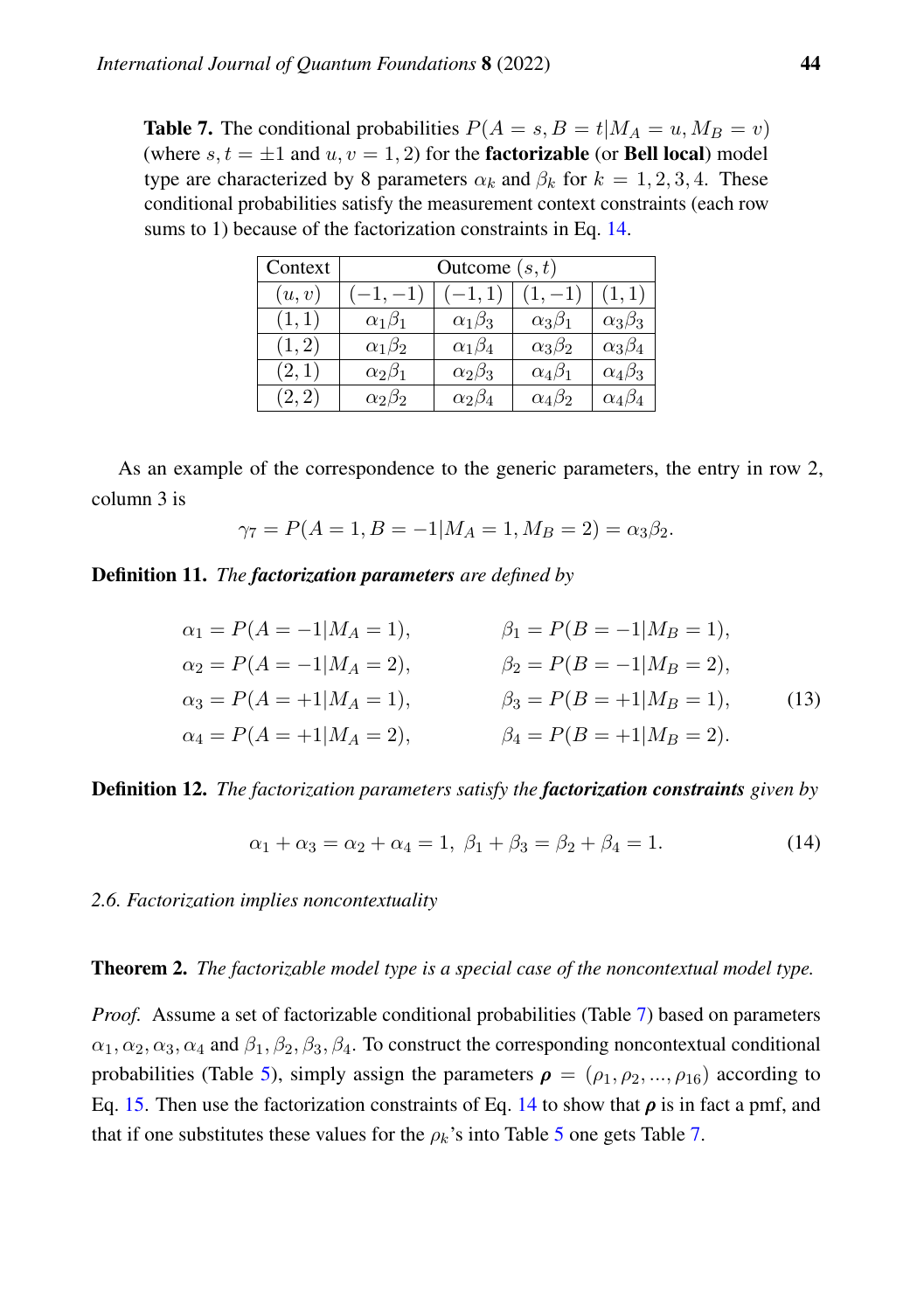<span id="page-14-0"></span>
$$
\begin{pmatrix}\n\rho_1 \\
\rho_2 \\
\rho_3 \\
\rho_4 \\
\rho_5 \\
\rho_6 \\
\rho_7 \\
\rho_8 \\
\rho_9 \\
\rho_{10} \\
\rho_{12} \\
\rho_{13} \\
\rho_{14} \\
\rho_{15}\n\end{pmatrix} = \begin{pmatrix}\n\alpha_1 \alpha_2 \beta_1 \beta_2 \\
\alpha_2 \alpha_3 \beta_1 \beta_2 \\
\alpha_3 \alpha_4 \beta_1 \beta_2 \\
\alpha_1 \alpha_2 \beta_1 \beta_4 \\
\alpha_2 \alpha_3 \beta_1 \beta_4 \\
\alpha_3 \alpha_4 \beta_1 \beta_4 \\
\alpha_4 \alpha_2 \beta_2 \beta_3 \\
\alpha_1 \alpha_4 \beta_2 \beta_3 \\
\alpha_2 \alpha_3 \beta_2 \beta_3 \\
\alpha_3 \alpha_4 \beta_2 \beta_3 \\
\alpha_1 \alpha_2 \beta_3 \beta_4 \\
\alpha_1 \alpha_4 \beta_3 \beta_4 \\
\alpha_1 \alpha_4 \beta_3 \beta_4 \\
\alpha_2 \alpha_3 \beta_3 \beta_4 \\
\alpha_3 \alpha_4 \beta_3 \beta_4\n\end{pmatrix}
$$
\n(15)

This statement can be strengthened to say that factorizability is a *strictly stronger* classical notion than noncontextuality, meaning that there is at least one noncontextual cpv that is not also factorizable (in fact infinitely many). See Example [1](#page-23-0) in Sec. [2.10.](#page-23-1)

The correlations and s-functions for the factorizable type are shown in Table [8.](#page-15-1) Being a special case of the noncontextual type, all of its s-functions also satisfy all 8 CHSH inequalities. Note that since the single conditional expectations are given by

$$
E[A|M_A = 1] = \alpha_3 - \alpha_1
$$
  
\n
$$
E[B|M_B = 1] = \beta_3 - \beta_1,
$$
  
\n
$$
E[A|M_A = 2] = \alpha_4 - \alpha_2
$$
  
\n
$$
E[B|M_B = 2] = \beta_4 - \beta_2,
$$
  
\n(16)

it follows that each correlation (conditional expectation of the product) is the product of the corresponding single conditional expectations.

<span id="page-14-1"></span>
$$
w = E[AB|M_A = 1, M_B = 1] = E[A|M_A = 1] \times E[B|M_B = 1],
$$
  
\n
$$
x = E[AB|M_A = 1, M_B = 2] = E[A|M_A = 1] \times E[B|M_B = 2],
$$
  
\n
$$
y = E[AB|M_A = 2, M_B = 1] = E[A|M_A = 2] \times E[B|M_B = 1],
$$
  
\n
$$
z = E[AB|M_A = 2, M_B = 2] = E[A|M_A = 2] \times E[B|M_B = 2].
$$
  
\n(17)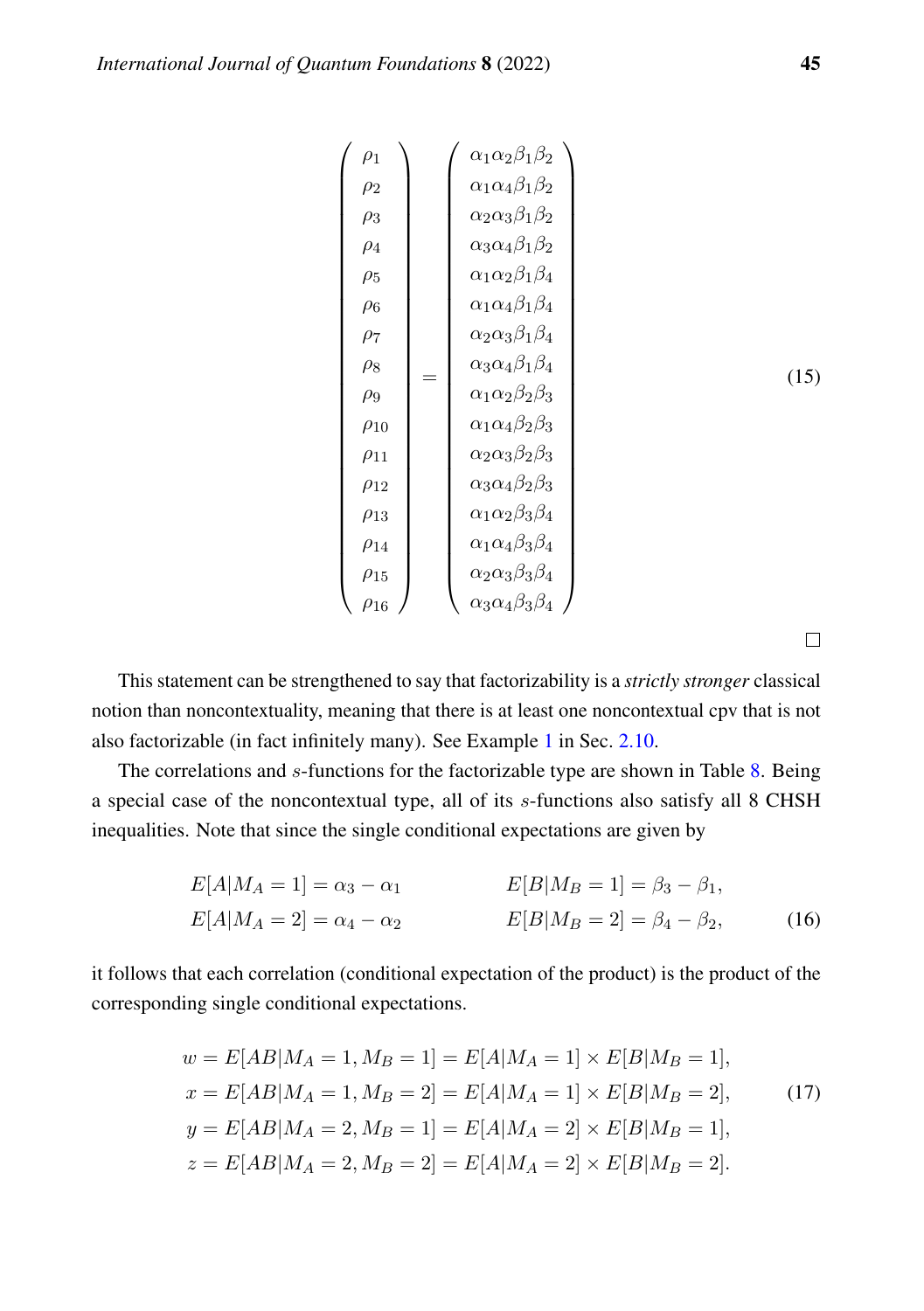<span id="page-15-1"></span>

| <b>Table 8.</b> The correlations and s-functions for the factorizable (Bell local) |  |  |
|------------------------------------------------------------------------------------|--|--|
| type. As a special case of the NC model type (Thm. 2), all factorizable model      |  |  |
| instances satisfy all CHSH inequalities.                                           |  |  |

| w                | $(\alpha_3-\alpha_1)(\beta_3-\beta_1)$                                                  |
|------------------|-----------------------------------------------------------------------------------------|
| $\boldsymbol{x}$ | $(\alpha_3-\alpha_1)(\beta_4-\beta_2)$                                                  |
| Y                | $(\alpha_4-\alpha_2)(\beta_3-\beta_1)$                                                  |
| $\tilde{z}$      | $(\alpha_4-\alpha_2)(\beta_4-\beta_2)$                                                  |
| S <sub>1</sub>   | $-(\alpha_3-\alpha_1)(\beta_3-\beta_1)+(\alpha_3-\alpha_1)(\beta_4-\beta_2)+$           |
|                  | $(\alpha_4 - \alpha_2)(\beta_3 - \beta_1) + (\alpha_4 - \alpha_2)(\beta_4 - \beta_2)$   |
| 82               | $(\alpha_3 - \alpha_1)(\beta_3 - \beta_1) - (\alpha_3 - \alpha_1)(\beta_4 - \beta_2) +$ |
|                  | $(\alpha_4 - \alpha_2)(\beta_3 - \beta_1) + (\alpha_4 - \alpha_2)(\beta_4 - \beta_2)$   |
| 83               | $(\alpha_3 - \alpha_1)(\beta_3 - \beta_1) + (\alpha_3 - \alpha_1)(\beta_4 - \beta_2)$   |
|                  | $(\alpha_4 - \alpha_2)(\beta_3 - \beta_1) + (\alpha_4 - \alpha_2)(\beta_4 - \beta_2)$   |
| $s_4$            | $(\alpha_3 - \alpha_1)(\beta_3 - \beta_1) + (\alpha_3 - \alpha_1)(\beta_4 - \beta_2) +$ |
|                  | $(\alpha_4 - \alpha_2)(\beta_3 - \beta_1) - (\alpha_4 - \alpha_2)(\beta_4 - \beta_2)$   |
| Min and Max      | $-2$ and 2                                                                              |

From either Eq. [17](#page-14-1) or Table [8,](#page-15-1) it is easy to see that for the factorizable correlations  $(w, x, y, z),$ 

$$
wz=xy,
$$

and therefore

$$
\begin{cases}\nz = w^{-1}xy & \text{if } w \neq 0 \\
xy = 0 & \text{if } w = 0.\n\end{cases}
$$
\n(18)

This explains the shapes of the correlation plots in the factorizable row 3 in Fig. [1.](#page-2-0) At the far left ( $w = -1$ ) and far right ( $w = 1$ ), the surfaces are hyperbolic paraboloids. In the middle  $(w = 0)$ ,  $xy = 0$  determines two intersecting planes.

# <span id="page-15-0"></span>*2.7. Outcome determinism*

<span id="page-15-2"></span>Definition 13. *A generic model instance will be called outcome deterministic (OD) if*  $\gamma_k = 0$  *or* 1 *for all k*.

An example is shown in Table [9.](#page-16-0) There are 256 model instances like this (4 ways to place exactly one 1 in each of the four rows, hence a total of  $4^4 = 256$  such arrangements of 1's).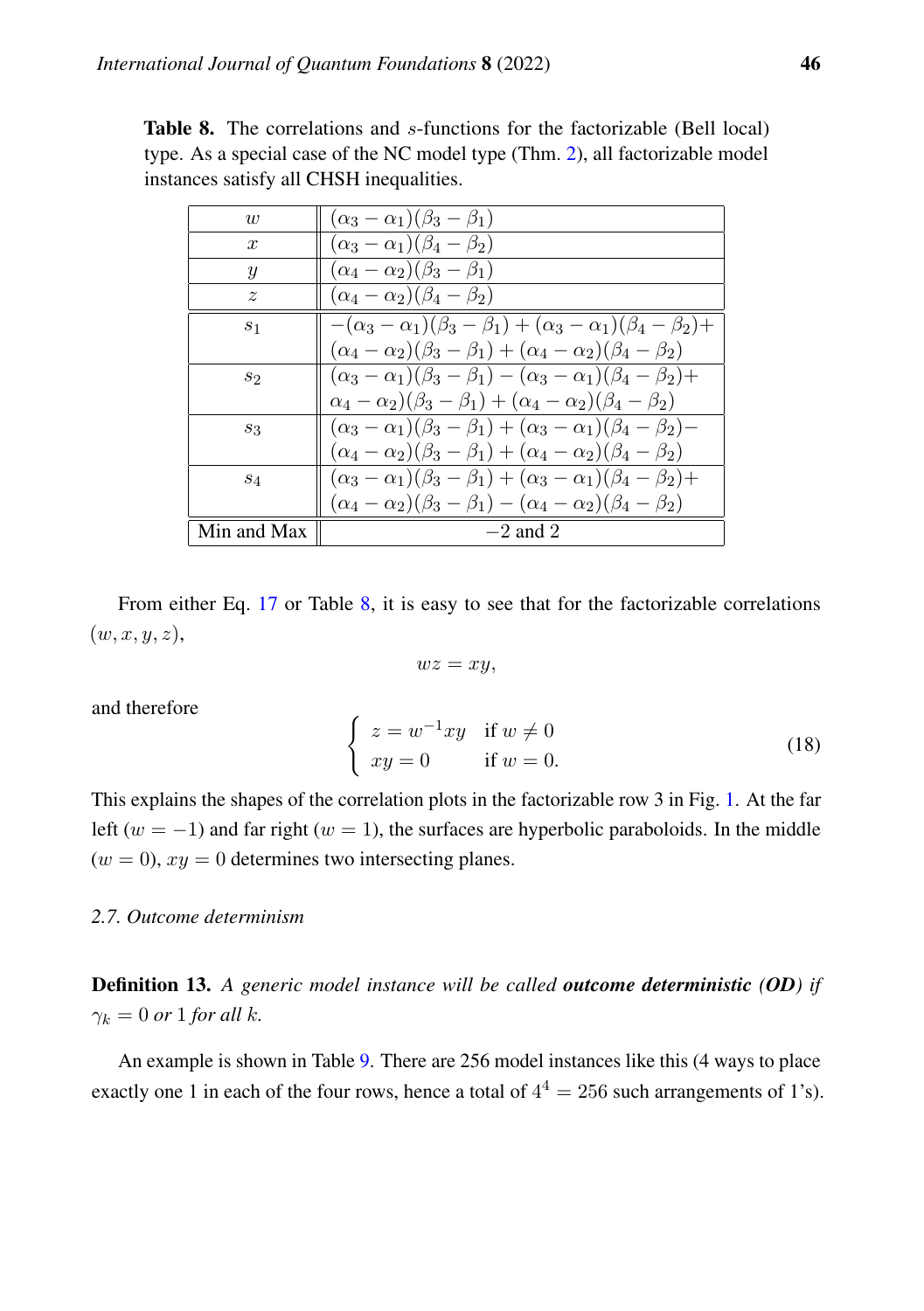<span id="page-16-0"></span>Table 9. Example of an outcome deterministic (OD) model instance. There are exactly 256 such model instances (including this one). Obviously each row sums to 1 in all cases.

| Context | Outcome $(s, t)$ |  |  |      |  |  |  |  |  |  |  |  |
|---------|------------------|--|--|------|--|--|--|--|--|--|--|--|
| (u,v)   | -1,              |  |  | 1,1) |  |  |  |  |  |  |  |  |
| (1,1)   |                  |  |  |      |  |  |  |  |  |  |  |  |
| (1, 2)  |                  |  |  |      |  |  |  |  |  |  |  |  |
| (2,1)   |                  |  |  |      |  |  |  |  |  |  |  |  |
|         |                  |  |  |      |  |  |  |  |  |  |  |  |

These turn out to be the fundamental building blocks for all other model types (including QM), via convex combinations. In Sec. [3,](#page-32-0) the traditional hidden variables approach is reformulated in terms of convex combinations of finite ensembles of OD model instances.

It is fairly obvious that all of the correlations of any of the 256 OD model instances must be  $\pm 1$ . See Def. [13](#page-15-2) and Eq. [3.](#page-7-0) This property defines an even larger (in fact infinite) class of model instances as follows.

Definition 14. *A model instance will be called perfectly correlated (PC) if its correlations are all* ±1*. In other words, in terms of generic parameters,*

$$
w = \gamma_1 - \gamma_2 - \gamma_3 + \gamma_4 = \pm 1,
$$
  
\n
$$
x = \gamma_5 - \gamma_6 - \gamma_7 + \gamma_8 = \pm 1,
$$
  
\n
$$
y = \gamma_9 - \gamma_{10} - \gamma_{11} + \gamma_{12} = \pm 1,
$$
  
\n
$$
z = \gamma_{13} - \gamma_{14} - \gamma_{15} + \gamma_{16} = \pm 1.
$$
\n(19)

Since the subsets of  $\gamma_k$ 's that go into defining each of the correlations are mutually disjoint, it is clear that  $(w, x, y, z)$  can be any of 16 possible sequences of  $\pm 1$ 's. The s-functions are determined by the patterns of the  $\pm 1$ 's according to Table [10.](#page-17-0) Although the arrangement of numbers in any row of the last four columns might be different, the numbers that appear will be the same. Table [10](#page-17-0) shows that perfectly correlated model instances, including the 256 OD model instances, are inconsistent with the predictions of QM, either by having s-functions that are "too small" or "too big".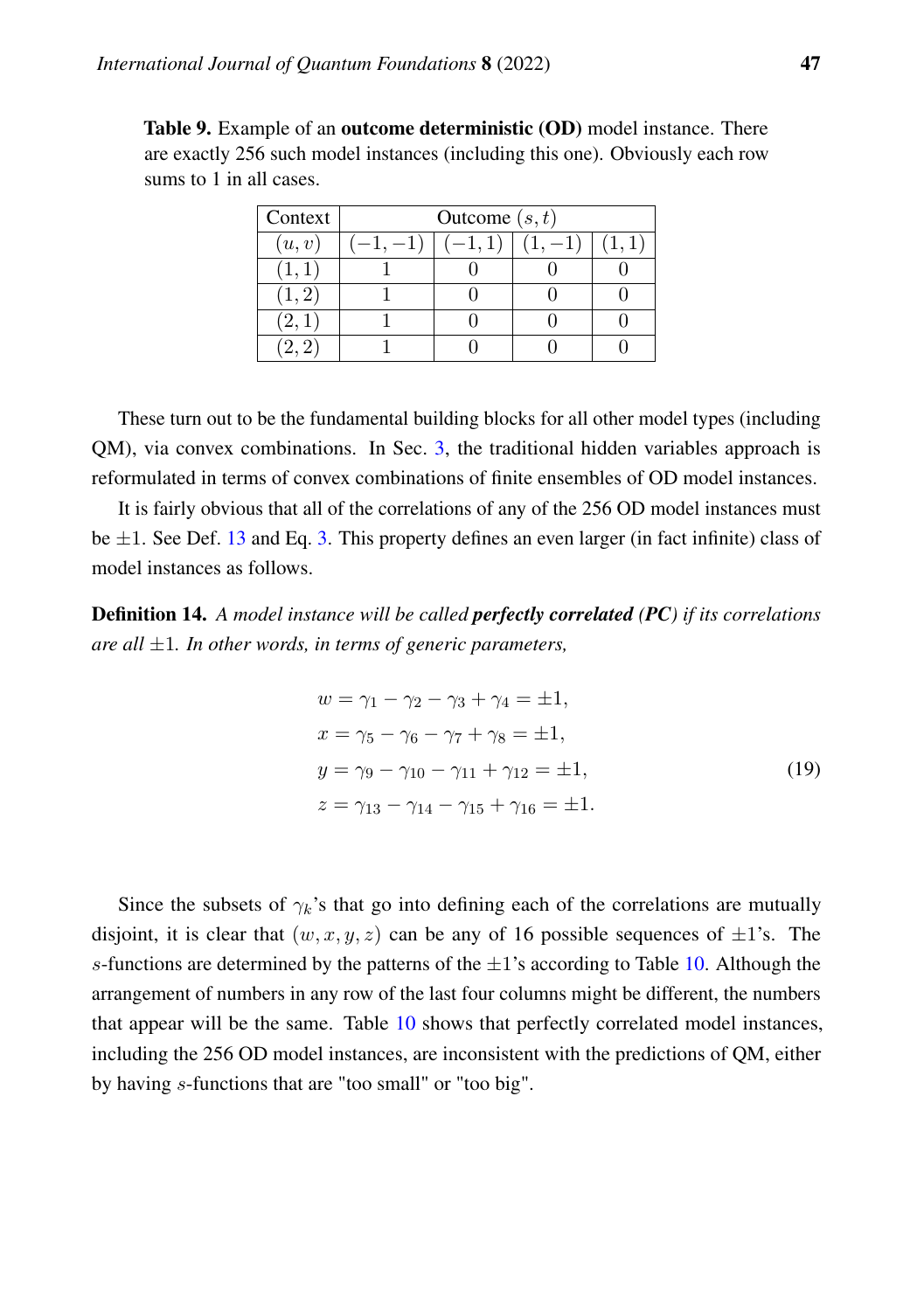| Perfect correlations  | Typical s-functions |       |       |       |  |  |  |
|-----------------------|---------------------|-------|-------|-------|--|--|--|
| No. $-1's$ No. $+1's$ | S <sub>1</sub>      | $s_2$ | $s_3$ | $s_4$ |  |  |  |
|                       |                     |       |       |       |  |  |  |
|                       |                     |       |       |       |  |  |  |
|                       | 2                   |       |       |       |  |  |  |
|                       |                     |       |       |       |  |  |  |
|                       | 2                   |       |       |       |  |  |  |

<span id="page-17-0"></span>Table 10. All possible values of *s*-functions for a perfectly correlated model instance. Note there are cases where the CHSH inequalities are satisfied and others where even a Tsirelson bound is exceeded.

The instances that have s-functions which exceed one of the Tsirelson bounds come from a set of correlations with either one +1 and three -1's or a set with one -1 and three  $+1$ 's (table [10\)](#page-17-0). Consider the case with one  $-1$  and three  $+1$ 's. There are 4 ways to choose which of w, x, y, z will be the -1. Within that correlation definition, there are just two  $\gamma_k$ choices to set to 1 in order for that to happen. In the remaining three correlations, there are two choices for which  $\gamma_k$  to set to 1 as well. This yields  $4 \times 2 \times 2 \times 2 \times 2 = 64$  ways to get one -1 and three +1's. The same argument works for one +1 and three -1's. Hence a total of  $64 + 64 = 128$  sets of correlations with either one -1 and three +1's or one +1 and three -1's, which are the ones with an s-function that violates a CHSH inequality. This leaves  $256 - 128 = 128$  sets of correlations with either zero, two, or four +1's (equivalent to four, two, or zero -1's). These are the cases that satisfy CHSH.

# <span id="page-17-1"></span>*2.8. RCI+OD*

Only 16 of 256 OD model instances satisfy RCI. Their cpvs are shown as columns in Table  $11<sup>6</sup>$ 

Definition 15. *A model instance satisfies remote context independence (RCI) if:*

$$
P(A = s | M_A = u, M_B = v) = P(A = s | M_A = u) \text{ and}
$$
  

$$
P(B = t | M_A = u, M_B = v) = P(B = t | M_B = v)
$$
 (20)

*for all*  $s, t = \pm 1$  *and*  $u, v = 1, 2$ *. That is, Alice's outcome probability conditioned on her measurement choice is independent of Bob's measurement choice, and vice-versa. RCI is sometimes called parameter independence.*

This format was chosen because 16 individual tables take up too much space.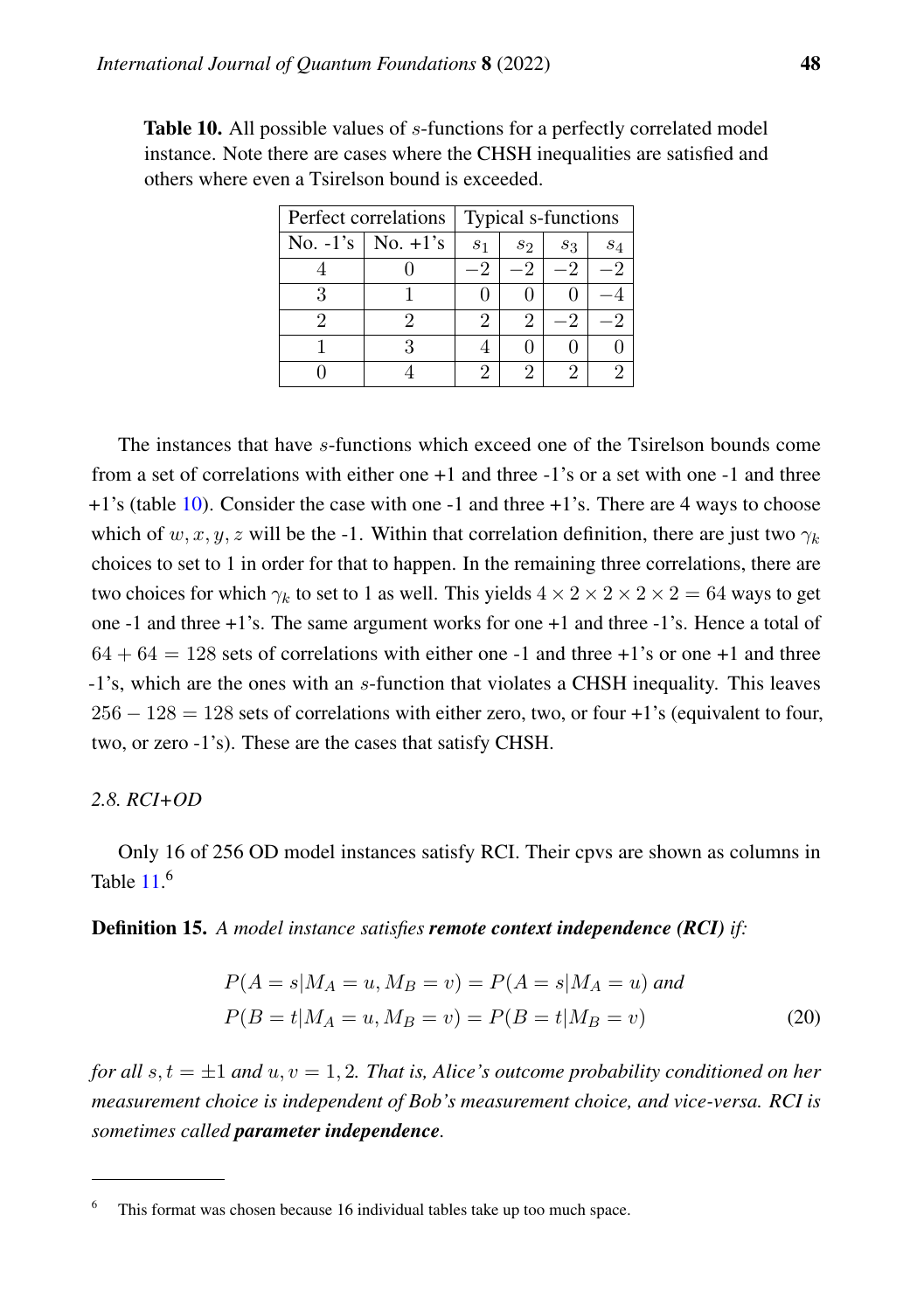<span id="page-18-0"></span>Table 11. The 16 RCI+OD model instances (shown as columns). They are also factorizable and noncontextual. Any NC (including factorizable) model instance can be written as a convex combination of these 16. The first column (1) corresponds to the model instance shown in Table [9.](#page-16-0)

| $\mathcal{S}_{0}$ | $t_{i}$      | $\mathfrak{u}$ | $\eta$         | 1 | $\overline{2}$ | 3        | 4        | 5        | 6        | $\overline{7}$ | 8        | 9        | 10       | 11       | 12           | 13       | 14       | 15       | 16           |
|-------------------|--------------|----------------|----------------|---|----------------|----------|----------|----------|----------|----------------|----------|----------|----------|----------|--------------|----------|----------|----------|--------------|
| $-1$              | $-1$         |                | 1              | 1 | 1              | $\theta$ | $\theta$ |          | 1        | 0              | $\theta$ | $\theta$ | $\theta$ | $\theta$ | $\theta$     | $\theta$ | 0        | $\theta$ | $\theta$     |
| $-1$              | 1            | 1              | 1              | 0 | 0              | $\theta$ | $\Omega$ | $\Omega$ | $\Omega$ | 0              | 0        | 1        | 1        | 0        | $\theta$     | 1        | 1        | $\theta$ | $\Omega$     |
| 1                 | $-1$         | 1              | 1              | 0 | 0              | 1        | 1        | $\Omega$ | 0        | 1              | 1        | $\theta$ | $\Omega$ | $\theta$ | $\theta$     | $\theta$ | 0        | 0        | $\theta$     |
| 1                 | 1            | 1              | 1              | 0 | 0              | $\theta$ | $\Omega$ | $\Omega$ | $\Omega$ | $\theta$       | 0        | $\theta$ | $\theta$ | 1        | $\mathbf{1}$ | $\theta$ | $\theta$ | 1        | 1            |
| $-1$              | $-1$         | 1              | $\overline{2}$ | 1 | 1              | $\theta$ | $\theta$ | $\Omega$ | $\Omega$ | 0              | 0        | 1        | 1        | $\theta$ | $\theta$     | $\theta$ | 0        | $\theta$ | $\theta$     |
| $-1$              | 1            | 1              | $\overline{2}$ | 0 | 0              | $\Omega$ | $\Omega$ | 1        | 1        | 0              | 0        | $\Omega$ | 0        | $\Omega$ | $\theta$     | 1        | 1        | 0        | $\theta$     |
| 1                 | $-1$         | 1              | $\overline{2}$ | 0 | 0              | 1        | 1        | $\Omega$ | $\Omega$ | 0              | 0        | 0        | $\Omega$ | 1        | 1            | $\theta$ | 0        | $\Omega$ | $\theta$     |
| 1                 | 1            | 1              | $\overline{2}$ | 0 | 0              | $\Omega$ | $\Omega$ | $\Omega$ | 0        | 1              | 1        | 0        | $\Omega$ | $\theta$ | $\theta$     | $\theta$ | 0        | 1        | $\mathbf{1}$ |
| $-1$              | $-1$         | $\overline{2}$ | 1              | 1 | $\Omega$       | 1        | $\Omega$ | 1        | $\Omega$ | 1              | 0        | $\theta$ | $\theta$ | $\theta$ | $\theta$     | $\theta$ | 0        | $\theta$ | $\theta$     |
| $^{-1}$           | $\mathbf{1}$ | $\overline{2}$ | $\mathbf{1}$   | 0 | 0              | $\Omega$ | $\Omega$ | $\Omega$ | $\Omega$ | 0              | 0        | 1        | $\Omega$ | 1        | $\theta$     | 1        | 0        | 1        | $\theta$     |
| 1                 | $-1$         | $\overline{2}$ | 1              | 0 | 1              | 0        | 1        | $\Omega$ | 1        | 0              | 1        | 0        | 0        | 0        | $\theta$     | $\theta$ | 0        | 0        | $\theta$     |
| 1                 | 1            | $\overline{2}$ | 1              | 0 | 0              | $\Omega$ | $\Omega$ | $\Omega$ | 0        | 0              | 0        | $\Omega$ | 1        | $\theta$ | 1            | $\theta$ | 1        | 0        | $\mathbf{1}$ |
| $-1$              | $-1$         | $\overline{2}$ | $\overline{2}$ | 1 | 0              | 1        | $\Omega$ | $\Omega$ | 0        | 0              | 0        | 1        | $\Omega$ | 1        | $\theta$     | $\theta$ | 0        | $\Omega$ | $\theta$     |
| $-1$              | 1            | $\overline{2}$ | $\overline{2}$ | 0 | 0              | $\Omega$ | $\Omega$ | 1        | $\Omega$ | 1              | 0        | $\Omega$ | $\Omega$ | $\Omega$ | $\theta$     | 1        | 0        | 1        | $\theta$     |
| 1                 | $-1$         | $\overline{2}$ | $\overline{2}$ | 0 | 1              | $\theta$ | 1        | $\Omega$ | $\Omega$ | $\theta$       | 0        | $\theta$ | 1        | $\theta$ | $\mathbf{1}$ | $\theta$ | 0        | $\theta$ | $\theta$     |
| 1                 | 1            | $\overline{2}$ | $\overline{2}$ | 0 | 0              | $\Omega$ | $\theta$ | $\Omega$ | 1        | 0              | 1        | $\Omega$ | 0        | 0        | $\theta$     | $\theta$ | 1        | $\theta$ | $\mathbf{1}$ |

*Mathematica*<sup>7</sup> was used to identify these 16 special model instances. In fact, *Mathematica* was used to classify *all* OD model instances according to certain properties. Fig. [3](#page-19-0) shows the finite set of OD model instances embedded in the infinite set of perfectly correlated model instances. Subsets that satisfy various combinations of properties are indicated, together with their numbers, as follows:

- RCI+OD  $(16)$
- CHSH+OD (128)
- CHSH+OD but do not satisfy RCI (112)
- ROI+OD (256)
- ROI+OD but do not satisfy CHSH (128)

 $\frac{7}{10}$  The computational workhorse behind everything in this paper is the Wolfram language platform *Mathematica*, including the initial idea exploration and feasibility analysis, the heavy-duty matrix generation and calculations, function optimization and equation solving, the computation of expectations, marginal and conditional distributions, and especially the generation of the plots and visualizations.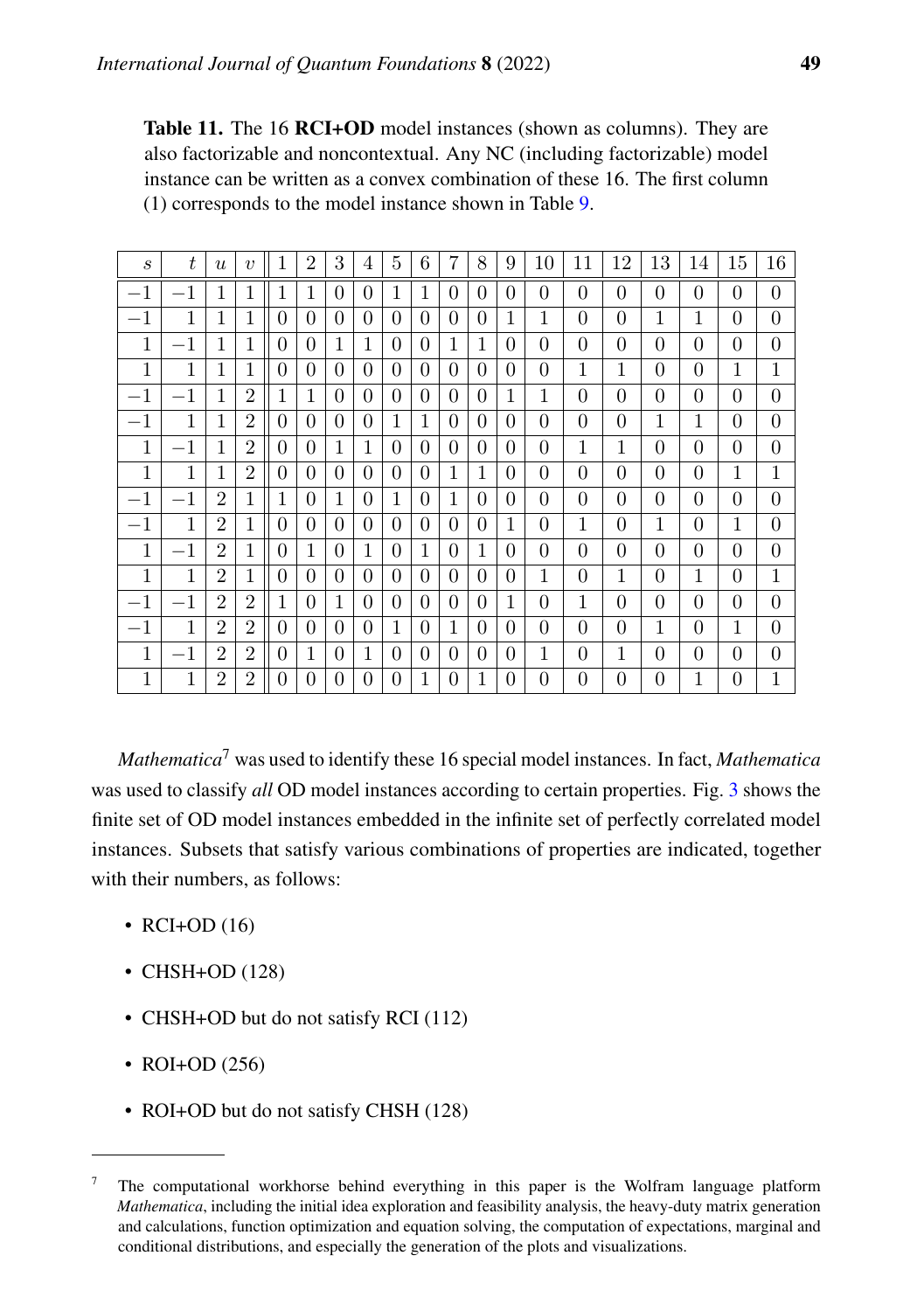Definition 16. *A model instance satisfies remote outcome independence (ROI) if:*

$$
P(A = s, B = t | M_A = u, M_B = v) =
$$
  
 
$$
P(A = s | M_A = u, M_B = v) \times P(B = t | M_A = u, M_B = v).
$$
 (21)

*for all*  $s, t = \pm 1$  *and*  $u, v = 1, 2$ *. That is, the outcomes* A *and* B *are conditionally independent given the measurement choice pair*  $(M_A, M_B)$ *.* 

<span id="page-19-0"></span>Figure 3. Relationships among classes of OD model instances. All 256 of them satisfy ROI. Only 16 satisfy RCI. 112 others satisfy CHSH but dot not satisfy RCI, hence are neither noncontextual or factorizable. The remaining 128 not only violate CHSH but exceed a Tsirelson bound.



Here are examples from each of the four regions shown in Fig. [3.](#page-19-0)

1. PC but not OD. Choose generic parameters

$$
\gamma_1 = \gamma_4 = \gamma_6 = \gamma_7 = \gamma_{10} = \gamma_{11} = \gamma_{13} = \gamma_{16} = \frac{1}{2}
$$
 and all other  $\gamma_k = 0$ .

Then the correlations are (see Eq. [3\)](#page-7-0)

$$
(w, x, y, z) = (1, -1, -1, 1).
$$

2. OD but does not satisfy CHSH. Choose generic parameters

$$
\gamma_2 = \gamma_6 = \gamma_{10} = \gamma_{13} = 1
$$
 and all other  $\gamma_k = 0$ .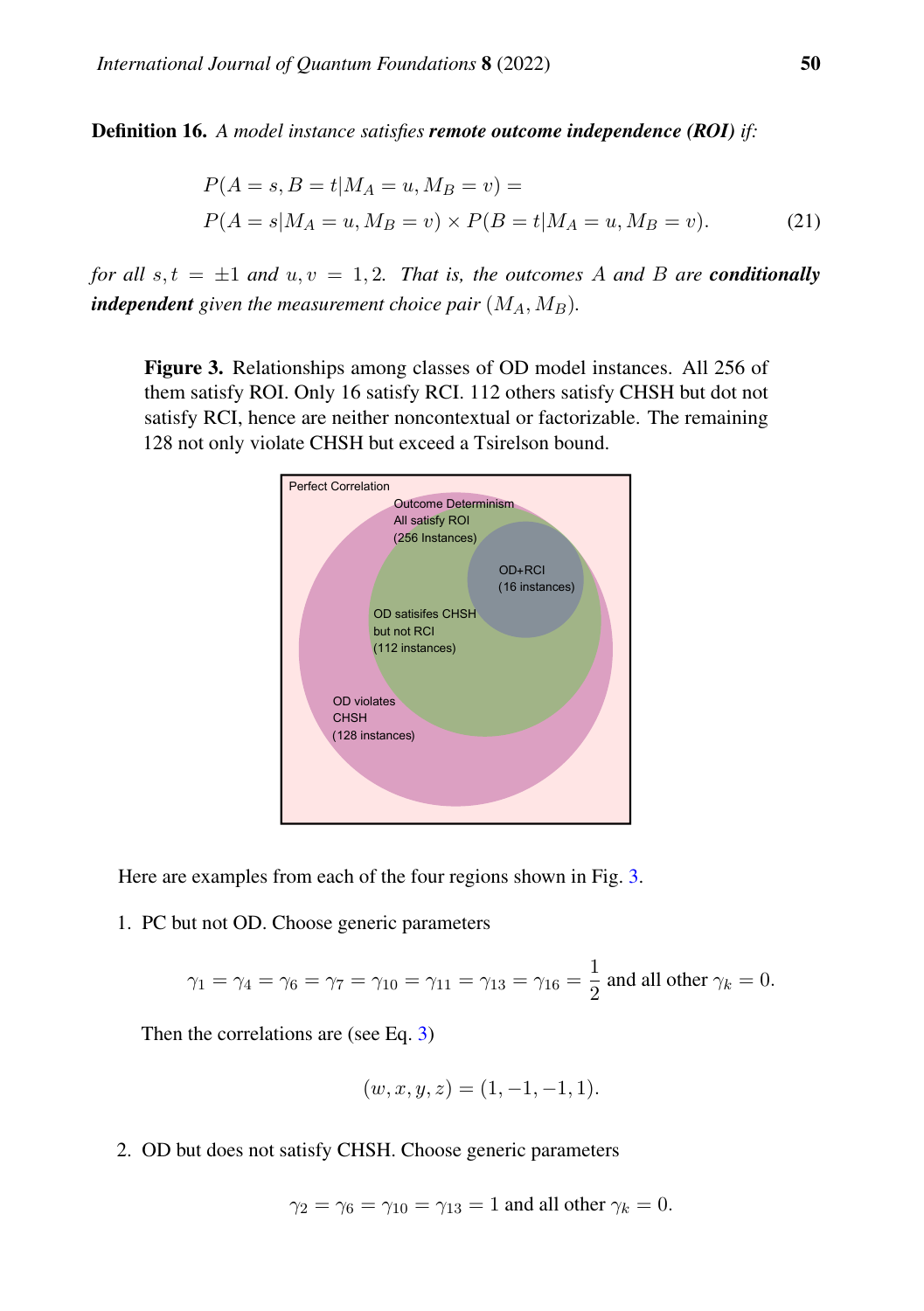Then the correlations are (see Eq. [3\)](#page-7-0)

$$
(w, x, y, z) = (-1, -1, -1, 1)
$$

and the s-functions are (see Eq. [4\)](#page-7-1)

$$
(s_1, s_2, s_3, s_4) = (0, 0, 0, -4).
$$

3. OD and satisfies CHSH but is not RCI. Choose generic parameters

 $\gamma_1 = \gamma_7 = \gamma_9 = \gamma_{14} = 1$  and all other  $\gamma_k = 0$ .

Then the correlations are (see Eq. [3\)](#page-7-0)

$$
(w, x, y, z) = (1, -1, 1, -1)
$$

and the s-functions are (see Eq. [4\)](#page-7-1)

$$
(s_1, s_2, s_3, s_4) = (-2, 2, -2, 2),
$$

but this is not one of the sixteen RCI+OD instances in Table [11.](#page-18-0)

4. OD and satisfies RCI. See any one of the 16 examples in Table [11.](#page-18-0)

#### <span id="page-20-2"></span>*2.9. Noncontextuality built up from RCI+OD model instances*

In this section, it is shown that the convex hull of the RCI+OD model instances is precisely the set of NC model instances. In Appendix [C,](#page-68-0) a more general result is proved, namely that *any* generic model instance, including *all* QM ones, can be written as a convex combination of 256 (or fewer) OD model instances. The process of constructing interesting families of cpvs from *finite* ensembles of more basic cpvs via convex combinations adds some intuition to the traditional hidden variables representation. In Sec. [3,](#page-32-0) the (almost) equivalence of the two approaches is demonstrated.

<span id="page-20-0"></span>Theorem 3. *Any NC model instance can be written as a convex combination of the 16 RCI+OD model instances (cpvs) shown as columns in Table [11.](#page-18-0)*

*Proof.* Define the matrix R as follows and consider Eq. [22.](#page-21-0)

<span id="page-20-1"></span>**Definition 17.** *The matrix*  $R$  *is the*  $16 \times 16$  *matrix consisting of the last* 16 *columns of Table* [11.](#page-18-0) *R turns a pmf*  $\rho = (\rho_1, \rho_2, ..., \rho_{16})$  *into a NC conditional probability vector (see Eq. [22\)](#page-21-0).* R *is an example of a Bell-type scenario incidence matrix in [\[12\]](#page-84-0).*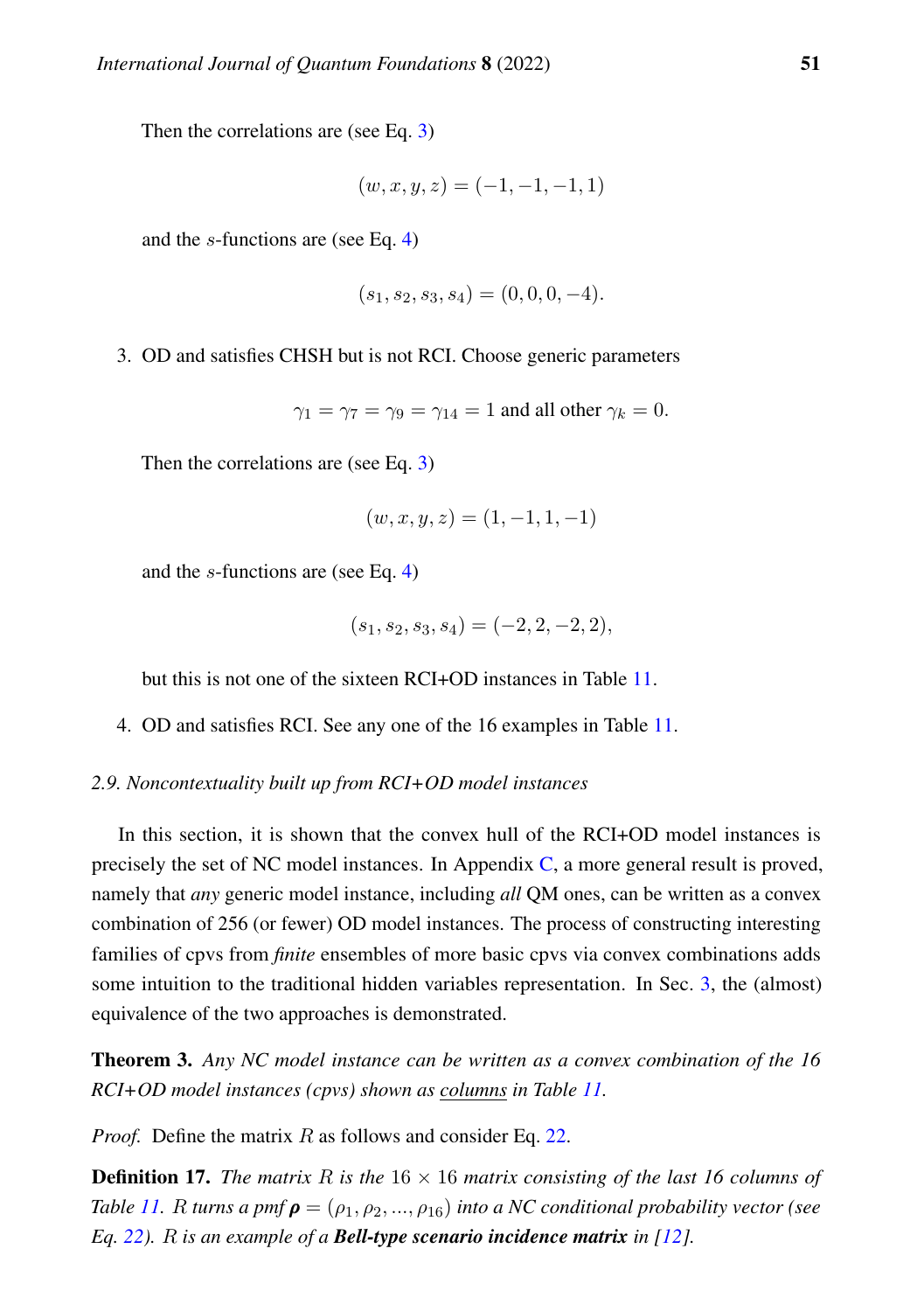<span id="page-21-0"></span>
$$
\rho_1 + \rho_2 + \rho_5 + \rho_6
$$
\n
$$
\rho_9 + \rho_{10} + \rho_{13} + \rho_{14}
$$
\n
$$
\rho_3 + \rho_4 + \rho_7 + \rho_8
$$
\n
$$
\rho_{11} + \rho_{12} + \rho_{15} + \rho_{16}
$$
\n
$$
\rho_1 + \rho_2 + \rho_9 + \rho_{10}
$$
\n
$$
\rho_5 + \rho_6 + \rho_{13} + \rho_{14}
$$
\n
$$
\rho_3 + \rho_4 + \rho_{11} + \rho_{12}
$$
\n
$$
\rho_7 + \rho_8 + \rho_{15} + \rho_{16}
$$
\n
$$
\rho_1 + \rho_3 + \rho_5 + \rho_7
$$
\n
$$
\rho_9 + \rho_{11} + \rho_{13} + \rho_{15}
$$
\n
$$
\rho_2 + \rho_4 + \rho_6 + \rho_8
$$
\n
$$
\rho_{10} + \rho_{12} + \rho_{14} + \rho_{16}
$$
\n
$$
\rho_1 + \rho_3 + \rho_9 + \rho_{11}
$$
\n
$$
\rho_5 + \rho_7 + \rho_{13} + \rho_{15}
$$
\n
$$
\rho_2 + \rho_4 + \rho_{10} + \rho_{12}
$$
\n
$$
\rho_6 + \rho_8 + \rho_{14} + \rho_{16}
$$

Since  $\rho = (\rho_1, \rho_2, ..., \rho_{16})$  is a pmf, the expression on the left is a convex combination of the columns of R. The column vector on the right constitutes the conditional probabilities of the NC model type – see Table [5](#page-11-0) for comparison.  $\Box$ 

Fig. [4](#page-21-1) illustrates Thm. [3.](#page-20-0) This is a schematic representation of a polytope in a 9-dimensional subspace of  $\mathbb{R}^{16}$ . The rank of R was computed using *Mathematica*'s MatrixRank function.

<span id="page-21-1"></span>Figure 4. The convex hull of the 16 RCI+OD cpvs (red dots) equals the full set of NC cpvs, including the factorizable (Bell local) ones.



<span id="page-21-2"></span>Corollary 1. *All of the 16 RCI+OD model instances of Table [11](#page-18-0) are noncontextual.*

*Proof.* In Eq. [22,](#page-21-0) for any  $k = 1, 2, ..., 16$ , set  $\rho_k = 1$  and  $\rho_j = 0$  for all  $j \neq k$ . This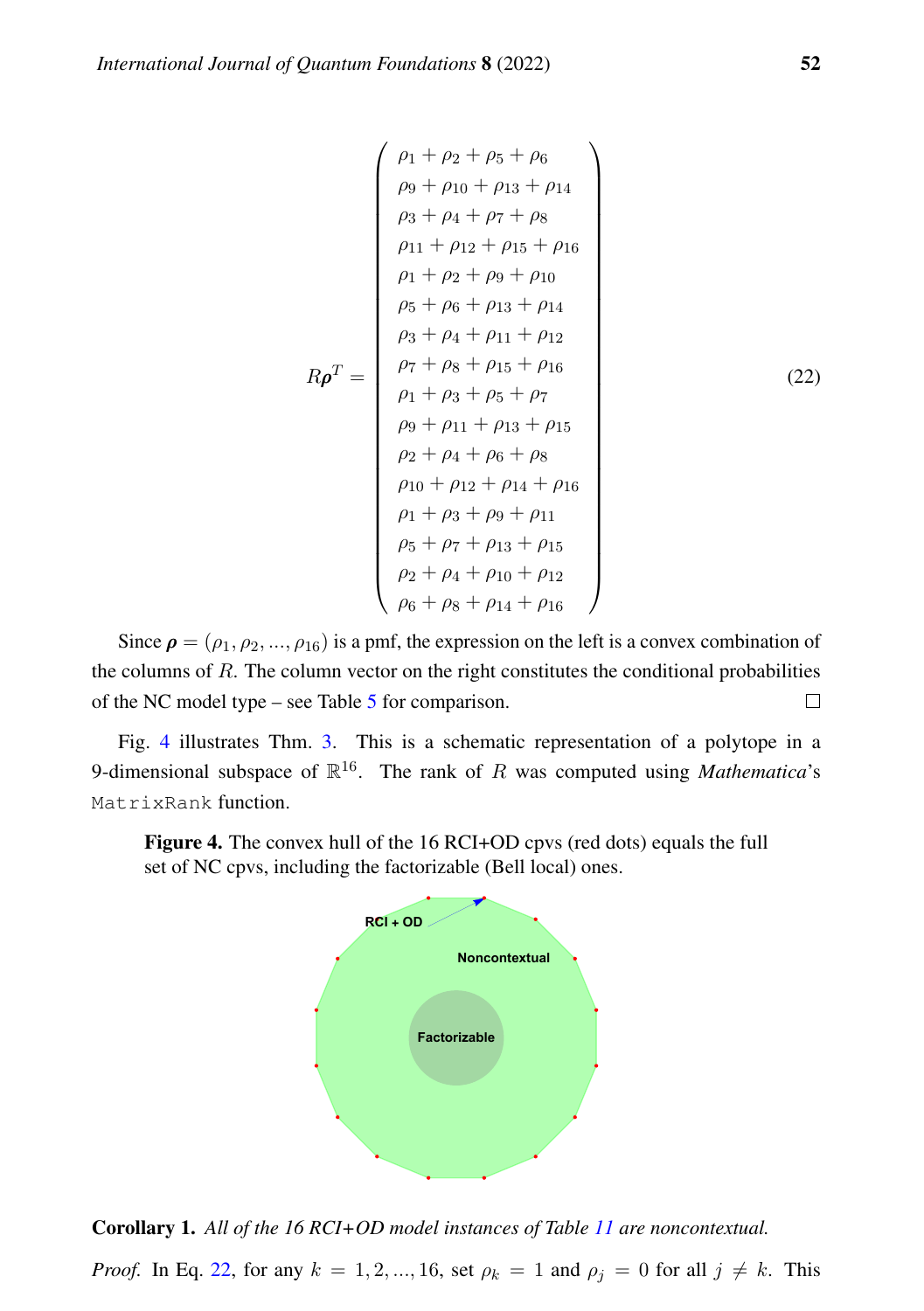produces the kth RCI+OD cpv, that is, the kth column of Table [11](#page-18-0) (also the kth column of R, by definition).  $\Box$ 

# Corollary 2. *All of the 16 RCI+OD model instances of Table [11](#page-18-0) are factorizable.*

*Proof.* As an example, it is proved that the first cpv (column 1) in Table [11](#page-18-0) is factorizable. The proofs for the other 15 columns are similar. The proof of Corollary [1](#page-21-2) showed that the first RCI+OD cpv is noncontextual – simply set  $\rho_1 = 1$  and  $\rho_i = 0$  for all  $j \neq 1$ . Then Eq. [15](#page-14-0) makes it obvious what to do. Set  $\alpha_1 = \alpha_2 = 1$ ,  $\beta_1 = \beta_2 = 1$  and  $\alpha_i = \beta_i = 0$ for all  $j \neq 1$  or 2. Hence the first RCI+OD model instance is a legitimate instance of the factorizable model type shown in Table [7.](#page-13-0)  $\Box$ 

The correlations and s-functions for the 16 RCI+OD model instances are shown in Table [12.](#page-22-0) Clearly all of the CHSH inequalities are satisfied; in fact the s-functions attain these extreme values exactly as functions of the correlations of the RCI+OD cpvs.

| No.              |                | $\overline{2}$ | 3              | 4              | 5              | 6              | 7              | 8              | 9              | 10             |                | 12             | 13             | 14             | 15             | 16             |
|------------------|----------------|----------------|----------------|----------------|----------------|----------------|----------------|----------------|----------------|----------------|----------------|----------------|----------------|----------------|----------------|----------------|
| w                |                |                |                |                |                |                |                |                |                |                |                | 1              |                |                |                |                |
| $\boldsymbol{x}$ |                | 1              |                |                |                |                |                |                | 1              | 1              |                |                |                |                |                |                |
| $\boldsymbol{y}$ |                |                | 1              |                | 1              |                |                |                |                | 1              |                | 1              |                | 1              |                | 1              |
| $\boldsymbol{z}$ |                | 1              | 1              |                | 1              | 1.             | 1              | 1              | 1              | ٠              | 1              | 1<br>-         | 1              | 1              |                | 1              |
| S <sub>1</sub>   | റ              | $\overline{2}$ | $\overline{2}$ | റ              | റ              | $\overline{2}$ | $\overline{2}$ | $\overline{2}$ | $\overline{2}$ | $\overline{2}$ | $\overline{2}$ | $\overline{2}$ | $\overline{2}$ | $\overline{2}$ | $\overline{2}$ | $\overline{2}$ |
| $s_2$            | $\overline{2}$ | $\overline{2}$ | $\overline{2}$ | $\overline{2}$ | $\overline{2}$ | $\overline{2}$ | $\overline{2}$ | $\cdot 2$      | $\overline{2}$ | $\overline{2}$ | $\overline{2}$ | $\overline{2}$ | $\overline{2}$ | $\overline{2}$ | $\overline{2}$ | $\overline{2}$ |
| $s_3$            | $\overline{2}$ | $\overline{2}$ | $\cdot$ 2      | $-2$           | $\overline{2}$ | $\overline{2}$ | $\overline{2}$ | $\overline{2}$ | $\overline{2}$ | $\overline{2}$ | $\overline{2}$ | $\cdot 2$      | റ              | $\overline{2}$ | $\overline{2}$ | $\overline{2}$ |
| $s_4$            | $\overline{2}$ | റ              | റ              | റ              | റ              | റ              | റ              | റ              | റ              | $\overline{2}$ | റ              | $\overline{2}$ | റ              | റ              | $\overline{2}$ | $\overline{2}$ |
| Min and Max      | $-2$ and 2     |                |                |                |                |                |                |                |                |                |                |                |                |                |                |                |

<span id="page-22-0"></span>Table 12. The correlations and s-functions for the 16 RCI+OD model instances. See Table [11](#page-18-0) for the corresponding cpv's.

It is hard to overemphasize the pivotal role played by the NC model type.

- The correlations of any NC model instance satisfy all 8 CHSH inequalities.
- Any factorizable model instance and any outcome deterministic model instance that also satisfies remote context independence are special cases of the NC model type.
- Noncontextuality is the most general classical notion (among RCI+OD, factorizability, and noncontextuality) that blocks replication of at least some QM statistical predictions. Both factorization and RCI+OD are *sufficient* to derive the CHSH inequalities, but neither is *necessary* (see sec. [2.10\)](#page-23-1).
- In other words, if one assumes RCI+OD or one assumes factorizability, one has implicitly assumed noncontextuality (in the mathematical sense).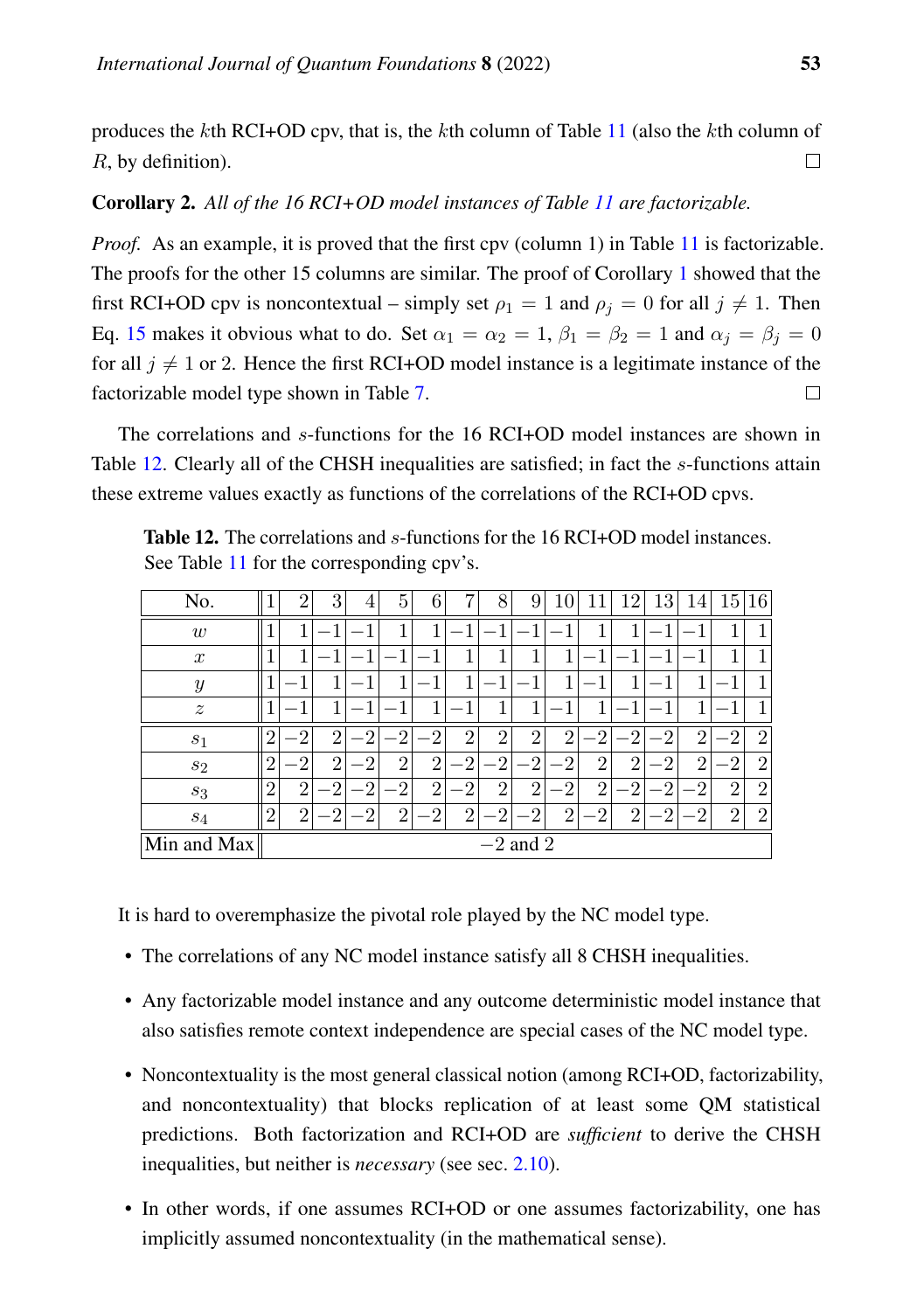# <span id="page-23-1"></span>*2.10. Noncontextuality does not imply factorizability*

To show that the set of factorizable (Bell local) model instances is a *proper* subset of the set of noncontextual model instances, it is sufficient to provide an example of a NC model instance that cannot be factorizable. First make the simple observation that if two model instances have the same conditional probabilities, then they have the same correlations (see Eq. [3\)](#page-7-0). Hence, to produce a counterexample, it is sufficient to find a NC model instance whose correlations cannot be consistent with *any* factorizable model instance.

<span id="page-23-0"></span>Example 1. *The NC model instance with parameters*

$$
\pmb{\rho}=(0,\frac{1}{4},0,0,0,0,0,\frac{1}{4},\frac{1}{4},0,0,0,0,0,\frac{1}{4},0)
$$

*leads to the generic representation*

$$
\pmb{\gamma}=(\frac{1}{4},\frac{1}{4},\frac{1}{4},\frac{1}{4},\frac{1}{2},0,0,\frac{1}{2},0,\frac{1}{2},\frac{1}{2},0,\frac{1}{4},\frac{1}{4},\frac{1}{4},\frac{1}{4}),
$$

*which has correlations*  $(w, x, y, z) = (0, 1, -1, 0)$ *. However,*  $(0, 1, -1, 0)$  cannot *be achieved by any assignment of values to the parameters of a factorizable model.*

Consider the equations that must be solved.

$$
\begin{pmatrix}\n(\alpha_1 - \alpha_3)(\beta_1 - \beta_3) \\
(\alpha_1 - \alpha_3)(\beta_2 - \beta_4) \\
(\alpha_2 - \alpha_4)(\beta_1 - \beta_3) \\
(\alpha_2 - \alpha_4)(\beta_2 - \beta_4)\n\end{pmatrix} = \begin{pmatrix}\n0 \\
1 \\
-1 \\
0\n\end{pmatrix}
$$
\n(23)

The expressions on the left represent the four correlations  $(w, x, y, z)$  for the factorizable model type (see Table [8](#page-15-1) for the factorizable correlations). To make the first term zero, either  $\alpha_1 = \alpha_3$  or  $\beta_1 = \beta_3$ . But then either the second or third term (or both) is (are) zero, making one (or both) of the second and third equations false. So it is impossible for a factorizable model instance to achieve this particular set of correlations.

As an illustration of what has just been proved, see Fig. [5](#page-24-0) (see Appendix [A.2](#page-62-0) for details on correlation plots). It shows a 3D slice of all correlations  $(0, x, y, z)$  (corresponding to  $w = 0$ ) for the NC region (blue solid) and the factorizable surfaces (green planes). The point  $(x, y, z) = (1, -1, 0)$  (purple dot) is a vertex of the NC region (blue), but it is way off the factorizable contour (green), i.e., the intersecting planes  $x = 0$  and  $y = 0$ . Note that, since this is the 3D-slice corresponding to  $w = 0$ , the 4-tuple of correlations in question is the one specified above, namely  $(w, x, y, z) = (0, 1, -1, 0)$ .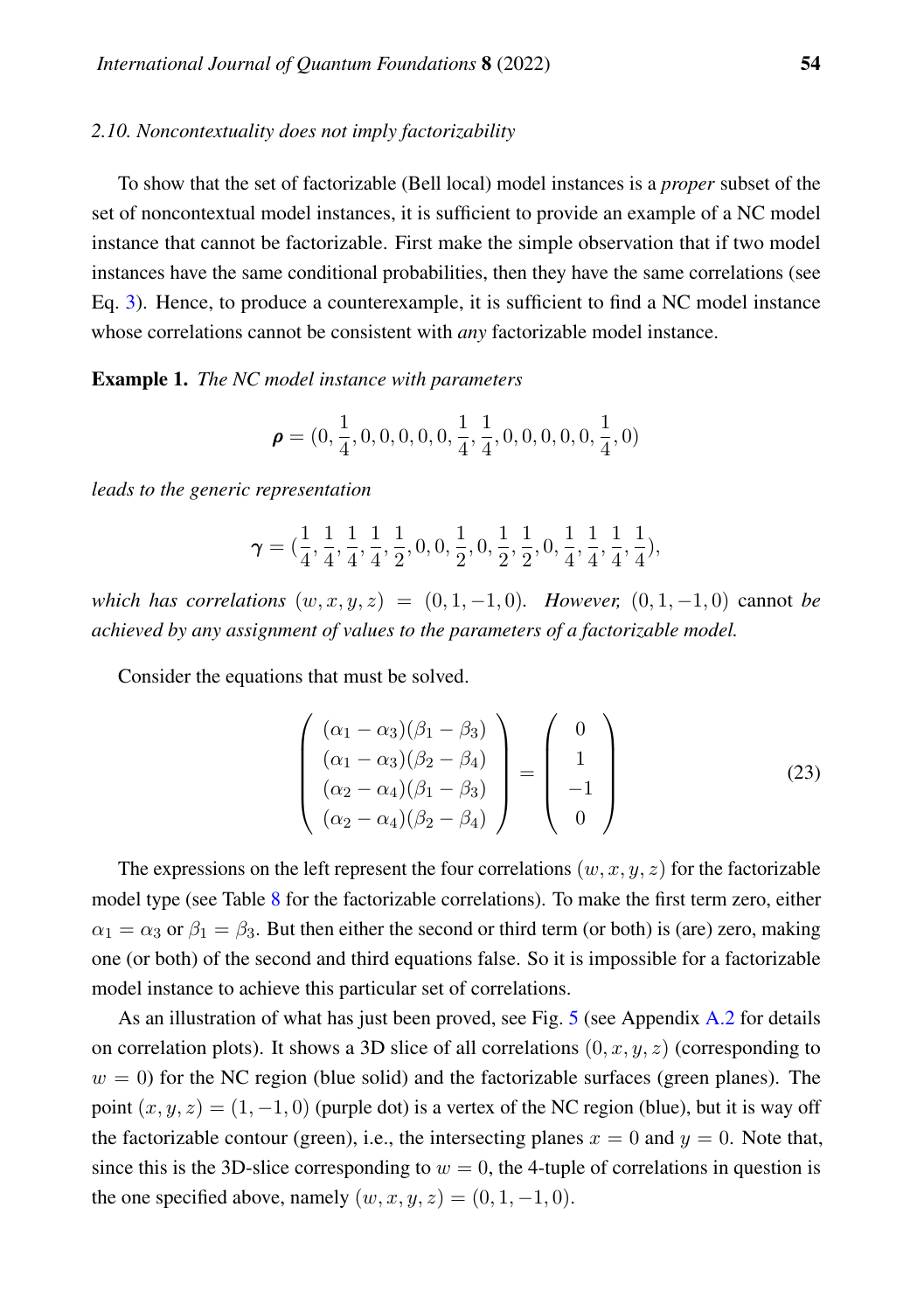<span id="page-24-0"></span>**Figure 5.**  $(w, x, y, z) = (0, 1, -1, 0)$  is an example of a correlation vector consistent with a NC model instance but not consistent with any factorizable model instance. The triple  $(x, y, z) = (1, -1, 0)$  is shown (purple dot) where  $w = 0$  is assumed to be fixed.



At first glance, this counterexample seems to be in conflict with Proposition 2 in Fine [\[10\]](#page-83-8), since he proves that "*There exists a factorizable stochastic hidden-variables model for a correlation experiment if and only if there exists a deterministic hidden variables model for the experiment*". First let's translate this statement into the language of convex combinations of model instances, namely, "*A model instance is expressible as a convex combination of factorizable model instances iff it is expressible as a convex combination of RCI+OD model instances*". Here is a proof:

*Proof.*  $(\Leftarrow)$  Suppose a model instance is a convex combination of the 16 RCI+OD model instances. Since all of these are factorizable (Corollary [1\)](#page-21-2), this is also a convex combination of factorizable model instances.

(⇒) Suppose a model instance is a convex combination of factorizable model instances. But each of these factorizable model instances is also NC by Thm. [2,](#page-13-2) and thus expressible as a convex combination of RCI+OD model instances by Thm. [3.](#page-20-0) Hence the given model instance is expressible as a convex combination of RCI+OD model instances since a convex combination of convex combinations is again a convex combination.  $\Box$ 

So how does Example [1](#page-23-0) escape being factorizable? After all, it can be expressed as a convex combination of RCI+OD model instances, since it is NC (Thm. [3\)](#page-20-0). Hence it is expressible as a convex combination of factorizable model instances. However, there is nothing to guarantee that such a convex combination is also factorizable. That is, the factorization property does not generally "survive" the process of constructing convex combinations, or in the traditional language of hidden variables, does not "survive" the process of integration with respect to a measure over the hidden variables. This is a simple consequence of the fact that the integral of a product of functions is usually not the product of the integrals of the functions.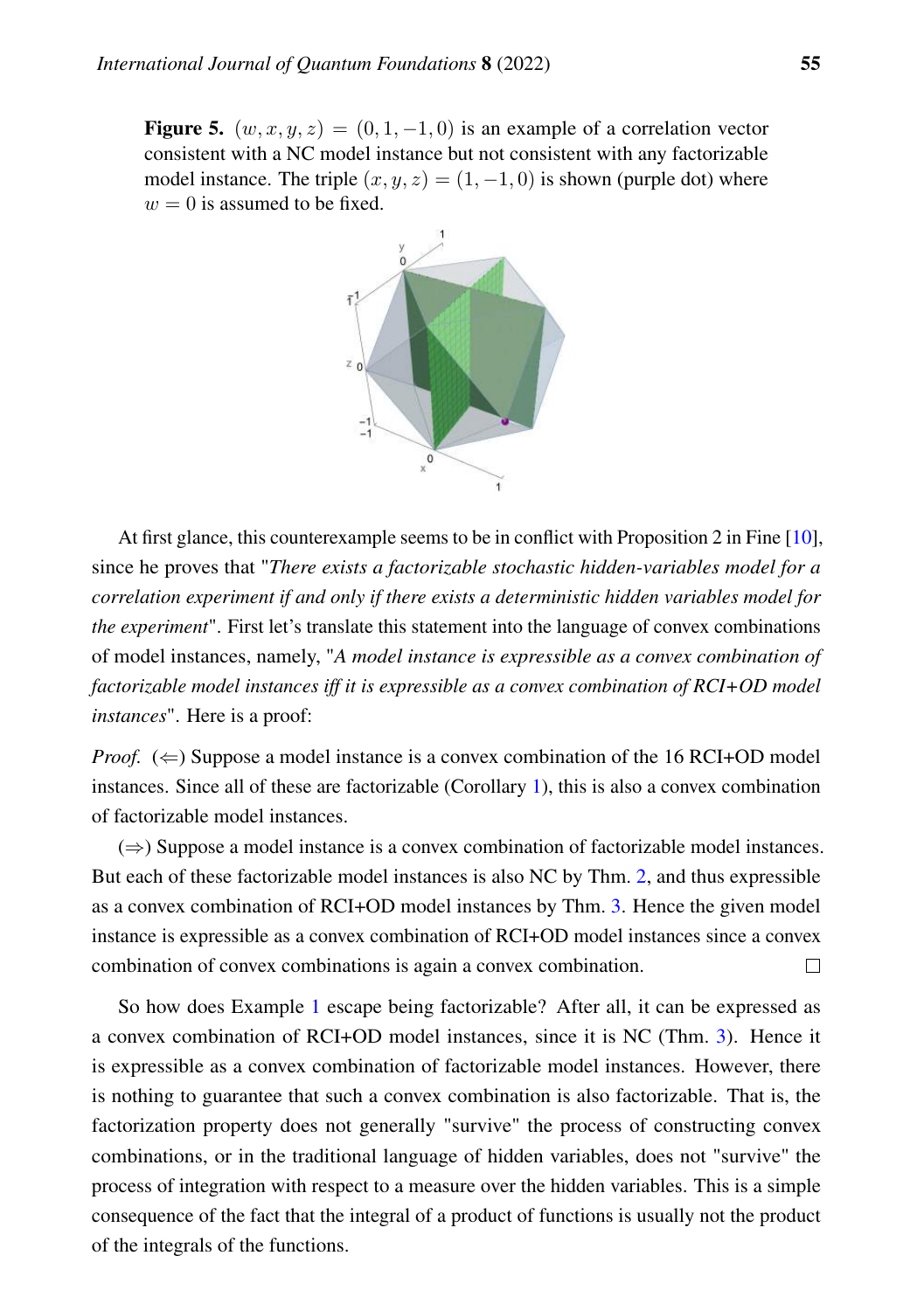# *2.11. CHSH almost implies noncontextuality*

As an example of a (possibly) underappreciated result, consider one of the propositions from Fine's pioneering paper from 1982 [\[10\]](#page-83-8), where among other things, he linked the existence of a joint distribution on all observables (commuting or not) to satisfaction of the Bell/CH inequalities. Although he was careful to say *there exists* a factorizable model, or *there exists* a deterministic hidden variables model throughout, it may be not be well-appreciated by everyone that there exist model instances that satisfy all 8 CHSH inequalities, but which are *not* noncontextual (hence also not factorizable). Here is an example of a model instance whose correlations satisfy all of the CHSH inequalities but it is not NC. Note this is one of the 112 OD model instances with this property (see Fig. [3\)](#page-19-0).

Example 2. *Consider the OD model instance with parameters*

 $\gamma = (1, 0, 0, 0, 1, 0, 0, 0, 1, 0, 0, 0, 0, 0, 0, 1).$ 

*The corresponding correlations are*  $(w, x, y, z) = (1, 1, 1, 1)$  *and the s-functions are*  $(s_1, s_2, s_3, s_4) = (2, 2, 2, 2)$ *. However, it is fairly obvious that there is no pmf*  $\rho =$  $(\rho_1, \rho_2, ..., \rho_{16})$  *such that* 

$$
\begin{pmatrix}\n\rho_1 + \rho_2 + \rho_5 + \rho_6 \\
\rho_3 + \rho_4 + \rho_7 + \rho_8 \\
\rho_9 + \rho_{10} + \rho_{13} + \rho_{14} \\
\rho_{11} + \rho_{12} + \rho_{15} + \rho_{16} \\
\rho_1 + \rho_2 + \rho_9 + \rho_{10} \\
\rho_3 + \rho_4 + \rho_{11} + \rho_{12} \\
\rho_5 + \rho_6 + \rho_{13} + \rho_{14} \\
\rho_7 + \rho_8 + \rho_{15} + \rho_{16} \\
\rho_1 + \rho_3 + \rho_5 + \rho_7 \\
\rho_2 + \rho_4 + \rho_6 + \rho_8 \\
\rho_9 + \rho_{11} + \rho_{13} + \rho_{15} \\
\rho_{10} + \rho_{12} + \rho_{14} + \rho_{16} \\
\rho_1 + \rho_3 + \rho_9 + \rho_{11} \\
\rho_2 + \rho_4 + \rho_{10} + \rho_{12} \\
\rho_5 + \rho_7 + \rho_{13} + \rho_{15} \\
\rho_6 + \rho_8 + \rho_{14} + \rho_{16}\n\end{pmatrix}\n\begin{pmatrix}\n1 \\
0 \\
0 \\
1 \\
0 \\
0 \\
0 \\
0 \\
0 \\
1\n\end{pmatrix}
$$

.

*Just start knocking off all of the*  $\rho_k$ 's on the left in rows where 0's appear in the column *vector on the right, and pretty soon there is nothing left to make 1's in rows 1,5,9, or 16.*

Thus it is not true that satisfaction of the CHSH inequalities implies noncontextuality.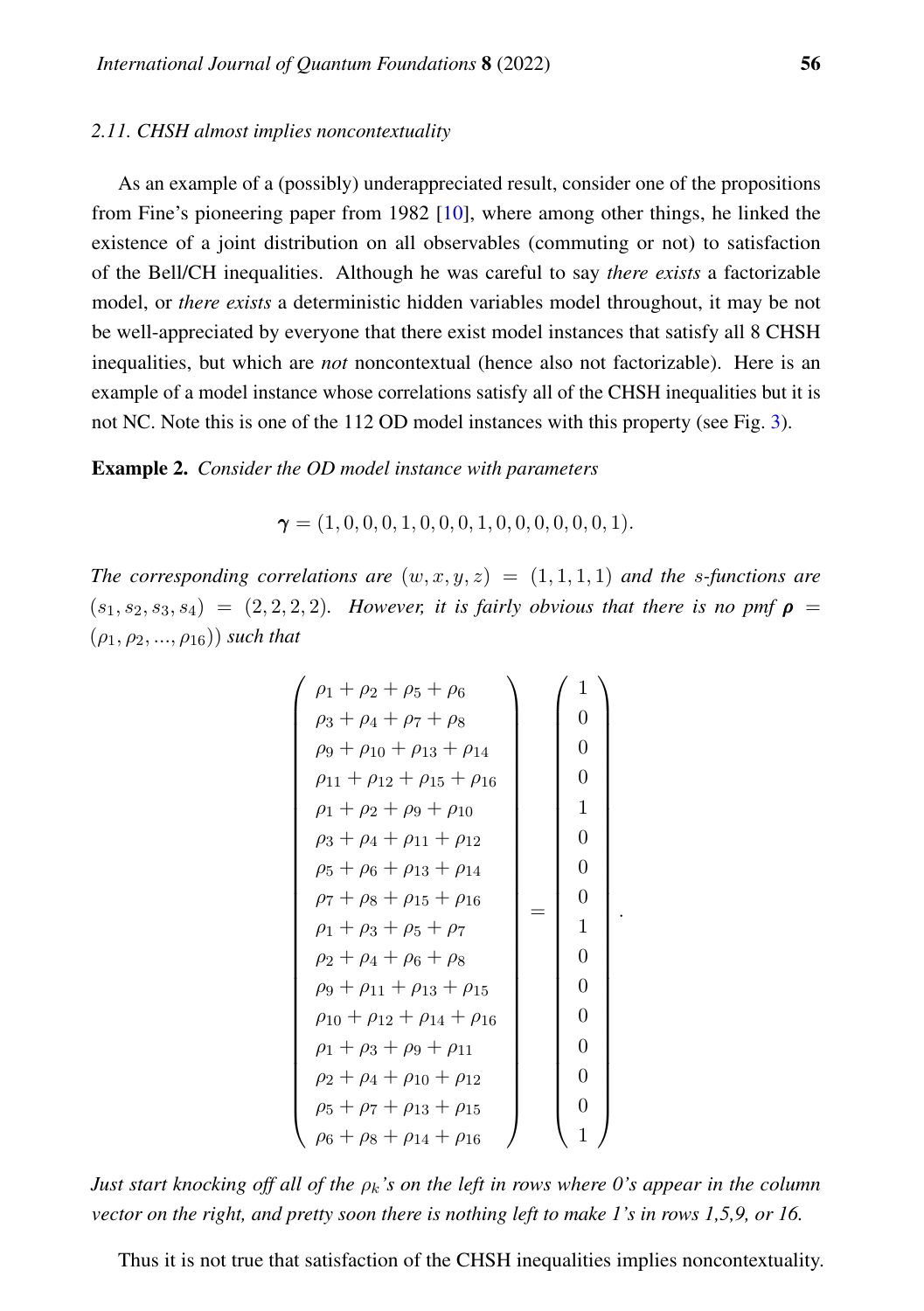What is true is a slightly weaker statement, namely, if a model instance (noncontextual or not) has correlations that satisfy all 8 CHSH inequalities, then *there exists* a noncontextual model instance with those same correlations. A constructive proof of this result is given, based on convex geometry, which may lend some intuition and emphasis to Fine's earlier result. It will be called "Fine's Theorem" here, even though is is just part of what he did. See Halliwell [\[19\]](#page-84-7) for some interesting alternative proofs of this result. The underlying takeaway, although it should be obvious from Eq. [3,](#page-7-0) is that the mapping from cpvs to correlations is many-to-one.

The proof given here is grounded in the geometry of Fig. [6,](#page-27-0) which may add some intuition compared to the original proof in [\[10\]](#page-83-8). These five regions represent 3D slices  $(x, y, z)$  through 4D sets of correlations  $(w, x, y, z)$  that satisfy the CHSH inequalities, for a given fixed value for w in each case, where  $w = -1, -\frac{1}{2}$  $\frac{1}{2}, 0, \frac{1}{2}$  $\frac{1}{2}$ , 1, from left to right. Since these are closed and bounded convex regions, any such correlation can be written as a convex combination of the vertices (red dots). To get the parameters  $\rho$  of a NC model instance which has the given correlations, one merely computes the same convex combination of a special set of probability vectors.

First note that in each case, the coordinates for the vertices (red dots) can be written as the columns of the last three rows of the following matrices.

Definition 18. *The vertex matrix* V *is defined in three different ways, depending on the value of* w*.*

$$
V = \left(\begin{array}{ccccccccc} w & w & w & w & w & w & w & w & w & w & w \\ w & -1 & 1 & -w & w & 1 & -1 & -w & 1 & 1 & -1 & -1 \\ 1 & -w & w & -1 & -1 & -w & w & 1 & -1 & 1 & 1 & -1 \\ 1 & 1 & 1 & 1 & -1 & -1 & -1 & -1 & -w & w & -w & w \end{array}\right)
$$

 $if -1 < w < 1,$ 

$$
V = \begin{pmatrix} -1 & -1 & -1 & -1 \\ -1 & 1 & -1 & 1 \\ 1 & -1 & -1 & 1 \\ 1 & 1 & -1 & -1 \end{pmatrix} \text{ if } w = -1,
$$
  

$$
V = \begin{pmatrix} 1 & 1 & 1 & 1 \\ 1 & -1 & 1 & -1 \\ 1 & -1 & -1 & 1 \\ 1 & 1 & -1 & -1 \end{pmatrix} \text{ if } w = +1.
$$

Then the following lemma basically says that any correlation vector  $p = (w, x, y, z)$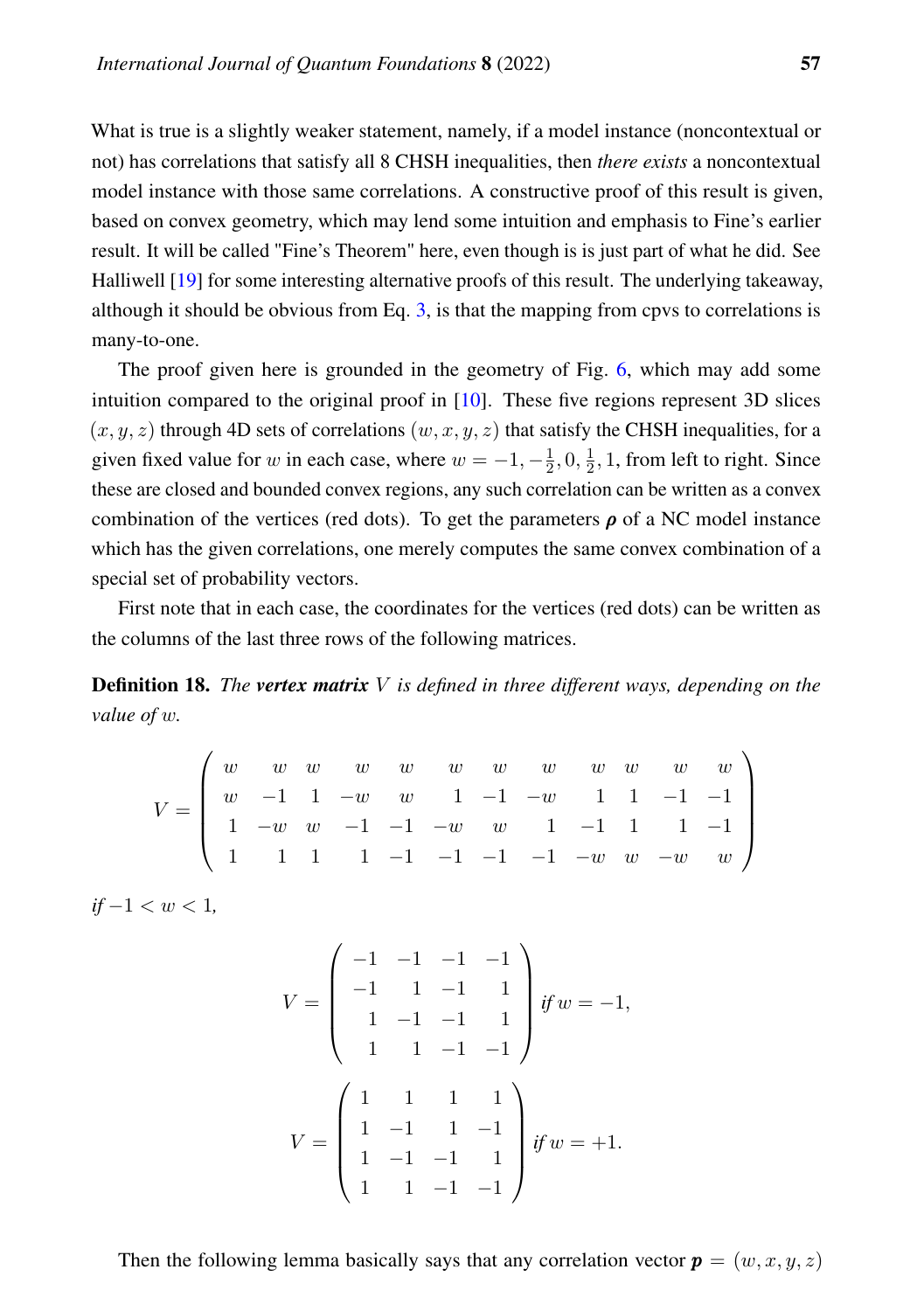<span id="page-27-0"></span>**Figure 6.** Five regions where the CHSH inequalities are satisfied.  $w =$  $-1, -\frac{1}{2}$  $\frac{1}{2}, 0, \frac{1}{2}$  $\frac{1}{2}$ , 1 from left to right.



which satisfies all eight CHSH inequalities can be written as a convex combination of the columns of  $V$ .

<span id="page-27-1"></span>**Lemma 1.** Pick an arbitrary set of correlations  $\mathbf{p} = (w, x, y, z)$  that satisfy CHSH. Then  $\iota$  *there exists a pmf*  $\pi$  *such that*  $\pmb{p}^T = (w, x, y, z)^T = V \pmb{\pi}^T$  *. If*  $V$  *has 12 rows (i.e.,*  $-1 < w < 1$ 1*)*,  $\boldsymbol{\pi} = (\pi_1, \pi_2, \pi_3, \pi_4, ..., \pi_{12})$ *, and if it has 4 rows (i.e.,*  $w = \pm 1$ *)*,  $\boldsymbol{\pi} = (\pi_1, \pi_2, \pi_3, \pi_4)$ *.* 

*Proof.* Start by ignoring the first row of V and consider the last three rows only. The *columns* of the resulting sub-matrix represent the *coordinates* of the vertices of certain 3D volumes defined by the CHSH inequalities. Some examples are shown in Fig. [6.](#page-27-0) Since all of these volumes, for any  $-1 \leq w \leq 1$ , are formed by the intersection of a finite number of closed half-spaces, the result is a closed convex region. The particular (hyper)planes represented by the CHSH inequalities also make the region bounded. Invoking a theorem of Minkowski, an arbitrary point  $p_w = (x, y, z)$  inside any of these bounded, closed, convex regions can be written as a convex combination of the *extreme* points of the region, in this case, the vertices. That is,  $p_w^T = (x, y, z)^T = V(2, 3, 4)\pi^T$ , for some appropriate vertex matrix V (where  $V(2,3,4)$  denotes the last three rows of V) and pmf  $\pi$ . Since  $\pi$  is a pmf,  $w = (w, w, ..., w)\pi^T$ , so by inserting all w's as the first row of  $V(2, 3, 4)$  to make V, it is easily seen that  $p^T = (w, x, y, z)^T = V \pi^T$  as well.  $\Box$ 

The next matrix was discovered by using *Mathematica* to find instances of solutions  $M$  to the matrix equation shown in Lemma [2.](#page-28-0) That it worked so well earned it the name "magic".

Definition 19. *The magic matrix* M *is defined in three different ways, depending on the value of* w*.* M *is a (right) stochastic matrix, since the rows consist of non-negative numbers that sum to 1.*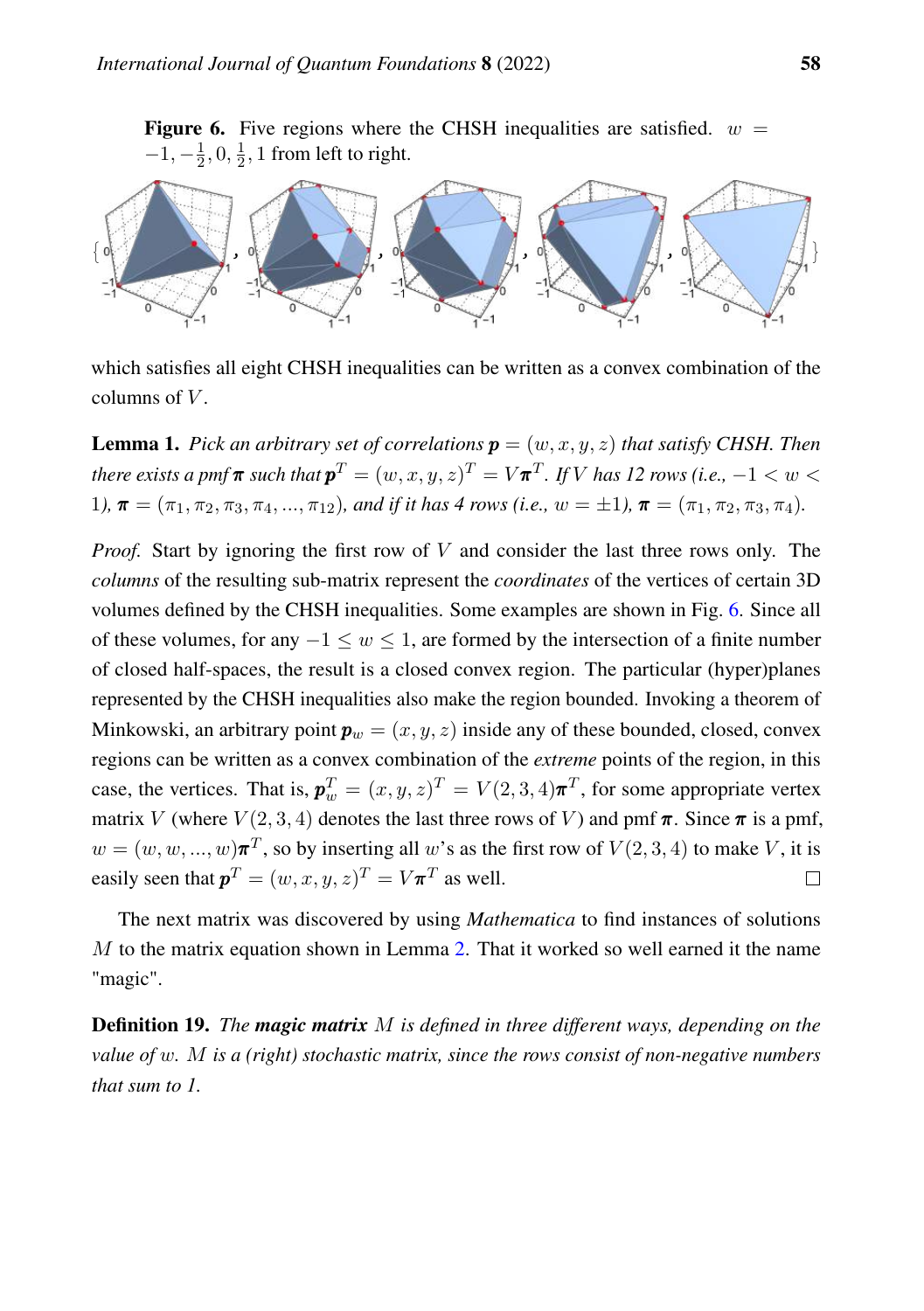$$
M = \left(\begin{array}{cccccccccccccccc} \frac{1+w}{2} & 0 & 0 & 0 & 0 & 0 & 0 & 0 & 0 & 0 & 0 & 0 & \frac{1-w}{2} & 0 & 0\\ 0 & 0 & 0 & 0 & 0 & 0 & 0 & 0 & 0 & \frac{1+w}{2} & 0 & 0 & \frac{1-w}{2} & 0 & 0\\ \frac{1+w}{2} & 0 & 0 & 0 & 0 & 0 & 0 & \frac{1-w}{2} & 0 & 0 & 0 & 0 & 0 & 0 & 0\\ 0 & 0 & 0 & 0 & 0 & \frac{1+w}{2} & 0 & 0 & \frac{1-w}{2} & 0 & 0 & 0 & 0 & 0 & 0 & 0\\ 0 & \frac{1+w}{2} & 0 & 0 & 0 & 0 & 0 & 0 & 0 & 0 & 0 & 0 & \frac{1-w}{2} & 0 & 0 & 0\\ 0 & \frac{1+w}{2} & 0 & 0 & 0 & 0 & 0 & 0 & 0 & 0 & 0 & \frac{1+w}{2} & \frac{1-w}{2} & 0 & 0 & 0\\ 0 & 0 & 0 & 0 & 0 & 0 & 0 & 0 & 0 & 0 & 0 & \frac{1+w}{2} & \frac{1-w}{2} & 0 & 0 & 0\\ 0 & 0 & 0 & 0 & 0 & 0 & 0 & 0 & 0 & 0 & 0 & \frac{1+w}{2} & \frac{1-w}{2} & 0 & 0 & 0 & 0\\ 0 & 0 & 0 & 0 & 0 & 0 & 0 & 0 & 0 & 0 & 0 & \frac{1+w}{2} & 0 & \frac{1-w}{2} & 0 & 0 & 0\\ \frac{1+w}{2} & 0 & 0 & 0 & 0 & 0 & 0 & 0 & 0 & \frac{1-w}{2} & 0 & 0 & 0 & 0 & 0 & 0\\ 0 & \frac{1+w}{2} & 0 & 0 & 0 & 0 & 0 & 0 & 0 & 0 & \frac{1-w}{2} & 0 & 0 & 0 & 0 & 0\\ 0 & 0 & 0 & 0 & 0 & 0 & 0 & 0 & 0 & 0 & 0 & \frac{1+w}{2} & 0 & \frac{1-w}{2} & 0 & 0 & 0\\ \end{array}\right)
$$

*if*  $-1 < w < 1$ .

M = 0 0 0 0 0 0 0 0 0 0 0 0 0 1 0 0 0 0 0 0 0 0 0 0 1 0 0 0 0 0 0 0 0 0 0 0 0 0 0 0 0 0 0 0 1 0 0 0 0 0 0 0 0 0 0 0 0 1 0 0 0 0 0 0 *if* w = −1, M = 0 0 0 0 0 0 0 0 0 0 0 0 0 0 0 1 0 0 0 0 0 0 0 0 0 0 1 0 0 0 0 0 0 0 0 0 0 0 0 0 0 0 0 0 0 0 1 0 0 0 0 0 0 0 0 0 0 0 0 1 0 0 0 0 *if* w = +1*.*

<span id="page-28-0"></span>**Lemma 2.**  $CRM^T = V$ .

*Proof.* This is a straightforward but tedious matrix multiplication, so it is left to the reader. (The definitions of the  $C$  and  $R$  matrices can be found in Def.'s [6](#page-7-3) and [17,](#page-20-1) respectively.) There are three cases to consider depending on the value of w. *Mathematica* or other computational software platform is helpful here!  $\Box$ 

Finally Thm. [4](#page-28-1) can be stated and proved. The proof may be of interest due to its compactness and its basis in the geometry exemplified by the polyhedra shown in Fig. [6.](#page-27-0)

<span id="page-28-1"></span>**Theorem 4.** *(Fine's Theorem)* Given an arbitrary correlation vector  $p = (w, x, y, z)$  that satisfies the CHSH inequalities. Let  $\pi$  be a pmf such that  $p^T = V\pi^T$  as guaranteed by *Lemma [1.](#page-27-1) Define*

- $\bullet$   $\boldsymbol{\rho} = (\rho_1, \rho_2, ..., \rho_{16}) = \boldsymbol{\pi} M,$
- $\bullet \ \boldsymbol{\gamma}^T = (\gamma_1, \gamma_2, ..., \gamma_{16})^T = R \boldsymbol{\rho}^T = R M^T \boldsymbol{\pi}^T.$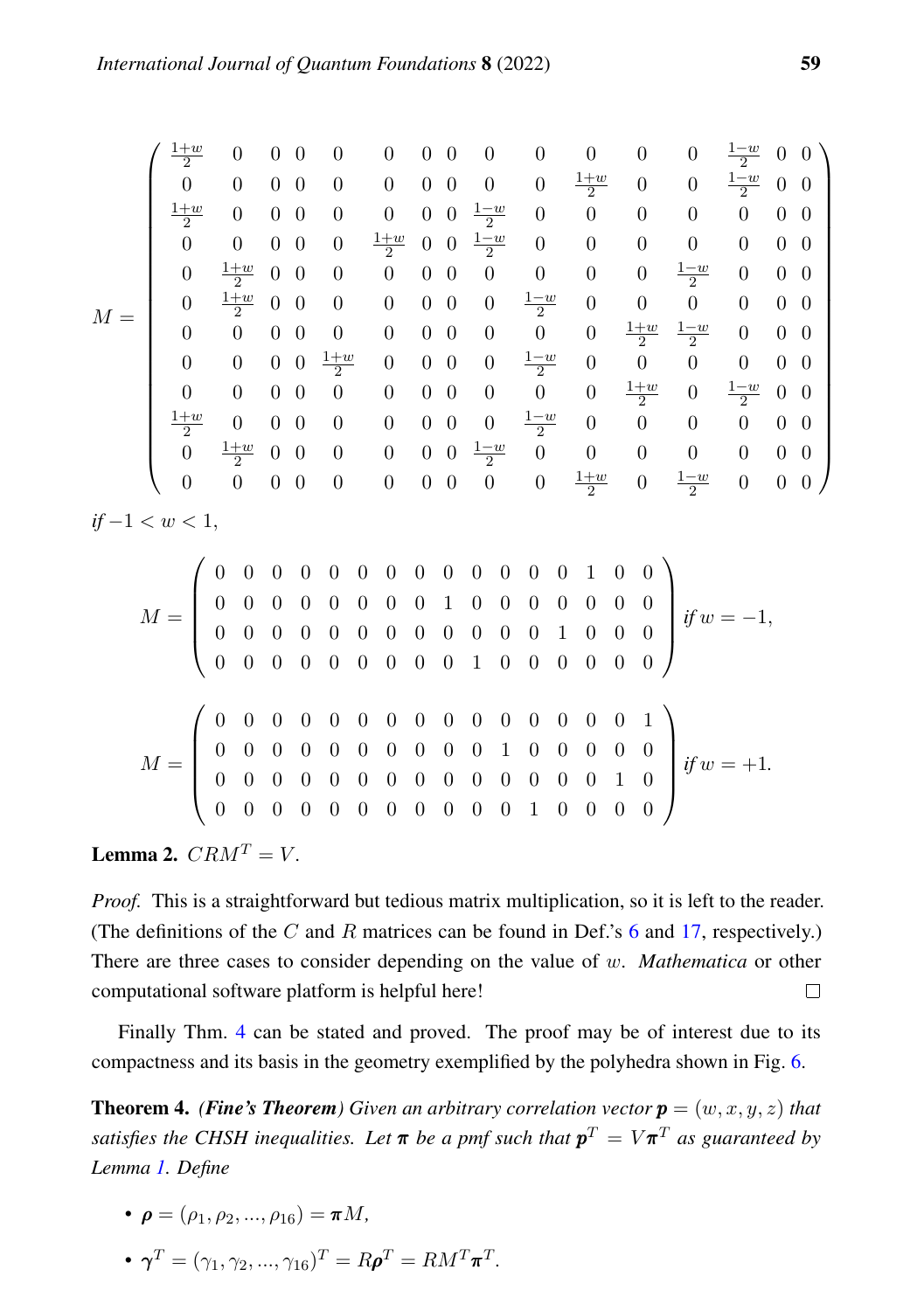# *Then*

- *•* ρ *is a pmf and therefore* γ *is a set of NC conditional probabilities.*
- *• The NC conditional probabilities* γ *are consistent with the correlations* p*.*

*Proof.* For the first conclusion, note that  $\rho$  is a pmf because the rows of M are pmf's,  $\pi$ is a pmf, therefore  $\rho = \pi M$ , being a convex combination of pmf's, is also a pmf. Thus  $\boldsymbol{\gamma}^T = R\boldsymbol{\rho}^T$  is a set of NC conditional probabilities by the very definition of R (Def. [17\)](#page-20-1). For the second conclusion, invoke Lemma [2](#page-28-0) to write

$$
\mathbf{p}^T = V\boldsymbol{\pi}^T = C R M^T \boldsymbol{\pi}^T = C \boldsymbol{\gamma}^T,\tag{24}
$$

that is, the initial arbitrary correlation vector  $p$ , that was assumed to satisfy the CHSH inequalities, is equal to the computed correlations  $C\gamma^T$  based on the NC conditional probabilities  $\gamma$ .  $\Box$ 

An important consequence of Thm. [4](#page-28-1) is that the polyhedra shown in the "Noncontextual" (fourth) row of Fig. [1](#page-2-0) correspond to satisfaction of the CHSH inequalities. Here is a formal proof. Assume  $-1 \le w \le 1$  is fixed and define two polyhedrons as follows:

$$
\mathcal{P}_1 = \{(x, y, z) : (w, x, y, z) \text{ satisfy all of the CHSH inequalities}\},\tag{25}
$$

and (see Table [6](#page-11-1) for the NC correlations)

$$
\mathcal{P}_2 = \{(x, y, z) : \text{there exists a pmf } \rho = (\rho_1, \rho_2, ..., \rho_{16}) \text{ such that} \n\rho_1 + \rho_2 - \rho_3 - \rho_4 + \rho_5 + \rho_6 - \rho_7 - \rho_8 - \n\rho_9 - \rho_{10} + \rho_{11} + \rho_{12} - \rho_{13} - \rho_{14} + \rho_{15} + \rho_{16} = w, \n\text{and where } x, y, z \text{ are defined by} \n x = \rho_1 + \rho_2 - \rho_3 - \rho_4 - \rho_5 - \rho_6 + \rho_7 + \rho_8 + \n\rho_9 + \rho_{10} - \rho_{11} - \rho_{12} - \rho_{13} - \rho_{14} + \rho_{15} + \rho_{16}, \n y = \rho_1 - \rho_2 + \rho_3 - \rho_4 + \rho_5 - \rho_6 + \rho_7 - \rho_8 - \n\rho_9 + \rho_{10} - \rho_{11} + \rho_{12} - \rho_{13} + \rho_{14} - \rho_{15} + \rho_{16}, \text{ and} \n z = \rho_1 - \rho_2 + \rho_3 - \rho_4 - \rho_5 + \rho_6 - \rho_7 + \rho_8 + \n\rho_9 - \rho_{10} + \rho_{11} - \rho_{12} - \rho_{13} + \rho_{14} - \rho_{15} + \rho_{16}.
$$
\n(26)

<span id="page-29-0"></span>Corollary 3.  $\mathcal{P}_1 = \mathcal{P}_2$ .

*Proof.*  $\mathcal{P}_2 \subseteq \mathcal{P}_1$  since the correlations of any NC model instance satisfy all of the CHSH inequalities. Conversely,  $\mathcal{P}_1 \subseteq \mathcal{P}_2$  by Thm. [4,](#page-28-1) since if  $(x, y, z) \in \mathcal{P}_1$ , then *there exists*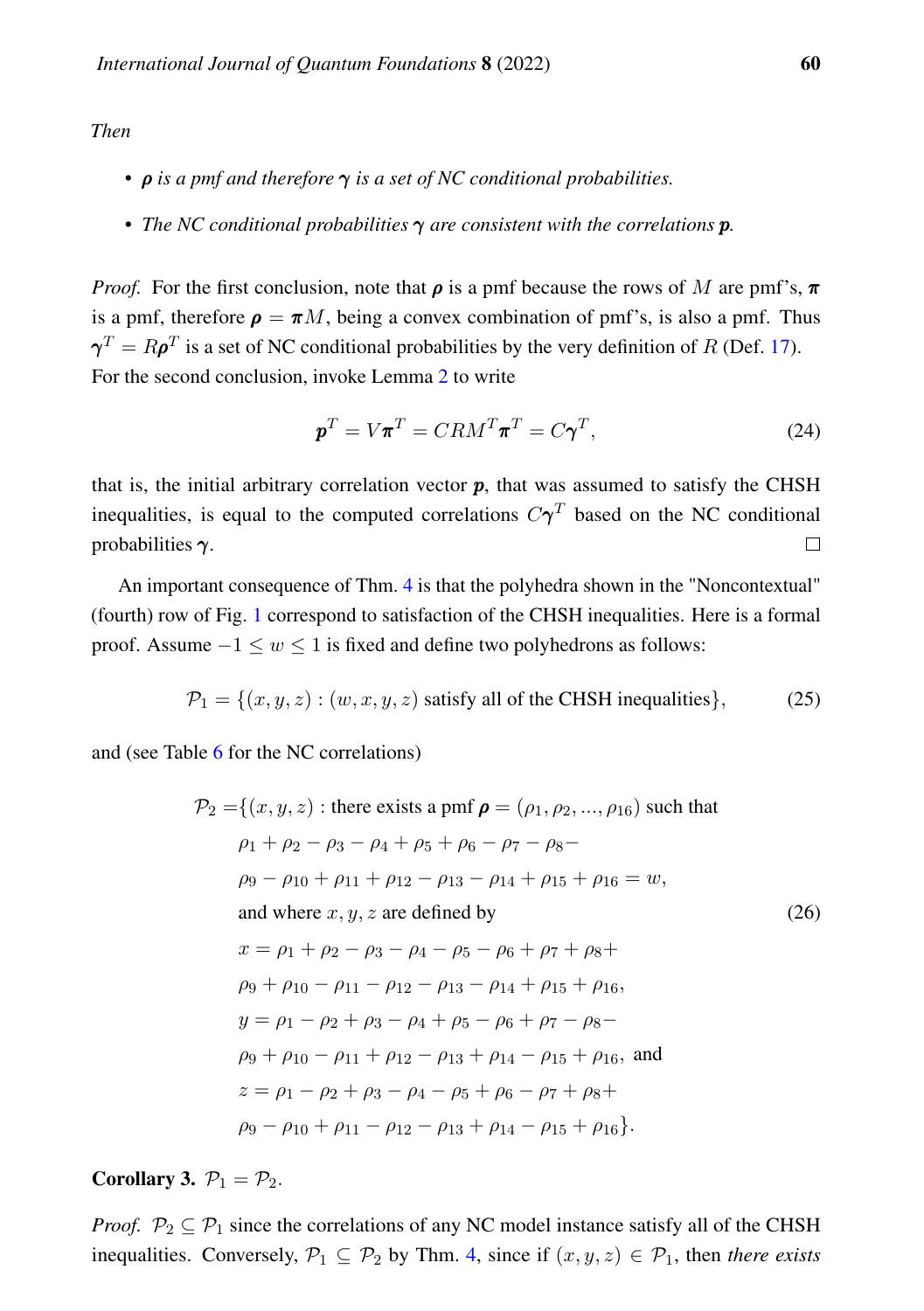a NC cpv (i.e., based on the parameters of some pmf  $\rho = (\rho_1, \rho_2, ..., \rho_{16})$ ) that has the correlations  $(w, x, y, z)$ , hence  $(x, y, z) \in \mathcal{P}_2$ .  $\Box$ 

However, recall that there are cpvs whose correlations satisfy all CHSH inequalities but are *not* NC, for example the 112 OD+CHSH cpvs (see Sec. [2.8\)](#page-17-1). The set of cpvs whose correlations satisfy all of the CHSH inequalities is *strictly larger* than the set of NC cpvs. Corollary [3](#page-29-0) only tells us this: *For any given polyhedron defined by the CHSH inequalities* (such as in row 4 of Fig. [1\)](#page-2-0), it is possible to associate to any point  $(x, y, z)$  in the polyhedron **some** *NC* model instance that has correlations  $(w, x, y, z)$  for the appropriate w.

# <span id="page-30-0"></span>*2.12. Fine's Theorem in action*

Figure 7. *Mathematica* interactive demo for finding a set of NC model instance parameters  $\rho$  consistent with a randomly chosen set of correlations  $p$  (purple dot) that satisfy CHSH.  $w = 0$  case is shown. Other cases are obtained by moving the slider in the control area at the top.



Fig. [7](#page-30-0) shows example output from a *Mathematica* interactive program that finds the NC parameters  $\rho$  that are consistent with a random set of correlations  $p$ . Moving the slider selects different values for the first correlation  $w$ , and a triple of the remaining correlations  $(x, y, z)$  is chosen randomly (constrained so that  $(w, x, y, z)$  satisfies the CHSH inequalities, of course). Both the appropriate CHSH inequality region shape (as a 3D slice) and the random point  $(x, y, z)$  are then displayed, along with tables of values showing, respectively from left to right, the coordinates of the random point  $p$ , the computed correlations based on the NC parameters  $\rho$ , whether or not they are equal, the coefficients of the point  $p$  as a convex combination of the vertices of the polyhedron, and finally the NC model instance parameters  $\rho$  that were generated from  $p$ 's coefficients.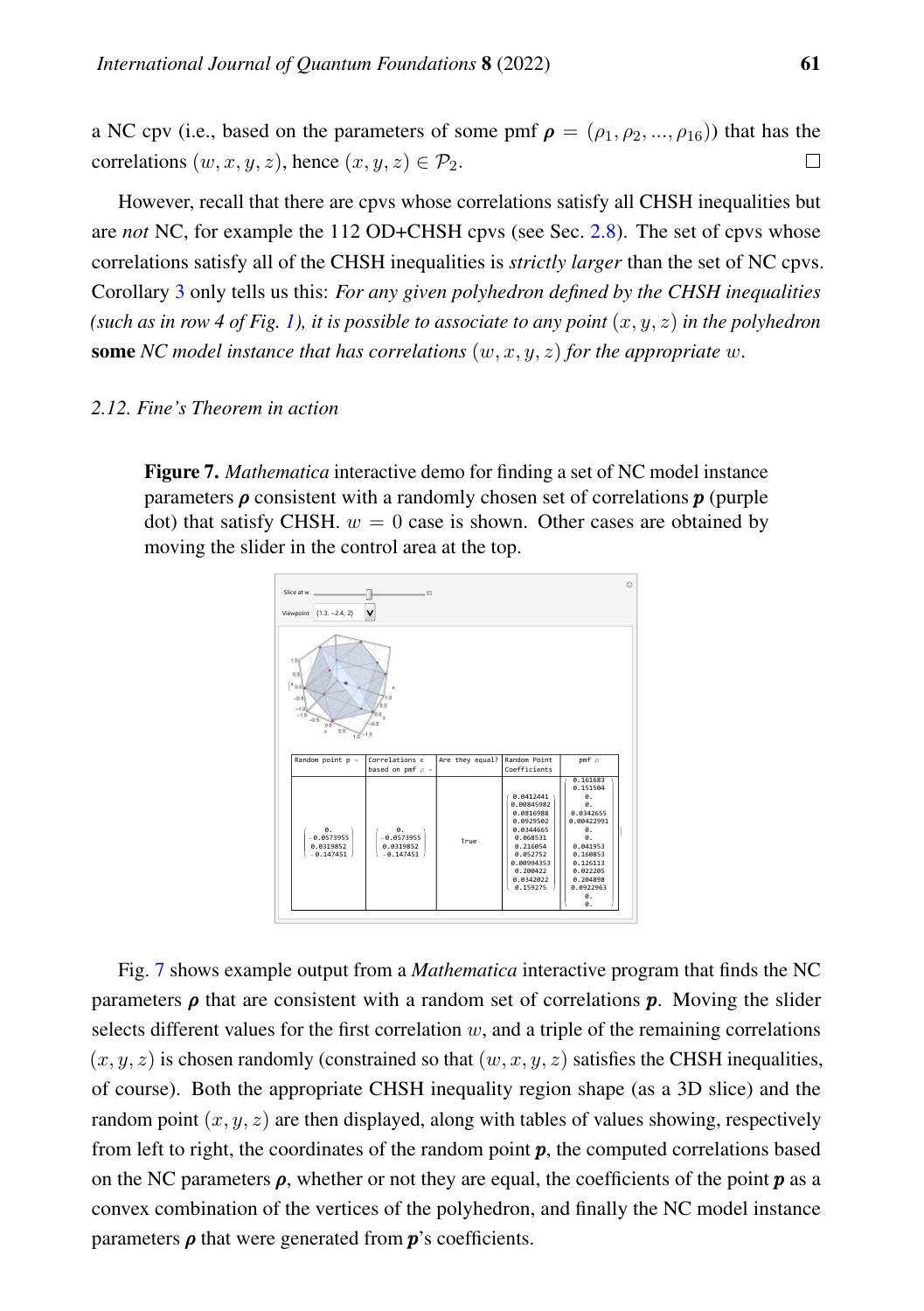# *2.13. No faster-than-light communication*

Despite the fact that QM model instances are not factorizable  $($ i.e., are "nonlocal"), it is important to point out that the EPRB experiment cannot be used for faster-than-light transmission of information between Alice and Bob.<sup>9</sup> Of course this is well known, but the parameterized operational modeling approach provides a different viewpoint. Instead of focusing on proving the "no-communication" properties of QM itself, generic operational models are constructed that *do* allow Bob to send messages to Alice, and then show that no QM model instance could possibly have this property.

To demonstrate this perspective, consider what it takes for Bob to communicate with Alice. There must be something that Bob *controls* that is simultaneously something Alice can *deduce*. Table [13](#page-31-0) shows an example of how this can be done. This will be called the measurement predictable model type. (See Sec. [5.4](#page-48-0) for more details.) The following argument is predicated on the assumption that Alice knows in advance that Table [13](#page-31-0) specifies the conditional probabilities for the experiment. That is, she knows the experimental arrangement, which is not unreasonable to assume. Furthermore, it is assumed that these probabilities hold for every iteration of the experiment.

Referring then to Table [13,](#page-31-0) suppose, for example, that Bob chooses measurement  $v = 1$ . Then whether Alice chooses her measurement  $u = 1$  or  $u = 2$ , she gets the outcome  $s = -1$  corresponding to the only (possibly) nonzero probabilities  $\gamma_1, \gamma_2, \gamma_9, \gamma_{10}$ . Hence she *deduces* that Bob's measurement choice must be  $v = 1$ .

On the other hand, suppose that Bob chooses measurement  $v = 2$ . Then whether Alice chooses her measurement  $u = 1$  or  $u = 2$ , she gets the outcome  $s = 1$  corresponding to the only (possibly) nonzero probabilities  $\gamma_7, \gamma_8, \gamma_{15}, \gamma_{16}$ . Hence she *deduces* that Bob's measurement choice must be  $v = 2$ .

<span id="page-31-0"></span>Table 13. Example of a measurement predictable (MP) model type, in which Alice can reliably predict (with probability 1) Bob's measurement. Some of the  $\gamma_k$ 's have been set to 0 *a priori*, but the measurement context constraints still hold. There are exactly 4 such templates for measurement predictability.

| Context | Outcome $(s, t)$ |               |               |     |  |  |  |  |  |
|---------|------------------|---------------|---------------|-----|--|--|--|--|--|
| (u, v)  |                  | $-1,1]$       |               |     |  |  |  |  |  |
| (1,1)   |                  | Y2            |               |     |  |  |  |  |  |
| (1, 2)  |                  |               |               |     |  |  |  |  |  |
| (2,1)   |                  | $\gamma_{10}$ |               |     |  |  |  |  |  |
| 2, 2    |                  |               | $\gamma_{15}$ | /16 |  |  |  |  |  |

<sup>8</sup> Except for the trivial one. See Table [19.](#page-42-0)

Assuming QM rules, that is.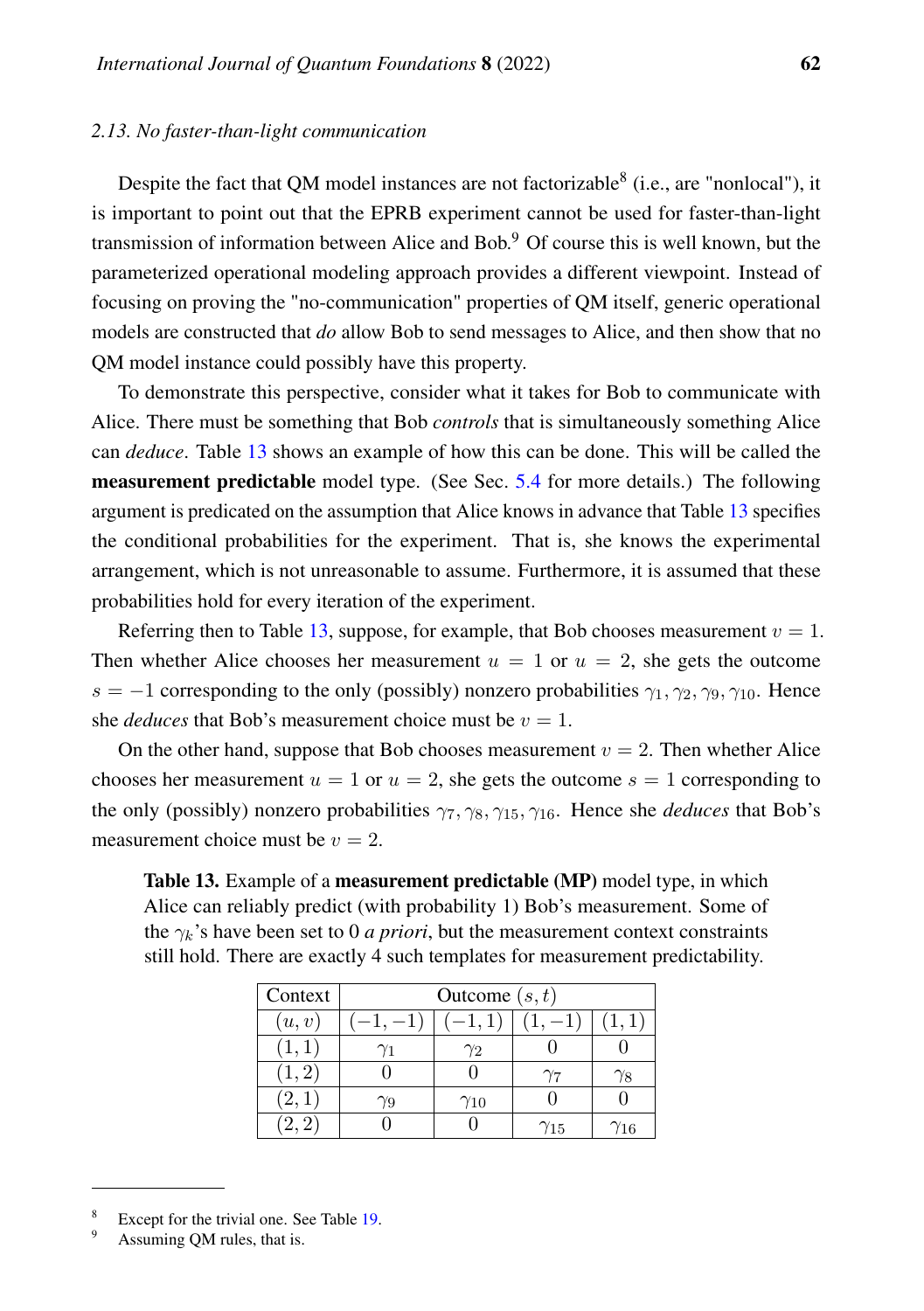Hence Bob can purposely send a message encoded as a sequence of measurement choices, which Alice can then decode. Of course, there is no QM model instance that can be measurement predictable. Just compare this template to the QM model type of Table [3,](#page-9-0) in which each row has the pattern "abba". This is inconsistent with each row of Table [13.](#page-31-0) The same is true of the other three measurement predictable model templates (see Sec. [5.4\)](#page-48-0). The proof of Thm. [12](#page-50-0) shows that no noncontextual model instance can be measurement predictable, either (hence eliminating any factorizable model instances too, of course).

The advantage of this viewpoint is that the set of model instances that allow faster-than-light communication are specifically identified. They are inside the complement of the so-called "no-signaling" model instances (i.e., those that satisfy RCI), of course, but more than that, they constitute a *proper* subset of this complement, thus identifying more precisely the boundary between FTL "signaling" and "no-signaling".

This same technique can be used to produce an "outcome predictable" model type, in which Alice can reliably predict Bob's outcome (see Sec. [5.1\)](#page-43-0). This analysis confirms the fact that only certain QM model instances can be outcome predictable (these are the cases that Bell compared to "Bertlmann's socks" [\[20\]](#page-84-8)). Note that outcome predictability is *not sufficient* for Bob to send messages to Alice, since he does does not *control* his outcomes.

#### <span id="page-32-0"></span>3. Hidden variables and convex combinations of OD cpvs are (almost) equivalent

In this paper, finite ensembles of OD cpvs (model instances) are used to build up more complicated cpvs (model instances) – see Thm.'s [3](#page-20-0) and [14.](#page-68-1) This is an alternative perspective to the traditional hidden variables approach involving an unspecified measure on a (possibly) infinite probability space of hidden variables. In this section, the (mathematical) equivalence of the two representations is demonstrated, under the assumption of integrability of certain random variables with respect to the hidden variables measure. But first it is helpful to summarize the convex combination approach and to review standard hidden variables, rephrasing it slightly to conform to the notation in this paper.

#### *3.1. Convex combinations of OD model instances*

In Sec. [2.9](#page-20-2) (Thm. [3\)](#page-20-0) it was shown that the convex of hull the 16 RCI+OD model instances equals the set of noncontextual model instances. This naturally leads to: What is the convex hull of all 256 OD model instances? The proof of Thm. [14](#page-68-1) in Appendix [C](#page-68-0) shows that it equals the set of *all* generic model instances, including QM, factorizable, and noncontextual ones. See Fig. [8](#page-33-0) and compare to Fig. [4](#page-21-1) in Sec. [2.9.](#page-20-2)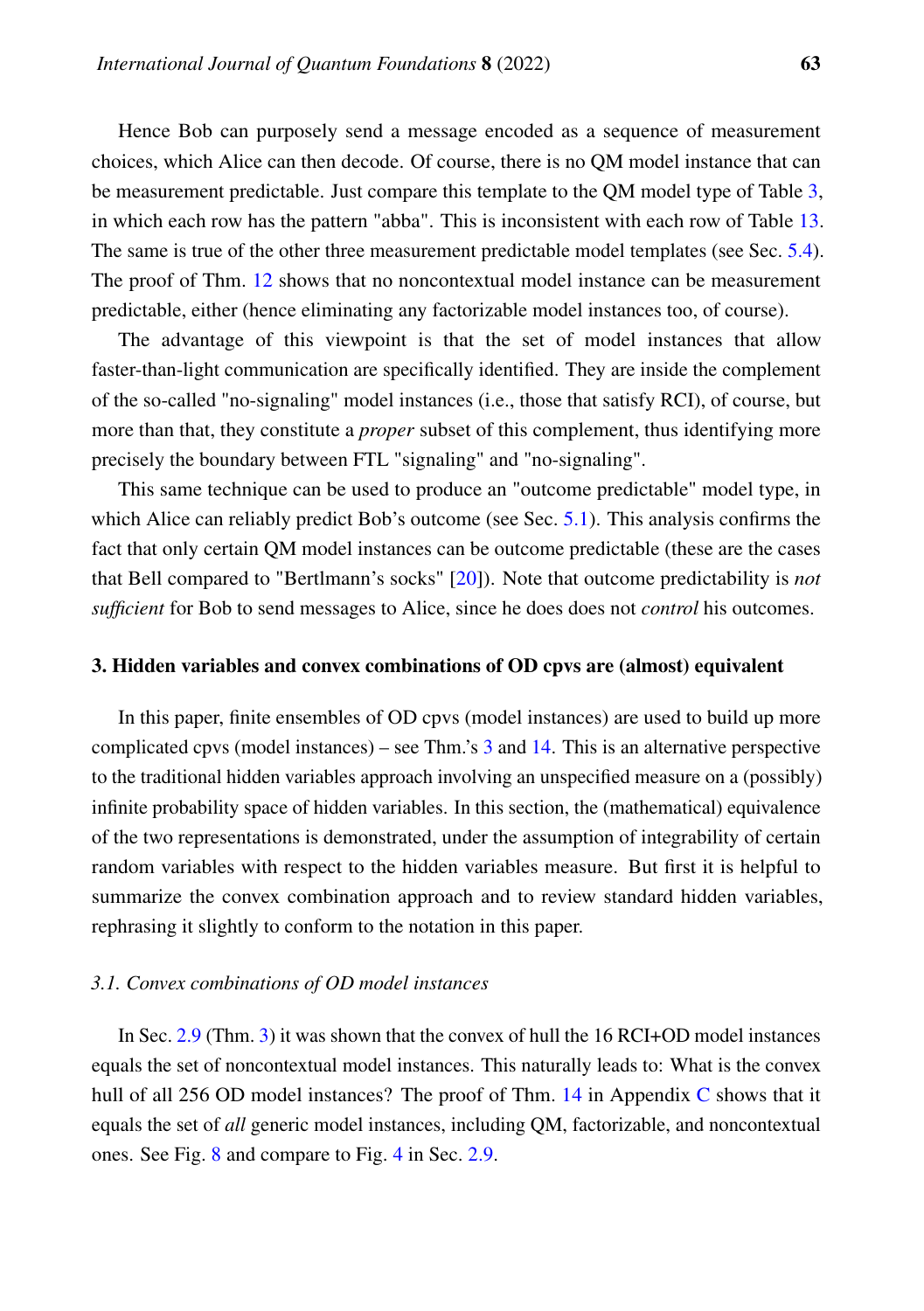<span id="page-33-0"></span>Figure 8. The convex hull of all 256 OD conditional probability vectors (red dots on the boundary) equals the full set of generic conditional probability vectors, including the QM and NC ones. See Thm. [14](#page-68-1) in Appendix [C](#page-68-0) for proof.



In Fig. [8,](#page-33-0) the 256 OD conditional probability vectors are the extreme points on the boundary, shown as red dots (must look closely). The figure is a schematic representation of a polytope in a 13-dimensional subspace of  $\mathbb{R}^{16}$ . This is because the 16  $\times$  256 matrix with the OD conditional probability vectors as columns has rank 13.<sup>10</sup>

# *3.2. Review of hidden variables*

The "hidden variables" idea is to construct a statistical model of the experiment by combining more basic models, each of which is associated with a "hidden variable" which explains its behavior. These elementary models are then combined via integration over the space of hidden variables to produce the overall final model for the statistics of the experiment. Formally,

- 1. There is a probability space  $(\Lambda, \mathcal{F}, \mu)$  where  $\Lambda$  is a set of "hidden variables" (or "complete states"), F is a suitable  $\sigma$ -algebra of subsets of  $\Lambda$ , and  $\mu$  is a probability measure on  $\mathcal{F}$ .
- 2. For each  $\lambda \in \Lambda$ , there exists a cpv

$$
\boldsymbol{\gamma}_{\lambda}=(\gamma_{1}(\lambda),\gamma_{2}(\lambda),...,\gamma_{16}(\lambda))
$$

where it is assumed that each  $\gamma_k$  is  $\mu$ -integrable.

3. The final overall cpv describing the experimental statistics is constructed by integrating

<sup>10</sup> *Mathematica*'s MatrixRank function was used to compute this.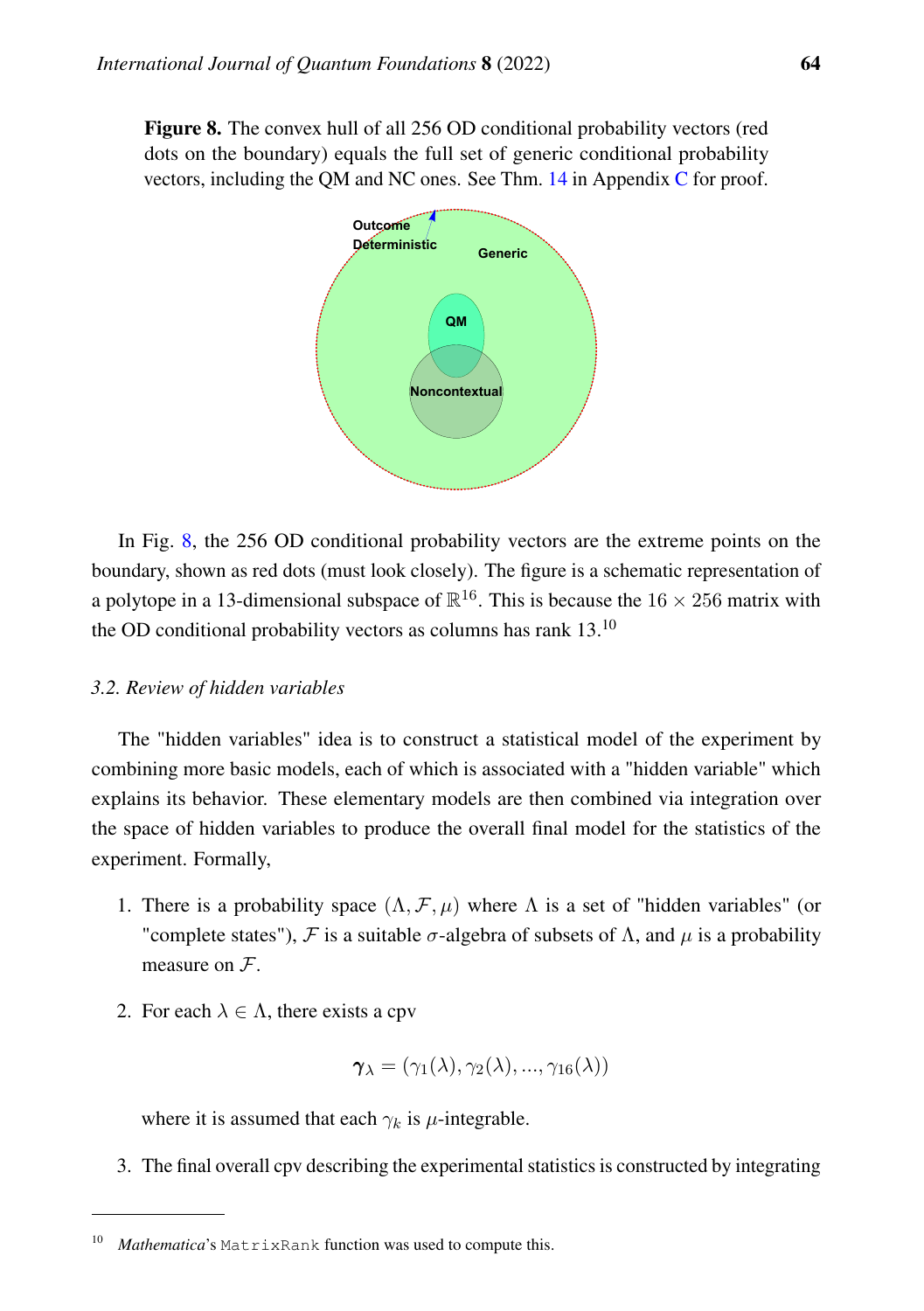over  $\Lambda$  (integration is performed componentwise):

$$
\boldsymbol{\gamma}=(\gamma_1,\gamma_2,...,\gamma_{16})=\int_{\Lambda}\boldsymbol{\gamma}_{\lambda}\mu(d\lambda).
$$

Note that  $\gamma$  is a cpv since the measurement context constraints are satisfied. For example

$$
\sum_{k=1}^{4} \gamma_k =
$$
  

$$
\sum_{k=1}^{4} \int_{\Lambda} \gamma_k(\lambda) \mu(d\lambda) =
$$
  

$$
\int_{\Lambda} \sum_{k=1}^{4} \gamma_k(\lambda) \mu(d\lambda) =
$$
  

$$
\int_{\Lambda} 1 \mu(d\lambda) = 1,
$$

and similarly for the other three measurement context constraints.

# *3.3. Proof of (almost) equivalence of convex combinations and hidden variables*

In the proof of Thm. [5,](#page-34-0) it is shown that any generic model instance written as a convex combination of OD model instances can be turned into a *finite* hidden variables *model*. No attempt is made to determine what sort of hidden variables *theory* might give rise to this model.

In the proof of Thm. [6](#page-35-0) it is shown, that with an extra "reasonable" assumption, the converse is true, namely a hidden variables model can always be turned into a representation as a convex combination of OD cpvs.

<span id="page-34-0"></span>Theorem 5. *Assume a generic cpv* γ *written as*

<span id="page-34-1"></span>
$$
\gamma = \sum_{k=1}^{256} \pi_k \gamma_k \tag{27}
$$

*for some pmf*  $\pi = (\pi_1, \pi_2, ..., \pi_{256})$  *and where*  $(\gamma_1, \gamma_2, ..., \gamma_{256})$  *denotes the set of 256 OD cpvs in some order. Then Eq. [27](#page-34-1) can be written in the form of a hidden variables model as*

$$
\boldsymbol{\gamma} = \int_{\Lambda} \boldsymbol{\gamma}_{\lambda} \mu(d\lambda)
$$

*over a space*  $\Lambda$  *of hidden variables, where each*  $\gamma_{\lambda}$  *is a cpv.* 

*Proof.* Assume 
$$
\gamma = \sum_{k=1}^{256} \pi_k \gamma_k
$$
. Define  $\Lambda = {\lambda_1, \lambda_2, ..., \lambda_{256}}$ ,  $\mathcal{F} = 2^{\Lambda}$ , and  $\mu({\lambda_k}) =$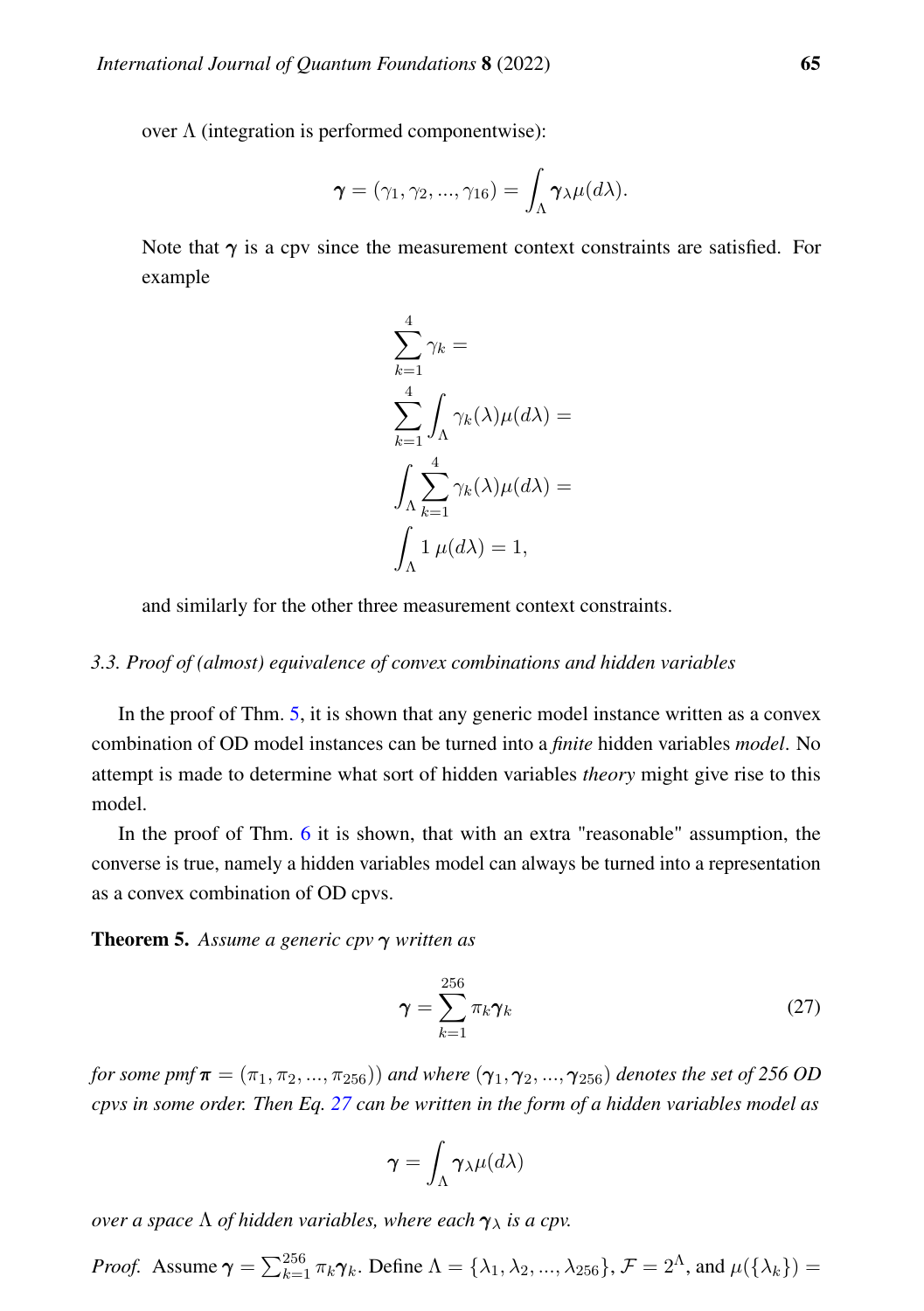$\pi_k$  for all k. Extend  $\mu$  to all of F in the natural way. Define

$$
\pmb{\gamma}_\lambda = \pmb{\gamma}_k
$$

whenever  $\lambda = \lambda_k$  for all  $k = 1, 2, ..., 256$ . Then summation and integration become the same, and  $256$ 

$$
\gamma = \sum_{k=1}^{256} \pi_k \gamma_k = \int_{\Lambda} \gamma_{\lambda} \mu(d\lambda).
$$
 (28)

 $\Box$ 

<span id="page-35-0"></span>Theorem 6. *Assume a generic cpv can be written in the form*

<span id="page-35-1"></span>
$$
\gamma = \int_{\Lambda} \gamma_{\lambda} \mu(d\lambda) \tag{29}
$$

*over a space* Λ *of hidden variables, where* γ<sup>λ</sup> *is a cpv for each* λ*. By Thm. [14,](#page-68-1) for each*  $\lambda \in \Lambda$ , there exists a pmf  $(\eta_1(\lambda), \eta_2(\lambda), ..., \eta_{256}(\lambda))$  such that

$$
\boldsymbol{\gamma}_{\lambda} = \sum_{k=1}^{256} \eta_k(\lambda) \boldsymbol{\gamma}_k,
$$

*where*  $(\gamma_1, \gamma_2, ..., \gamma_{256})$  *denotes the set of 256 OD cpvs in some order. It is assumed that each*  $\eta_k$  *is*  $\mu$ *-measurable.*<sup>11</sup> *Then* 

$$
\pi_k \doteq \int_{\Lambda} \eta_k(\lambda) \mu(d\lambda)
$$

*is well-defined for each*  $k = 1, 2, ..., 256$ . *Finally Eq. [29](#page-35-1) can be written as a convex combination of cpvs as follows:*

$$
\boldsymbol{\gamma} = \sum_{k=1}^{256} \pi_k \boldsymbol{\gamma}_k.
$$

*Proof.* Assume  $\gamma = \int_{\Lambda} \gamma_{\lambda} \mu(d\lambda)$ . It was assumed that each random variable  $\eta_k(.) : \Lambda \longrightarrow$  $[0, 1]$  is  $\mu$ -measurable. Since a bounded, Lebesgue-measurable function defined on a domain of finite measure is Lebesgue-integrable, this yields  $\mu$ -integrability for each  $\eta_k$ . Hence the

<sup>&</sup>lt;sup>11</sup> This is the "reasonable" assumption. It is certainly true, for example, if  $\Lambda$  is finite (and  $\mathcal F$  is the power set of Λ).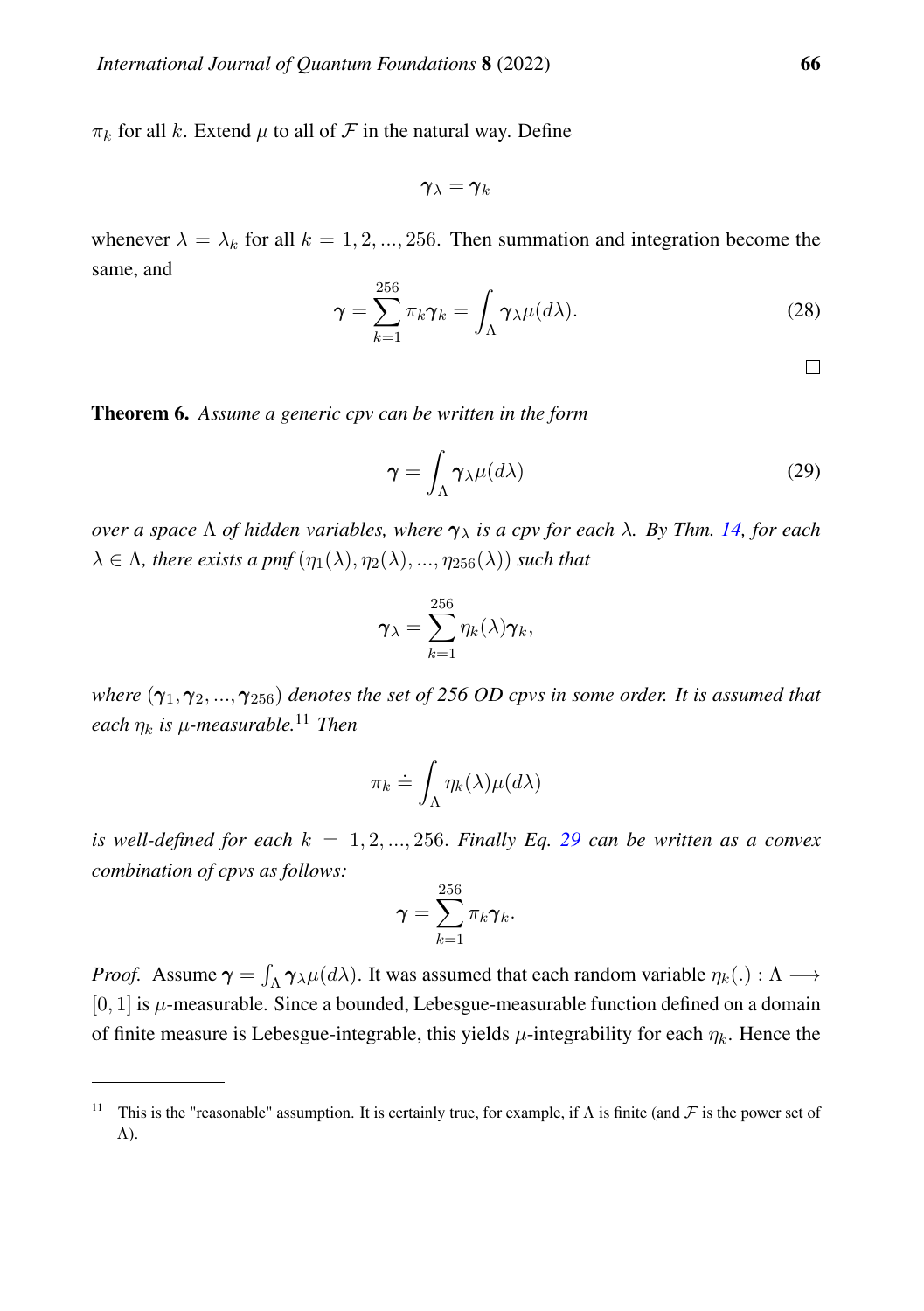$\pi_k$ 's are well-defined. Also, since  $(\eta_1(\lambda), \eta_2(\lambda), ..., \eta_{256}(\lambda))$  is a pmf for each  $\lambda$ ,

$$
\sum_{k=1}^{256} \pi_k = \sum_{k=1}^{256} \int_{\Lambda} \eta_k(\lambda) \mu(d\lambda) =
$$
  

$$
\int_{\Lambda} \sum_{k=1}^{256} \eta_k(\lambda) \mu(d\lambda) =
$$
  

$$
\int_{\Lambda} 1 \mu(d\lambda) = 1,
$$
 (30)

hence  $(\pi_1, \pi_2, ..., \pi_{256})$  is a pmf as well. Finally,

$$
\gamma = \int_{\Lambda} \sum_{k=1}^{256} \eta_k(\lambda) \gamma_k \mu(d\lambda) =
$$
  

$$
\sum_{k=1}^{256} \gamma_k \int_{\Lambda} \eta_k(\lambda) \mu(d\lambda) =
$$
  

$$
\sum_{k=1}^{256} \pi_k \gamma_k.
$$
 (31)

 $\Box$ 

#### 4. QM model instances can be both contextual and noncontextual

In this section, examples are given showing how to write a noncontextual QM model instance and a contextual QM model instance explicitly as a convex combination of OD model instances. Following these examples, the essential difference between noncontextuality and contextuality is discussed using a fable.

## <span id="page-36-0"></span>*4.1. QM model instance that is also noncontextual*

Table [14](#page-37-0) shows a model instance that is both QM and NC. Table [15](#page-37-1) shows how to write it as a convex combination of the 4 RCI+OD model instances in columns 2,8,9, and 15 from Table [11.](#page-18-0)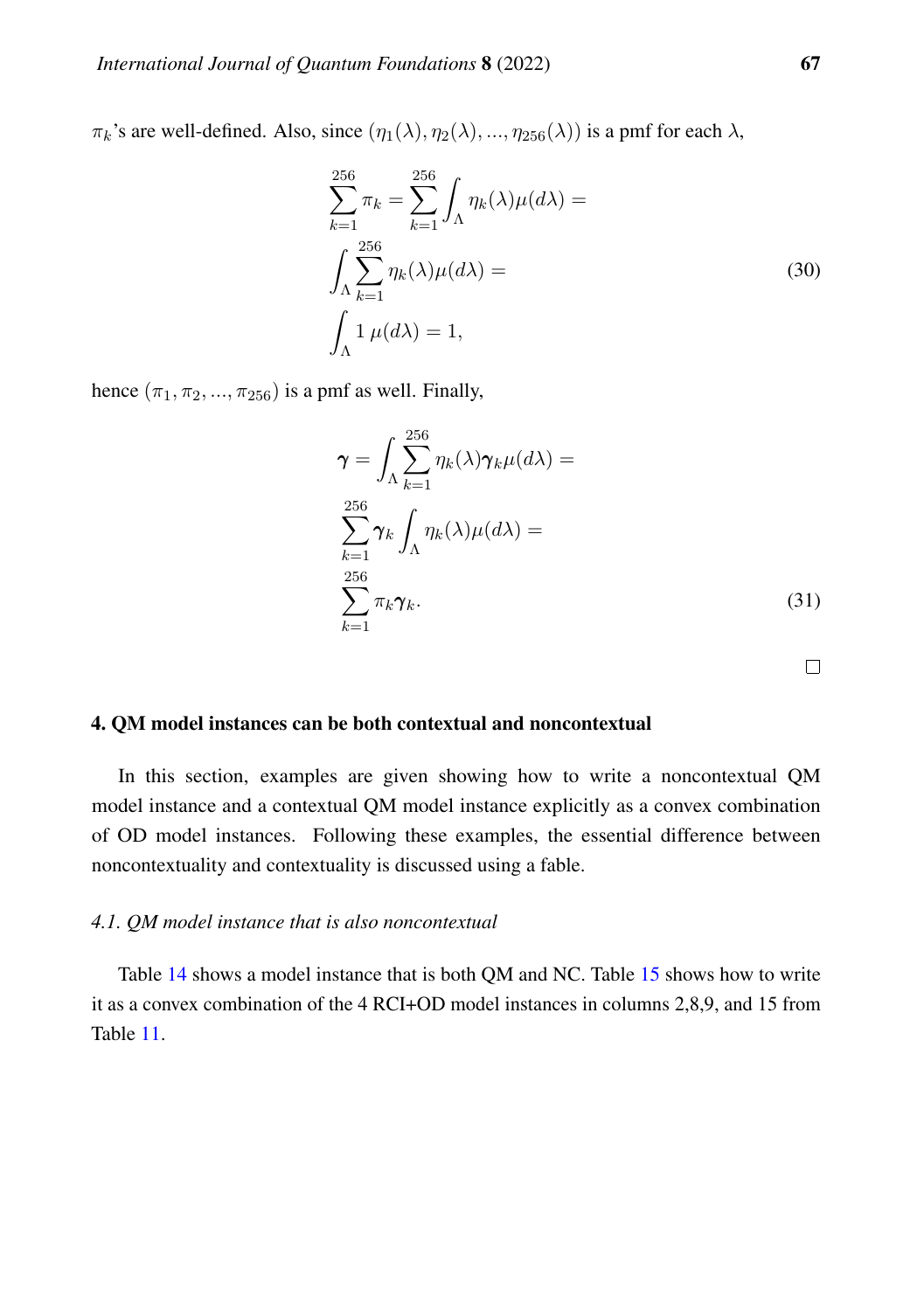<span id="page-37-0"></span>Table 14. Example of QM model instance that is also NC. The QM parameters are  $\theta_1 = 135^\circ, \theta_2 = 0^\circ, \theta_3 = 90^\circ, \theta_4 = 45^\circ$ , and the NC parameters are  $\rho_k=\frac{1}{4}$  $\frac{1}{4}$  for  $k = 2, 8, 9, 15$ , and  $\rho_k = 0$  otherwise.

| Context |          | Outcome $(s, t)$ |  |  |  |  |  |  |  |  |  |
|---------|----------|------------------|--|--|--|--|--|--|--|--|--|
| (u, v)  | $-1, -1$ |                  |  |  |  |  |  |  |  |  |  |
|         |          |                  |  |  |  |  |  |  |  |  |  |
|         |          |                  |  |  |  |  |  |  |  |  |  |
|         |          |                  |  |  |  |  |  |  |  |  |  |
|         |          |                  |  |  |  |  |  |  |  |  |  |

<span id="page-37-1"></span>Table 15. The model instance in Table [14](#page-37-0) can be written as the convex combination of the RCI+OD model instances in columns 1-4 below, with weights  $\pi_k = \frac{1}{4}$  $\frac{1}{4}$  for  $k = 1, 2, 3, 4$ . These conditional probability vectors are columns 2,8,9,15 from Table [11.](#page-18-0)

| $\boldsymbol{s}$ | t            | $\overline{u}$ | $\overline{v}$ | 1              | $\overline{2}$ | 3              | $\overline{4}$ |
|------------------|--------------|----------------|----------------|----------------|----------------|----------------|----------------|
| 1                | 1            | 1              | 1              | $\mathbf{1}$   | 0              | 0              | 0              |
| 1                | 1            | 1              | 1              | $\overline{0}$ | 0              | 1              | $\overline{0}$ |
| $\mathbf 1$      | 1            | 1              | $\mathbf{1}$   | $\overline{0}$ | 1              | $\overline{0}$ | $\overline{0}$ |
| 1                | 1            | 1              | 1              | $\overline{0}$ | $\overline{0}$ | 0              | $\mathbf{1}$   |
| $\mathbf{1}$     | $\mathbf{1}$ | $\mathbf{1}$   | $\overline{2}$ | $\mathbf{1}$   | $\overline{0}$ | $\mathbf{1}$   | $\overline{0}$ |
| 1                | 1            | $\mathbf{1}$   | $\overline{2}$ | $\overline{0}$ | 0              | $\overline{0}$ | 0              |
| $\mathbf 1$      | 1            | $\mathbf{1}$   | $\overline{2}$ | $\overline{0}$ | 0              | 0              | $\overline{0}$ |
| $\mathbf 1$      | 1            | 1              | $\overline{2}$ | $\overline{0}$ | 1              | 0              | 1              |
| 1                | 1            | $\overline{2}$ | 1              | $\overline{0}$ | 0              | 0              | $\overline{0}$ |
| 1                | 1            | $\overline{2}$ | 1              | $\overline{0}$ | 0              | $\mathbf{1}$   | $\mathbf{1}$   |
| 1                | 1            | $\overline{2}$ | 1              | $\mathbf{1}$   | 1              | $\overline{0}$ | $\overline{0}$ |
| 1                | 1            | $\overline{2}$ | 1              | $\overline{0}$ | $\overline{0}$ | $\overline{0}$ | $\overline{0}$ |
| 1                | 1            | $\overline{2}$ | $\overline{2}$ | $\overline{0}$ | 0              | 1              | $\overline{0}$ |
| 1                | $\mathbf 1$  | $\overline{2}$ | $\overline{2}$ | $\overline{0}$ | 0              | 0              | $\mathbf{1}$   |
| 1                | 1            | $\overline{2}$ | $\overline{2}$ | 1              | 0              | 0              | $\overline{0}$ |
| $\mathbf 1$      | 1            | $\overline{2}$ | $\overline{2}$ | $\overline{0}$ | 1              | $\overline{0}$ | $\overline{0}$ |
|                  | Weights      | $\frac{1}{4}$  | $\frac{1}{4}$  | $\frac{1}{4}$  | $\frac{1}{4}$  |                |                |

<span id="page-37-2"></span>*4.2. QM model instance that is also contextual*

Consider the infamous QM model instance with an  $s_1$ -function value of 2 √ 2. This is obviously not NC because one of the CHSH inequalities is violated. It has QM parameters  $\theta_1 = 67.5^{\circ}$  and  $\theta_k = 22.5^{\circ}$  for  $k = 2, 3, 4$ . Table [16](#page-38-0) shows how to write this as a convex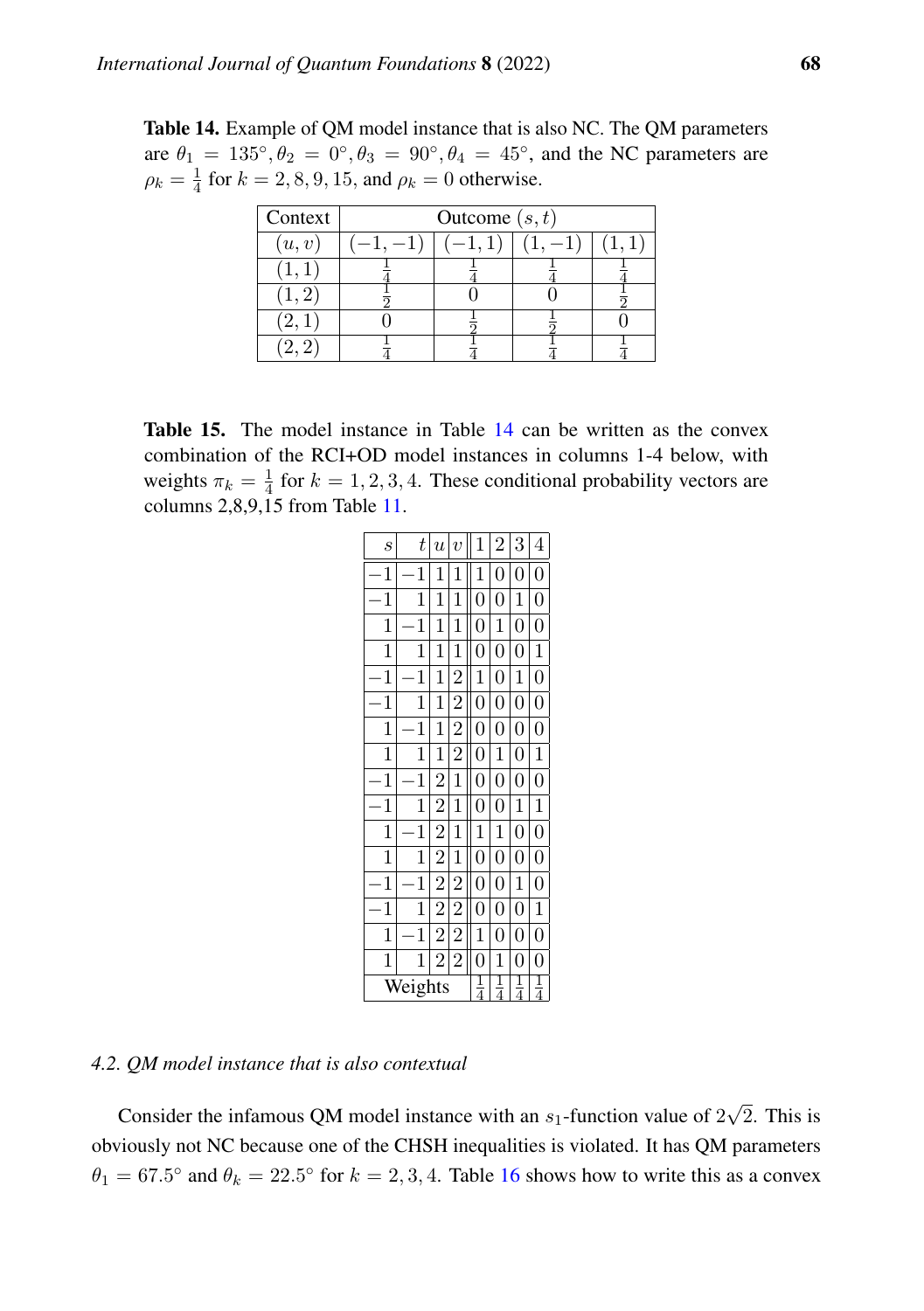combination of 13 OD model instances.<sup>12</sup> None of the OD model instances satisfy RCI, 8 come from the subset of 112 OD model instances that satisfy CHSH but do not satisfy RCI, and 5 come from the subset of 128 model instances that have an s-function that exceeds a Tsirelson bound (see Fig. [3\)](#page-19-0). The corresponding weights  $\pi_k$  in the bottom row are defined in Eq. [32.](#page-39-0)

<span id="page-38-0"></span>

| <b>Table 16.</b> The QM model instance with $\theta_1 = 67.5^{\circ}$ and $\theta_k = 22.5^{\circ}$ for |
|---------------------------------------------------------------------------------------------------------|
| $k = 2, 3, 4$ can be written as a convex combination of these 13 OD model                               |
| instances. The weights $\pi_k$ are defined in Eq. 32.                                                   |

| $\mathcal{S}_{\mathcal{S}}$ | t              | $\boldsymbol{u}$ | $\boldsymbol{v}$ | 1                | 2              | 3                | 4                | 5                | 6                | 7              | 8                | 9              | 10               | 11             | 12             | 13               |
|-----------------------------|----------------|------------------|------------------|------------------|----------------|------------------|------------------|------------------|------------------|----------------|------------------|----------------|------------------|----------------|----------------|------------------|
| $\mathbf{1}$                | $\mathbf{1}$   | 1                | 1                | 1                | 1              | 1                | 0                | 0                | 0                | 0              | 0                | $\overline{0}$ | $\boldsymbol{0}$ | 0              | 0              | $\overline{0}$   |
| 1                           | $\mathbf 1$    | 1                | $\mathbf{1}$     | 0                | 0              | $\overline{0}$   | $\mathbf 1$      | $\mathbf 1$      | 1                | 1              | $\overline{0}$   | $\overline{0}$ | $\boldsymbol{0}$ | 0              | 0              | $\boldsymbol{0}$ |
| 1                           | 1              | 1                | 1                | 0                | $\overline{0}$ | $\overline{0}$   | 0                | 0                | $\boldsymbol{0}$ | 0              | 1                | 1              | 1                | 1              | 1              | $\boldsymbol{0}$ |
| 1                           | 1              | 1                | 1                | 0                | 0              | 0                | 0                | 0                | 0                | 0              | 0                | 0              | $\boldsymbol{0}$ | 0              | 0              | $\mathbf 1$      |
| $\mathbf{1}$                | 1              | 1                | $\overline{2}$   | 1                | $\mathbf{1}$   | $\overline{0}$   | 0                | 0                | 0                | 0              | 1                | $\overline{0}$ | $\boldsymbol{0}$ | 0              | 0              | $\mathbf 1$      |
| $\mathbf{1}$                | $\mathbf{1}$   | 1                | $\overline{2}$   | $\overline{0}$   | $\overline{0}$ | $\boldsymbol{0}$ | $\boldsymbol{0}$ | $\boldsymbol{0}$ | $\boldsymbol{0}$ | 0              | $\overline{0}$   | $\mathbf{1}$   | $\mathbf 1$      | 0              | 0              | $\boldsymbol{0}$ |
| 1                           | $\mathbf{1}$   | 1                | $\overline{2}$   | $\boldsymbol{0}$ | 0              | $\boldsymbol{0}$ | 1                | 1                | 0                | 0              | $\boldsymbol{0}$ | $\overline{0}$ | $\boldsymbol{0}$ | $\mathbf 1$    | 1              | $\boldsymbol{0}$ |
| 1                           | 1              | 1                | $\overline{2}$   | $\overline{0}$   | 0              | $\mathbf{1}$     | 0                | $\overline{0}$   | $\mathbf 1$      | $\mathbf 1$    | $\overline{0}$   | $\overline{0}$ | $\boldsymbol{0}$ | $\overline{0}$ | $\overline{0}$ | $\overline{0}$   |
| 1                           | $\mathbf{1}$   | $\overline{2}$   | 1                | 1                | 0              | 1                | 0                | 0                | $\overline{0}$   | 0              | 1                | $\overline{0}$ | $\overline{0}$   | 0              | 0              | $\mathbf{1}$     |
| 1                           | 1              | $\overline{2}$   | $\mathbf{1}$     | 0                | 0              | $\overline{0}$   | 0                | 0                | 0                | 0              | $\overline{0}$   | 1              | $\overline{0}$   | $\mathbf 1$    | 0              | $\overline{0}$   |
| 1                           | $\overline{1}$ | $\overline{2}$   | $\mathbf{1}$     | 0                | 0              | $\overline{0}$   | 1                | 0                | 1                | $\overline{0}$ | $\overline{0}$   | $\overline{0}$ | 1                | $\overline{0}$ | 1              | $\overline{0}$   |
| 1                           | 1              | $\overline{2}$   | $\mathbf{1}$     | 0                | $\mathbf{1}$   | $\overline{0}$   | 0                | $\mathbf 1$      | $\overline{0}$   | 1              | $\boldsymbol{0}$ | $\overline{0}$ | $\boldsymbol{0}$ | $\overline{0}$ | 0              | $\boldsymbol{0}$ |
| $\mathbf{1}$                | $\mathbf 1$    | $\overline{2}$   | $\overline{2}$   | 0                | 1              | $\mathbf{1}$     | 0                | 0                | $\boldsymbol{0}$ | $\overline{0}$ | 1                | $\overline{0}$ | $\overline{0}$   | $\overline{0}$ | 0              | $\mathbf{1}$     |
| 1                           | 1              | $\overline{2}$   | $\overline{2}$   | 0                | $\overline{0}$ | $\overline{0}$   | 0                | 0                | $\boldsymbol{0}$ | 0              | $\overline{0}$   | 1              | $\boldsymbol{0}$ | 0              | 1              | $\overline{0}$   |
| 1                           | 1              | $\overline{2}$   | $\overline{2}$   | $\overline{0}$   | 0              | $\overline{0}$   | 0                | 1                | 1                | 0              | $\overline{0}$   | $\overline{0}$ | 1                | 1              | 0              | $\overline{0}$   |
| $\mathbf{1}$                | $\mathbf{1}$   | $\overline{2}$   | $\overline{2}$   | $\mathbf 1$      | 0              | $\overline{0}$   | 1                | 0                | $\overline{0}$   | $\mathbf 1$    | $\overline{0}$   | $\overline{0}$ | $\boldsymbol{0}$ | 0              | 0              | $\boldsymbol{0}$ |
|                             | Weights        |                  |                  | $\pi_1$          | $\pi_2$        | $\pi_3$          | $\pi_4$          | $\pi_5$          | $\pi_6$          | $\pi_7$        | $\pi_8$          | $\pi_9$        | $\pi_{10}$       | $\pi_{11}$     | $\pi_{12}$     | $\pi_{13}$       |

<sup>&</sup>lt;sup>12</sup> *Mathematica* was used to find this solution.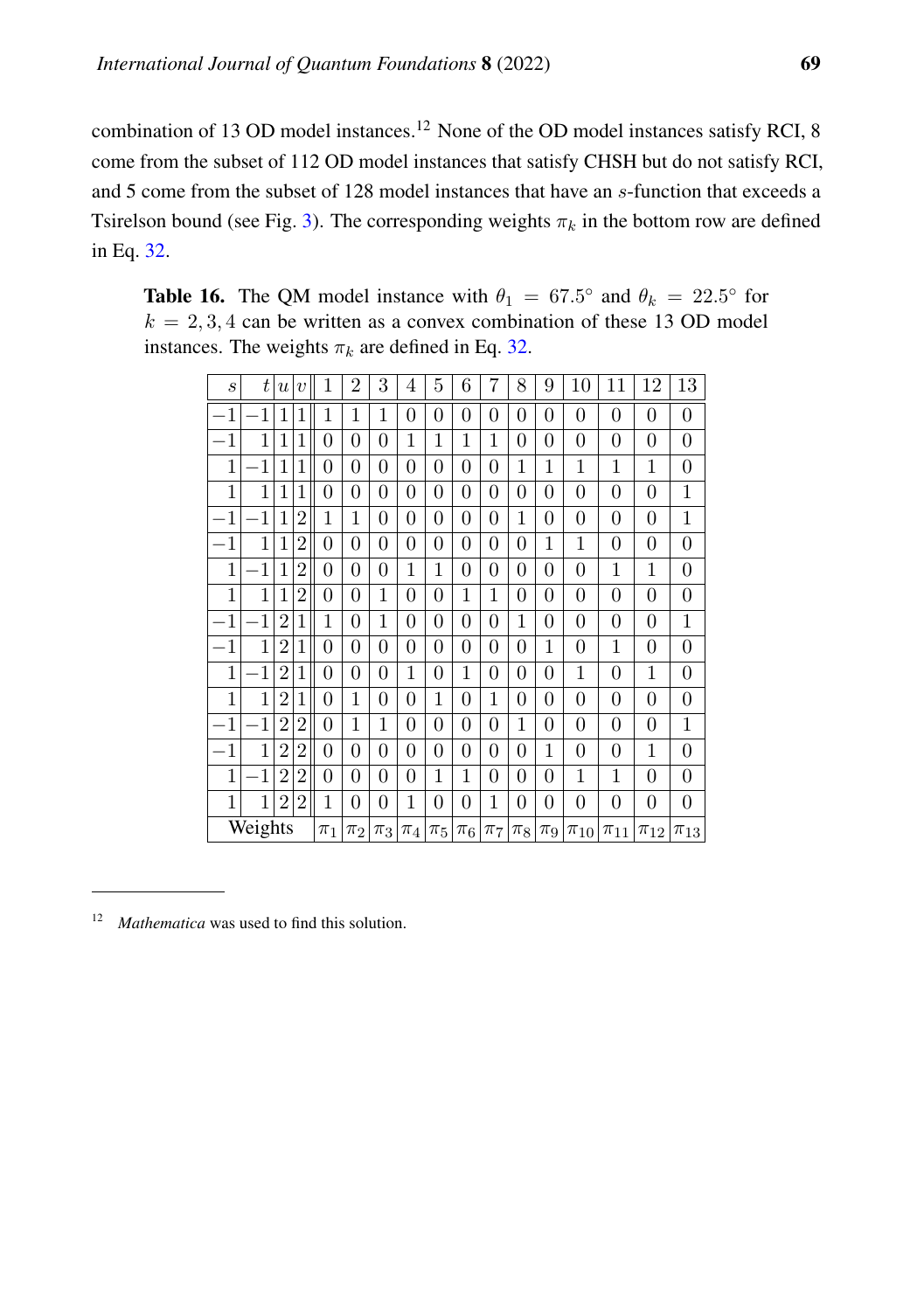The weights  $\boldsymbol{\pi} = (\pi_1, \pi_2, ..., \pi_{13})$  form a pmf, where

<span id="page-39-0"></span>
$$
\pi_k = \frac{1}{6} \cos^2 67.5^\circ \text{ for } k = 1, 2, 3, 10, 11, 12,
$$
  
\n
$$
\pi_k = \frac{1}{12} \cos^2 67.5^\circ \text{ for } k = 4, 5, 6,
$$
  
\n
$$
\pi_7 = \frac{1}{8} (1 - 3 \cos(2 \times 67.5^\circ)),
$$
  
\n
$$
\pi_8 = -\frac{1}{6} (1 + 4 \cos(2 \times 67.5^\circ)),
$$
  
\n
$$
\pi_9 = \frac{1}{3} \cos^2 67.5^\circ,
$$
  
\n
$$
\pi_{13} = \frac{1}{2} \cos^2 67.5^\circ.
$$
\n(32)

It is straightforward to check that the correlations and s-functions for this model instance are given by, respectively,

$$
(w, x, y, z) = \frac{1}{2}\sqrt{2}(-1, 1, 1, 1),
$$
 and  

$$
(s_1, s_2, s_3, s_4) = (2\sqrt{2}, 0, 0, 0).
$$

As was shown in general in Sec. [3.3,](#page-34-0) this construction can be turned into a hidden variables *model*  $(\Lambda, \mathcal{F}, \mu)$  (no claims of a *theory*) by setting

$$
\Lambda = {\lambda_1, \lambda_2, ..., \lambda_{13}}, \mathcal{F} = 2^{\Lambda},
$$
  
\n
$$
\mu({\lambda_k}) = \pi_k, \text{ (extend to } \mathcal{F} \text{ in the natural way), and}
$$
  
\n
$$
\gamma_{\lambda} = \gamma_k \text{ whenever } \lambda = \lambda_k,
$$
\n(33)

where  $\gamma_k$  is the kth column of Table [16](#page-38-0) for  $k = 1, 2, ..., 13$ . This is a perfectly legitimate *outcome deterministic* hidden variables model, but it is not *local*, either in the sense of RCI or factorizability. It is interesting to note here that

- Each of the 13 individual components of the construction are OD but do not satisfy RCI.
- The QM model instance that is the culmination of the convex combination (equivalent to a hidden variables' construction) is *not* OD but *does* satisfy RCI.

#### <span id="page-39-1"></span>*4.3. A fable illustrating the difference between contextuality and noncontextuality*

Intuitively, what is the difference between the *noncontextual* QM model instance in Sec. [4.1](#page-36-0) and the corresponding *contextual* QM model instance in Sec. [4.2?](#page-37-2) After all, in both cases, the QM model instance can be written as a convex combination of OD model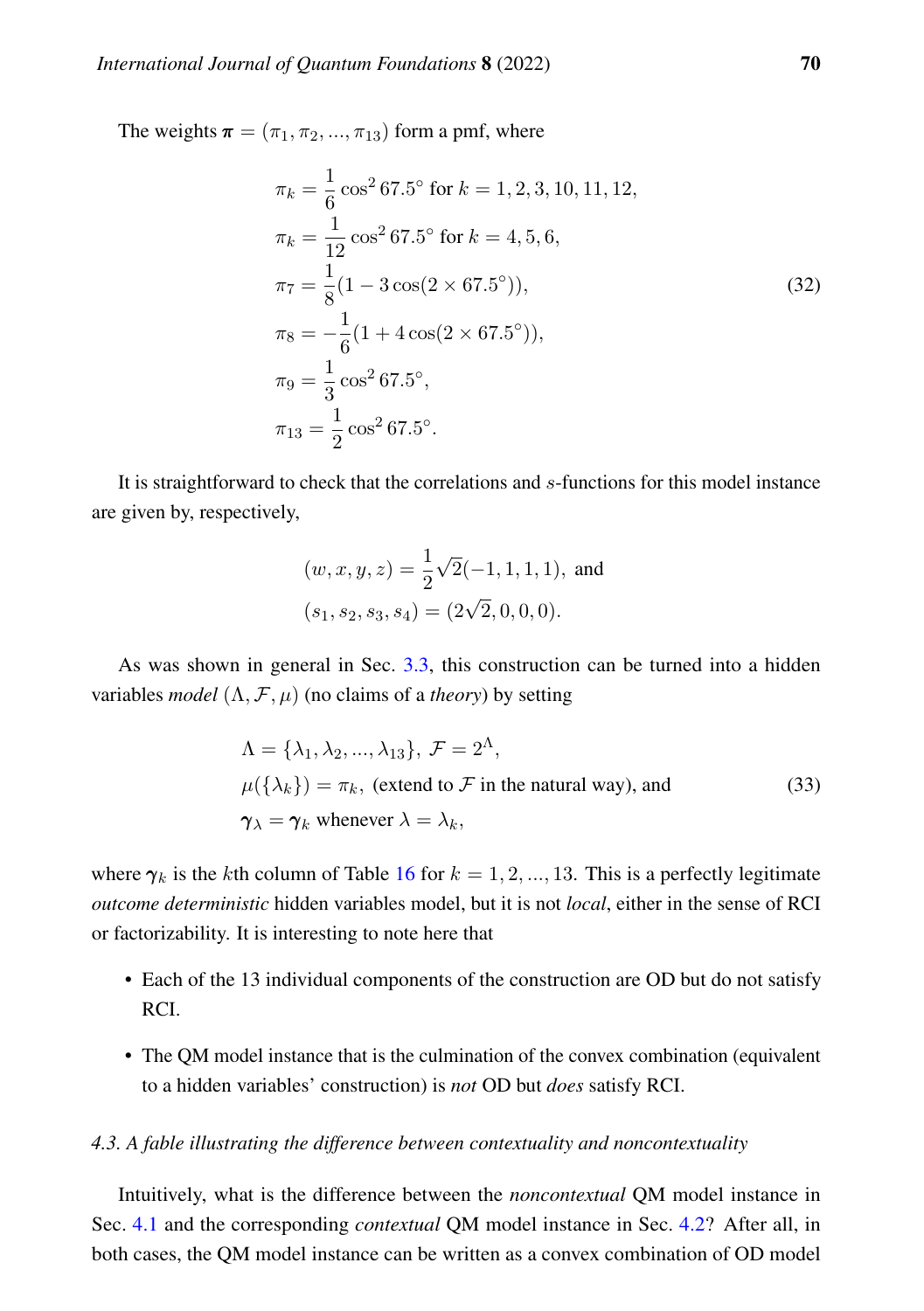instances. Therefore, it is not unreasonable to hope that, in both cases, one could reproduce the statistics of the target QM model instance in a "classical" way. For example, imagine a preparation process that, on each iteration of the experiment, produces one of the basic OD model instances with a probability equal to its weight in the convex combination. The long-term statistics should then approach those of the target QM model instance.

Putting this into the form of a fable, imagine that Eve (Alice and Bob's friend) has been asked to try and fool Alice and Bob into thinking they are getting data from a real EPRB experiment. She sends out four values  $(A_1, A_2, B_1, B_2)$  on each iteration of the experiment.  $(A_1, A_2)$  go to Alice and  $(B_1, B_2)$  go to Bob. Also suppose that if Alice chooses her first measurement option  $M_A = 1$ , she gets the result  $A = A_1$  and if she chooses her second  $M_A = 2$ , she gets  $A = A_2$ . Similarly for Bob's result B with respect to his own measurement options. Fig. [9](#page-40-0) illustrates this setup. Borrowing suggestive terminology from Fine's excellent (and more general) paper [\[11\]](#page-83-0) on joint distributions, the random variables  $(A_1, A_2, B_1, B_2)$  will be called "statistical observables".

<span id="page-40-0"></span>Figure 9. The imaginary scenario in which Eve attempts to fool Alice and Bob into thinking they are observing data from an EPRB experiment. Eve is in control of the 4-tuple of inputs  $(A_1, A_2, B_1, B_2)$ .



Recall that in the actual EPRB experiment, Alice and Bob can only (jointly) record statistics on *compatible pairs*  $(A_u, B_v)$  for  $u, v = 1$  or 2. It is not possible to perform simultaneous measurements of non-commuting observables. Therefore, Eve's task is to send out the statistical observables  $(A_1, A_2, B_1, B_2)$  in such a way that the resulting *occurrence frequencies of compatible pairs*  $(A_1, B_1), (A_1, B_2), (A_2, B_1), (A_2, B_2)$  approach the corresponding expected frequencies for the target QM model instance. Here are two strategies she could try.

1. Strategy 1. Eve adopts a full joint probability distribution

$$
P_{SO}(A_1 = s, A_2 = s', B_1 = t, B_2 = t')
$$

on  $(A_1, A_2, B_1, B_2)$ . See Table [17.](#page-41-0) The long-term frequency with which she sends out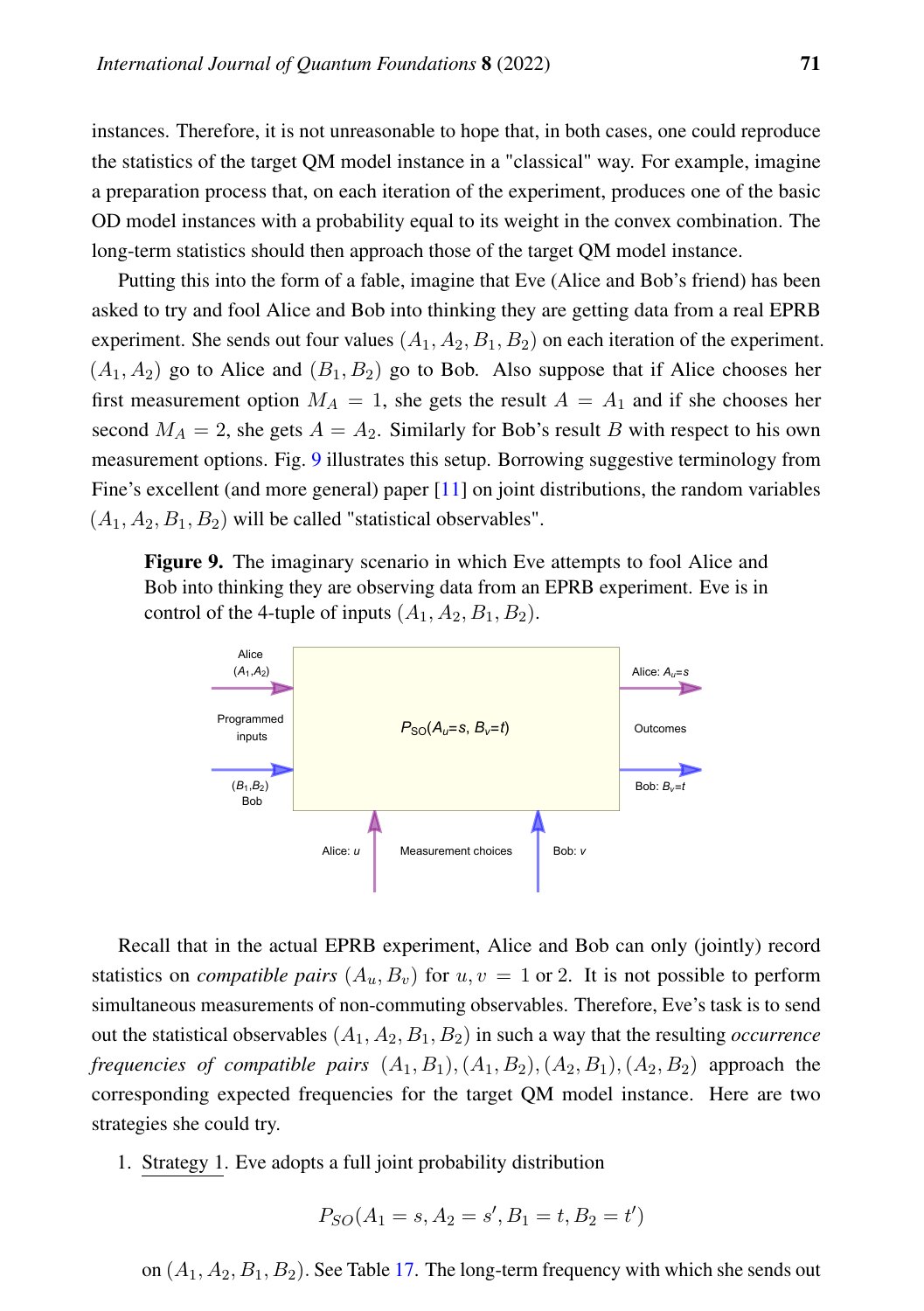a given 4-tuple  $(s, s', t, t')$  is determined entirely by the associated  $\rho_k$ . For example,

$$
P_{SO}(A_1 = 1, A_2 = -1, B_1 = -1, B_2 = 1) = \rho_7,
$$

so in the long-term, Alice and Bob will be presented with the 4-tuple  $(1, -1, -1, 1)$ approximately  $100\rho$ <sub>7</sub>% of the time, from which they choose a compatible pair, based on their measurement choices.

<span id="page-41-0"></span>**Table 17.** A full joint pmf  $\rho = (\rho_1, \rho_2, ..., \rho_{16})$  for the imaginary scenario. Each  $\rho_k$  corresponds to a full joint probability  $P_{SO}(A_1 = s, A_2 = s', B_1 = s')$  $t, B_2 = t'$ ). These determine the approximate long-term frequency with which Eve sends out any given 4-tuple  $(s, s', t, t')$ .

|          |             | (s, s')     |             |             |  |  |  |  |  |  |
|----------|-------------|-------------|-------------|-------------|--|--|--|--|--|--|
| (t,t')   | $(-1,-1)$   |             | $1, -1$     |             |  |  |  |  |  |  |
|          | $\rho_1$    | $\rho_2$    | $\rho_3$    | $\rho_4$    |  |  |  |  |  |  |
| $[-1,1]$ | $\rho_5$    | $\rho_6$    | $\rho_7$    | $\rho_8$    |  |  |  |  |  |  |
|          | ρ9          | $\rho_{10}$ | $\rho_{11}$ | $\rho_{12}$ |  |  |  |  |  |  |
|          | $\rho_{13}$ | $\rho_{14}$ | $\rho_{15}$ | $\rho_{16}$ |  |  |  |  |  |  |

Then a straightforward marginal probability calculation yields the compatible double marginals in Table [18.](#page-41-1) Obviously these double marginals are exactly the same form as the noncontextual double conditional probabilities of Table [5.](#page-11-0)

<span id="page-41-1"></span>**Table 18.** The statistical observables' double marginals  $P_{SO}(A_u = s, B_v = t)$ . These are identical to the NC double conditional probabilities of Table [5.](#page-11-0)

| Indices | Outcomes $(s, t)$ |          |           |                                                                                                                                                                            |  |  |  |  |  |  |  |  |
|---------|-------------------|----------|-----------|----------------------------------------------------------------------------------------------------------------------------------------------------------------------------|--|--|--|--|--|--|--|--|
| (u, v)  | $(-1,-1)$         | $(-1,1)$ | $(1, -1)$ |                                                                                                                                                                            |  |  |  |  |  |  |  |  |
|         |                   |          |           | $\rho_1 + \rho_2 + \rho_5 + \rho_6$   $\rho_9 + \rho_{10} + \rho_{13} + \rho_{14}$   $\rho_3 + \rho_4 + \rho_7 + \rho_8$   $\rho_{11} + \rho_{12} + \rho_{15} + \rho_{16}$ |  |  |  |  |  |  |  |  |
|         |                   |          |           | $\rho_1 + \rho_2 + \rho_3 + \rho_{10} \rho_5 + \rho_6 + \rho_{13} + \rho_{14} \rho_3 + \rho_4 + \rho_{11} + \rho_{12} \rho_7 + \rho_8 + \rho_{15} + \rho_{16}$             |  |  |  |  |  |  |  |  |
| (2,1)   |                   |          |           | $\rho_1 + \rho_3 + \rho_5 + \rho_7  \rho_9 + \rho_{11} + \rho_{13} + \rho_{15}  \rho_2 + \rho_4 + \rho_6 + \rho_8  \rho_{10} + \rho_{12} + \rho_{14} + \rho_{16}$          |  |  |  |  |  |  |  |  |
| (2, 2)  |                   |          |           | $ \rho_1 + \rho_3 + \rho_9 + \rho_{11}  \rho_5 + \rho_7 + \rho_{13} + \rho_{15}   \rho_2 + \rho_4 + \rho_{10} + \rho_{12}   \rho_6 + \rho_8 + \rho_{14} + \rho_{16}$       |  |  |  |  |  |  |  |  |

Therefore, Eve can mimic the statistics of the QM model instance in Sec. [4.1](#page-36-0) but *not* the one in Sec. [4.2.](#page-37-2)

2. Strategy 2. On each iteration of the experiment, Eve *guesses* what Alice and Bob's joint measurement choice will be, then sends out a 4-tuple  $(s, s', t, t')$  with a probability based on that assumption. This strategy is illustrated for an arbitrary QM model instance in the case where she guesses that both Alice and Bob will make their *first* measurement choice. In this case, Eve sends out (where " \* " denotes "don't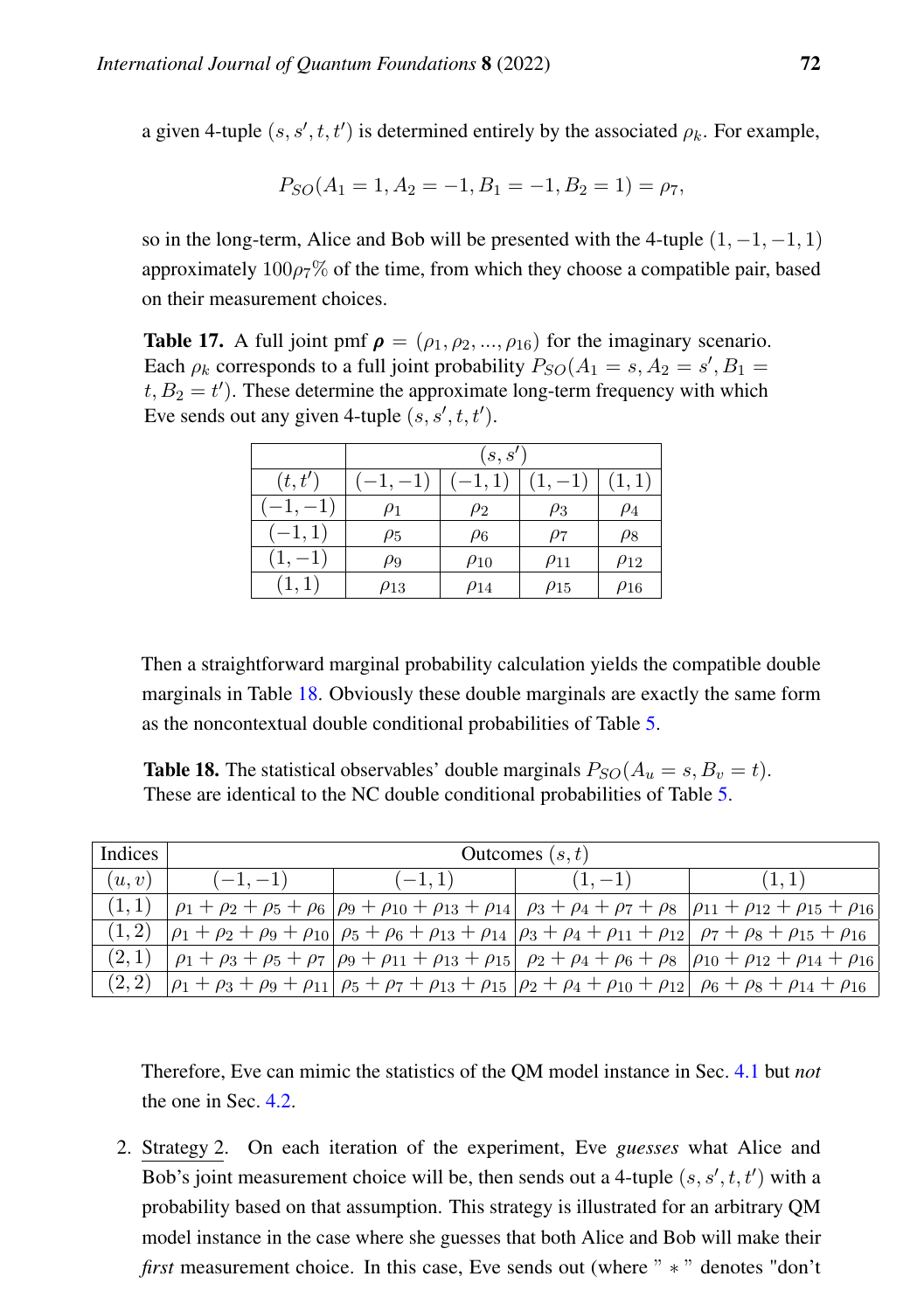care")

$$
(-1, *, -1, *)
$$
 with probability  $\frac{1}{2} \cos^2 \theta_1$ ,  
\n
$$
(-1, *, 1, *)
$$
 with probability  $\frac{1}{2} \sin^2 \theta_1$ ,  
\n
$$
(1, *, -1, *)
$$
 with probability  $\frac{1}{2} \sin^2 \theta_1$ ,  
\n
$$
(1, *, 1, *)
$$
 with probability  $\frac{1}{2} \cos^2 \theta_1$ .  
\n(34)

Then *if* Alice and Bob actually make their first measurement choices, thus choosing the values in the first (Alice's) and third (Bob's) places in each of these 4-tuples, in the long-term they will get the values shown with a frequency close to the those predicted by the QM model type as shown in Table [3.](#page-9-0) Similarly for the other three measurement choice combinations for Alice and Bob. The problem with this strategy of course is that Eve will often be wrong in her guess about Alice and Bob's upcoming measurement choices, so the values she sends them will occur with the "wrong" frequencies. In fact, she can only reliably make this strategy work if the QM model instance is also the trivial model instance. See Table [19.](#page-42-0) Since this is the completely uniform, all zero-correlation situation, it is not of much value or interest.

<span id="page-42-0"></span>Table 19. The trivial model instance is the only one that is simultaneously QM ( $\theta_1 = 135^\circ$ ,  $\theta_k = 45^\circ$  for  $k = 2, 3, 4$ ), factorizable ( $\alpha_k = \beta_k = \frac{1}{2}$  $\frac{1}{2}$  for all  $k = 1, 2, 3, 4$ ), and noncontextual ( $\rho_k = \frac{1}{16}$  for all  $k = 1, 2, ..., 16$ ). All of its correlations and s-functions are 0.

| Context            | Outcome $(s, t)$ |  |  |  |  |  |  |  |  |
|--------------------|------------------|--|--|--|--|--|--|--|--|
| (u, v)             |                  |  |  |  |  |  |  |  |  |
|                    |                  |  |  |  |  |  |  |  |  |
| $\left(1,2\right)$ |                  |  |  |  |  |  |  |  |  |
| $^{\prime}2,1$     |                  |  |  |  |  |  |  |  |  |
|                    |                  |  |  |  |  |  |  |  |  |

As a last hope, what about sending out the 13 OD model instances of Table [16](#page-38-0) with frequencies given by the weights in Eq. [32?](#page-39-0) The problem with this idea is that at least one (in fact all) of the OD model instances in Table [16](#page-38-0) fail to satisfy RCI, hence cannot be noncontextual. In other words, for every one of these OD model instance, there is no full joint probability distribution on  $(A_1, A_2, B_1, B_2)$  whose marginals match the double conditionals of that OD model instance.

It is interesting to pause and contemplate what it means that neither of these strategies always works. In strategy 1, the overall joint probability distribution (for both compatible and incompatible statistical observables) basically *encodes* the desired correlations into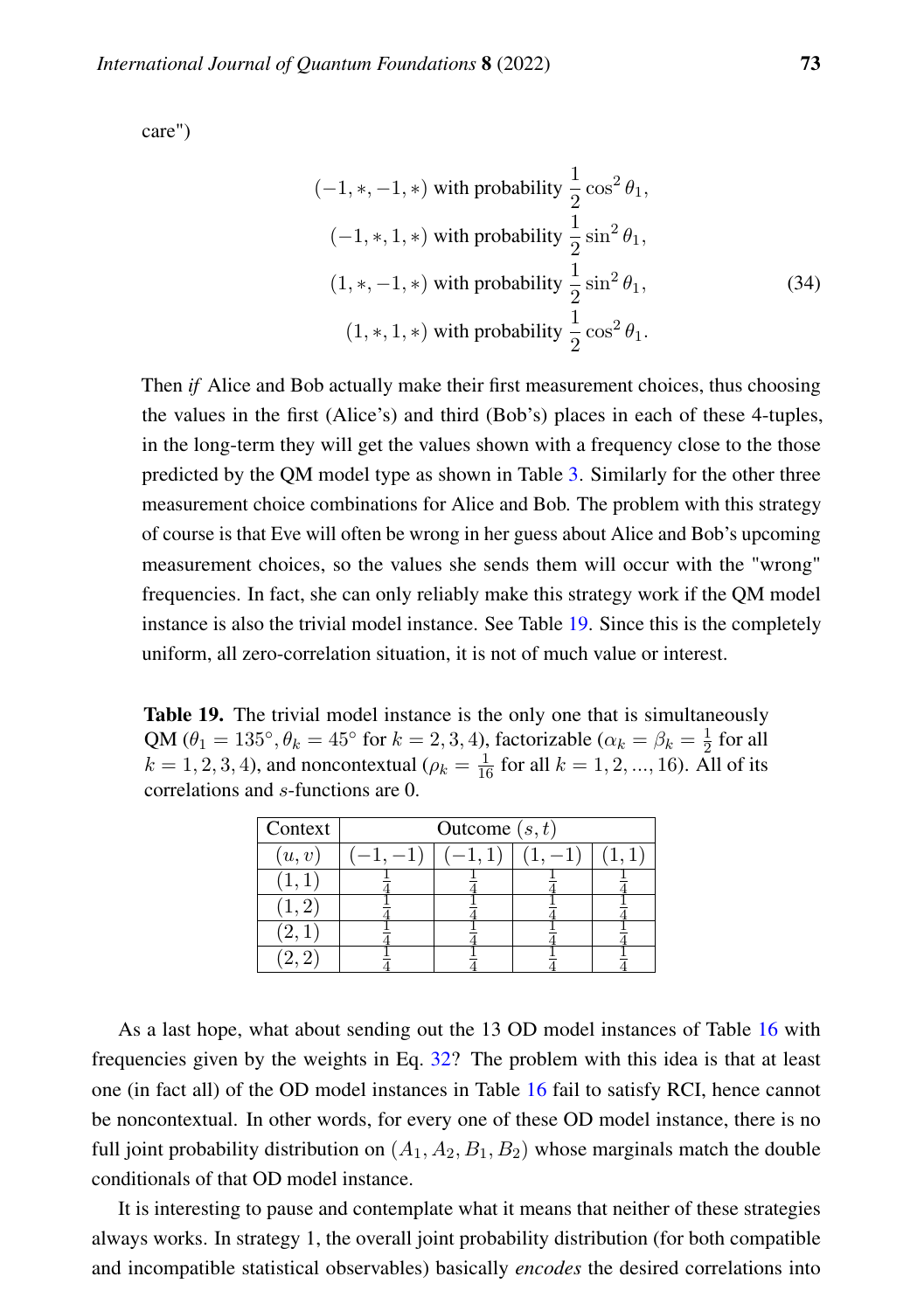the experimental results, *regardless of future measurement choices*. Strategy 2 *requires* foreknowledge of the measurement choices. In other words, in a QM world, in which the behavior can be contextual, it is not always possible to fake the results in a way that ignores the future measurements.

#### 5. Predictability

Correlations are one thing, actual transfer of information quite another. The parameterized operational modeling framework is very useful in exploring this concept. "Predictability" is all about Alice's ability "predict" or "know" something about Bob's wing of the experiment. It comes in two different flavors. The first, "outcome predictability" (OP), indicates that Alice can reliably predict (i.e., with probability 1) what Bob's outcome will be, based solely on her measurement choice and outcome. "Measurement predictability" (MP) indicates that Alice can reliably deduce what Bob's measurement choice is, again based solely on her measurement choice and outcome. No *direct* knowledge of Bob's measurement choice is required in either case. In the "measurement predictability" case, Bob can send information to Alice through his choice of measurement.

In Sec. [5.2,](#page-44-0) it will be shown that *some* QM model instances are outcome predictable. But in Sec. [5.5,](#page-49-0) it will be shown that *no* QM model instance is measurement predictable – alas no faster-than-light communication in a Bell/Aspect experiment under QM rules. On the other hand, it will be shown that there are infinitely many generic model instances which *are* outcome predictable and/or measurement predictable.

The ability of Alice to deduce either Bob's outcome or measurement choice is predicated on the assumptions

- The generic parameters  $\gamma = (\gamma_1, \gamma_2, ..., \gamma_{16})$  are fixed throughout the experiment,
- The generic parameters  $\gamma$  conform to one of several special "patterns" of zero and non-zero entries,
- Alice knows this pattern.

These assumptions merely state that Alice knows the experimental setup, and that it is fixed for all iterations of the experiment.

#### *5.1. Outcome predictability*

OP implies that every Alice outcome-measurement choice pair  $(A, M_A) = (s, u)$  is mapped to only one of Bob's outcomes  $B = t$ . Table [20](#page-44-1) shows the 16 possible "patterns" for generic parameters that fulfill this condition.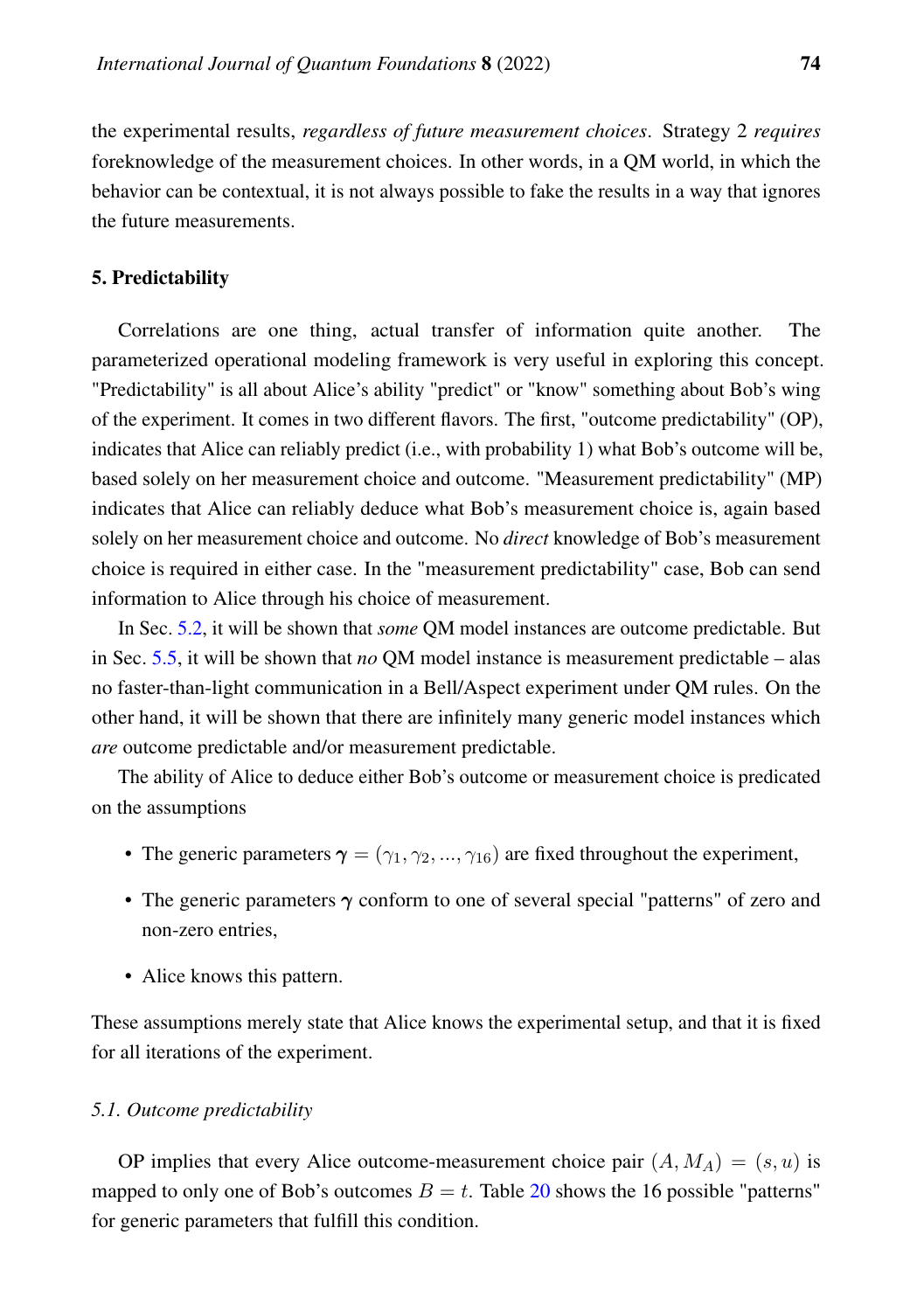<span id="page-44-1"></span>Table 20. The 16 outcome predictable (OP) model type patterns. Alice can always deduce what Bob's outcome is, given her own measurement choice and outcome. This is predicated on the assumption that Alice knows in advance which conditional probabilities are zero.

| $\mathcal{S}_{0}$ | ŧ            | $\left  u \right $ | $\boldsymbol{v}$ | 1              | $\overline{2}$ | 3             | 4             | 5             | 6              | 7             | 8              | 9             | 10            | 11             | 12            | 13            | 14            | 15            | 16            |
|-------------------|--------------|--------------------|------------------|----------------|----------------|---------------|---------------|---------------|----------------|---------------|----------------|---------------|---------------|----------------|---------------|---------------|---------------|---------------|---------------|
| $^{-1}$           | 1            |                    |                  | $\gamma_1$     | $\gamma_1$     | $\gamma_1$    | $\gamma_1$    | $\gamma_1$    | $\gamma_1$     | $\gamma_1$    | $\gamma_1$     | $\theta$      | $\theta$      | $\theta$       | $\theta$      | $\theta$      | 0             | 0             | $\theta$      |
| $^{-1}$           | 1            | 1                  |                  | 0              | 0              | $\theta$      | $\theta$      | 0             | $\theta$       | 0             | $\theta$       | $\gamma_2$    | $\gamma_2$    | $\gamma_2$     | $\gamma_2$    | $\gamma_2$    | $\gamma_2$    | $\gamma_2$    | $\gamma_2$    |
| 1                 | $\mathbf{1}$ | $\mathbf{1}$       | 1                | $\gamma_3$     | $\gamma_3$     | $\gamma_3$    | $\gamma_3$    | $\theta$      | $\overline{0}$ | 0             | $\overline{0}$ | $\gamma_3$    | $\gamma_3$    | $\gamma_3$     | $\gamma_3$    | $\theta$      | 0             | 0             | $\theta$      |
| $\mathbf{1}$      | 1            | $\mathbf{1}$       |                  | 0              | 0              | $\theta$      | $\theta$      | $\gamma_4$    | $\gamma_4$     | $\gamma_4$    | $\gamma_4$     | $\theta$      | $\theta$      | $\theta$       | $\theta$      | $\gamma_4$    | $\gamma_4$    | $\gamma_4$    | $\gamma_4$    |
| $^{-1}$           | 1            | 1                  | 2                | $\gamma_5$     | $\gamma_5$     | $\gamma_5$    | $\gamma_5$    | $\gamma_5$    | $\gamma_5$     | $\gamma_5$    | $\gamma_5$     | $\theta$      | $\theta$      | $\theta$       | $\theta$      | 0             | 0             | 0             | $\Omega$      |
| $^{-1}$           | $\mathbf{1}$ | 1                  | $\overline{2}$   | $\overline{0}$ | 0              | $\theta$      | 0             | 0             | $\theta$       | 0             | $\overline{0}$ | $\gamma_6$    | $\gamma_6$    | $\gamma_6$     | $\gamma_6$    | $\gamma_6$    | $\gamma_6$    | $\gamma_6$    | $\gamma_6$    |
| 1                 | 1            | 1                  | 2                | $\gamma_7$     | $\gamma_7$     | $\gamma_7$    | $\gamma_7$    | 0             | $\theta$       | 0             | 0              | $\gamma_7$    | $\gamma_7$    | $\gamma_7$     | $\gamma_7$    | 0             | 0             | 0             | 0             |
| 1                 | 1            | 1                  | $\overline{2}$   | $\theta$       | 0              | $\theta$      | 0             | $\gamma_8$    | $\gamma_8$     | $\gamma_8$    | $\gamma_8$     | $\Omega$      | 0             | 0              | $\theta$      | $\gamma_8$    | $\gamma_8$    | $\gamma_8$    | $\gamma_8$    |
| $^{-1}$           | 1            | $\overline{2}$     |                  | $\gamma_9$     | $\gamma_9$     | $\Omega$      | $\theta$      | $\gamma_9$    | $\gamma_9$     | 0             | $\overline{0}$ | $\gamma_9$    | $\gamma_9$    | $\theta$       | $\theta$      | $\gamma_9$    | $\gamma_9$    | 0             | $\theta$      |
| $^{-1}$           | 1            | $\overline{2}$     |                  | $\theta$       | 0              | $\gamma_{10}$ | $\gamma_{10}$ | 0             | $\theta$       | $\gamma_{10}$ | $\gamma_{10}$  | $\Omega$      | 0             | $\gamma_{10}$  | $\gamma_{10}$ | 0             | 0             | $\gamma_{10}$ | $\gamma_{10}$ |
| 1                 | 1            | $\overline{2}$     |                  | $\gamma_{11}$  | 0              | $\gamma_{11}$ | 0             | $\gamma_{11}$ | $\theta$       | $\gamma_{11}$ | $\overline{0}$ | $\gamma_{11}$ | 0             | $\gamma_{11}$  | 0             | $\gamma_{11}$ | 0             | $\gamma_{11}$ | 0             |
| $\mathbf{1}$      | $\mathbf{1}$ | $\overline{2}$     |                  | 0              | $\gamma_{12}$  | $\theta$      | $\gamma_{12}$ | 0             | $\gamma_{12}$  | 0             | $\gamma_{12}$  | 0             | $\gamma_{12}$ | $\overline{0}$ | $\gamma_{12}$ | $\theta$      | $\gamma_{12}$ | 0             | $\gamma_{12}$ |
| $^{-1}$           | 1            | $\overline{2}$     | 2                | $\gamma_{13}$  | $\gamma_{13}$  | $\theta$      | $\theta$      | $\gamma_{13}$ | $\gamma_{13}$  | 0             | 0              | $\gamma_{13}$ | $\gamma_{13}$ | $\Omega$       | 0             | $\gamma_{13}$ | $\gamma_{13}$ | 0             | $\Omega$      |
| $^{-1}$           | $\mathbf 1$  | $\overline{2}$     | $\overline{2}$   | $\Omega$       | 0              | $\gamma_{14}$ | $\gamma_{14}$ | 0             | $\theta$       | $\gamma_{14}$ | $\gamma_{14}$  | 0             | 0             | $\gamma_{14}$  | $\gamma_{14}$ | $\theta$      | 0             | $\gamma_{14}$ | $\gamma_{14}$ |
| 1                 | $\mathbf{1}$ | $\overline{2}$     | 2                | $\gamma_{15}$  | 0              | $\gamma_{15}$ | 0             | $\gamma_{15}$ | 0              | $\gamma_{15}$ | $\theta$       | $\gamma_{15}$ | $\theta$      | $\gamma_{15}$  | $\theta$      | $\gamma_{15}$ | 0             | $\gamma_{15}$ | 0             |
| $\mathbf{1}$      | $\mathbf{1}$ | $\overline{2}$     | 2                | 0              | $\gamma_{16}$  | $\theta$      | $\gamma_{16}$ | 0             | $\gamma_{16}$  | 0             | $\gamma_{16}$  | $\theta$      | $\gamma_{16}$ | $\theta$       | $\gamma_{16}$ | $\theta$      | $\gamma_{16}$ | 0             | $\gamma_{16}$ |

To see this, note that every one of the 16 patterns in Table [20](#page-44-1) is like a standard set of generic parameters, except that certain  $\gamma_k$ 's are set to zero *a priori*. It is assumed that the measurement context constraints (Eq. [2\)](#page-6-0) still hold.

Consider the first model instance in the column marked "1". Suppose Alice chooses her measurement  $M_A = u = 1$  and gets outcome  $A = s = -1$ . This can only happen in rows 1 and/or 5, since the other possibilities are associated with  $\gamma_2 = 0$  and  $\gamma_6 = 0$ . And in these cases (where at least one of  $\gamma_1$  and  $\gamma_5$  must be nonzero), Alice can see that Bob's outcome is always  $B = t = -1$ . Similarly suppose Alice chooses her measurement  $M_A = u = 1$ and gets outcome  $A = s = +1$ . This can only happen in rows 3 and/or 7, since the other possibilities are associated with  $\gamma_4 = 0$  and  $\gamma_8 = 0$ . And in these cases (where at least one of  $\gamma_3$  and  $\gamma_7$  must be nonzero), Alice can see that Bob's outcome is again always  $B = t = -1$ . A similar argument can be made for the cases where  $(A, M_A) = (s, u) = (-1, 2)$  or  $(1, 2)$ . Extend the same arguments to all of the other columns.

In other words, Alice can always deduce Bob's outcome because any ambiguities were preemptively removed by strategically zeroing out certain  $\gamma_k$ 's while retaining the measurement context constraints.

## <span id="page-44-0"></span>*5.2. Can a QM model instance be outcome predictable?*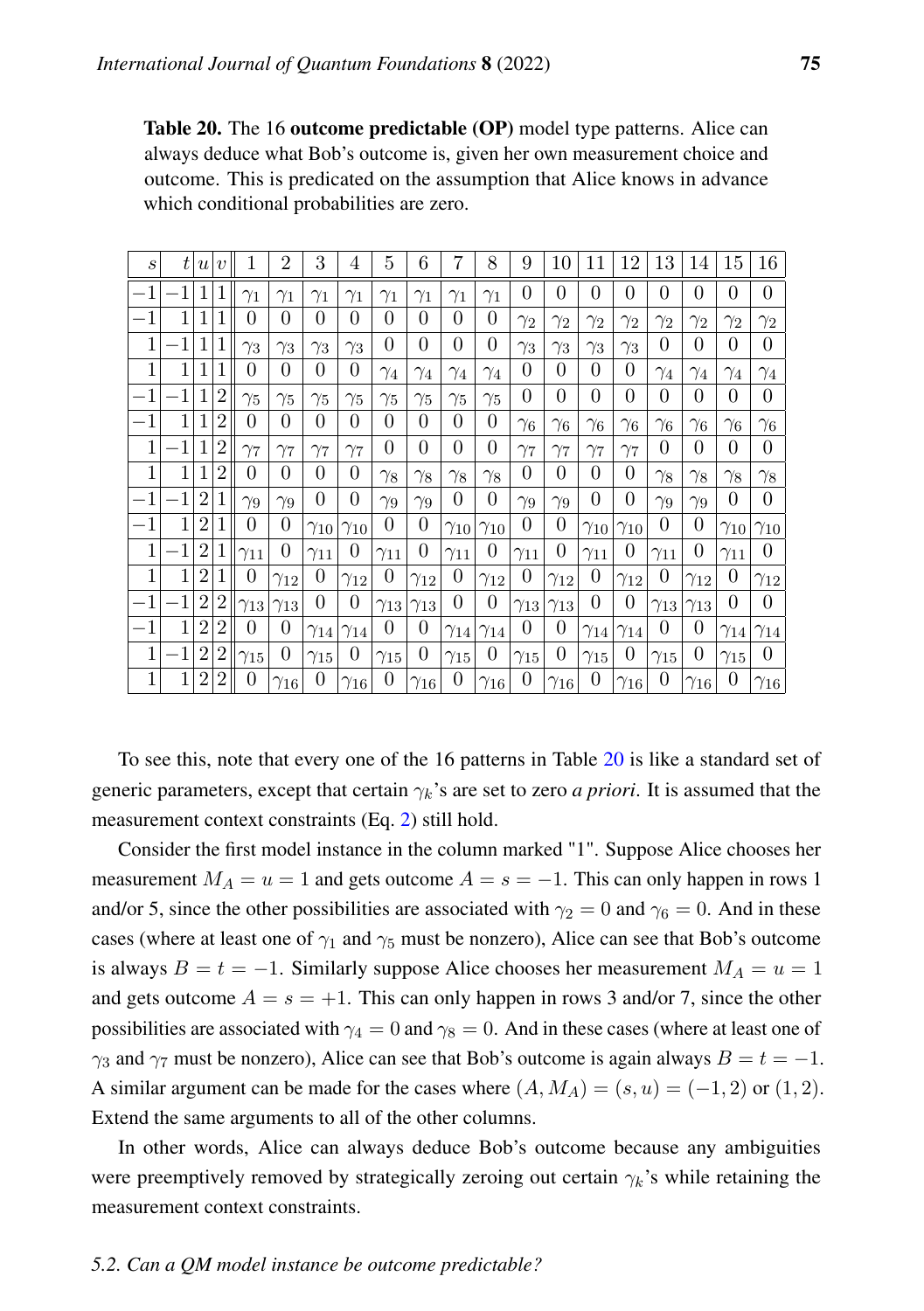Theorem 7. *There are only four OP model instances that are also QM model instances.*

*Proof.* The (generic) parameters for any QM model instance must satisfy the two conditions (see for example Table [3\)](#page-9-0):

- Each block of four parameters must have the pattern "abba", and
- All parameters must be between 0 and  $1/2$ .

The only OP model instances in Table [20](#page-44-1) that could possibly satisfy the first condition are numbers 6,7,10, and 11. Combining the second condition with the usual measurement context constraints (see Eq. [2\)](#page-6-0) implies that all nonzero  $\gamma_k$ 's must be equal to 1/2. Therefore the only such cases are as shown in Table [21.](#page-46-0)  $\Box$ 

Examples of QM parameter assignments that yield instances 1,2,3, and 4 of Table [21,](#page-46-0) respectively, are

1. 
$$
\theta_1 = \theta_2 = \theta_3 = \theta_4 = 0^\circ
$$
,  
\n2.  $\theta_1 = 0^\circ, \theta_2 = 0^\circ, \theta_3 = 90^\circ, \theta_4 = -90^\circ$ ,  
\n3.  $\theta_1 = 90^\circ, \theta_2 = 90^\circ, \theta_3 = 0^\circ, \theta_4 = 0^\circ$ ,  
\n4.  $\theta_1 = 270^\circ, \theta_2 = 90^\circ, \theta_3 = 90^\circ, \theta_4 = 90^\circ$ .  
\n(35)

These QM model instances are all perfectly correlated, as their sets of correlations are, respectively

1. 
$$
(1, 1, 1, 1),
$$
  
\n2.  $(1, 1, -1, -1),$   
\n3.  $(-1, -1, 1, 1),$   
\n4.  $(-1, -1, -1, -1).$  (36)

One suspects there are RCI+OD model instances that can achieve the same correlations. Table [22](#page-47-0) shows a comparison of an RCI+OD model instance ("OD" column) and a QM model instance ("QM" column), both of which achieve the perfect correlations

$$
(w, x, y, z) = (-1, -1, -1, -1)
$$

with s-functions

$$
(s_1, s_2, s_3, s_4) = (-2, -2, -2, -2).
$$

Parameter assignments which produce the two model instances in Table [22](#page-47-0) are: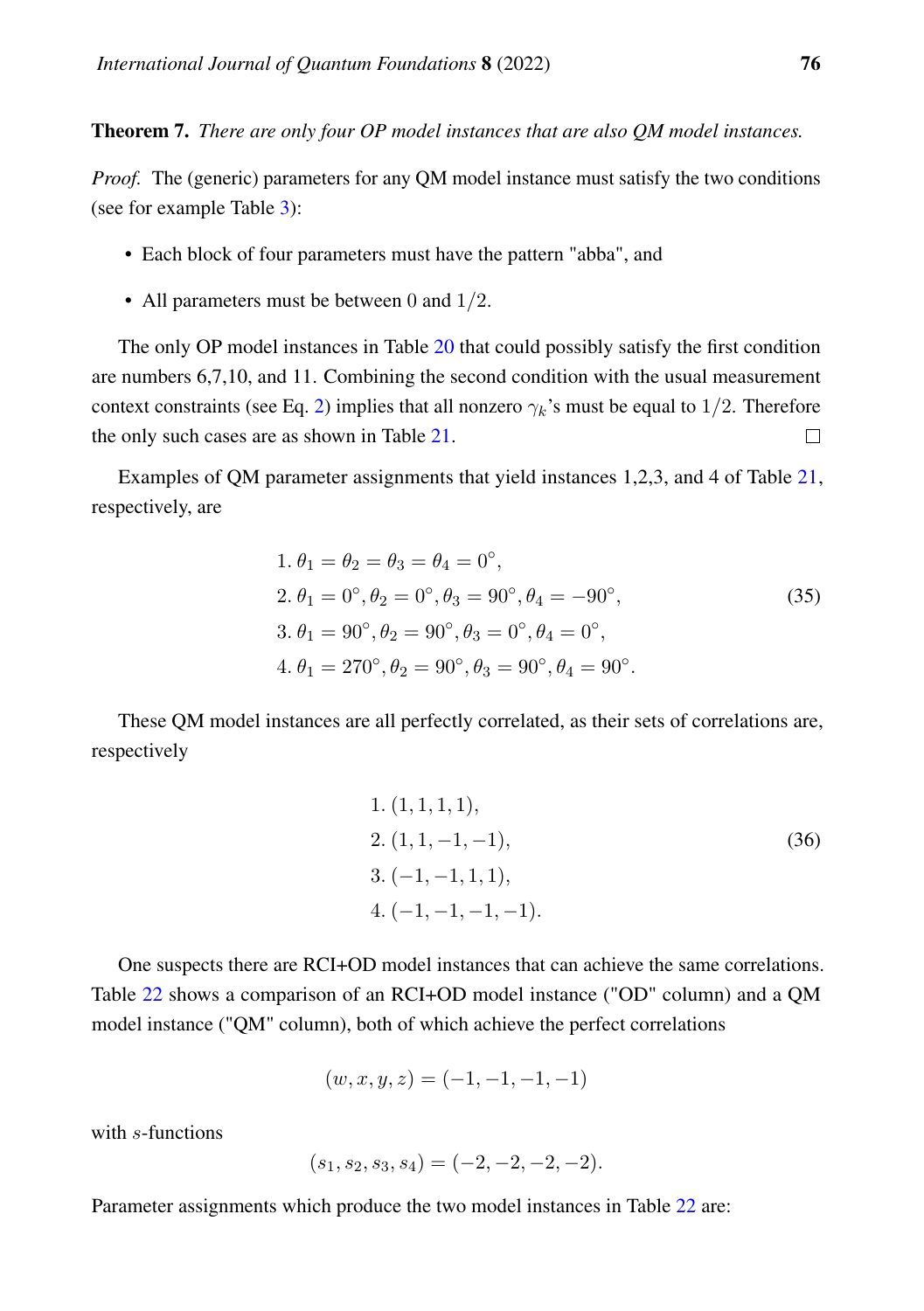OD: 
$$
\gamma_2 = \gamma_6 = \gamma_{10} = \gamma_{14} = 1
$$
 and all other  $\gamma_k = 0$ ,  
QM:  $\theta_1 = 270^\circ$ ,  $\theta_2 = \theta_3 = \theta_4 = 90^\circ$ . (37)

Once again, this illustrates the fact that the mapping from conditional probabilities to correlations is "many-to-one".

| $\boldsymbol{s}$ | t              | $\boldsymbol{\mathit{u}}$ | $\boldsymbol{v}$ | $\mathbf{1}$                                            | $\overline{2}$                                          | 3                                                       | $\overline{4}$                                          |
|------------------|----------------|---------------------------|------------------|---------------------------------------------------------|---------------------------------------------------------|---------------------------------------------------------|---------------------------------------------------------|
| $\mathbf{1}$     | $\mathbf{1}$   | $\mathbf{1}$              | $\mathbf{1}$     | $\frac{1}{2}$                                           | $\frac{1}{2}$                                           | $\boldsymbol{0}$                                        | $\boldsymbol{0}$                                        |
| $\mathbf{1}$     | $\mathbf{1}$   | $\mathbf 1$               | $\mathbf{1}$     | $\overline{0}$                                          | $\overline{0}$                                          | $\frac{1}{2}$ $\frac{1}{2}$ $\frac{1}{2}$ $0$           | $\frac{1}{2}$ $\frac{1}{2}$ $\frac{1}{2}$ $\frac{1}{0}$ |
| $\mathbf{1}$     | $\mathbf{1}$   | $\mathbf 1$               | $\mathbf{1}$     | $\overline{0}$                                          | $\overline{0}$                                          |                                                         |                                                         |
| $\mathbf{1}$     | $\mathbf{1}$   | $\mathbf{1}$              | $\overline{1}$   | $\frac{1}{2}$ $\frac{1}{2}$ $\frac{1}{2}$               | $\frac{1}{2}$ $\frac{1}{2}$ $\frac{1}{2}$ $\frac{1}{0}$ |                                                         |                                                         |
| $\mathbf 1$      | $\mathbf{1}$   | $\mathbf{1}$              | $\overline{2}$   |                                                         |                                                         | $\overline{0}$                                          | $\overline{0}$                                          |
| $\mathbf{1}$     | $\mathbf{1}$   | $\mathbf{1}$              | $\overline{2}$   |                                                         |                                                         | $\frac{1}{2}$ $\frac{1}{2}$ $\frac{1}{2}$ $\frac{1}{2}$ | $\frac{1}{2}$ $\frac{1}{2}$ $\frac{1}{2}$               |
| $\overline{1}$   | $\overline{1}$ | $\mathbf{1}$              | $\overline{2}$   | $\overline{0}$                                          | $\overline{0}$                                          |                                                         |                                                         |
| $\mathbf{1}$     | $\mathbf{1}$   | $\mathbf 1$               | $\overline{2}$   | $\frac{1}{2}$ $\frac{1}{2}$ $\frac{1}{2}$ $\frac{1}{0}$ | $\frac{1}{2}$                                           |                                                         |                                                         |
| $\mathbf{1}$     | $\mathbf{1}$   | $\overline{2}$            | $\mathbf{1}$     |                                                         | $\overline{0}$                                          | $\frac{1}{2}$ 0                                         |                                                         |
| $\mathbf{1}$     | $\mathbf{1}$   | $\overline{2}$            | $\overline{1}$   |                                                         | $\frac{1}{2}$ $\frac{1}{2}$                             |                                                         | $\frac{1}{2}$ $\frac{1}{2}$ $\frac{1}{2}$ $\frac{1}{2}$ |
| $\mathbf{1}$     | $\mathbf{1}$   | $\overline{2}$            | $\overline{1}$   | $\overline{0}$                                          |                                                         | $\overline{0}$                                          |                                                         |
| $\mathbf{1}$     | $\mathbf{1}$   | $\overline{2}$            | $\mathbf{1}$     |                                                         | $\bar{0}$                                               |                                                         |                                                         |
| $\mathbf{1}$     | $\mathbf{1}$   | $\overline{2}$            | $\overline{c}$   | $\frac{1}{2}$ $\frac{1}{2}$                             | $\overline{0}$                                          | $\frac{1}{2}$ $\frac{1}{2}$ $\frac{1}{2}$ $\frac{1}{2}$ |                                                         |
| $\mathbf{1}$     | $\mathbf{1}$   | $\overline{2}$            | $\overline{2}$   | $\overline{0}$                                          |                                                         |                                                         |                                                         |
| $\mathbf{1}$     | $\mathbf{1}$   | $\overline{2}$            | $\overline{2}$   | $\boldsymbol{0}$                                        | $\frac{1}{2}$ $\frac{1}{2}$ $\frac{1}{2}$ $\frac{1}{0}$ | $\overline{0}$                                          | $0$ $\frac{1}{2}$ $\frac{2}{2}$ $\frac{2}{0}$           |
| $\overline{1}$   | $\mathbf{1}$   | $\overline{2}$            | $\overline{2}$   | $\frac{1}{2}$                                           |                                                         | $\frac{1}{2}$                                           |                                                         |

<span id="page-46-0"></span>Table 21. The four QM model instances that are also outcome predictable.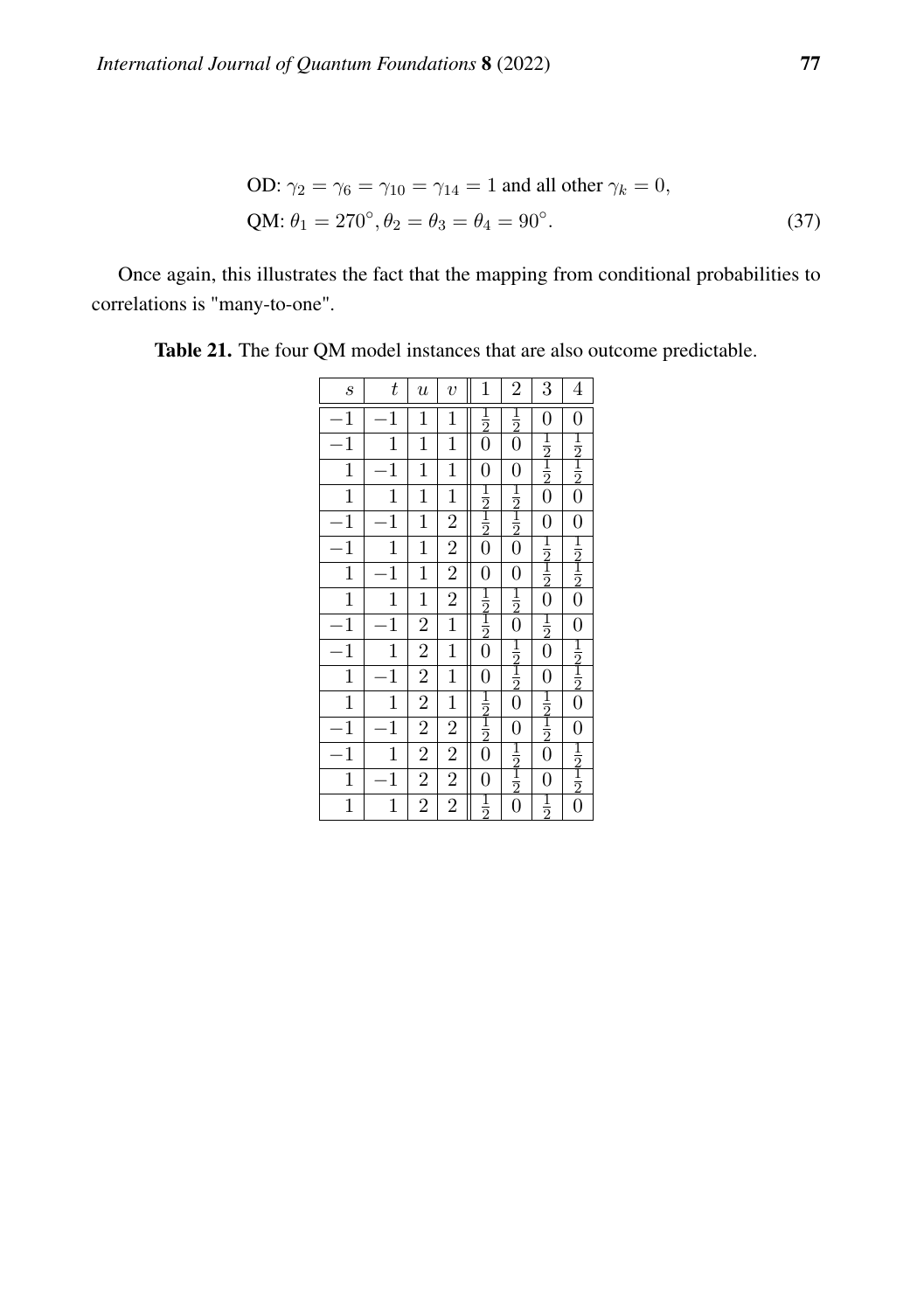| $\boldsymbol{s}$ | t            | $\boldsymbol{u}$        | $\overline{v}$ | OD             | $\overline{QM}$                           |
|------------------|--------------|-------------------------|----------------|----------------|-------------------------------------------|
| $\mathbf{1}$     | $\mathbf{1}$ | $\mathbf{1}$            | $\mathbf{1}$   | $\overline{0}$ | $\overline{0}$                            |
| $\mathbf{1}$     | $\mathbf{1}$ | $\mathbf{1}$            | $\mathbf{1}$   | $\mathbf{1}$   |                                           |
| $\mathbf{1}$     | $\mathbf{1}$ | $\mathbf{1}$            | $\mathbf{1}$   | $\overline{0}$ | $rac{1}{2}$ $rac{1}{2}$                   |
| $\mathbf{1}$     | $\mathbf{1}$ | $\mathbf{1}$            | $\mathbf{1}$   | $\overline{0}$ | $\overline{0}$                            |
| $\mathbf{1}$     | $\mathbf{1}$ | $\mathbf{1}$            | $\overline{c}$ | $\overline{0}$ | $\overline{0}$                            |
| $\mathbf{1}$     | $\mathbf{1}$ | $\mathbf{1}$            | $\overline{2}$ | $\overline{1}$ |                                           |
| $\mathbf{1}$     | $\mathbf{1}$ | $\mathbf{1}$            | $\overline{2}$ | $\overline{0}$ | $\frac{1}{2}$ $\frac{1}{2}$               |
| $\mathbf{1}$     | $\mathbf{1}$ | $\mathbf{1}$            | $\overline{2}$ | $\overline{0}$ | $\overline{0}$                            |
| $\mathbf{1}$     | $\mathbf{1}$ | $\overline{c}$          | $\mathbf{1}$   | $\overline{0}$ | $\overline{0}$                            |
| $\mathbf{1}$     | $\mathbf 1$  | $\overline{\mathbf{c}}$ | $\mathbf{1}$   | $\mathbf{1}$   | $\frac{1}{2}$ $\frac{1}{2}$               |
| $\mathbf{1}$     | $\mathbf{1}$ | $\overline{2}$          | $\mathbf{1}$   | $\overline{0}$ |                                           |
| $\mathbf{1}$     | $\mathbf{1}$ | $\overline{2}$          | $\mathbf{1}$   | $\overline{0}$ | $\overline{0}$                            |
| $\mathbf{1}$     | $\mathbf{1}$ | $\overline{\mathbf{c}}$ | $\overline{2}$ | $\overline{0}$ | $\overline{0}$                            |
| $\mathbf{1}$     | $\mathbf{1}$ | $\overline{2}$          | $\overline{2}$ | $\mathbf{1}$   | $\frac{1}{2}$ $\frac{1}{2}$ $\frac{1}{2}$ |
| $\mathbf{1}$     | $\mathbf{1}$ | $\overline{2}$          | $\overline{c}$ | $\overline{0}$ |                                           |
| $\mathbf{1}$     | $\mathbf 1$  | $\overline{c}$          | $\overline{2}$ | $\overline{0}$ |                                           |

<span id="page-47-0"></span>Table 22. RCI+OD and QM model instances which both achieve the correlations  $(w, x, y, z) = (-1, -1, -1, -1).$ 

## *5.3. Outcome predictable instances that are not QM*

Inspection of Table [20](#page-44-1) yields the following three theorems.

<span id="page-47-1"></span>Theorem 8. *There are an infinite number of outcome predictable model instances that are also NC.*

*Proof.* Many examples can be generated from the 16 patterns in Table [20.](#page-44-1) Consider model instance pattern number 6, for example. Then for the corresponding NC model parameters, set

$$
\rho_k = 0
$$
 for all k except  $1 > \rho_1 > 0$  and  $\rho_{16} = 1 - \rho_1$ .

Now plug these into the NC parameter list in Table [5.](#page-11-0) This produces a set of generic parameters that match the pattern of the 6th column of Table [20,](#page-44-1) namely

$$
(\gamma_1, 0, 0, \gamma_4, \gamma_5, 0, 0, \gamma_8, \gamma_9, 0, 0, \gamma_{12}, \gamma_{13}, 0, 0, \gamma_{16}) =
$$
  

$$
(\rho_1, 0, 0, \rho_{16}, \rho_1, 0, 0, \rho_{16}, \rho_1, 0, 0, \rho_{16}, \rho_1, 0, 0, \rho_{16}).
$$

Theorem 9. *There are an infinite number of outcome predictable model instances that satisfy CHSH.*

 $\Box$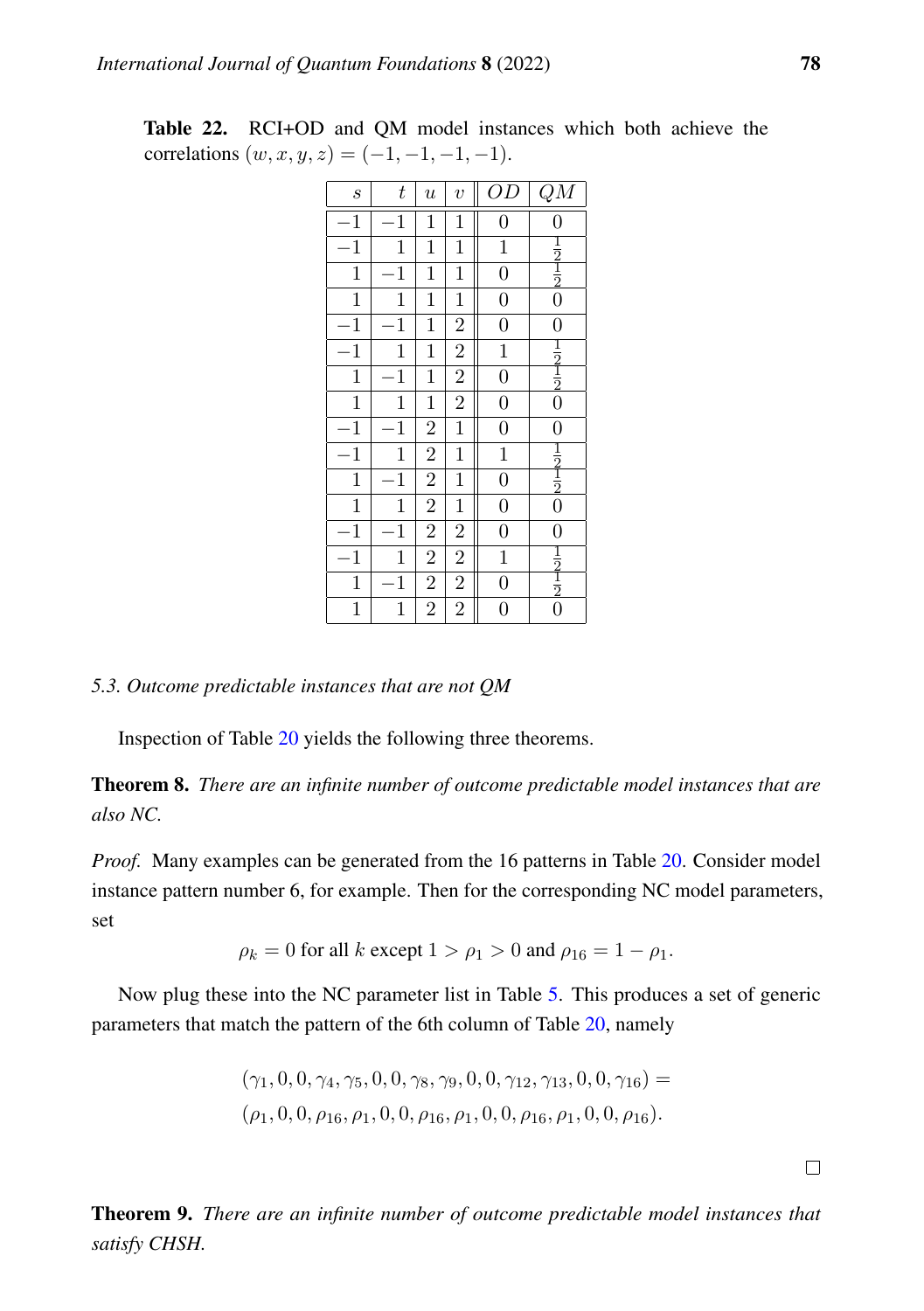*Proof.* The example from Thm. [8](#page-47-1) is NC, hence satisfies all CHSH inequalities. Obviously there are an infinite number of choices for the two defining parameters ( $\rho_1$ ,  $\rho_{16}$ ). As another example, consider model instance number 7 in Table [20.](#page-44-1) The correlations are  $(w, x, y, z) = (\gamma_1 + \gamma_4, \gamma_5 + \gamma_8, -\gamma_{10} - \gamma_{11}, -\gamma_{14} - \gamma_{15}) = (1, 1, -1, -1)$ . Hence the s-functions are  $(-2, -2, 2, 2)$ , all of which satisfy CHSH. Obviously infinitely many values can be assigned to the non-zero  $\gamma_k$ 's which yield these same s-function values.  $\Box$ 

Theorem 10. *There are an infinite number of outcome predictable model instances that exceed at least one Tsirelson bound.*

*Proof.* Consider model instance pattern number 1 in Table [20.](#page-44-1) The correlations are  $(w, x, y, z) = (\gamma_1 - \gamma_3, \gamma_5 - \gamma_7, \gamma_9 - \gamma_{11}, \gamma_{13} - \gamma_{15})$ . One possible assignment is  $\gamma_1 = 0, \gamma_3 = 1, \gamma_5 = 1, \gamma_7 = 0, \gamma_9 = 1, \gamma_{11} = 0, \gamma_{13} = 1, \gamma_{15} = 0$ , which yields the correlations  $(-1, 1, 1, 1)$ . This results in the s-functions  $(4, 0, 0, 0)$ , so one s-function exceeds a Tsirelson bound. To obtain infinitely many assignments of values to the  $\gamma_k$ 's so that at least one s-functions exceeds a Tsirelson bound, introduce an  $0 < \epsilon < 1$  to write the  $\gamma_k$ 's as follows:  $\gamma_1 = \epsilon, \gamma_3 = 1 - \epsilon, \gamma_5 = 1, \gamma_7 = 0, \gamma_9 = 1, \gamma_{11} = 0, \gamma_{13} = 1, \gamma_{15} = 0.$ Then the correlations become

$$
(w, x, y, z) = (\gamma_1 - \gamma_3, \gamma_5 - \gamma_7, \gamma_9 - \gamma_{11}, \gamma_{13} - \gamma_{15}) =
$$
\n
$$
(2\epsilon - 1, 1, 1, 1)
$$
\n(38)

which yields s-functions

$$
(4 - 2\epsilon, 2\epsilon, 2\epsilon, 2\epsilon). \tag{39}
$$

√ The first s-function exceeds a Tsirelson bound if  $\epsilon < 2$  –  $2 \approx 0.59$ . For example, if  $\epsilon = 0.5$ , then the s-functions are  $(3, 1, 1, 1)$ , and the first one exceeds the upper Tsirelson √ bound, i.e.  $3 > 2$ 2.  $\Box$ 

#### *5.4. Measurement predictability*

MP implies that every Alice outcome-measurement choice pair  $(A, M_A) = (s, u)$  is mapped to only one of Bob's measurements  $M_B = v$ . Table [23](#page-49-1) shows the 4 possible "patterns" for generic parameters that fulfill this condition.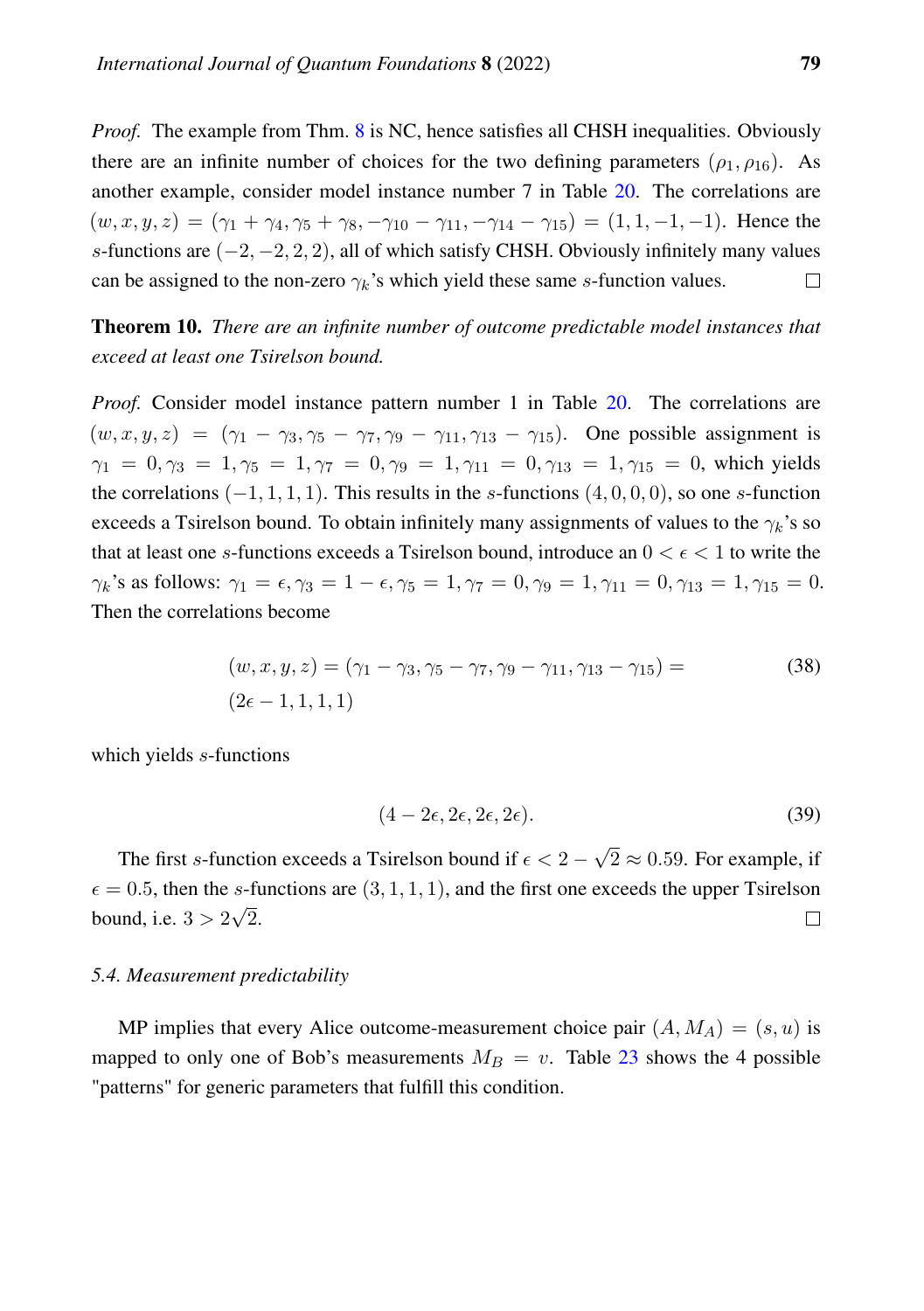<span id="page-49-1"></span>Table 23. The 4 measurement predictable (MP) model type patterns. Alice can always deduce what Bob's measurement is, given her own measurement choice and outcome. This is predicated on the assumption that Alice knows in advance which conditional probabilities are zero.

| $\boldsymbol{S}$ | $\, t \,$    | $\boldsymbol{u}$ | $\overline{v}$ | $\mathbf{1}$     | $\overline{2}$   | 3                | $\overline{4}$   |
|------------------|--------------|------------------|----------------|------------------|------------------|------------------|------------------|
| $^{-1}$          | $\mathbf{1}$ | $\mathbf{1}$     | 1              | $\gamma_1$       | $\gamma_1$       | $\overline{0}$   | $\overline{0}$   |
| $^{-1}$          | 1            | $\mathbf 1$      | 1              | $\gamma_2$       | $\gamma_2$       | $\boldsymbol{0}$ | $\boldsymbol{0}$ |
| $\mathbf{1}$     | 1            | 1                | 1              | $\boldsymbol{0}$ | $\boldsymbol{0}$ | $\gamma_3$       | $\gamma_3$       |
| $\mathbf{1}$     | $\mathbf 1$  | $\mathbf 1$      | 1              | $\overline{0}$   | $\overline{0}$   | $\gamma_4$       | $\gamma_4$       |
| $^{-1}$          | 1            | 1                | $\overline{2}$ | $\boldsymbol{0}$ | $\overline{0}$   | $\gamma_5$       | $\gamma_5$       |
| $^{-1}$          | 1            | $\mathbf 1$      | $\overline{2}$ | $\boldsymbol{0}$ | $\boldsymbol{0}$ | $\gamma_6$       | $\gamma_6$       |
| $\mathbf 1$      | $\mathbf{1}$ | $\mathbf 1$      | $\overline{2}$ | $\gamma_7$       | $\gamma_7$       | $\boldsymbol{0}$ | $\boldsymbol{0}$ |
| 1                | 1            | $\mathbf 1$      | $\overline{2}$ | $\gamma_8$       | $\gamma_8$       | $\boldsymbol{0}$ | $\overline{0}$   |
| $-1$             | $\mathbf{1}$ | $\overline{2}$   | $\mathbf 1$    | $\gamma_9$       | $\boldsymbol{0}$ | $\gamma_9$       | $\boldsymbol{0}$ |
| $^{-1}$          | 1            | $\overline{2}$   | 1              | $\gamma_{10}$    | $\overline{0}$   | $\gamma_{10}$    | $\overline{0}$   |
| $\mathbf 1$      | $\mathbf{1}$ | $\overline{2}$   | 1              | $\boldsymbol{0}$ | $\gamma_{11}$    | $\boldsymbol{0}$ | $\gamma_{11}$    |
| $\mathbf{1}$     | 1            | $\overline{2}$   | $\mathbf 1$    | $\boldsymbol{0}$ | $\gamma_{12}$    | $\boldsymbol{0}$ | $\gamma_{12}$    |
| $^{-1}$          | $\mathbf{1}$ | $\overline{2}$   | $\overline{2}$ | $\boldsymbol{0}$ | $\gamma_{13}$    | $\boldsymbol{0}$ | $\gamma_{13}$    |
| $^{-1}$          | 1            | $\overline{2}$   | $\overline{2}$ | $\boldsymbol{0}$ | $\gamma_{14}$    | $\overline{0}$   | $\gamma_{14}$    |
| $\mathbf{1}$     | $\mathbf{1}$ | $\overline{2}$   | $\overline{2}$ | $\gamma_{15}$    | $\boldsymbol{0}$ | $\gamma_{15}$    | $\boldsymbol{0}$ |
| $\mathbf{1}$     | 1            | $\overline{2}$   | $\overline{2}$ | $\gamma_{16}$    | $\boldsymbol{0}$ | $\gamma_{16}$    | $\boldsymbol{0}$ |

To see this, note that every one of the 4 patterns in Table [23](#page-49-1) is like a standard set of generic parameters, except that certain  $\gamma_k$ 's are set to zero *a priori*. It is assumed that the measurement context constraints (Eq. [2\)](#page-6-0) still hold. Consider the first model instance in the column marked "1". Suppose Alice chooses her measurement  $M_A = u = 1$  and gets outcome  $A = s = -1$ . This can only happen in rows 1 and/or 2, since the other possibilities are associated with  $\gamma_5 = 0$  and  $\gamma_6 = 0$ . And in the cases where either or both  $\gamma_1$  and  $\gamma_2$ are nonzero, Alice can see that Bob's measurement is always  $M_B = v = 1$ . Now suppose Alice chooses her measurement  $M_A = u = 1$  and gets outcome  $A = s = +1$ . This can only happen in rows 7 and/or 8, since the other possibilities are associated with  $\gamma_3 = 0$  and  $\gamma_4 = 0$ . And in the cases where either or both  $\gamma_7$  and  $\gamma_8$  are nonzero, Alice can see that Bob's measurement is always  $M_B = v = 2$ . A similar argument can be made for the cases where  $(A, M_A) = (s, u) = (-1, 2)$  or  $(1, 2)$ . Extend the same arguments to all of the other columns.

<span id="page-49-0"></span>Alice can always deduce Bob's measurement because any ambiguities were preemptively removed by strategically zeroing out certain  $\gamma_k$ 's. There are 16 cpvs that have this property, but after the zeroing process, 12 fail to satisfy the measurement context constraints, so only 4 are left.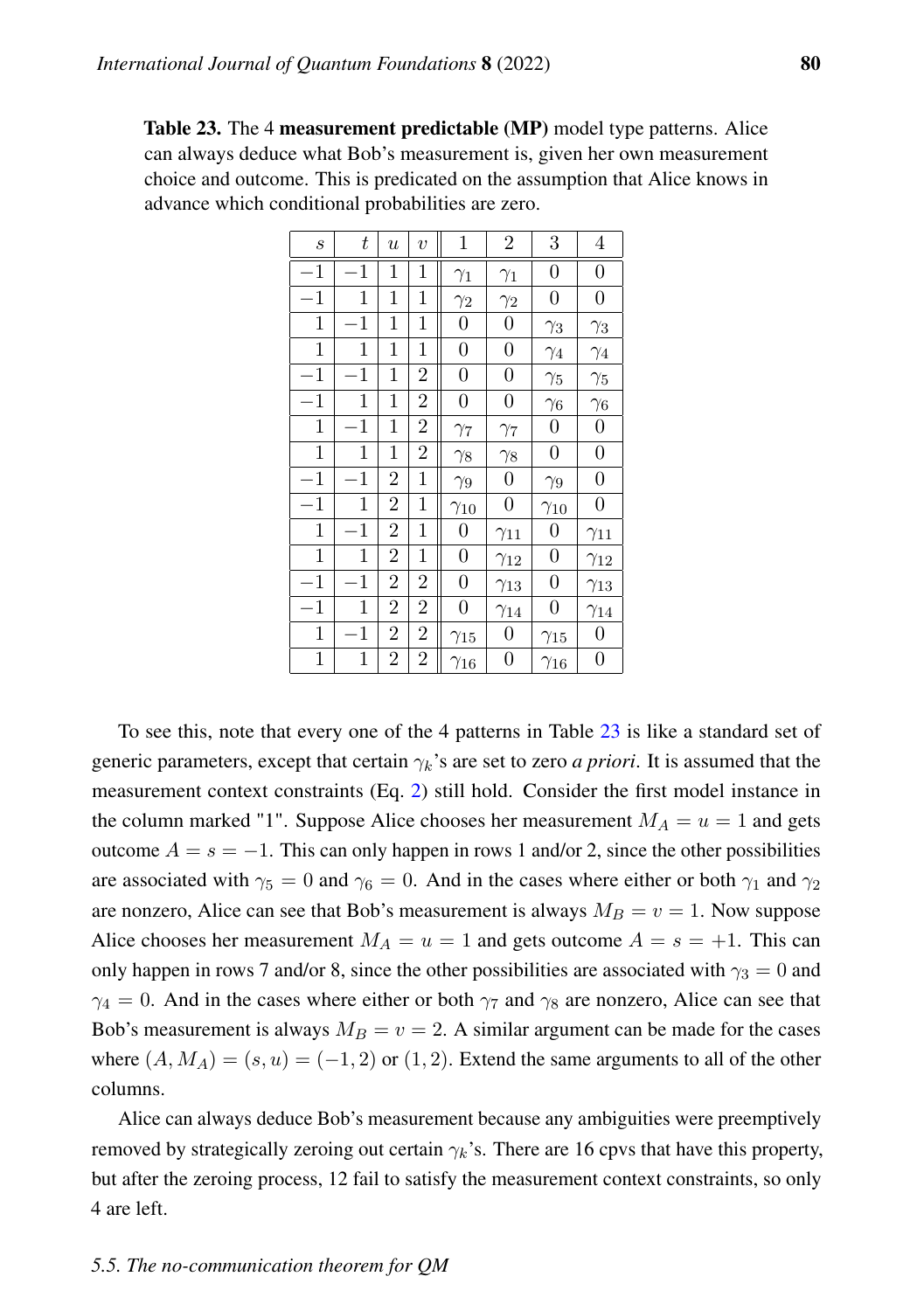It would be a surprise if any of these four model instance patterns could also be QM. The next theorem says they cannot, and therefore confirms the no-communication theorem for QM (in the context of a Bell/Aspect-like experiment, that is).

#### <span id="page-50-1"></span>Theorem 11. *No QM model instance can also be measurement predictable.*

*Proof.* Consider the first four entries ( $\gamma_1$ ,  $\gamma_2$ , 0, 0) in the first measurement predictable pattern of Table [23.](#page-49-1) Recall these 4 numbers must sum to 1, so necessarily  $\gamma_1 + \gamma_2 = 1$ . In order to be a QM model instance, the pattern of these first four entries must be "abba" (see Table [3\)](#page-9-0). This means  $\gamma_1 = 0$ . Then  $\gamma_2 = 1$ . But then the second and third entries 1 and 0 do not match, so this cannot be a QM model instance. A similar argument can be used to show the other three patterns could not possibly conform to the QM pattern either.  $\Box$ 

In the literature, the model instances that satisfy RCI are often called "no-signaling", presumably implying that any "signaling" (i.e. faster-than-light communication capable) model instances must lie in the set that do not satisfy RCI. The set of measurement predictable model instances are inside this RCI complement, of course, but more than that, they form a *proper* subset. That is, measurement predictability defines more precisely the boundary between "no-signaling" and "signaling". Consider the following OD model instance:<sup>13</sup>

<span id="page-50-0"></span>**Example 3.**  $\gamma = (\gamma_1, \gamma_2, ..., \gamma_{16})$  *where*  $\gamma_k = 1$  *for*  $k = 1, 5, 9, 16$  *and*  $\gamma_k = 0$  *otherwise.* 

This OD model instance does not satisfy RCI (it is not one of the 16 listed in Table [11\)](#page-18-0). It also cannot be measurement predictable. Consider Table [23,](#page-49-1) and simply check that there is no way to assign 1's and 0's to the non-zero  $\gamma_k$ 's in any of the 4 columns to produce Ex. [3.](#page-50-0)<sup>14</sup>

## *5.6. Measurement predictability and noncontextuality*

Thm. [11](#page-50-1) shows that no QM model instance can be MP. The next theorem shows a similar result for NC model instances.

<span id="page-50-2"></span>Theorem 12. *There are no measurement predictable model instances that are NC, hence none that are factorizable either.*

*Proof.* Consider the table of MP instances in Table [23.](#page-49-1) The proof consists of a straightforward check that no instance in that table can be NC. That is, in Eq. [40,](#page-51-0) can

<sup>&</sup>lt;sup>13</sup> This is also Ex. [2](#page-25-0) in Sec. [2.10,](#page-23-0) repeated here for convenience.

<sup>&</sup>lt;sup>14</sup> This is true for Bob sending messages to Alice. The corresponding table for Alice sending messages to Bob is different, and must be checked as well (exercise for reader).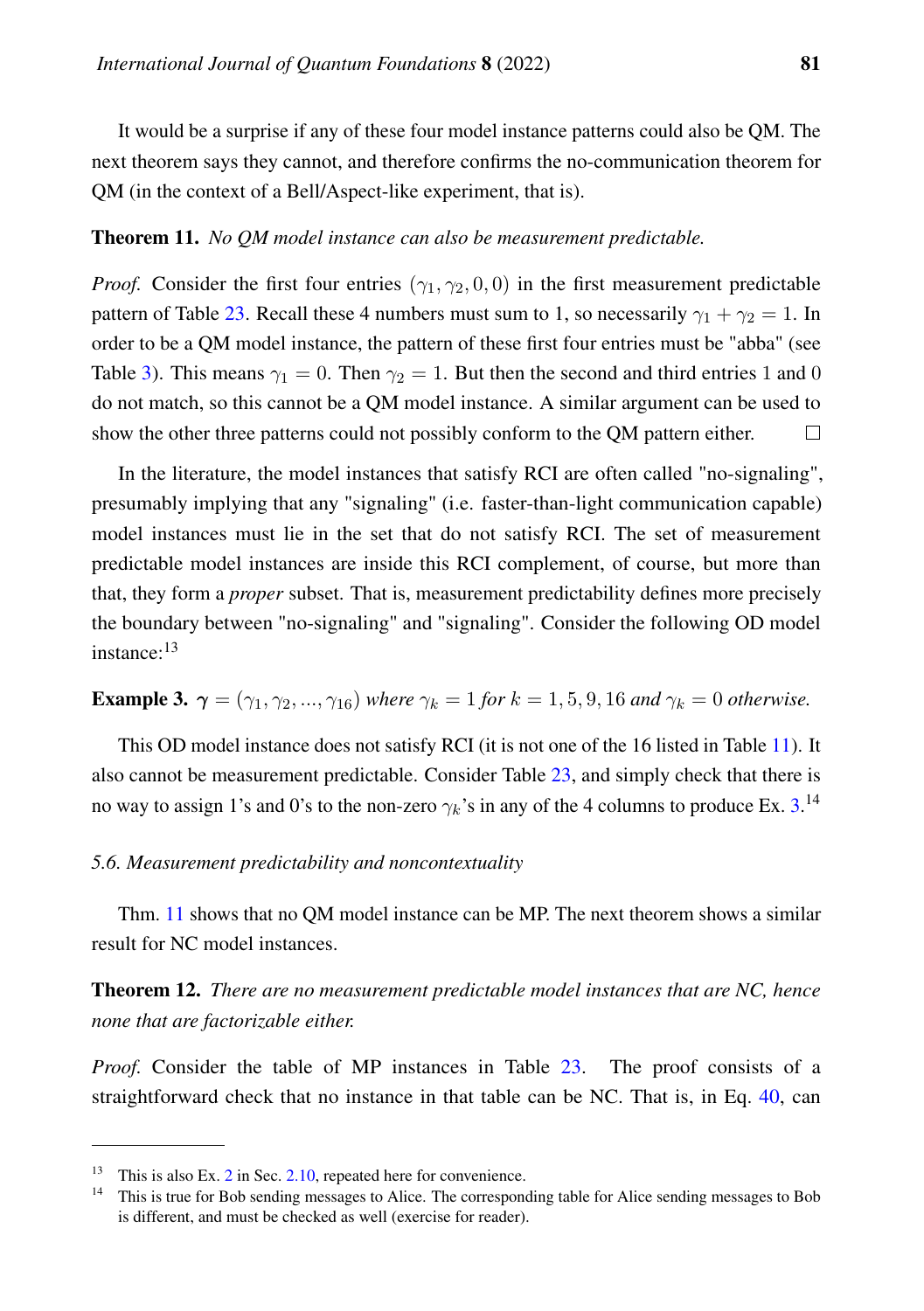<span id="page-51-0"></span>

| $\rho_1 + \rho_2 + \rho_5 + \rho_6$             |  | $\gamma_1$       | $\gamma_1$       | $\overline{0}$   | $\theta$         |      |
|-------------------------------------------------|--|------------------|------------------|------------------|------------------|------|
| $\rho_9 + \rho_{10} + \rho_{13} + \rho_{14}$    |  | $\gamma_2$       | $\gamma_2$       | $\overline{0}$   | $\theta$         |      |
| $\rho_3 + \rho_4 + \rho_7 + \rho_8$             |  | 0                | $\boldsymbol{0}$ | $\gamma_3$       | $\gamma_3$       |      |
| $\rho_{11} + \rho_{12} + \rho_{15} + \rho_{16}$ |  | $\boldsymbol{0}$ | $\boldsymbol{0}$ | $\gamma_4$       | $\gamma_4$       |      |
| $\rho_1 + \rho_2 + \rho_9 + \rho_{10}$          |  | $\theta$         | $\boldsymbol{0}$ | $\gamma_5$       | $\gamma_5$       |      |
| $\rho_5 + \rho_6 + \rho_{13} + \rho_{14}$       |  | $\theta$         | $\boldsymbol{0}$ | $\gamma_6$       | $\gamma_6$       |      |
| $\rho_3 + \rho_4 + \rho_{11} + \rho_{12}$       |  | $\gamma_7$       | $\gamma$         | $\overline{0}$   | $\theta$         |      |
| $\rho_7 + \rho_8 + \rho_{15} + \rho_{16}$       |  | $\gamma_8$       | $\gamma_8$       | $\boldsymbol{0}$ | $\theta$         | (40) |
| $\rho_1 + \rho_3 + \rho_5 + \rho_7$             |  | $\gamma_9$       | $\boldsymbol{0}$ | $\gamma_9$       | $\boldsymbol{0}$ |      |
| $\rho_9 + \rho_{11} + \rho_{13} + \rho_{15}$    |  | $\gamma_{10}$    | $\theta$         | $\gamma_{10}$    | $\boldsymbol{0}$ |      |
| $\rho_2 + \rho_4 + \rho_6 + \rho_8$             |  | $\boldsymbol{0}$ | $\gamma_{11}$    | $\boldsymbol{0}$ | $\gamma_{11}$    |      |
| $\rho_{10} + \rho_{12} + \rho_{14} + \rho_{16}$ |  | $\theta$         | $\gamma_{12}$    | $\overline{0}$   | $\gamma_{12}$    |      |
| $\rho_1 + \rho_3 + \rho_9 + \rho_{11}$          |  | $\theta$         | $\gamma_{13}$    | $\boldsymbol{0}$ | $\gamma_{13}$    |      |
| $\rho_5 + \rho_7 + \rho_{13} + \rho_{15}$       |  | $\theta$         | $\gamma_{14}$    | $\boldsymbol{0}$ | $\gamma_{14}$    |      |
| $\rho_2 + \rho_4 + \rho_{10} + \rho_{12}$       |  | $\gamma_{15}$    | $\overline{0}$   | $\gamma_{15}$    | $\theta$         |      |
| $\rho_6 + \rho_8 + \rho_{14} + \rho_{16}$       |  | $\gamma_{16}$    | 0                | $\gamma_{16}$    | 0                |      |

the column vector on the left be equal to any of the four column vectors on the right?

Pick the first column on the right. Just start knocking off all of the  $\rho_k$ 's on the left in rows where 0's appear in the column vector on the right, and pretty soon there is nothing left to make *any* non-zero  $\gamma_k$ 's in rows 1,2,7,8,9,10,15, or 16. There can be no such factorizable instances either, since every factorizable model instance is also NC (see Thm. [2\)](#page-13-0). A similar argument works for the other three column vectors on the right.  $\Box$ 

## *5.7. Measurement predictability, CHSH and the Tsirelson bounds*

In spite of Thm. [12,](#page-50-2) there are infinitely many MP model instances that satisfy CHSH. These instances show that even NC is not *necessary* to derive the CHSH inequalities.

Theorem 13. *There are an infinite number of measurement predictable model instances that satisfy all CHSH inequalities and an infinite number that violate at least one CHSH inequality. In fact there are instances that exceed a Tsirelson bound.*

*Proof.* Consider the first MP model pattern from Table [23.](#page-49-1) An easy calculation shows the correlations to be

$$
(w, x, y, z) = (\gamma_1 - \gamma_2, \gamma_8 - \gamma_7, \gamma_9 - \gamma_{10}, \gamma_{16} - \gamma_{15}) =
$$
  

$$
(2\gamma_1 - 1, 2\gamma_8 - 1, 2\gamma_9 - 1, 2\gamma_{16} - 1),
$$
 (41)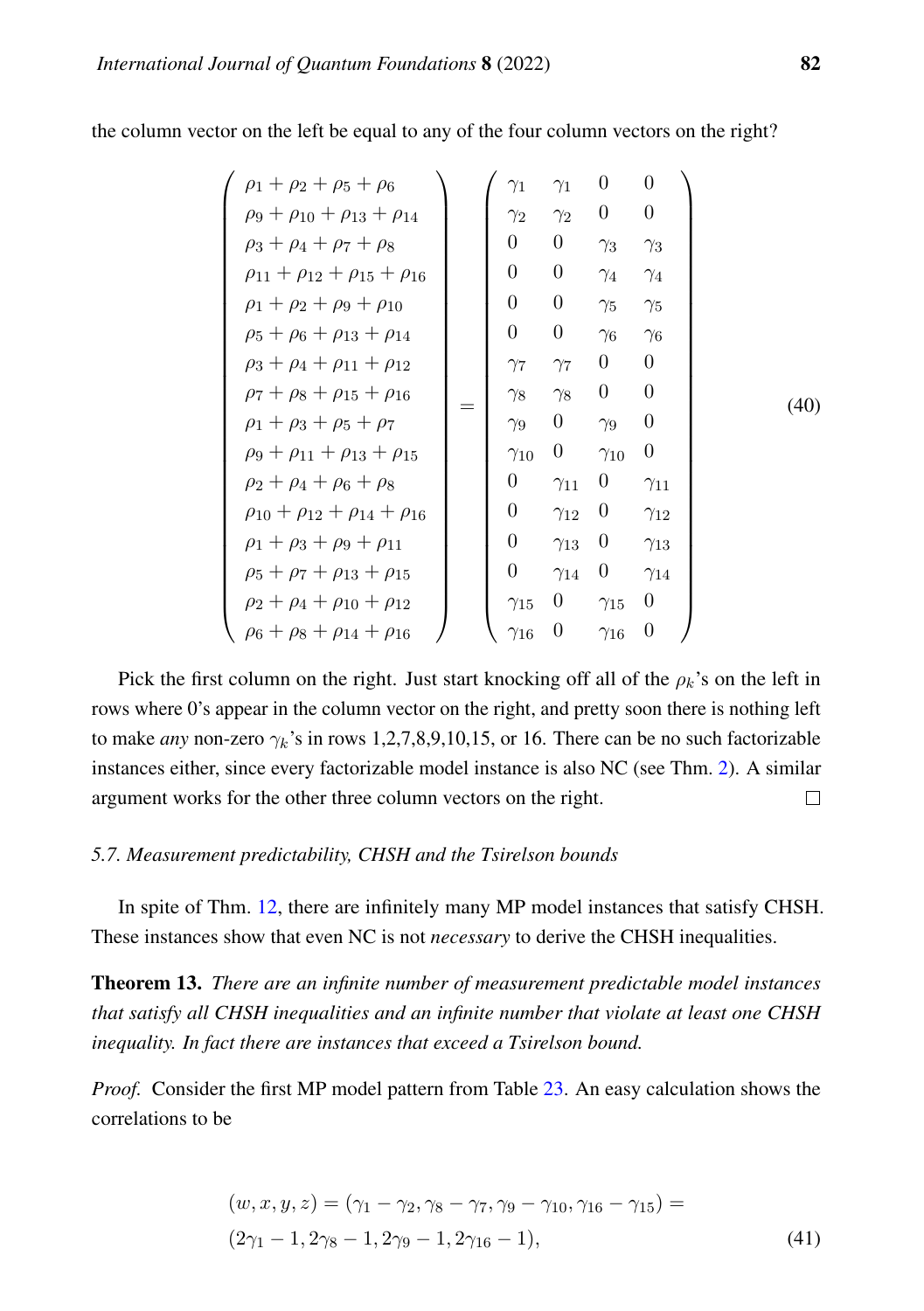with s-functions given by

$$
(s_1, s_2, s_3, s_4) = (2(-1 - \gamma_1 + \gamma_8 + \gamma_9 + \gamma_{16}), 2(-1 + \gamma_1 - \gamma_8 + \gamma_9 + \gamma_{16}),
$$
  
2(-1 + \gamma\_1 + \gamma\_8 - \gamma\_9 + \gamma\_{16}), 2(-1 + \gamma\_1 + \gamma\_8 + \gamma\_9 - \gamma\_{16})), (42)

where  $\gamma_1$ ,  $\gamma_8$ ,  $\gamma_9$ ,  $\gamma_{16}$  are independently adjustable parameters between 0 and 1. Here are some examples for obtaining specific  $(s_1, s_2, s_3, s_4)$  values:

- $(-4, 0, 0, 0)$  by setting  $\gamma_1 = 1, \gamma_8 = \gamma_9 = \gamma_{16} = 0$ .
- $(-2, 2, -2, 2)$  by setting  $\gamma_1 = 1, \gamma_8 = 0, \gamma_9 = 1, \gamma_{16} = 0.$
- $(-1, -3, 1, 1)$  by setting  $\gamma_1 = \frac{1}{2}$  $\frac{1}{2}, \gamma_8 = 1, \gamma_9 = 0, \gamma_{16} = 0.$
- $(0, 0, 0, 0)$  by setting  $\gamma_1 = \gamma_8 = \gamma_9 = \gamma_{16} = \frac{1}{2}$  $rac{1}{2}$ .

|  | <b>6. Summary and discussion</b> |  |  |  |
|--|----------------------------------|--|--|--|
|--|----------------------------------|--|--|--|

The original motivation for this paper was to understand why there continue to be so many papers concerning the meaning and significance of Bell's theorems even after several decades. The thinking was that ambiguous everyday words, such as "locality", "determinism", and "realism" must be represented by assumptions inside of precise mathematical models, and the originally intended meanings may get lost in translation, either going into or coming out of the model. The operational modeling viewpoint, as represented by Tables [1,](#page-5-0) [3,](#page-9-0) [5,](#page-11-0) [7,](#page-13-1) and [19,](#page-42-0) represents properties such as "noncontextual", "factorizable", "QM", "outcome determinism", etc. in a uniform way that enables direct comparisons. This led ultimately to the taxonomy of notions and concepts (not necessarily complete) shown in Fig. [10.](#page-53-0)

 $\Box$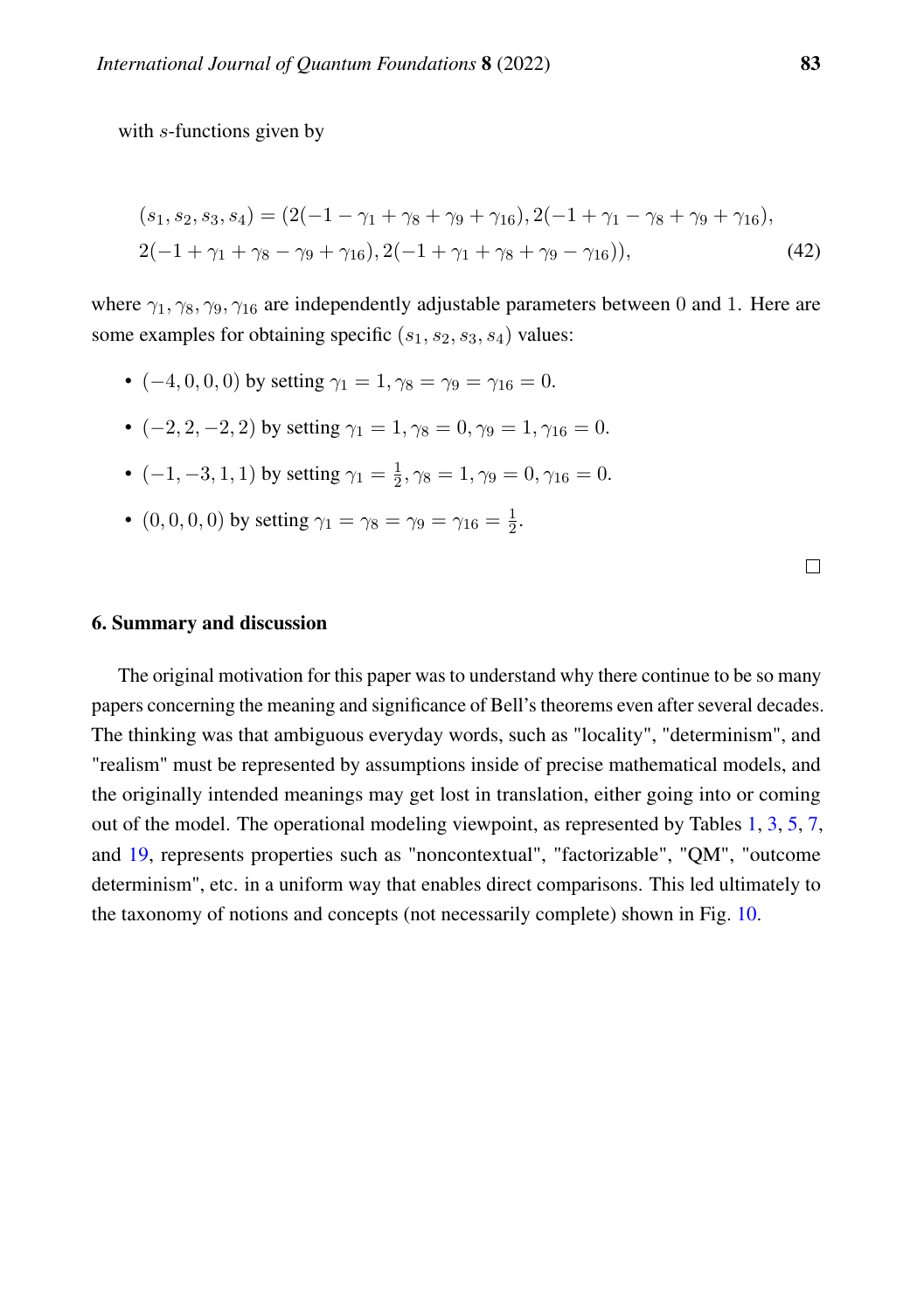<span id="page-53-0"></span>Figure 10. Relationships among sets of model instances for selected types. Arrows indicate set inclusion. Any box outlined in red indicates that all such model instances satisfy all of the CHSH inequalities. A box outlined in green indicates that at least some model instances may not only violate a CHSH inequality, but even exceed a Tsirelson bound.



Each node of the graph consists of a set of conditional probability vectors (aka model instances) which satisfy a precise mathematical definition that is intended to capture the notion embodied in the name of the node. For example, box 5, labeled "Factorizable", represents the set of all factorizable model instances of the form shown in Table [7.](#page-13-1) The arrows represent set inclusion.

Every model instance in any box outlined in red satisfies all of the CHSH inequalities in Eq. [5.](#page-7-0) Some model instances in any box outlined in green not only violate at least one CHSH inequality, but also exceed a Tsirelson bound  $(\pm 2)$ √ 2). In other words, none of the concepts represented by any of these red or green boxes are completely consistent with standard quantum mechanics. Put another way, hypothetical alternatives to quantum mechanics have been considered that not only "fall short" (i.e. satisfy CHSH) but are "excessive", i.e. have correlations that exceed even what quantum mechanics predicts.

Fig. [11](#page-54-0) illustrates some of the relationships among the major model types that may not be completely evident from Fig. [10,](#page-53-0) such as the fact that the QM and noncontextual model instances have a nonempty intersection. The "boundary" between the noncontextual and contextual QM model instances is defined by those that satisfy all CHSH inequalities and those that do not.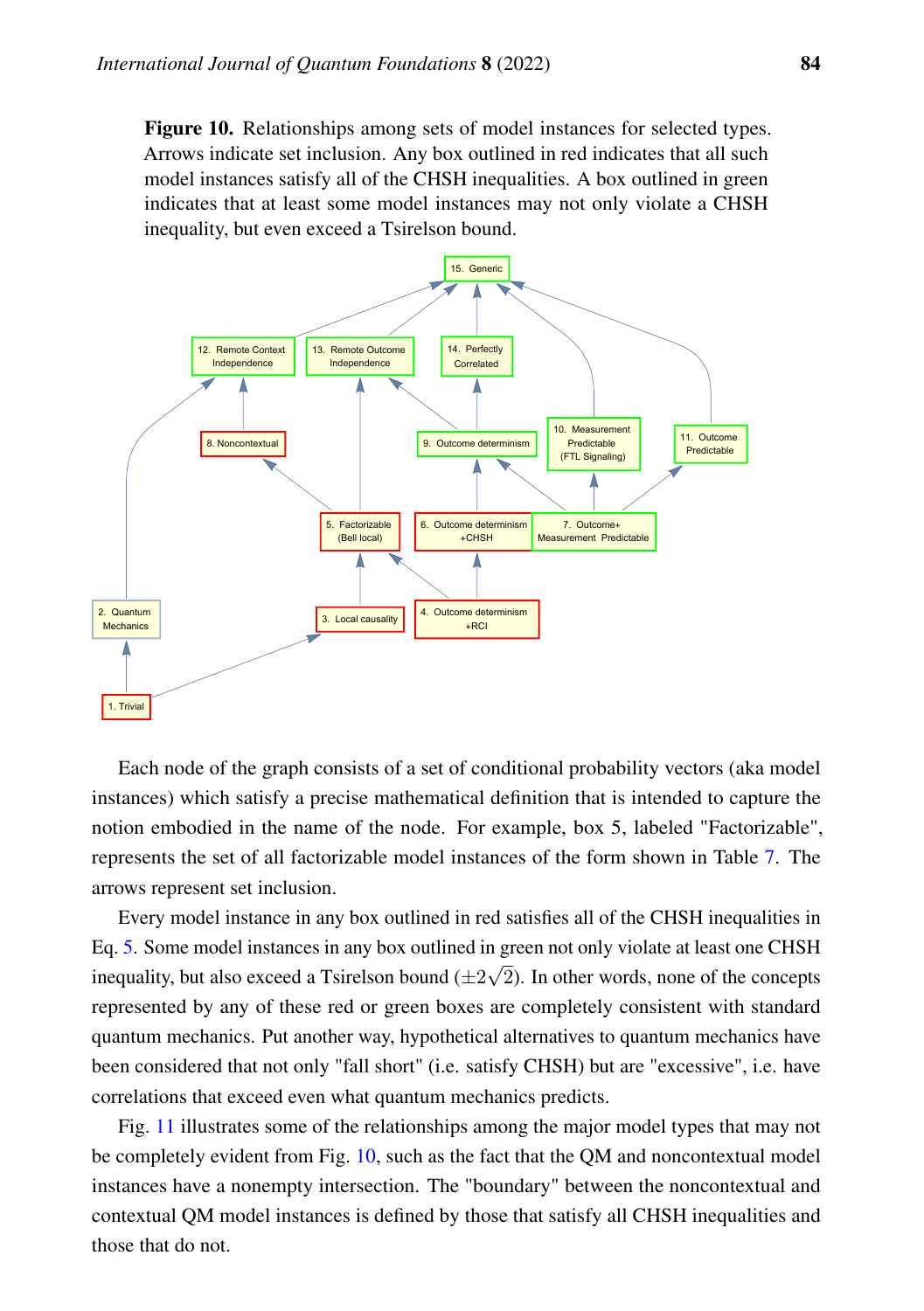<span id="page-54-0"></span>Figure 11. Relationships among sets of instances of the main operational model types. The sets of QM and NC model instances have a nonempty intersection, but neither is a subset of the other. The only QM model instance that is also factorizable is the trivial one (Table [19\)](#page-42-0).



The top-down, operational modeling perspective developed in this paper unifies many known facts in an intuitive way, suggests more compact or revealing proofs of some of these facts, highlights some facts which are perhaps underappreciated, and lends itself to the production of unique figures and plots that illustrate them. Some new insights resulting from this approach include

- The 256 outcome deterministic model instances can be classified according to whether or not they satisfy RCI, are factorizable, satisfy all CHSH inequalities, violate at least one CHSH inequality, or even exceed a Tsirelson bound.
- Convex combinations of subsets of the 256 OD model instances can be translated into a traditional hidden variables model (not necessarily a hidden variables theory) for any generic model instance, including all QM ones.
- The convex hull of the 16 RCI+OD model instances is equal to the set of noncontextual model instances, including the factorizable ones. This implies the existence of a local hidden variables model for any noncontextual model instance (including some QM ones).
- The convex hull of all 256 OD model instances equals the set of all generic model instances, including all QM ones. From this construction, a hidden variables model can be derived for any QM model instance, whether contextual or not. Of course for a contextual QM model instance, at least some of the OD model instances in the convex combination cannot satisfy RCI or factorizability.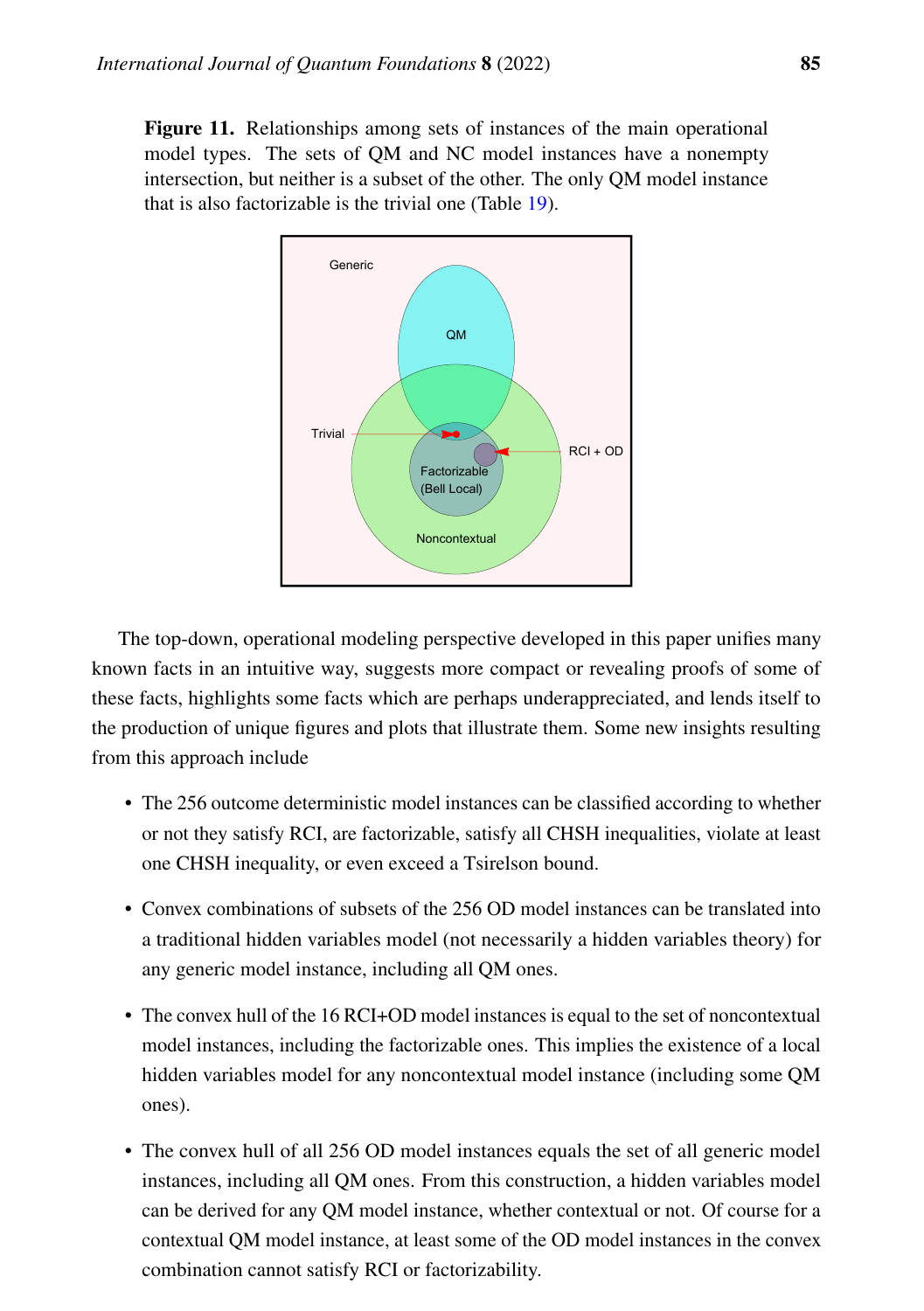• It seems that at least some of the plots have not appeared in the literature before. See Fig.'s [1,](#page-2-0) [12,](#page-62-0) and [13.](#page-64-0) One usually sees the polyhedral plots corresponding to the CHSH inequalities (the same as the noncontextual plots). But the QM or factorizable (Bell local) plots (and their various intersections) appear to be new. The QM plots are interesting in that their contours roughly "mimic" the shapes of the solid noncontextual plots, especially on the ends, where  $w = \pm 1$ . The factorizable plots are also not solids, but contours such as hyperbolic paraboloids (on the ends where  $w = \pm 1$ ), which happen to fit neatly inside the noncontextual solids, visually affirming that factorizability is a special case of noncontextuality.

As for interesting proofs of known facts or particular emphasis on perhaps underappreciated facts, here are some examples.

- The fact that every factorizable model instance and every RCI+OD model instance is noncontextual is easily proved by "matching" the parameters in the symbolic forms of their cpvs, as in Thm. [2](#page-13-0) and Corollary [1.](#page-21-0)
- A compact, geometrically-motivated proof of one of Fine's theorems was given that emphasizes that fact that if a model instance has correlations that satisfy all 8 CHSH inequalities, then *there exists* a NC model instance with those same correlations. The original model instance may or may not be NC. In other words, just because a model instance satisfies all CHSH inequalities does not necessarily mean it is noncontextual (hence not necessarily factorizable or RCI+OD, either). Many examples of model instances that satisfy all CHSH inequalities but are not noncontextual have been given (for example, there are 112 such OD model instances).
- Operational model types that allow Alice to deduce Bob's outcomes or that allow Alice to deduce Bob's measurements have been constructed. It then becomes trivial to show that some QM model instances can be outcome predictable, but none can be measurement predictable. The latter result means that the EPRB experimental setup cannot be used for faster-than-light communication (assuming the world is governed by QM rules, that is). These are well-known results, but not only does the operational modeling perspective make these proofs very intuitive, the method naturally extends to all model types. In fact it was shown that there are no noncontextual measurement predictable model instances either, but there is an infinite number of contextual (but not QM!) model instances that are not only measurement predictable, but also satisfy all of the CHSH inequalities.

#### *6.1. Final thoughts on (non)contextuality*

It is important to point out that the use of the name "noncontextual" for the operational model type in Table [5](#page-11-0) was intended to be suggestive but is in fact quite arbitrary. It could have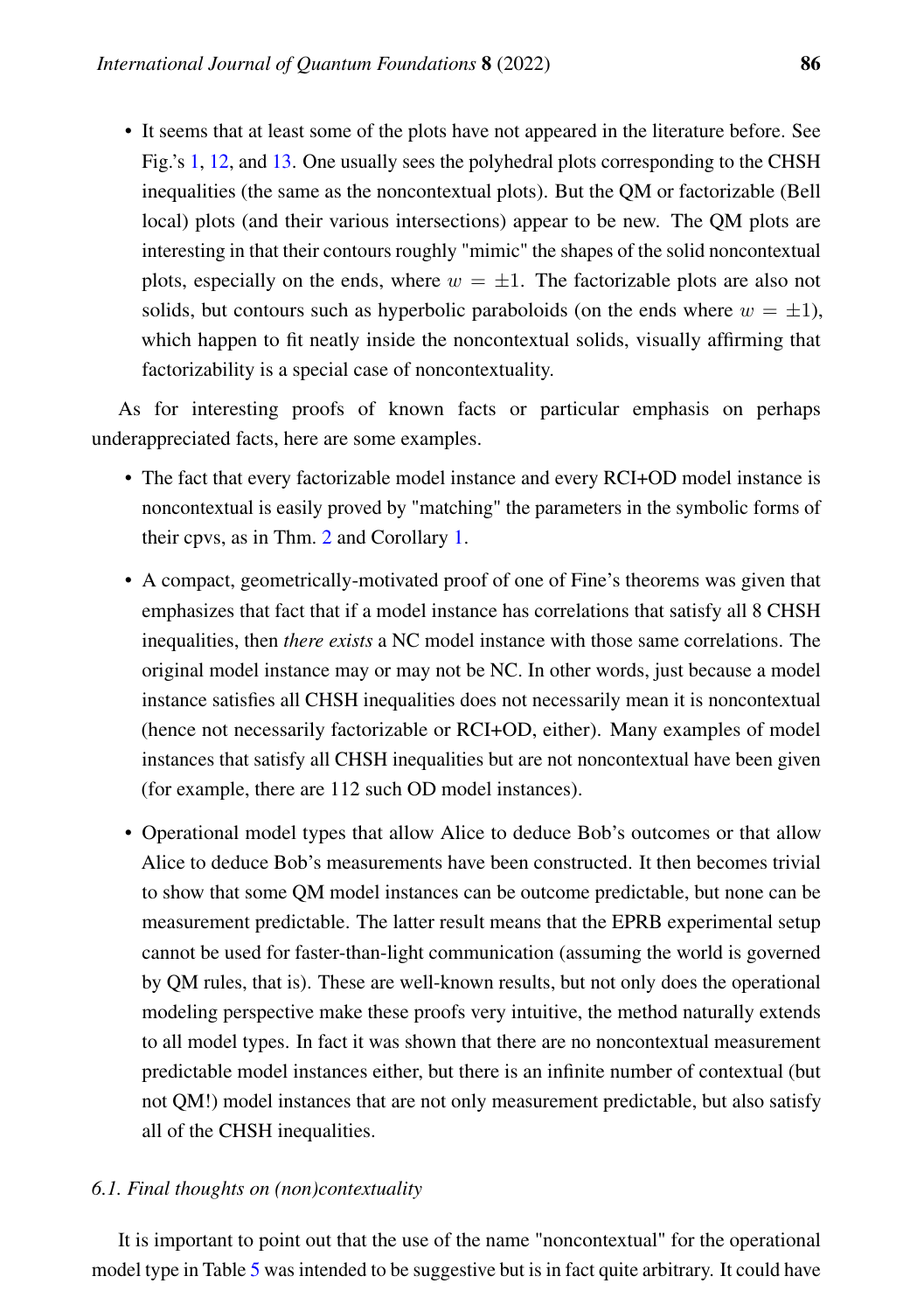been called "Model Type 3", and none of the subsequent proofs, examples, or correlation plots would change (except for the names). It would still be the case that all of the model instances belonging to the "Model Type 3" class would have correlations that satisfy all of the CHSH inequalities. So why give it the name "noncontextual" in the first place?

As discussed in Sec. [4.3,](#page-39-1) one way to arrive at the NC model type is to assume definite, preexisting values  $A_1, A_2, B_1, B_2$ , just waiting to be revealed by Alice and Bob's measurements, and equipped with a full joint pmf on all 4 r.v.'s. This leads directly to Table [5](#page-11-0) through marginalization. Then it is clear, for example, that if Alice chooses her first measurement  $M_A = 1$  she gets  $A = A_1$  *regardless* of Bob's measurement choice. Similarly for Alice's other measurement choice and both of Bob's. In other words, the measurement of each of their observables is independent of context, which is the standard definition of noncontextuality.

Bell himself argued in [\[7\]](#page-83-1) against such an assumption. His line of reasoning is also described in [\[9\]](#page-83-2), where it is noted that assumptions like this would later be dubbed "noncontextual". Of course, Bell did show that the assumption of "locality" as embedded in the mathematical form RCI+OD leads to a Bell inequality [\[4\]](#page-83-3) and later showed that "locality" in the mathematical form of factorization also leads to a Bell inequality [\[5\]](#page-83-4). And as has been shown in this paper, these are both special cases of noncontextuality, in the *mathematical* sense. So what gives? Did Bell *implicitly* assume noncontextuality (which he himself rejected as a legitimate starting point), thus effectively assuming what he was trying to prove?

He had legitimate physical reasons to make these assumptions. The *mathematical* assumption of RCI, i.e. the probability of Alice's outcome should depend only on her own (local) measurement (and similarly for Bob), followed from the *physical* assumption of separability. Likewise, the *mathematical* assumption of factorizability was derived from the *physical* assumption of local causality, namely that, given space-like separation, the probability of Alice's outcome should be independent of *both* Bob's measurement choice and outcome, and similarly for Bob with respect to Alice's wing of the experiment. In other words, Bell's physical assumptions were not explicitly "noncontextual". Nevertheless, once these are translated into a *mathematical* model with conditional probabilities as in Tables [7](#page-13-1) and [11,](#page-18-0) it is clear that these are special cases of the noncontextual model type of Table [5](#page-11-0) (see Thm. [2](#page-13-0) and Corollary [1](#page-21-0) of Thm. [3\)](#page-20-0). Whatever one's opinion about what Bell explicitly or implicitly assumed, the fact remains that noncontextuality is at the *mathematical* core of these notions of locality.

Funding This research received no external funding.

Acknowledgments Thanks to the math/physics discussion group at Bellevue Community College for suffering through my first talks on this topic, and in particular to Victor Polinger, who believed that I had something to say. I would like to thank Doug Stoll for reading early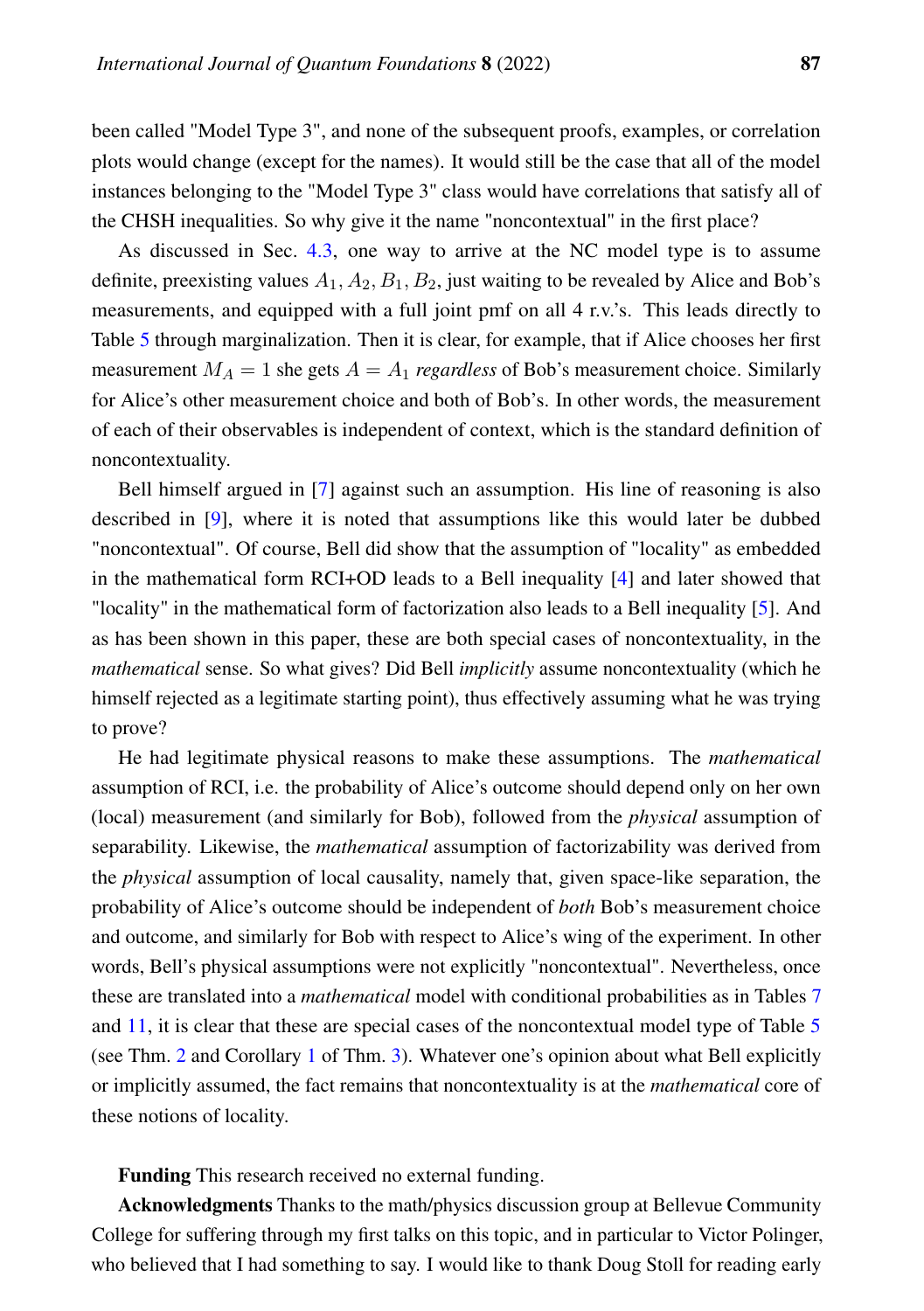drafts and providing helpful comments, Benjamin Schumacher for comments, suggestions, and encouragement, and Howard Wiseman for being a sponsor to get early versions on the arXiv. Long discussions with Frank Lad and Karl Hess were very valuable in refining my thoughts on noncontextuality vs. locality in Bell's theorems. It should be noted that neither of these two agrees entirely with the views expressed in this paper, but I am grateful for their critiques, because they forced careful rethinking at several junctures, that wouldn't have happened otherwise.

Conflicts of interest The author declares no conflict of interest.

# Appendices

#### A. Correlations, s-functions, and plots

In this section correlations and s-functions tables are displayed for several different model types, including QM, together with plots of correlations (Appendices [A.2](#page-62-1) and [A.3\)](#page-63-0). These plots provide visual affirmation (not necessarily proof in all cases) that

- The intersection of the sets of QM and NC model instances is non-empty, but neither is a subset of the other.
- Every RCI+OD model instances and every Bell local (factorizable) model instance is also NC.
- There are NC model instances that are not factorizable.

The advantage of showing sets of correlations (dimension 4) rather than sets of the original conditional probabilities (dimension 16) is that only one dimension needs to be fixed in order to produce human-understandable 3D plots. The disadvantage is that the "mapping" from generic parameters to correlations is "many-to-one" (see Eq. [3\)](#page-7-1), and one must be careful when interpreting the correlation visualizations. In Appendix [A.2](#page-62-1) individual examples are shown, and in the following Appendix [A.3,](#page-63-0) selected comparisons.

#### *A.1. Correlations and s-functions*

## 1.1.1. Generic

See Table [24,](#page-58-0) which shows the correlations and s-functions of the generic model type of Table [1.](#page-5-0) Since the  $\gamma_k$ 's are nonnegative and sum to 4, the s-functions are obviously between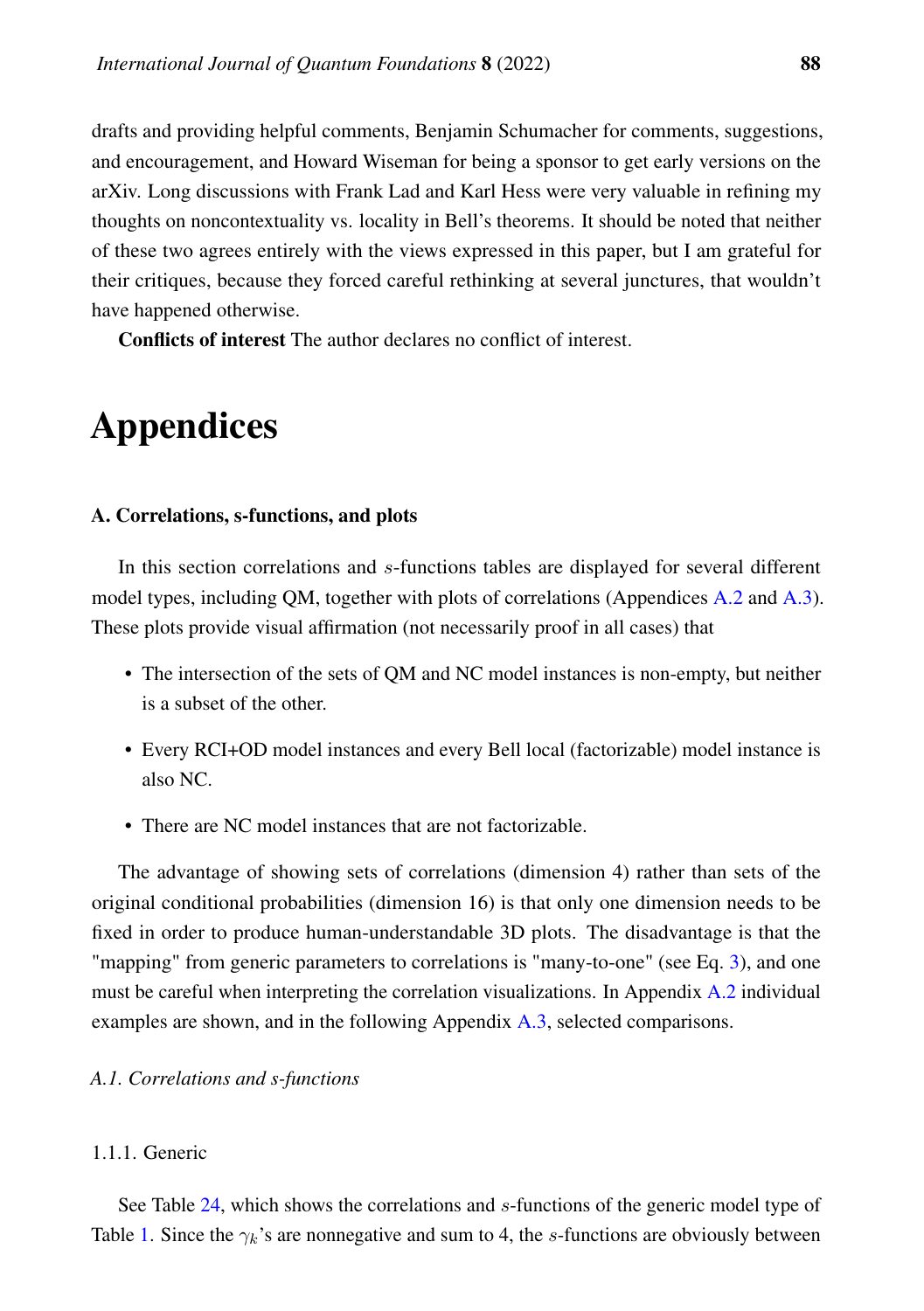<span id="page-58-0"></span>-4 and +4. There exist generic model instances that not only violate at least one of the CHSH inequalities, but exceed one of the Tsirelson bounds as well.

| w                | $\gamma_1-\gamma_2-\gamma_3+\gamma_4$                                                                        |
|------------------|--------------------------------------------------------------------------------------------------------------|
| $\boldsymbol{x}$ | $\gamma_5 - \gamma_6 - \gamma_7 + \gamma_8$                                                                  |
| Y                | $\gamma_9 - \gamma_{10} - \gamma_{11} + \gamma_{12}$                                                         |
| $\boldsymbol{z}$ | $\gamma_{13} - \gamma_{14} - \gamma_{15} + \gamma_{16}$                                                      |
| S <sub>1</sub>   | $-\gamma_1 + \gamma_2 + \gamma_3 - \gamma_4 + \gamma_5 - \gamma_6 - \gamma_7 + \gamma_8 +$                   |
|                  | $\gamma_9 - \gamma_{10} - \gamma_{11} + \gamma_{12} + \gamma_{13} - \gamma_{14} - \gamma_{15} + \gamma_{16}$ |
| $s_2$            | $\gamma_1 - \gamma_2 - \gamma_3 + \gamma_4 - \gamma_5 + \gamma_6 + \gamma_7 - \gamma_8 +$                    |
|                  | $\gamma_9 - \gamma_{10} - \gamma_{11} + \gamma_{12} + \gamma_{13} - \gamma_{14} - \gamma_{15} + \gamma_{16}$ |
| 83               | $\gamma_1 - \gamma_2 - \gamma_3 + \gamma_4 + \gamma_5 - \gamma_6 - \gamma_7 + \gamma_8 -$                    |
|                  | $\gamma_9 + \gamma_{10} + \gamma_{11} - \gamma_{12} + \gamma_{13} - \gamma_{14} - \gamma_{15} + \gamma_{16}$ |
| $s_4$            | $\gamma_1 - \gamma_2 - \gamma_3 + \gamma_4 + \gamma_5 - \gamma_6 - \gamma_7 + \gamma_8 +$                    |
|                  | $\gamma_9 - \gamma_{10} - \gamma_{11} + \gamma_{12} - \gamma_{13} + \gamma_{14} + \gamma_{15} - \gamma_{16}$ |
| Min and Max      | $-4$ and 4                                                                                                   |

Table 24. The correlations and s-functions for the generic type.

# 1.1.2. QM

See Table [25,](#page-59-0) which shows the correlations and s-functions of the QM type of Table [3.](#page-9-0) Not all QM model instances satisfy all the CHSH inequalities. The parameterization of a QM model that maximally violates one CHSH inequality is given by

$$
\theta_1 = 67.5^{\circ} \text{ and } \theta_k = 22.5^{\circ} \text{ for } k = 2, 3, 4. \tag{43}
$$

This QM model instance has correlations

$$
(w, x, y, z) = \frac{1}{2}\sqrt{2}(-1, 1, 1, 1)
$$
\n(44)

and s-functions

$$
(s_1, s_2, s_3, s_4) = (2\sqrt{2}, 0, 0, 0). \tag{45}
$$

Obviously the first one  $(s_1)$  does not satisfy one of the CHSH inequalities.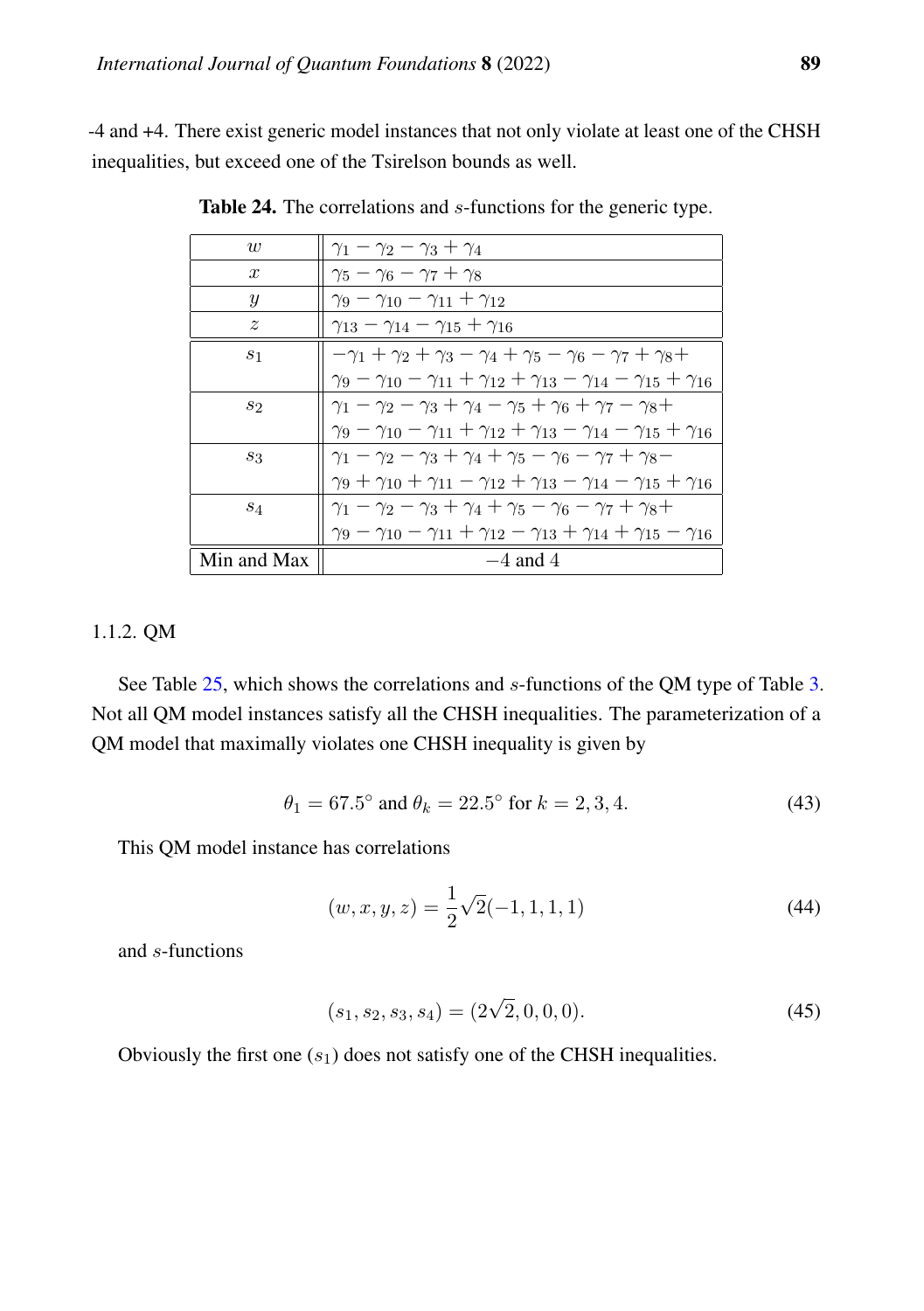| w                | $\cos 2\theta_1$                                                     |
|------------------|----------------------------------------------------------------------|
| $\boldsymbol{x}$ | $\cos 2\theta_2$                                                     |
| $\boldsymbol{y}$ | $\cos 2\theta_3$                                                     |
| $\tilde{z}$      | $\cos 2\theta_4$                                                     |
| S <sub>1</sub>   | $-\cos 2\theta_1 + \cos 2\theta_2 + \cos 2\theta_3 + \cos 2\theta_4$ |
| $s_2$            | $\cos 2\theta_1 - \cos 2\theta_2 + \cos 2\theta_3 + \cos 2\theta_4$  |
| $s_3$            | $\cos 2\theta_1 + \cos 2\theta_2 - \cos 2\theta_3 + \cos 2\theta_4$  |
| $^{s_4}$         | $\cos 2\theta_1 + \cos 2\theta_2 + \cos 2\theta_3 - \cos 2\theta_4$  |
| Min and Max      | $-2\sqrt{2}$ and $2\sqrt{2}$                                         |

<span id="page-59-0"></span>Table 25. The correlations and s-functions for the QM type.

## 1.1.3. Noncontextual

See Table [26,](#page-59-1) which shows the correlations and s-functions of the NC model type of Table [5.](#page-11-0) Since the  $\rho_k$ 's form a pmf, it is obvious that all of the s-functions must be between -2 and 2. Note how the parameterized modeling framework makes derivation of the CHSH inequalities trivial.

<span id="page-59-1"></span>

| w                | $\rho_1 + \rho_2 - \rho_3 - \rho_4 + \rho_5 + \rho_6 - \rho_7 - \rho_8 -$                    |
|------------------|----------------------------------------------------------------------------------------------|
|                  | $\rho_9 - \rho_{10} + \rho_{11} + \rho_{12} - \rho_{13} - \rho_{14} + \rho_{15} + \rho_{16}$ |
| $\boldsymbol{x}$ | $\rho_1 + \rho_2 - \rho_3 - \rho_4 - \rho_5 - \rho_6 + \rho_7 + \rho_8 +$                    |
|                  | $\rho_9 + \rho_{10} - \rho_{11} - \rho_{12} - \rho_{13} - \rho_{14} + \rho_{15} + \rho_{16}$ |
| $\mathcal{Y}$    | $\rho_1 - \rho_2 + \rho_3 - \rho_4 + \rho_5 - \rho_6 + \rho_7 - \rho_8 -$                    |
|                  | $\rho_9 + \rho_{10} - \rho_{11} + \rho_{12} - \rho_{13} + \rho_{14} - \rho_{15} + \rho_{16}$ |
| $\tilde{z}$      | $\rho_1 - \rho_2 + \rho_3 - \rho_4 - \rho_5 + \rho_6 - \rho_7 + \rho_8 +$                    |
|                  | $\rho_9 - \rho_{10} + \rho_{11} - \rho_{12} - \rho_{13} + \rho_{14} - \rho_{15} + \rho_{16}$ |
| s <sub>1</sub>   | $2(\rho_1 - \rho_2 + \rho_3 - \rho_4 - \rho_5 - \rho_6 + \rho_7 + \rho_8 +$                  |
|                  | $\rho_9 + \rho_{10} - \rho_{11} - \rho_{12} - \rho_{13} + \rho_{14} - \rho_{15} + \rho_{16}$ |
| $s_2$            | $2(\rho_1 - \rho_2 + \rho_3 - \rho_4 + \rho_5 + \rho_6 - \rho_7 - \rho_8 -$                  |
|                  | $\rho_9 - \rho_{10} + \rho_{11} + \rho_{12} - \rho_{13} + \rho_{14} - \rho_{15} + \rho_{16}$ |
| $s_3$            | $2(\rho_1+\rho_2-\rho_3-\rho_4-\rho_5+\rho_6-\rho_7+\rho_8+$                                 |
|                  | $\rho_9 - \rho_{10} + \rho_{11} - \rho_{12} - \rho_{13} - \rho_{14} + \rho_{15} + \rho_{16}$ |
| $S_4$            | $2(\rho_1+\rho_2-\rho_3-\rho_4+\rho_5-\rho_6+\rho_7-\rho_8-$                                 |
|                  | $\rho_9 + \rho_{10} - \rho_{11} + \rho_{12} - \rho_{13} - \rho_{14} + \rho_{15} + \rho_{16}$ |
| Min and Max      | $-2$ and 2                                                                                   |

Table 26. The correlations and s-functions for the NC type.

#### 1.1.4. Factorizable (Bell local)

See Table [27,](#page-60-0) which shows the correlations and s-functions of the factorizable model type of Table [7.](#page-13-1) As a special case of the NC model type (Thm. [2](#page-13-0) in Sec. [2\)](#page-4-0), all factorizable (Bell local) model instances also satisfy all CHSH inequalities.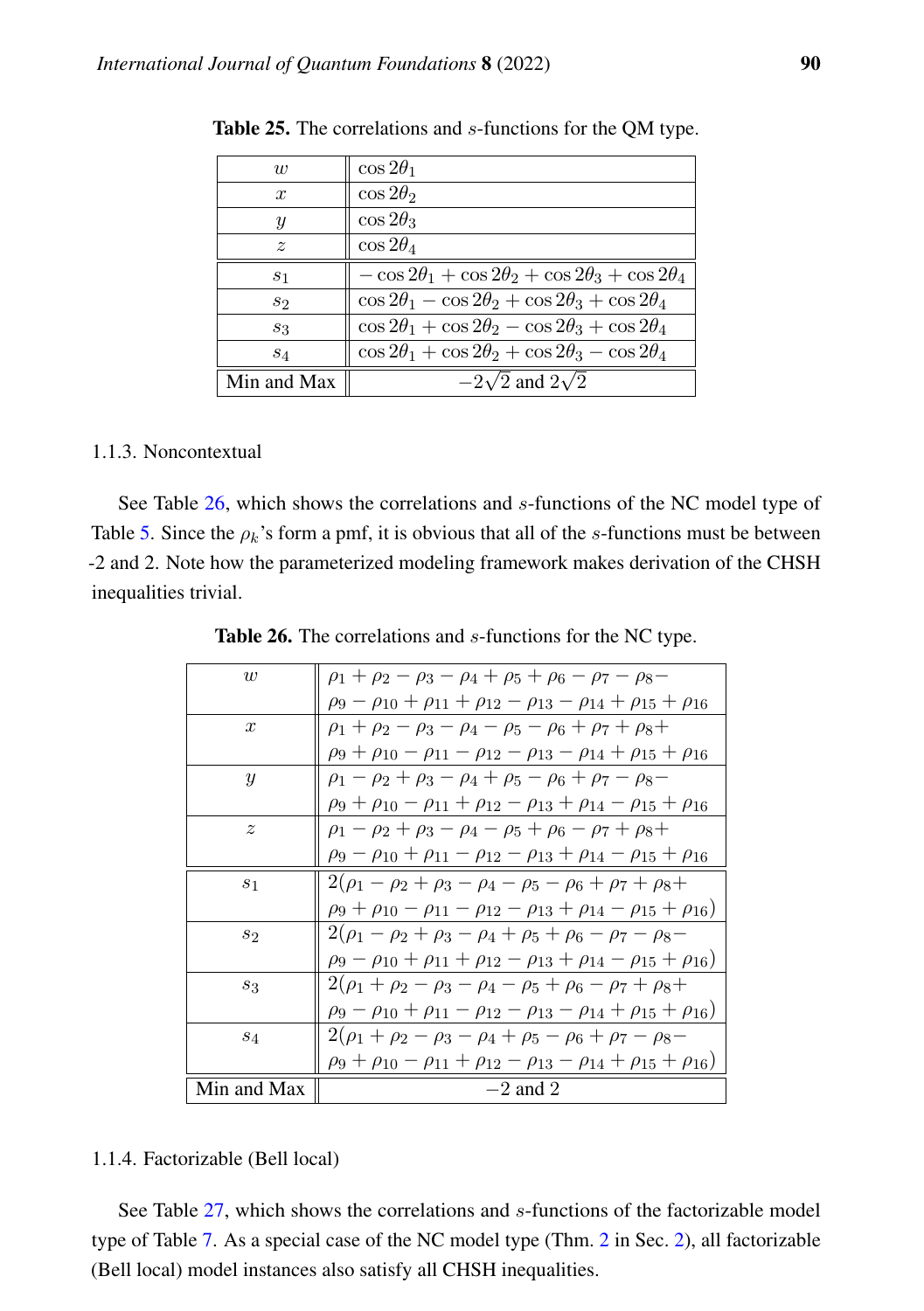| $\overline{w}$   | $(\alpha_3-\alpha_1)(\beta_3-\beta_1)$                                                  |
|------------------|-----------------------------------------------------------------------------------------|
| $\boldsymbol{x}$ | $(\alpha_3-\alpha_1)(\beta_4-\beta_2)$                                                  |
| $\boldsymbol{y}$ | $(\alpha_4-\alpha_2)(\beta_3-\beta_1)$                                                  |
| $\tilde{z}$      | $(\alpha_4-\alpha_2)(\beta_4-\beta_2)$                                                  |
| S <sub>1</sub>   | $-(\alpha_3-\alpha_1)(\beta_3-\beta_1)+(\alpha_3-\alpha_1)(\beta_4-\beta_2)+$           |
|                  | $(\alpha_4 - \alpha_2)(\beta_3 - \beta_1) + (\alpha_4 - \alpha_2)(\beta_4 - \beta_2)$   |
| $s_2$            | $(\alpha_3 - \alpha_1)(\beta_3 - \beta_1) - (\alpha_3 - \alpha_1)(\beta_4 - \beta_2) +$ |
|                  | $(\alpha_4 - \alpha_2)(\beta_3 - \beta_1) + (\alpha_4 - \alpha_2)(\beta_4 - \beta_2)$   |
| $S_3$            | $(\alpha_3 - \alpha_1)(\beta_3 - \beta_1) + (\alpha_3 - \alpha_1)(\beta_4 - \beta_2)$   |
|                  | $(\alpha_4 - \alpha_2)(\beta_3 - \beta_1) + (\alpha_4 - \alpha_2)(\beta_4 - \beta_2)$   |
| $s_4$            | $(\alpha_3 - \alpha_1)(\beta_3 - \beta_1) + (\alpha_3 - \alpha_1)(\beta_4 - \beta_2) +$ |
|                  | $(\alpha_4 - \alpha_2)(\beta_3 - \beta_1) - (\alpha_4 - \alpha_2)(\beta_4 - \beta_2)$   |
| Min and Max      | $-2$ and 2                                                                              |

<span id="page-60-0"></span>Table 27. The correlations and s-functions for the factorizable (Bell local) type.

Note that since the single conditional expectations are given by

$$
E[A|M_A = 1] = \alpha_3 - \alpha_1
$$
  
\n
$$
E[B|M_B = 1] = \beta_3 - \beta_1,
$$
  
\n
$$
E[A|M_A = 2] = \alpha_4 - \alpha_2
$$
  
\n
$$
E[B|M_B = 2] = \beta_4 - \beta_2,
$$
\n(46)

each correlation (conditional expectation of the product) is the product of the corresponding single conditional expectations.

$$
w = E[AB|M_A = 1, M_B = 1] = E[A|M_A = 1] \times E[B|M_B = 1],
$$
  
\n
$$
x = E[AB|M_A = 1, M_B = 2] = E[A|M_A = 1] \times E[B|M_B = 2],
$$
  
\n
$$
y = E[AB|M_A = 2, M_B = 1] = E[A|M_A = 2] \times E[B|M_B = 1],
$$
  
\n
$$
z = E[AB|M_A = 2, M_B = 2] = E[A|M_A = 2] \times E[B|M_B = 2].
$$
  
\n(47)

From either Eq. [47](#page-60-1) or Table [27](#page-60-0) it is easy to see that  $wz = xy$  and hence, for any fixed  $w$ , the following equation determines the shape of the sets of factorizable correlations in 3-space. See Fig. [1](#page-2-0) or [12.](#page-62-0)

<span id="page-60-1"></span>
$$
\begin{cases}\nz = w^{-1}xy & \text{if } w \neq 0 \\
xy = 0 & \text{if } w = 0.\n\end{cases}
$$
\n(48)

However, the *unconditional* correlation is equal to the product of the individual unconditional expectations, that is,

$$
E[AB] = E[A] \times E[B] \tag{49}
$$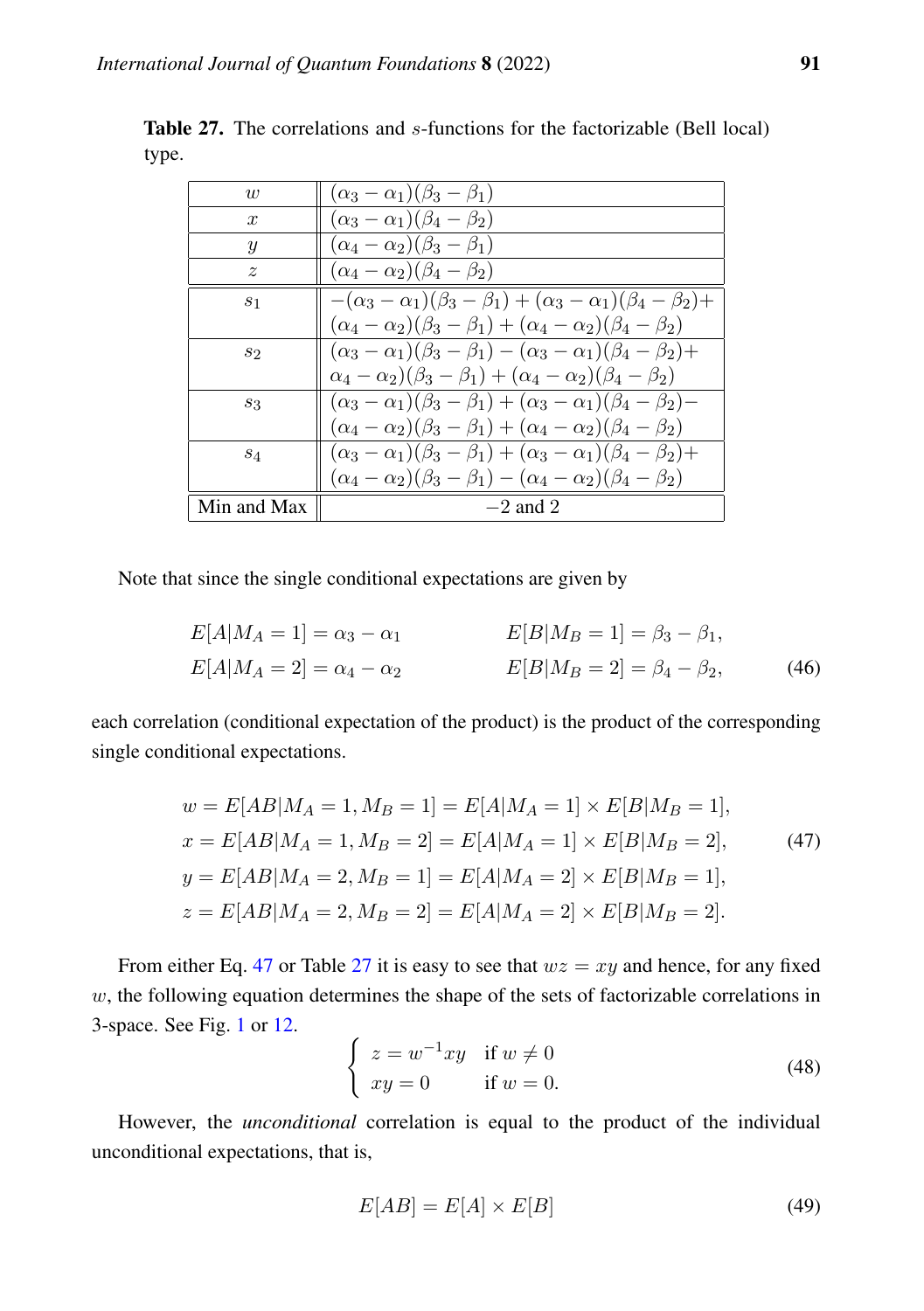*only if* all joint parameter setting probabilities are equal, that is,

$$
P(M_A = 1, M_B = 1) = P(M_A = 1, M_B = 2) =
$$
  

$$
P(M_A = 2, M_B = 1) = P(M_A = 2, M_B = 2) = \frac{1}{4}.
$$
 (50)

## 1.1.5. Remote context independence plus outcome determinism

See Table [28,](#page-61-0) which shows the correlations and s-functions of the 16 OD model instances from Table [11.](#page-18-0) It is clear that they satisfy all 8 CHSH inequalities. It was shown in Sec. [1](#page-1-0) that these model instances also satisfy RCI. Note the CHSH inequality bounds are tight in this case.

<span id="page-61-0"></span>Table 28. The correlations and s-functions for the 16 RCI+OD model instances. See Table [11](#page-18-0) for the underlying cpvs.

| No.              |                | $\overline{2}$ | 3              | 4              | 5              | 6              | ⇁              | 8              | 9              | 10             |                | 12             | 13        | 14             | 15             | 16               |
|------------------|----------------|----------------|----------------|----------------|----------------|----------------|----------------|----------------|----------------|----------------|----------------|----------------|-----------|----------------|----------------|------------------|
| w                |                |                |                |                |                |                |                |                |                |                |                | 1              |           |                |                |                  |
| $\boldsymbol{x}$ | 1              | 1              | 1              | 1              |                |                |                | 1              | 1              | 1              | -1             | 1              | 1         |                | 1              |                  |
| $\boldsymbol{y}$ | 1              |                |                |                |                |                |                |                |                |                |                | 1              | ٦         | 1              |                |                  |
| $\boldsymbol{z}$ | 1              |                | 1              |                |                |                |                | 1              |                |                | 1              |                |           | 1              |                |                  |
| s <sub>1</sub>   | 9              | ി              | $\overline{2}$ | ິ              | റ              | റ              | $\overline{2}$ | $\overline{2}$ | $\overline{2}$ | $\overline{2}$ | റ              | റ              | റ         | $\overline{2}$ | $\Omega$       | $\overline{2}$   |
| $\sqrt{s_{2}}$   | $\overline{2}$ | $\overline{2}$ | $\overline{2}$ | $\overline{2}$ | $\overline{2}$ | $\overline{2}$ | റ              | ി              | 6              | റ              | $\overline{2}$ | $\overline{2}$ | $\cdot 2$ | $\overline{2}$ | റ              | $\overline{2}$   |
| $s_3$            | $\overline{2}$ | $\overline{2}$ | $\overline{2}$ | ി              | $\overline{2}$ | $\overline{2}$ | $\overline{2}$ | $\overline{2}$ | റ              | $\overline{2}$ | റ<br>∠         | റ<br>∠         | റ<br>↵    | $\overline{2}$ | $\overline{2}$ | $\overline{2}$   |
| $s_4$            | $\overline{2}$ | $\overline{2}$ | റ              | റ              | റ<br>∠         | റ              | $\Omega$<br>↵  | റ              | റ              | $\overline{2}$ | റ              | റ              | ച         | $\overline{2}$ | $\overline{2}$ | $\boldsymbol{2}$ |
| Min and Max      | $-2$ and 2     |                |                |                |                |                |                |                |                |                |                |                |           |                |                |                  |

## 1.1.6. Trivial

<span id="page-61-1"></span>See Table [29.](#page-61-1) It is obvious that all CHSH inequalities are satisfied. This is the completely uniform, no-information case.

|  |  | <b>Table 29.</b> The correlations and <i>s</i> -functions for the trivial type. |  |  |
|--|--|---------------------------------------------------------------------------------|--|--|
|  |  |                                                                                 |  |  |

| $\boldsymbol{w}$ | 0           |
|------------------|-------------|
| $\boldsymbol{x}$ | 0           |
| $\boldsymbol{y}$ | 0           |
| $\boldsymbol{z}$ | 0           |
| $s_1$            | 0           |
| $s_2$            | 0           |
| $s_3$            | 0           |
| $S_4$            | 0           |
| Min and Max      | $0$ and $0$ |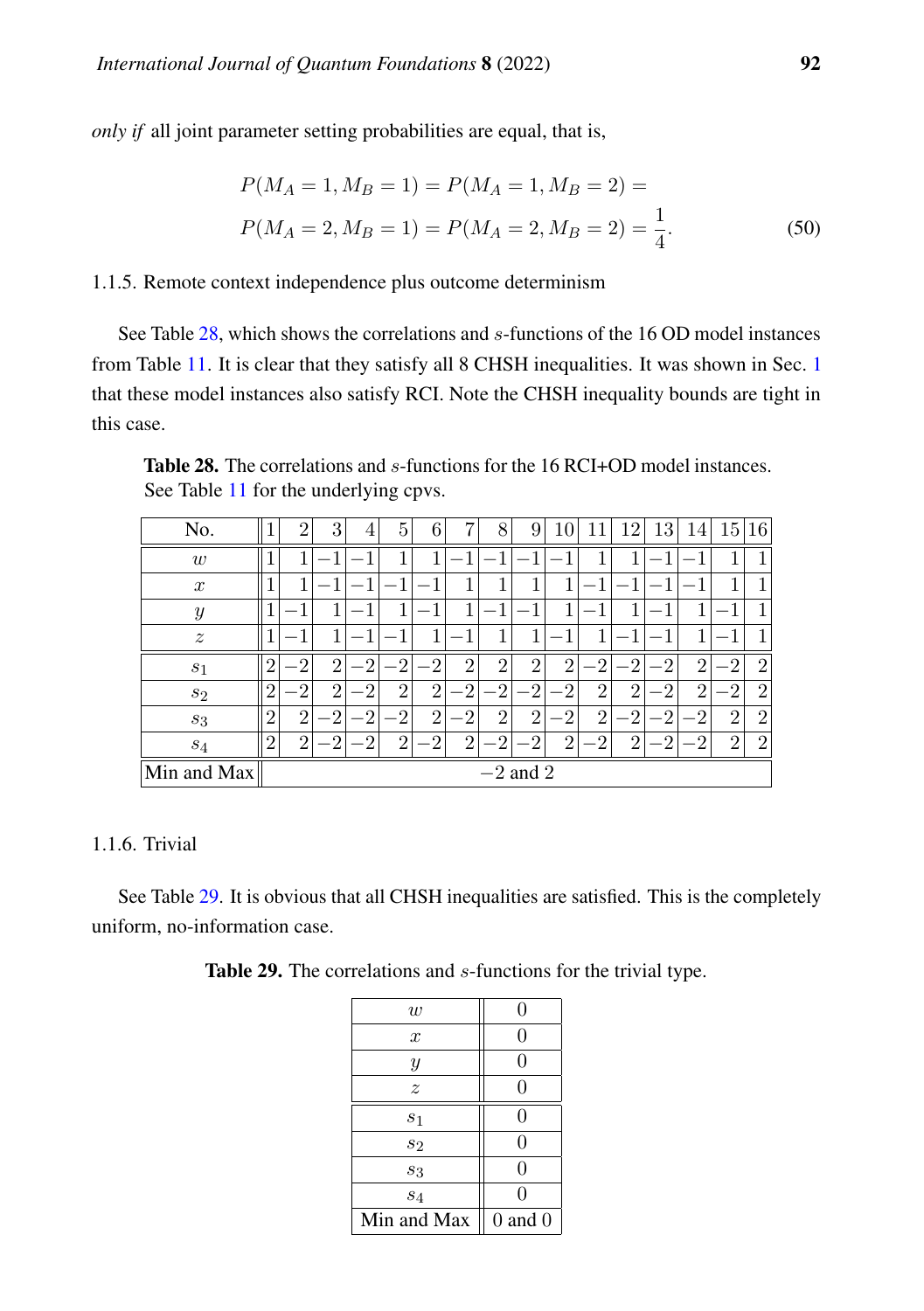## <span id="page-62-1"></span>*A.2. Correlation plots*

Fig. [12](#page-62-0) shows different sets of correlations corresponding to six different model types. Each of the five (or fewer) pictures in any row is a 3D-slice  $(x, y, z)$  through the set of possible correlations  $(w, x, y, z)$  for the given model type, where w is fixed in each case. In these figures,  $w = -1, -\frac{1}{2}$  $\frac{1}{2}, 0, \frac{1}{2}$  $\frac{1}{2}$ , 1 from left to right across the 5 columns.

<span id="page-62-0"></span>Figure 12. Sets of correlations  $(x, y, z)$  of some model types. w is fixed at either  $-1, -\frac{1}{2}$  $\frac{1}{2}, 0, \frac{1}{2}$  $\frac{1}{2}$ , or 1 from left to right in each row.



QM (row 1): Each contour represents the set of points

$$
(x, y, z) = (\cos 2\theta_2, \cos 2\theta_3, \cos 2\theta_4) \text{ where } \theta_1 = \theta_2 + \theta_3 + \theta_4,
$$
  

$$
\theta_1 = \frac{1}{2} \arccos w, \text{ and } -90^\circ \le \theta_2, \theta_3, \theta_4 \le 90^\circ.
$$
 (51)

Noncontextuality (row 2): Each of the five figures is a representation of all possible correlations  $(x, y, z)$  for a NC model type with w fixed. The figures at the far left ( $w = -1$ ) and the far right ( $w = 1$ ) are tetrahedrons with 4 vertices and 4 equilateral triangular faces.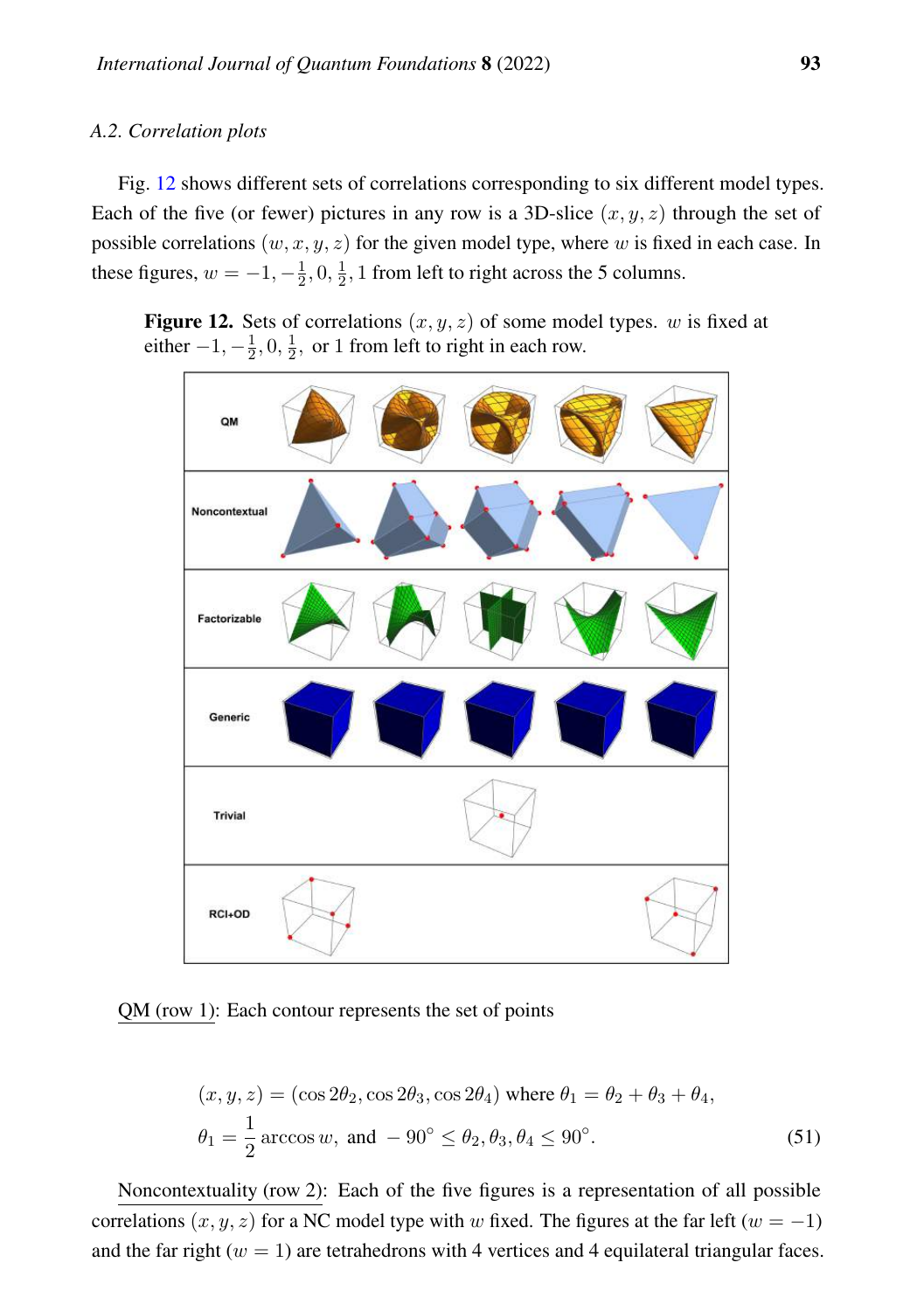The polyhedra in between have 12 vertices and 6 rectangular faces and 8 triangular faces. The one in the middle  $(w = 0)$  is called a "cuboctahedron", a semi-regular polyhedron where the rectangles are congruent squares and the triangles are congruent equilateral triangles. The points on the boundary and in the interior of each of these polyhedra represent those correlations  $(w, x, y, z)$  that satisfy the CHSH inequalities for a given fixed value of w. These pictures can be viewed as more detailed representations of the "correlation polytope" in Fig. 3 of Pitowski [\[21\]](#page-84-0). For more detailed connections between the Bell inequalities and the Platonic and Archimedean solids, see [\[22](#page-84-1)[,23\]](#page-84-2).

Factorizable (row 3): At the far left ( $w = -1$ ) and far right ( $w = 1$ ), the surfaces are hyperbolic paraboloids. All 5 surfaces can be represented by the equation

$$
\begin{cases}\n z = w^{-1}xy & \text{if } w \neq 0 \\
 xy = 0 & \text{if } w = 0.\n\end{cases}
$$
\n(52)

Generic (row 4): These fill the entire "correlation cube"  $([-1, 1] \times [-1, 1] \times [-1, 1]$ ). This is because each of the four correlations is determined by a set of four parameters completely independent of the others, hence they all can independently take any value between -1 and 1.

Trivial (row 5): This can only appear in the middle ( $w = 0$ ) because all of its correlations are 0.

RCI+OD (row 6): These can only appear on the far left ( $w = -1$ ) or far right ( $w = 1$ ) because any OD model instance has perfect correlations  $(\pm 1)$ .

#### <span id="page-63-0"></span>*A.3. Correlation plots compared*

Now let's do some comparisons. See Fig. [13.](#page-64-0) In the first and second rows, QM correlations are compared to factorizable and NC ones. In both cases, there is a non-empty intersection, but neither is a subset of the other. In the end cases ( $w = \pm 1$ ), the surfaces (or region in the NC case) stretch out to the RCI+OD vertices shown as red dots.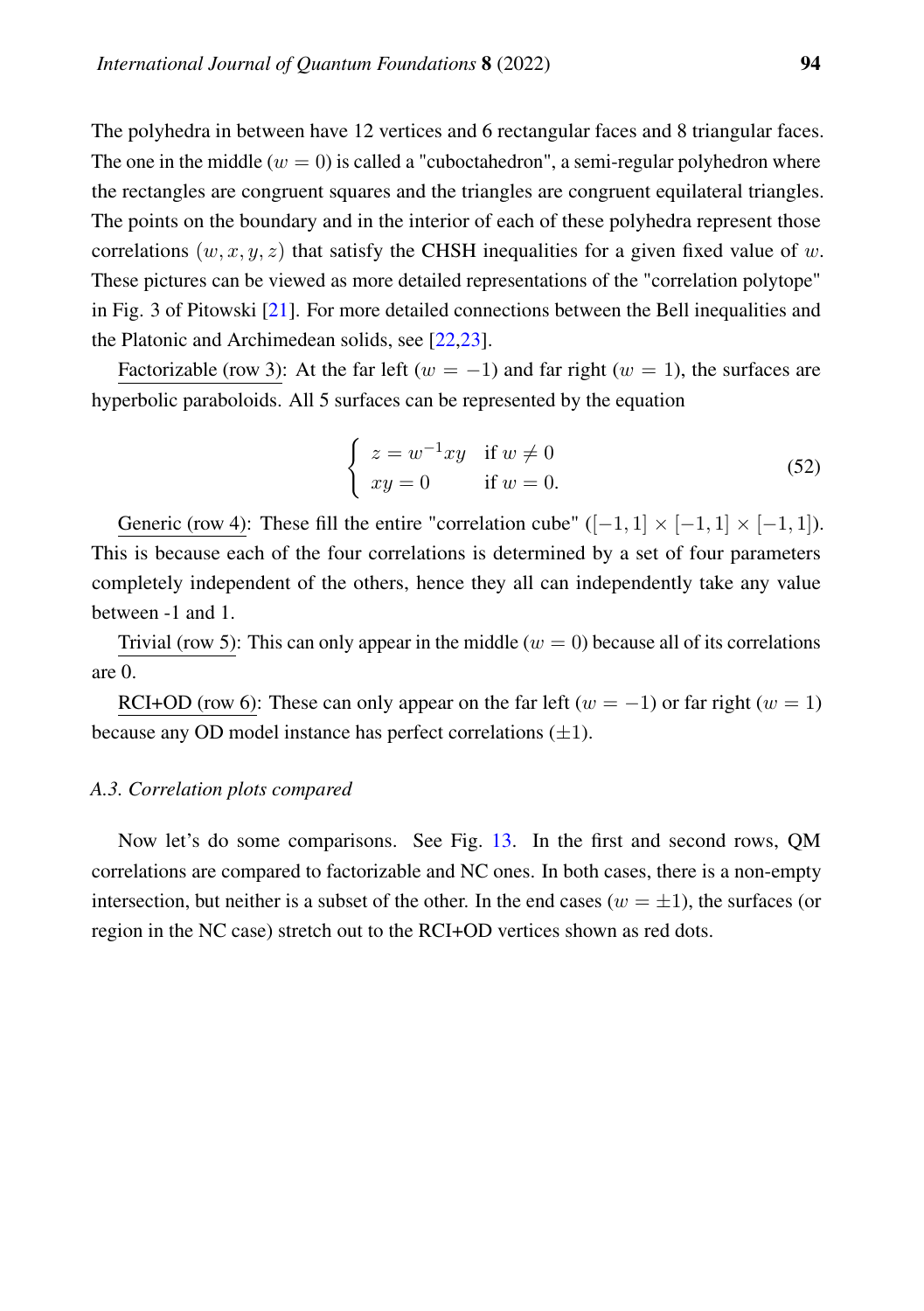<span id="page-64-0"></span>**Figure 13.** Sets of correlations  $(x, y, z)$  of some pairs of model instances. Fixed  $w = -1, -\frac{1}{2}$  $\frac{1}{2}, 0, \frac{1}{2}$  $\frac{1}{2}$ , or 1 from left to right in each row.



In the third row (noncontextuality and factorization) it is clear that in every case, the Bell local (factorizable) correlations are completely contained in the corresponding NC correlations. This is a direct consequence of the fact that every factorizable model instance is a special case of the NC model type (Thm. [2](#page-13-0) in Sec. [1\)](#page-1-0).

The first and last plots ( $w = \pm 1$ ) in rows 3 and 5 show that the perfect correlations (red dots) of the OD model types can be achieved by some NC and Bell local (factorizable) model instances. This reflects the fact that every RCI+OD model instance is also factorizable and NC.

Fig. [14](#page-65-0) shows the first, middle and last plot of row 1 in Fig. [13](#page-64-0) "blown up". The red lines have been added to highlight the intersections of the QM and factorizable correlation plots. How does this square with the fact that the *only* model instance that is simultaneously QM and factorizable is the trivial one (corresponding to the point at the very center of the middle plot, at the intersection of the diagonals)? This is a dramatic demonstration of the fact that the mapping from model instance parameters to correlations is many-to-one. That is, every point on the each of the red lines (i.e., a set of correlations) is achievable by *some* QM model instance, and it is achievable by *some* factorizable model instance, but in all but one case, the conditional probabilities (generic parameters) of these two model instances are *different*.

#### B. QM model s-function max and min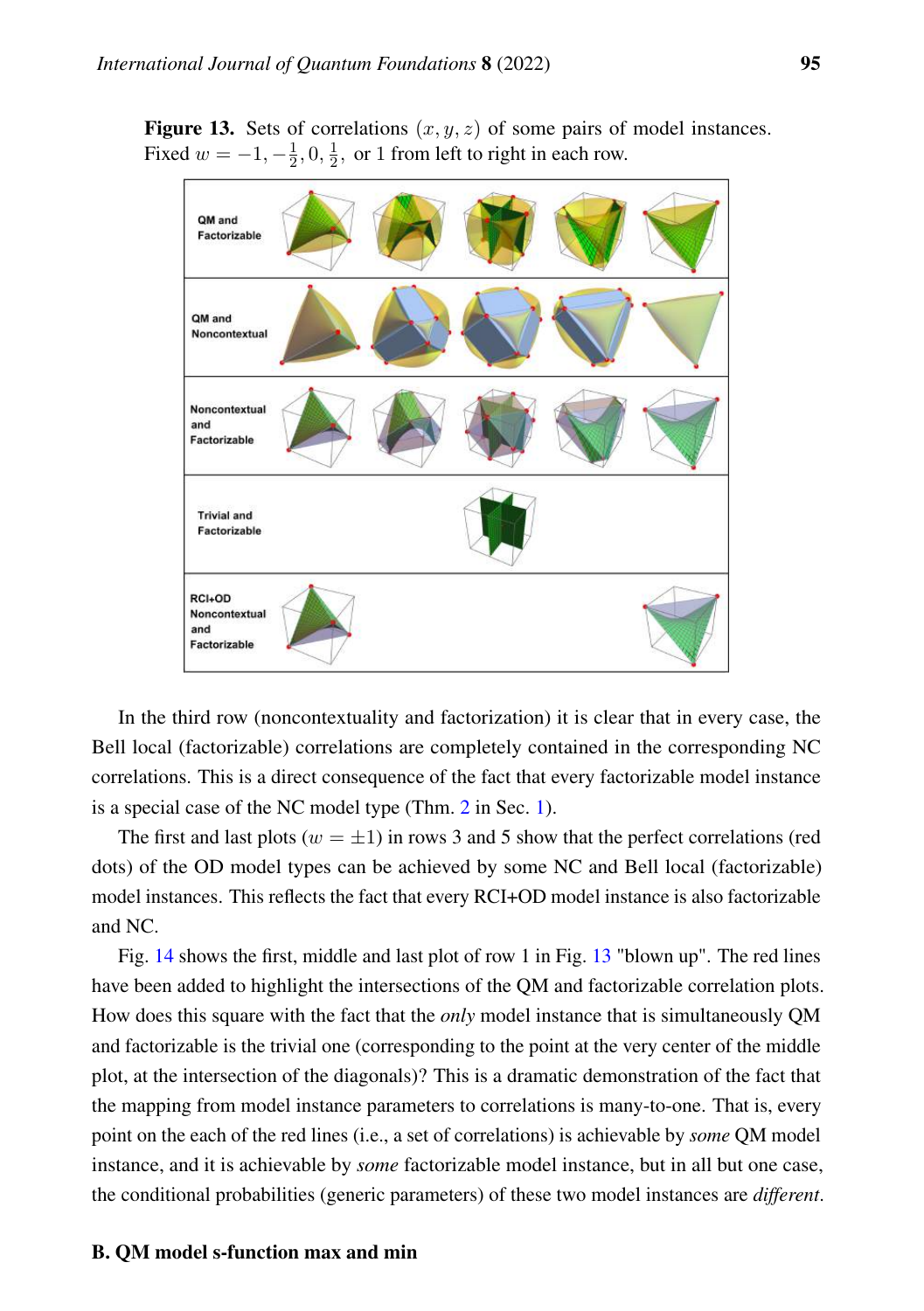<span id="page-65-0"></span>Figure 14. Red lines indicate correlations  $(x, y, z)$  mutually achievable by *different* QM and factorizable model instances. Fixed  $w = -1, 0, 1$  from left to right.



Define a function  $\bar{s}_1$ :  $\left[\frac{-\pi}{2}\right]$  $\frac{-\pi}{2}, \frac{\pi}{2}$  $\frac{\pi}{2}$   $\times$   $\left[\frac{-\pi}{2}\right]$  $\frac{-\pi}{2}, \frac{\pi}{2}$  $\frac{\pi}{2}$   $\times$   $\left[\frac{-\pi}{2}\right]$  $\frac{-\pi}{2}, \frac{\pi}{2}$  $\frac{\pi}{2}$   $\rightarrow$   $R$  where

 $\bar{s}_1(\theta_2, \theta_3, \theta_4) = -\cos 2(\theta_2 + \theta_3 + \theta_4) + \cos 2\theta_2 + \cos 2\theta_3 + \cos 2\theta_4.$ 

 $\bar{s}_1$  is related to  $s_1$  by  $\bar{s}_1(\theta_2, \theta_3, \theta_4) = s_1(\cos 2\theta_1, \cos 2\theta_2, \cos 2\theta_3, \cos 2\theta_4)$  where  $\theta_1$  $\theta_2 + \theta_3 + \theta_4.$ 

<span id="page-65-1"></span>Tables [30,](#page-65-1) [31,](#page-66-0) and [32](#page-66-1) show the results of using Mathematica to search for stationary points. Of the 20 stationary points, two are local maxima, two are local minima, and the other sixteen are neither.

| Pt             | $\theta_1$          | $\theta_2$         | $\theta_3$         | $\theta_4$         |
|----------------|---------------------|--------------------|--------------------|--------------------|
| 1              | $\pm 67.5^{\circ}$  | $\pm 22.5^\circ$   | $\pm 22.5^\circ$   | $\pm 22.5^\circ$   |
| $\overline{2}$ | $\pm 202.5^{\circ}$ | $\pm 67.5^{\circ}$ | $\pm 67.5^{\circ}$ | $\pm 67.5^{\circ}$ |
| 3              | $0^{\circ}$         | $0^{\circ}$        | $0^{\circ}$        | $0^{\circ}$        |
| 4              | $\pm 90^\circ$      | $0^{\circ}$        | $0^{\circ}$        | $\pm 90^\circ$     |
| 5              | $\pm 90^\circ$      | $0^{\circ}$        | $\pm 90^{\circ}$   | $0^{\circ}$        |
| 6              | $\pm 90^\circ$      | $\pm 90^\circ$     | $0^{\circ}$        | $0^{\circ}$        |
| 7              | $\pm 180^\circ$     | $0^{\circ}$        | $\pm 90^{\circ}$   | $\pm 90^\circ$     |
| 8              | $\pm 180^\circ$     | $\pm 90^\circ$     | $0^{\circ}$        | $\pm 90^\circ$     |
| 9              | $\pm 180^\circ$     | $\pm 90^{\circ}$   | $\pm 90^{\circ}$   | $\pm 0^{\circ}$    |
| 10             | $\pm 270^\circ$     | $\pm 90^\circ$     | $\pm 90^\circ$     | $\pm 90^\circ$     |

Table 30. Critical point angles.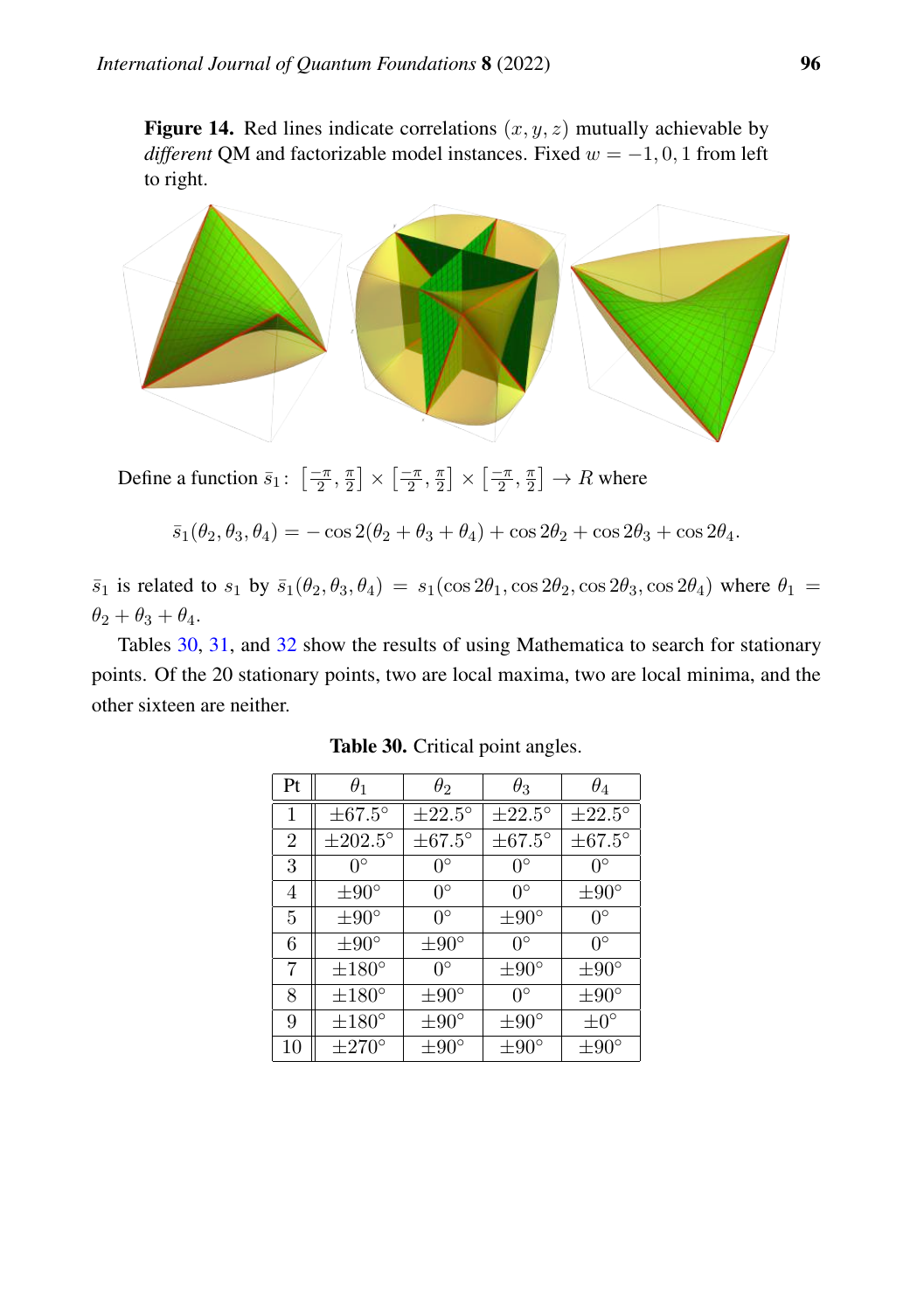<span id="page-66-0"></span>

| Pt             | $\boldsymbol{w}$ | $\boldsymbol{x}$ | $\boldsymbol{y}$ | $\boldsymbol{z}$ |
|----------------|------------------|------------------|------------------|------------------|
| 1              |                  |                  |                  |                  |
| $\overline{2}$ |                  |                  |                  |                  |
| 3              | 1                | 1                | 1                |                  |
| $\overline{4}$ | 1                | 1                | $\mathbf{1}$     | 1                |
| $\overline{5}$ | 1                | 1                | -1               | 1                |
| 6              | 1                | 1                | 1                | 1                |
| 7              | 1                | 1                | $^{-1}$          |                  |
| 8              | 1                | 1                | 1                | 1                |
| 9              | 1                | 1                | 1                | 1                |
| 10             | 1                | -1               | $-1$             |                  |

Table 31. Critical point correlations.

<span id="page-66-1"></span>Table 32. Critical point value, gradient, and Hessian.

| Pt               | Value          | Gradient  | Hessian                  |
|------------------|----------------|-----------|--------------------------|
| $\mathbf{1}$     | $2\sqrt{2}$    | (0,0,0)   | <b>Negative Definite</b> |
| $\overline{2}$   | $-2\sqrt{2}$   | (0, 0, 0) | Positive Definite        |
| $\boldsymbol{3}$ | $\overline{2}$ | (0,0,0)   | Indefinite               |
| 4                | $\overline{2}$ | (0, 0, 0) | Indefinite               |
| 5                | $\overline{2}$ | (0, 0, 0) | Indefinite               |
| 6                | $\overline{2}$ | (0,0,0)   | Indefinite               |
| 7                | $-2$           | (0,0,0)   | Indefinite               |
| 8                | $-2$           | (0, 0, 0) | Indefinite               |
| 9                | $-2$           | (0,0,0)   | Indefinite               |
| 10               | $-2$           | (0,0,0)   | Indefinite               |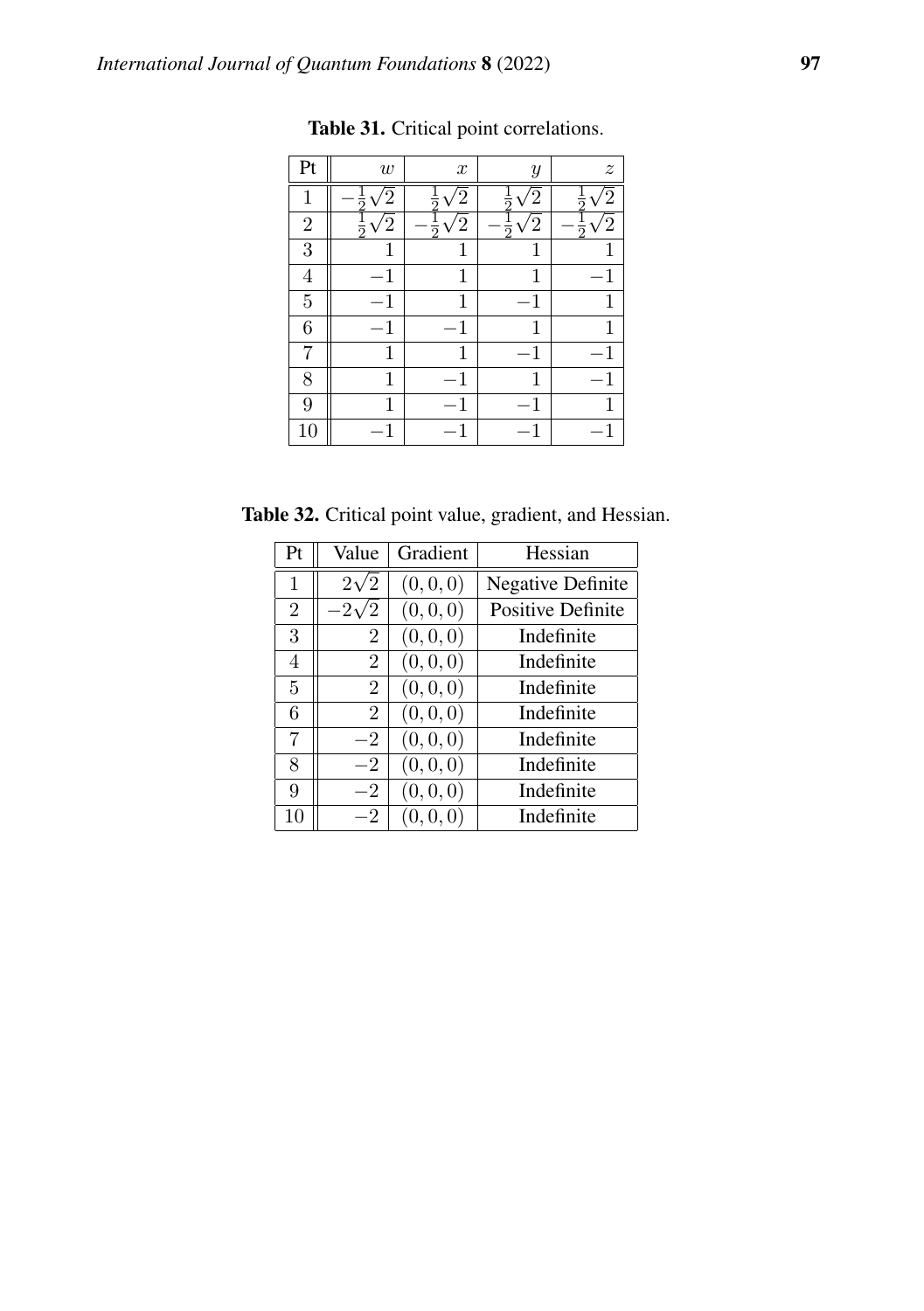

<span id="page-67-0"></span>**Figure 15.** Maxima and minima for the QM  $\bar{s}_1$  function.

Fig. [15](#page-67-0) illustrates the local maxima and minima indicated by rows 1 and 2 of Tables [30,](#page-65-1) [31,](#page-66-0) and [32.](#page-66-1) The first column (panels (a), (b), and (c)) indicate the maxima and the second column (panels  $(d)$ ,  $(e)$ , and  $(f)$ ) indicate the minima (both shown as blue dots). In panels (a) and (b),  $\theta_1$  is held fixed at  $\pm 67.5^{\circ}$ , respectively, and  $\theta_3$  and  $\theta_4$  are free parameters. In (c), only  $\theta_1$  is free, and the maxima are seen to coincide at  $(\theta_1, \theta_2, \theta_3, \theta_4) = (\pm 67.5^{\circ}, \pm 22.5^{\circ}, \pm 22.5^{\circ}, \pm 22.5^{\circ})$ . In panels (d) and (e),  $\theta_1$  is held fixed at  $\pm 202.5^{\circ}$ , respectively, and  $\theta_3$  and  $\theta_4$  are free parameters. In (f), only  $\theta_1$  is free, and the minima are seen to coincide at  $(\theta_1, \theta_2, \theta_3, \theta_4) = (\pm 202.5^{\circ}, \pm 67.5^{\circ}, \pm 67.5^{\circ}, \pm 67.5^{\circ}).$ 

## *B.1. Bell's theorem in a nutshell*

Fig. [16](#page-68-0) is an illustration of the relationship between the first QM s-function, as a function of measurement difference angles  $(\theta_3, \theta_4)$  and one of the CHSH bounds. The green square represents the CHSH inequality bound of 2, and the yellow surface represents the QM  $s_1$ -function, as a function of the two free parameters  $\theta_3$  and  $\theta_4$ , based on the two constraints  $\theta_1 = \theta_2 + \theta_3 + \theta_4$  and  $\theta_2 = 22.5^{\circ}$ . The small hill above the green square indicates where the CHSH inequality is violated. The purple dot at the top of the hill shows the maximum of 2 √  $\overline{2}$  when  $\theta_2 = \theta_3 = \theta_4 = 22.5^{\circ}$  and  $\theta_1 = 67.5^{\circ}$ .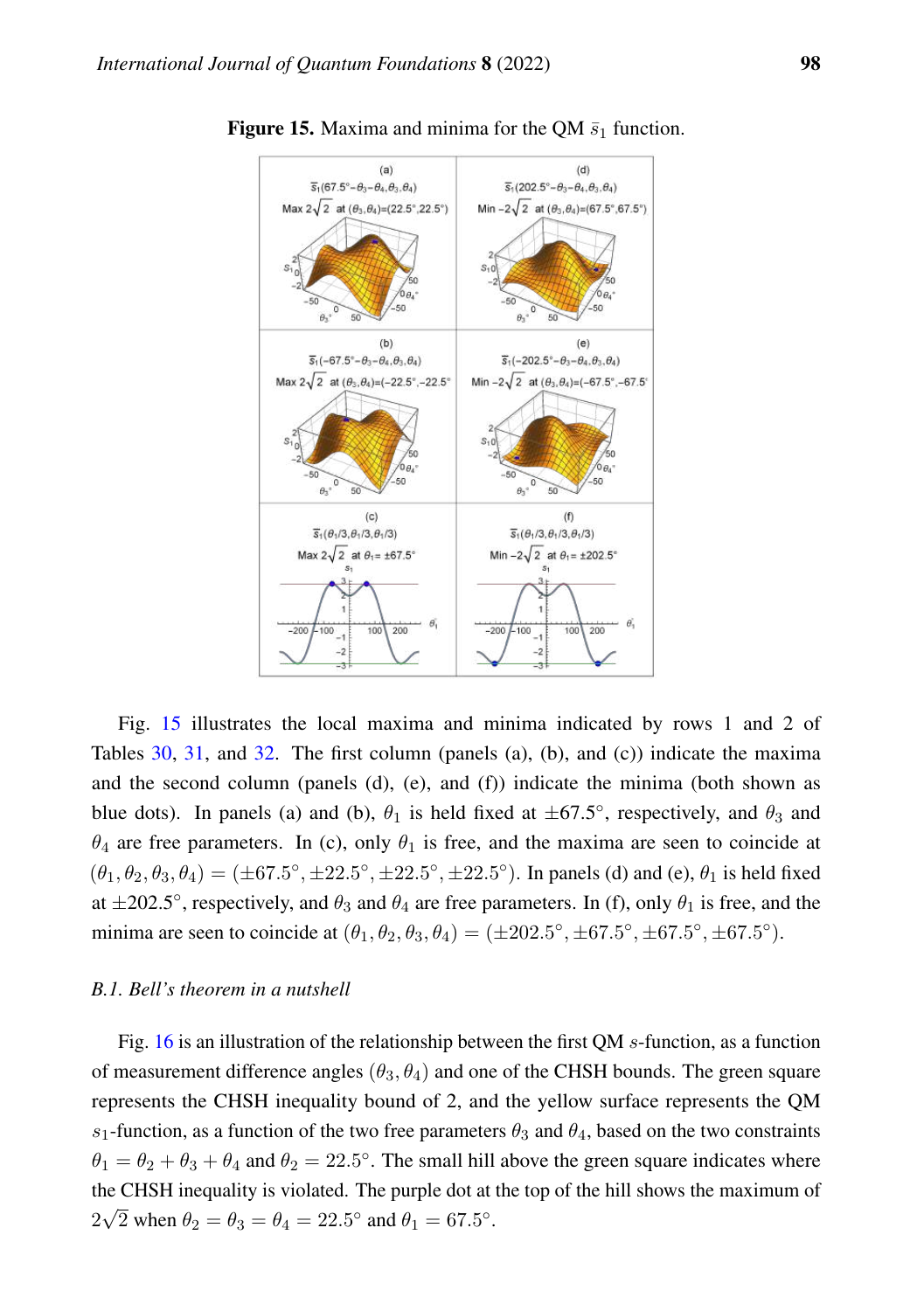<span id="page-68-0"></span>Figure 16. Illustration of the violation of one of the CHSH inequalities by the s<sub>1</sub>-function of QM correlations ( $\theta_2 = 22.5^\circ$  is held fixed).



#### *B.2. The Tsirelson bounds*

The QM s-function max and min of  $\pm 2$ √ 2 are known as the *Tsirelson bound(s)*. If all four of the parameters  $\theta_1, \theta_2, \theta_3$ , and  $\theta_4$  were free, then the max and min of the s-functions would be +4 and -4, just like the generic model – see Table [1.](#page-5-0) It is the simple geometric relationship among the four measurement difference angles that imposes a linear constraint among these angles (see Fig. [2\)](#page-9-1). Note that these would not be *completely* generic models, however, since the form of the QM conditional probabilities imposes 16 extra constraints on the generic parameters  $\gamma_1, \gamma_2, ..., \gamma_{16}$ , such as  $\gamma_1 + \gamma_2 = \frac{1}{2}$  $\frac{1}{2}\sin^2(\theta_1) + \frac{1}{2}\cos^2(\theta_1) = \frac{1}{2}.$ 

## C. Convex hull of OD model instances equals the set of all generic model instances

The proof of Thm. [3](#page-20-0) shows that the convex hull of the 16 RCI+OD model instances equals the class of noncontextual model instances. This motivates the question: What is the convex hull of all 256 OD conditional probability vectors? The next theorem answers this question.

Theorem 14. *Let* G *be the set of generic conditional probability vectors and* K *the set of 256 OD conditional probability vectors. Then any* γ ∈ G *can be written as a convex combination of the members of* K*. See Fig. [8.](#page-33-0)*

*Proof.* A theorem of Minkowski states that any convex, closed, and bounded set in  $\mathbb{R}^n$  is equal to the convex hull of its extreme points. Therefore the plan is to show that  $G$  is convex, closed, and bounded, and that the members of  $K$  comprise all of the extreme points of  $G$ .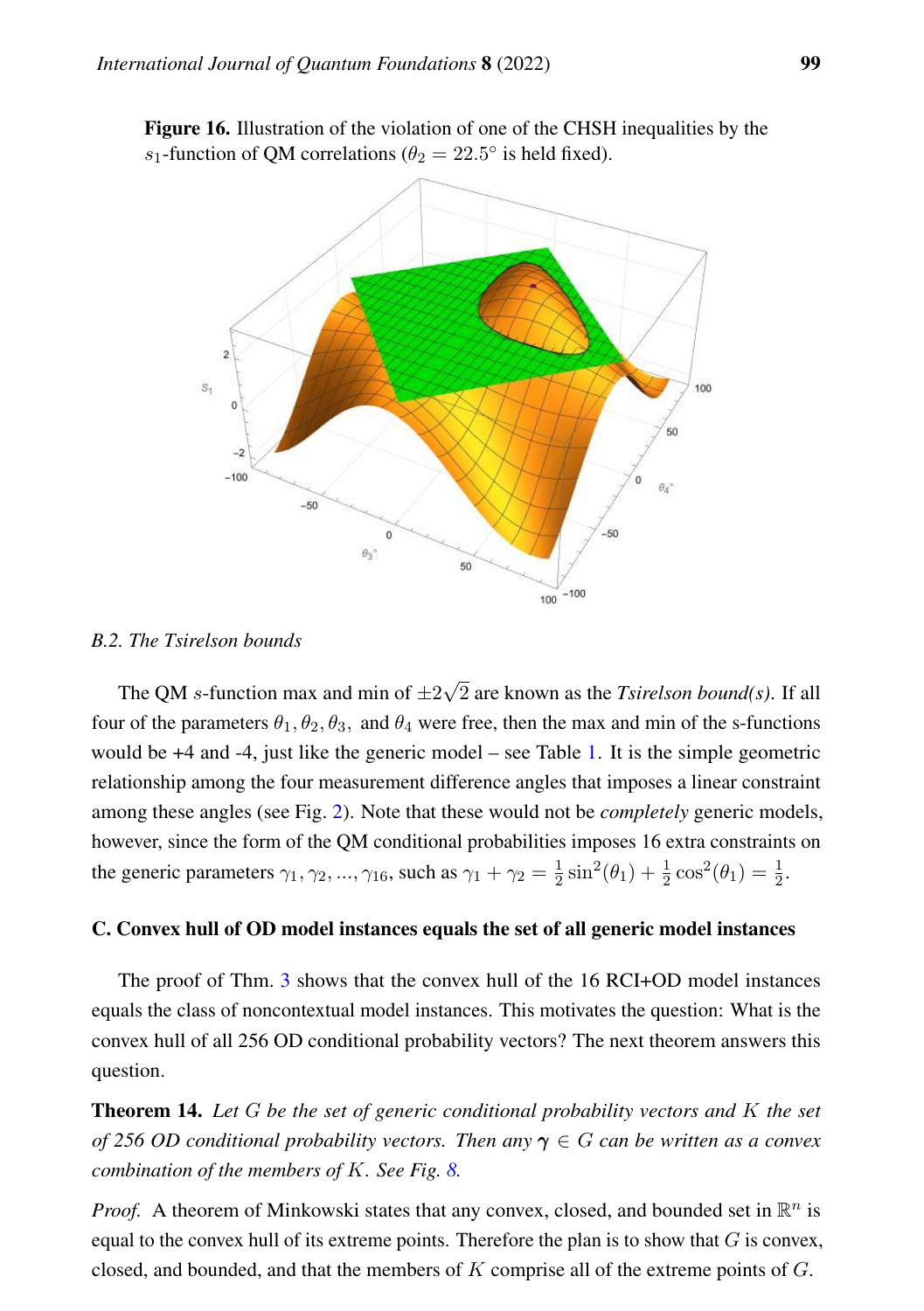- G is convex because if  $\gamma = \pi \gamma_1 + (1 \pi) \gamma_2$  for any  $\gamma_1, \gamma_2 \in G$  and  $0 \le \pi \le 1$ , it is clear that all of the entries of  $\gamma$  are nonnegative and satisfy the measurement context constraints, hence  $\gamma \in G$ .
- G is closed since for any sequence  $\gamma_n = (\gamma_1^{(n)})$  $\gamma_1^{(n)},\gamma_2^{(n)}$  $\chi_2^{(n)}, \ldots, \gamma_{16}^{(n)}) \in G$  converging to  $\gamma = (\gamma_1, \gamma_2, ..., \gamma_{16}),$

$$
\gamma_1 + \gamma_2 + \gamma_3 + \gamma_4 = \lim_{n \to \infty} (\gamma_1^{(n)} + \gamma_2^{(n)} + \gamma_3^{(n)} + \gamma_4^{(n)}) = \lim_{n \to \infty} 1 = 1,
$$

since each  $\gamma_n \in G$ . Similarly for the other successive blocks of four entries in  $\gamma$ . Hence  $\gamma \in G$  and thus G is closed.

- G is bounded because if  $\gamma = (\gamma_1, \gamma_2, ..., \gamma_{16}) \in G$ , then  $\|\gamma\| = \sqrt{\sum \gamma_k^2} \leq$  $\sqrt{\sum \gamma_k} = \sqrt{4} = 2$ , so G is contained in a sphere of radius 2 centered at the origin in  $\mathbb{R}^{16}$ .
- Now it is shown that K is the set of all extreme points of G. It is obvious that  $K \subseteq G$ since every OD model instance has nonnegative entries that satisfy the measurement context constraints. Next it is demonstrated that every member of  $K$  is an extreme point of  $G$ . To simplify notation, the proof is restricted to showing a particular member of K is an extreme point of G. It should be clear that the argument is not affected by the exact positions of the four 1's in any of the other 255 OD conditional probability vectors. Thus, consider this representative member of  $K$ :

$$
\mathbf{o} = (1, 0, 0, 0, 1, 0, 0, 0, 1, 0, 0, 0, 1, 0, 0, 0).
$$

Suppose  $\boldsymbol{o} = \frac{1}{2}$  $\frac{1}{2}(\gamma + \gamma')$  where  $\gamma, \gamma' \in G$ . Since the entries of  $\gamma, \gamma'$  are nonnegative, it is pretty clear that all entries in each, except for positions 1, 5, 9, 13, must be 0, and that leaves only the choice of 1 in those positions for both  $\gamma$ ,  $\gamma'$ . In other words, or cannot be the midpoint of a non-trivial line in  $G$ , hence it must be an extreme point.

Now it is proved that any  $\gamma = (\gamma_1, \gamma_2, ..., \gamma_{16}) \in G \setminus K$  cannot be an extreme point of G. In one of the successive blocks of four entries, there must be one with at least two entries not equal to either 0 or 1. Wlog, assume that  $0 < \gamma_1 \leq \gamma_2 < 1$ . Choose a real x such that  $0 < x < \gamma_1$ , and define

$$
\gamma_1 = (2\gamma_1 - x, \gamma_2 - \gamma_1 + x, \gamma_3, ..., \gamma_{16})
$$
 and  
\n $\gamma_2 = (x, \gamma_1 + \gamma_2 - x, \gamma_3, ..., \gamma_{16}).$ 

Then it is not too hard to show that  $\gamma_1, \gamma_2 \in G \setminus K$  are distinct and therefore, since  $G$  is convex,

$$
\pi\boldsymbol{\gamma}_1+(1-\pi)\boldsymbol{\gamma}_2
$$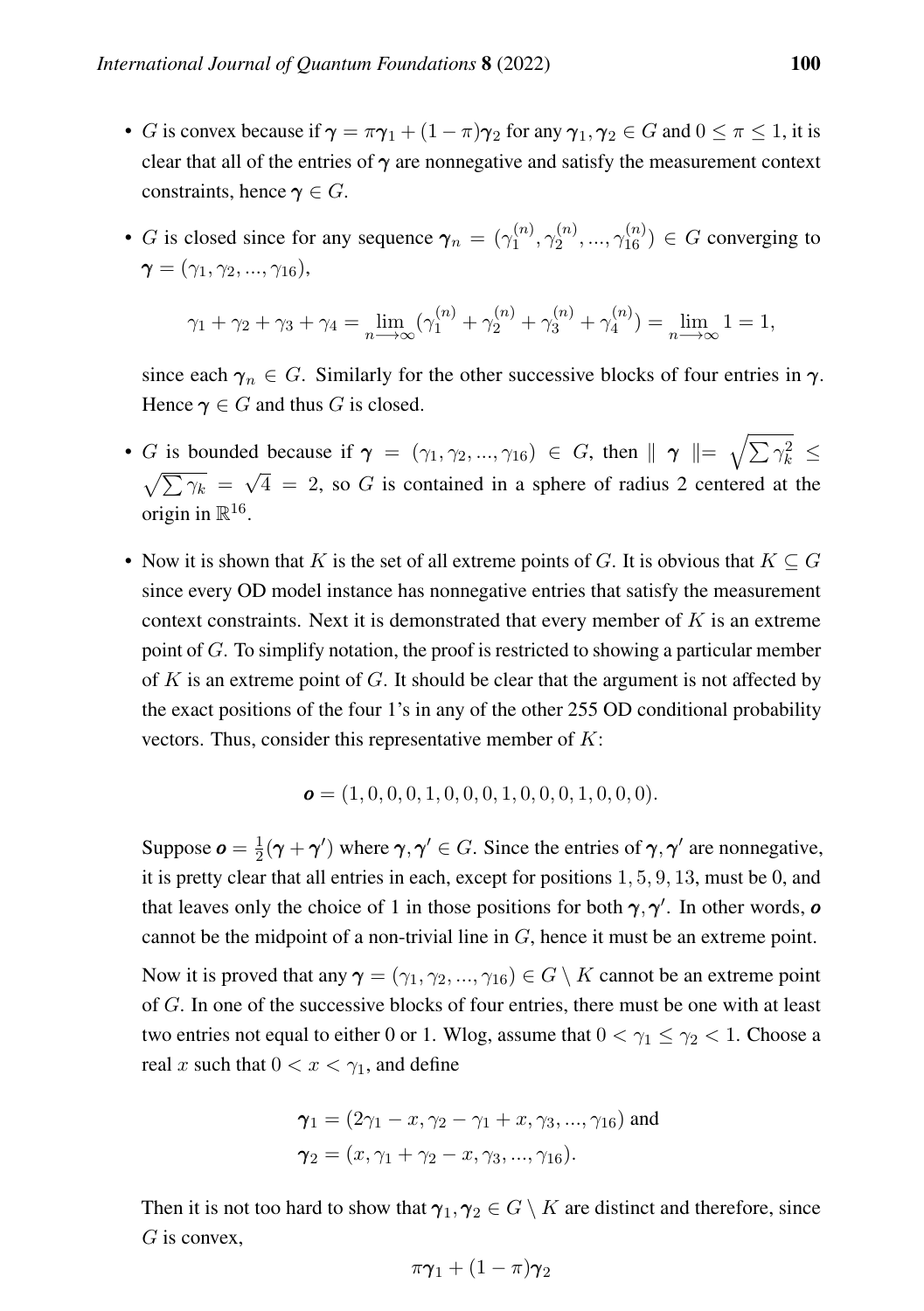for  $0 \leq \pi \leq 1$  is a non-trivial line segment completely contained in G. In other words,

$$
\boldsymbol{\gamma} = \frac{1}{2}(\boldsymbol{\gamma}_1 + \boldsymbol{\gamma}_2)
$$

is the midpoint of a non-trivial line segment entirely inside  $G$ , so it cannot be an extreme point.

Finally the since set of all extreme points of  $G$  is exactly  $K$ , the set  $G$  of generic model instances is equal to the convex hull of  $K$ , the 256 OD model instances.  $\Box$ 

## D. Filling in the gaps

This appendix has been reserved for proofs and counterexamples related to some of the details of Fig. [10](#page-53-0) (which shows the relationships among the different model types and conditions) that haven't been proved or illustrated elsewhere. This was done in order not to interrupt the flow in the main body of the paper.

The first order of business is to address the issue of possibly undefined conditional probabilities, which affects both the underlying definitions of model types in general and the LC model type in particular.

## *D.1. Undefined conditional probabilities*

In the definition of conditional probabilities, for example,

$$
P(E|F) = \frac{P(E \cap F)}{P(F)}
$$

for events E and F, it is assumed that  $P(F) > 0$ , otherwise the conditional probability is undefined. In this paper, this tradition is respected, which requires mention of two situations where the issue of zero denominators might arise.

## 4.1.1. Measurement choice probabilities

Consider Table [33,](#page-71-0) which shows the *unconditional* probabilities

$$
P(A = s, B = t, M_A = u, M_B = v) = P(A = s, B = t | M_A = u, M_B = v) \delta_{uv}
$$

for the generic model type, where the joint measurement choice probabilities are given by

$$
\delta_{uv} = P(M_A = u, M_B = v) \text{ for } u, v = 1, 2. \tag{53}
$$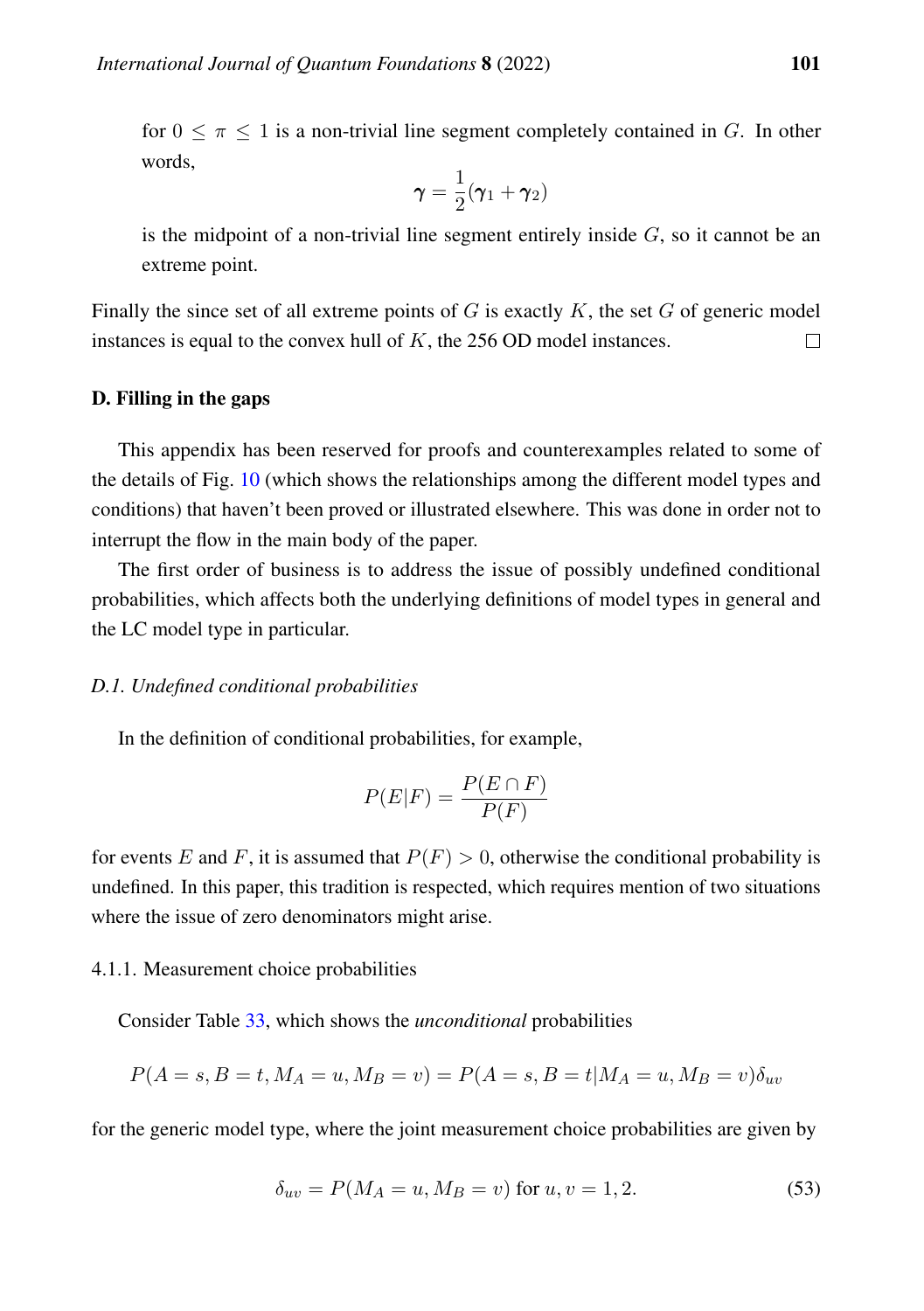| Context | Outcome $(s, t)$         |                          |                          |                          |  |  |  |
|---------|--------------------------|--------------------------|--------------------------|--------------------------|--|--|--|
| (u, v)  | $-1, -1)$                | $(-1,1)$                 | $1, -1)$                 | (1,1)                    |  |  |  |
| (1,1)   | $\gamma_1\delta_{11}$    | $\gamma_2\delta_{11}$    | $\gamma_3\delta_{11}$    | $\gamma_4\delta_{11}$    |  |  |  |
| (1, 2)  | $\gamma_5\delta_{12}$    | $\gamma_6\delta_{12}$    | $\gamma_7\delta_{12}$    | $\gamma_8\delta_{12}$    |  |  |  |
| (2,1)   | $\gamma_9\delta_{21}$    | $\gamma_{10}\delta_{21}$ | $\gamma_{11}\delta_{21}$ | $\gamma_{12}\delta_{21}$ |  |  |  |
| (2, 2)  | $\gamma_{13}\delta_{22}$ | $\gamma_{14}\delta_{22}$ | $\gamma_{15}\delta_{22}$ | $\gamma_{16}\delta_{22}$ |  |  |  |

<span id="page-71-0"></span>Table 33. PMF for the generic model type. These are the unconditional probabilities based on measurement choice probabilities (assumed frequencies).

If the joint measurement choice probabilities satisfy  $0 < \delta_{11}, \delta_{12}, \delta_{21}, \delta_{22} < 1$  strictly, then the parameters  $\gamma = (\gamma_1, \gamma_2, ..., \gamma_{16})$  can be identified with the conditional probabilities  $P(A, B|M_A, M_B)$ , e.g.,

$$
P(A=-1, B=-1|M_A=1, M_B=1) = \frac{\gamma_1 \delta_{11}}{(\gamma_1 + \gamma_2 + \gamma_3 + \gamma_4)\delta_{11}} = \gamma_1,
$$

since  $\gamma_1 + \gamma_2 + \gamma_3 + \gamma_4 = 1$  by the measurement context constraint. In this example, if  $\delta_{11} = 0$ , then the conditional probability on the LHS is undefined, whereas  $\gamma_1$  presumably is defined. For this reason, it will be assumed that the measurement choice probabilities are all strictly between 0 and 1 unless explicitly stated otherwise. The implication for any actual experiment is that every one of the 4 possible joint measurement combinations by Alice and Bob must occur at least once.

#### 4.1.2. Local causality conditionals

Recall the definitions of various forms of locality (RCI, factorizability, ROI, LC) in Sec. [1.](#page-1-0) Note that the first three involve conditioning on  $M_A$  and/or  $M_B$  only, whereas LC involves conditioning on either  $(A, M_A, M_B)$  or  $(B, M_A, M_B)$ . For example, in terms of the generic parameters, conditional probabilities such as the following can be computed.

$$
P(A = -1|B = -1, M_A = 1, M_B = 1) = \frac{\gamma_1}{\gamma_1 + \gamma_3}
$$
\n
$$
P(B = -1|A = -1, M_A = 1, M_B = 1) = \frac{\gamma_1}{\gamma_1 + \gamma_2}.
$$
\n(54)

There are 32 conditional probabilities like this that will be undefined unless the corresponding denominators are nonzero. It turns out that a *necessary* condition for being well-defined is that at least 12  $\gamma_k$ 's must be nonzero. This is the reason that "Local causality" (box 3) is shown below "Factorizable (Bell local)" (box 5) in Fig. [10.](#page-53-0) That is, the LC model instances form a subset of factorizable model instances that just happen to have 12 or more non-zero generic parameters.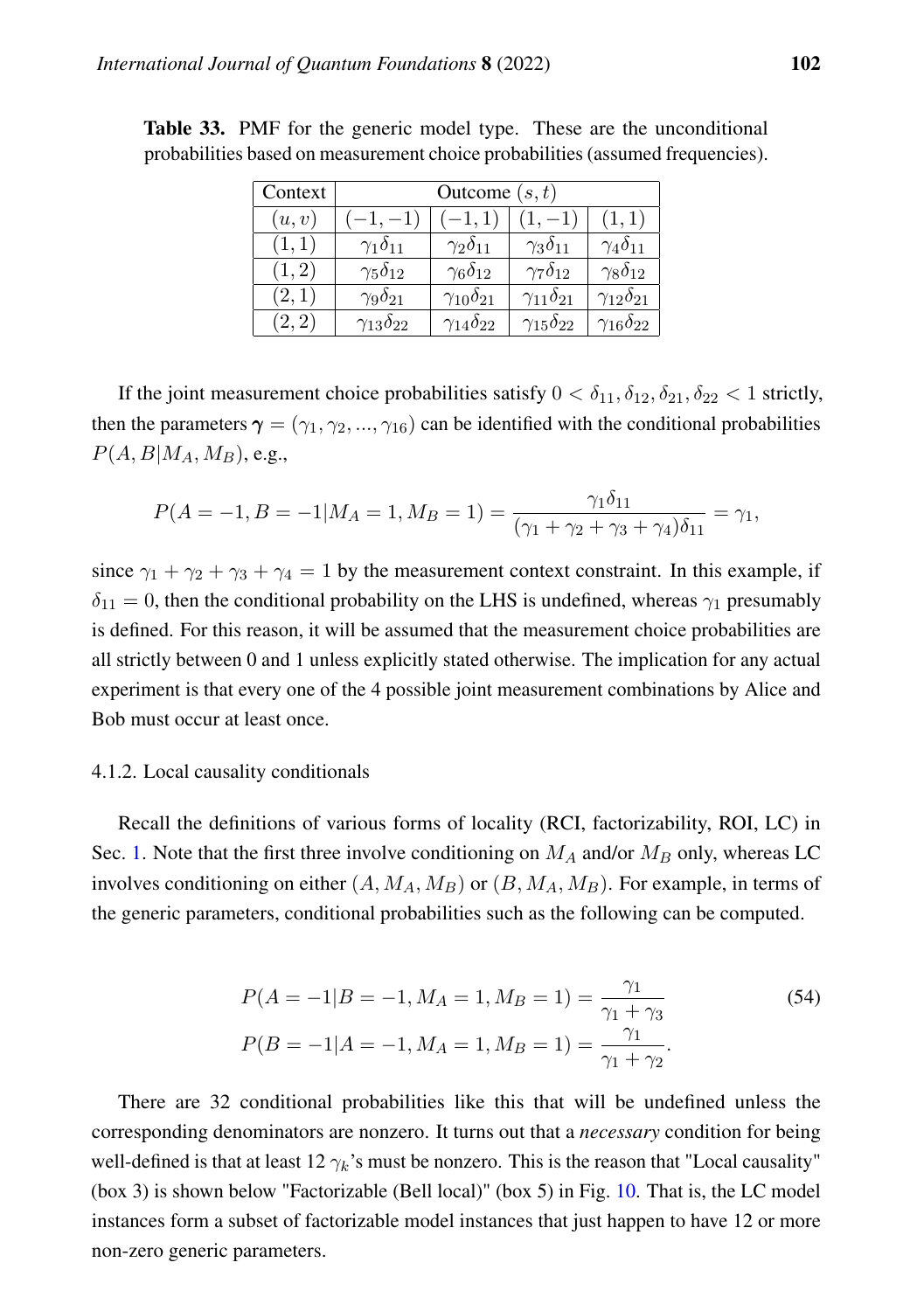#### *D.2. Examples and counterexamples*

In this section, examples and counterexamples are constructed that justify some of the relationships among model types and properties shown in Fig. [10.](#page-53-0)

4.2.1. QM and NC but not factorizable

Table [34](#page-72-0) shows parameterizations for a model instance that is both NC and OM, but it is not Bell local (factorizable). It shows that a model instance does not have to be factorizable to satisfy all of the CHSH inequalities.

<span id="page-72-0"></span>Table 34. Example of a model instance that is QM and NC but not factorizable (Bell local).

|     | Model type $\parallel$ Parameter assignment                                                                                       |  |  |  |
|-----|-----------------------------------------------------------------------------------------------------------------------------------|--|--|--|
|     |                                                                                                                                   |  |  |  |
|     | Generic $\sqrt{\gamma_k} = \frac{1}{4}$ for $k = 1, 2, 3, 4, 13, 14, 15, 16,$<br>$\gamma_k = \frac{1}{2}$ for $k = 5, 8, 10, 11,$ |  |  |  |
|     | $\int$ otherwise                                                                                                                  |  |  |  |
| QM  | $\theta_1 = 135^\circ, \theta_2 = 0^\circ, \theta_3 = 90^\circ, \theta_4 = 45^\circ$                                              |  |  |  |
| NC. | $p_k = \frac{1}{4}$ for $k = 2, 8, 9, 15$ and $p_k = 0$ otherwise.                                                                |  |  |  |

#### 4.2.2. NC but neither QM nor factorizable

Table [35](#page-72-1) shows a NC model instance that does not belong to either the set of QM model instances or Bell local (factorizable) model instances.

<span id="page-72-1"></span>Table 35. Example of a model instance that is NC but not QM or factorizable (Bell local).

| Model type | Parameter assignment                                                |  |  |  |
|------------|---------------------------------------------------------------------|--|--|--|
| Generic    | $\gamma_3=1$ ,                                                      |  |  |  |
|            | $\gamma_k = \frac{1}{3}$ for $k = 8, 9, 13, 15, 16,$                |  |  |  |
|            | $\gamma_k = \frac{2}{3}$ for $k = 7, 11$ ,                          |  |  |  |
|            | 0 otherwise                                                         |  |  |  |
| NC.        | $\rho_k = \frac{1}{3}$ for $k = 3, 4, 8$ and $\rho_k = 0$ otherwise |  |  |  |

#### 4.2.3. QM but not NC

Table [36](#page-73-0) shows a QM model instance that is not NC, hence also not factorizable.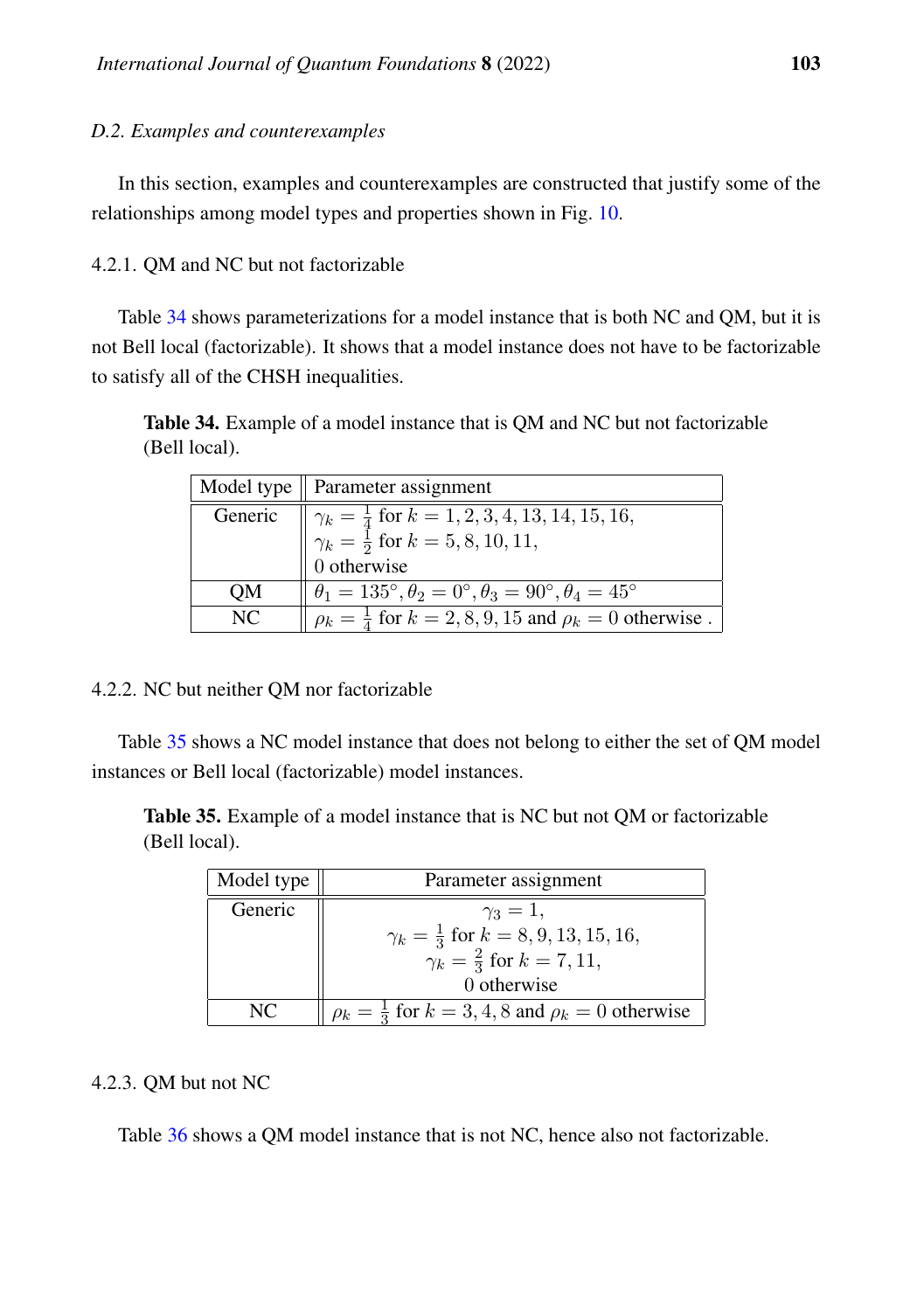<span id="page-73-0"></span>

| Model type | Parameter assignment                                                                                                                                                                                 |  |  |  |
|------------|------------------------------------------------------------------------------------------------------------------------------------------------------------------------------------------------------|--|--|--|
| Generic    |                                                                                                                                                                                                      |  |  |  |
|            | $\sqrt{\gamma_k = \frac{1}{2} \cos^2 67.5^\circ \text{ for } k = 1, 4, 6, 7, 10, 11, 14, 15, \text{ and}}$<br>$\gamma_k = \frac{1}{2} \sin^2 67.5^\circ \text{ for } k = 2, 3, 5, 8, 9, 12, 13, 16.$ |  |  |  |
| OМ         | $\theta_1 = 67.5^{\circ}$ and $\theta_k = 22.5^{\circ}$ for $k = 2, 3, 4$ .                                                                                                                          |  |  |  |

Table 36. Example of a model instance that is QM but not NC.

### 4.2.4. The trivial model instance

Table [37](#page-73-1) shows that there are parameterizations for the generic, QM, NC, and factorizable model types that produce the trivial model instance.

<span id="page-73-1"></span>Table 37. The only model instance achievable by all five main operational model types is the trivial one.

| Model type   | Parameter assignment                                                   |
|--------------|------------------------------------------------------------------------|
| Generic      | $\gamma_k = \frac{1}{4}$ for all k                                     |
| OM           | $\theta_1 = 135^{\circ}$ and $\theta_k = 45^{\circ}$ for $k = 2, 3, 4$ |
| NC           | $\rho_k = \frac{1}{16}$ for $k = 1, 2, , 16$                           |
| Factorizable | $\alpha_k = \beta_k = \frac{1}{2}$ for $k = 1, 2, 3, 4$                |
| Trivial      | All entries $=$ $\frac{1}{4}$                                          |

*D.3. All QM model instances satisfy RCI but only one satisfies ROI*

Theorem 15. *Every QM model instance satisfies RCI but only one satisfies ROI (the trivial model instance).*

*Proof.* See Table [38](#page-74-0) for the proof that QM model instances satisfy RCI. Since all of the conditional probabilities are equal to  $\frac{1}{2}$ , it is obvious that Alice'a outcome probabilities do not depend on Bob's measurement, and similarly Bob's outcome probabilities do not depend on Alice's measurement.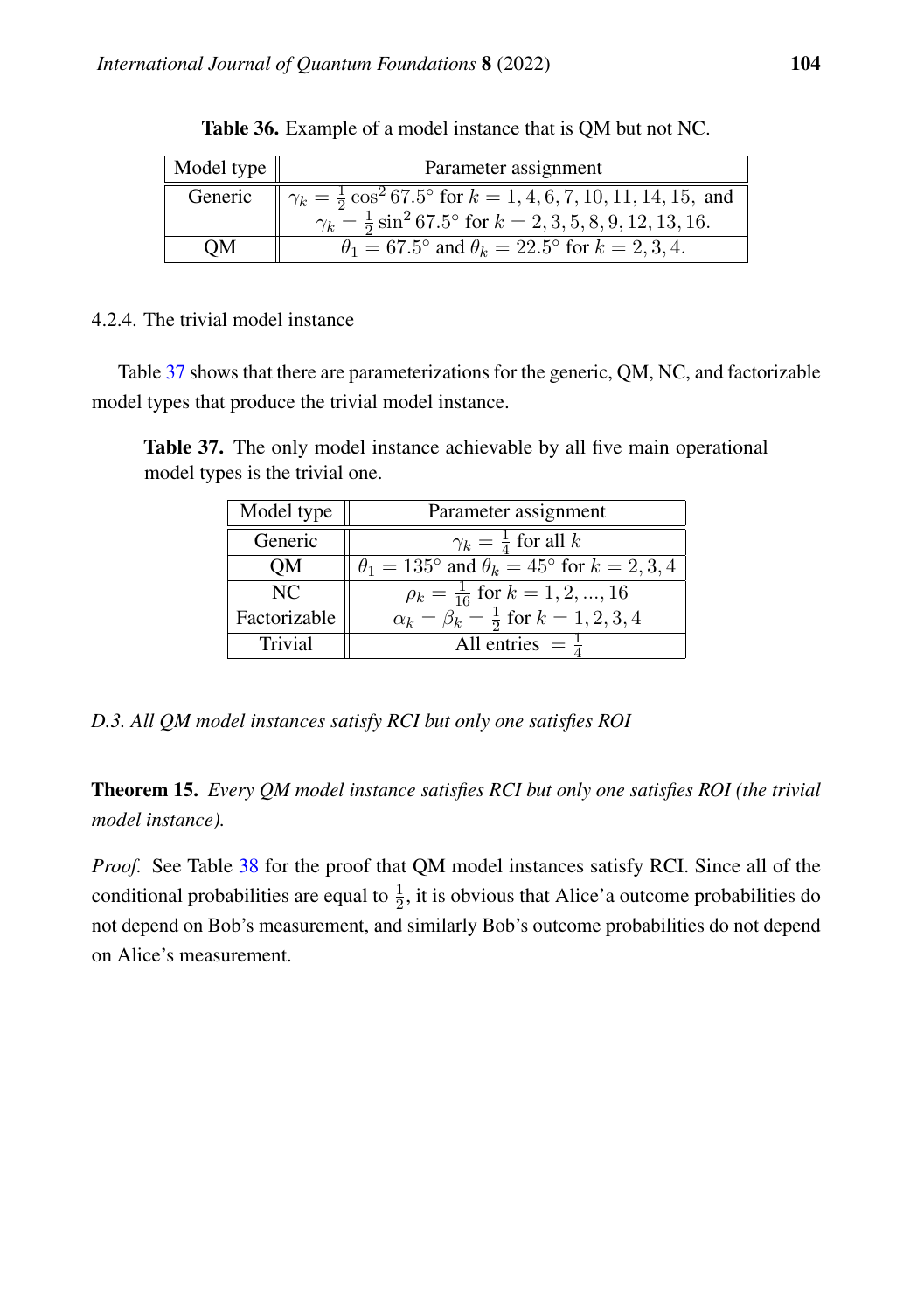<span id="page-74-0"></span>

| <b>Table 38.</b> The QM model type satisfies RCI. Both Alice's conditionals |
|-----------------------------------------------------------------------------|
| (next-to-last column) and Bob's conditionals (last column) are obviously    |
| independent of the other's measurement choice.                              |

| $\boldsymbol{s}$ | $t_{\rm}$    | $\boldsymbol{u}$ |                | $v \parallel P(A = s M_A = u, M_B = v) \parallel P(B = t M_A = u, M_B = v) \parallel$ |  |
|------------------|--------------|------------------|----------------|---------------------------------------------------------------------------------------|--|
| $-1$             | $-1$         | $\mathbf{1}$     | 1              |                                                                                       |  |
| $^{-1}$          | $\mathbf{1}$ | $\mathbf 1$      | 1              |                                                                                       |  |
| 1                | $-1$         | 1                | 1              |                                                                                       |  |
| 1                | 1            | 1                | 1              |                                                                                       |  |
| $-1$             | $-1$         | $\mathbf{1}$     | $\overline{2}$ |                                                                                       |  |
| $-1$             | $\mathbf{1}$ | $\mathbf 1$      | $\overline{2}$ |                                                                                       |  |
| $\mathbf{1}$     | $-1$         | $\mathbf 1$      | $\overline{2}$ |                                                                                       |  |
| $\mathbf{1}$     | 1            | $\mathbf 1$      | $\overline{2}$ |                                                                                       |  |
| $-1$             | $-1$         | $\boldsymbol{2}$ | 1              |                                                                                       |  |
| $-1$             | $\mathbf{1}$ | $\overline{2}$   | 1              |                                                                                       |  |
| $\mathbf{1}$     | $-1$         | $\overline{2}$   | $\mathbf 1$    |                                                                                       |  |
| $\mathbf{1}$     | $\mathbf{1}$ | $\overline{2}$   | 1              |                                                                                       |  |
| $^{-1}$          | $-1$         | $\overline{2}$   | $\overline{2}$ |                                                                                       |  |
| $-1$             | 1            | $\overline{2}$   | $\overline{2}$ |                                                                                       |  |
| $\mathbf{1}$     | $-1$         | $\overline{2}$   | $\overline{2}$ |                                                                                       |  |
| $\mathbf 1$      | 1            | $\overline{2}$   | $\overline{2}$ |                                                                                       |  |

As for satisfying ROI, consult the definition of ROI (Def. [16\)](#page-19-0) and then refer to Tables [3](#page-9-0) and [38.](#page-74-0) These imply that

$$
\frac{1}{2}\cos^2\theta_k = \frac{1}{2}\sin^2\theta_k = \frac{1}{4}
$$

for all  $k = 1, 2, 3, 4$ . This works only if the measurement difference angles are all of the form

$$
\theta_k = (2j_k + 1)\frac{\pi}{4}
$$

for integers  $j_k$ . This is the definition of the trivial model type (Table [19\)](#page-42-0). The only QM model instance that satisfies ROI is the trivial one. The QM model type is highly "nonlocal" in this sense.  $\Box$ 

### <span id="page-74-2"></span>*D.4. All NC model instances satisfy RCI but only the factorizable ones satisfy ROI*

#### <span id="page-74-1"></span>Theorem 16. *Every NC model instance satisfies RCI, but not all satisfy ROI.*

*Proof.* See Tables [39](#page-75-0) and [40.](#page-75-1) Note the probabilities in each pair of rows are equal whenever  $(s, u)$  is the same (for Alice), or whenever  $(t, v)$  is the same (for Bob), no matter the value of the other's measurement. That is, the measurement in either wing of the experiment does not affect the outcome probability in the other.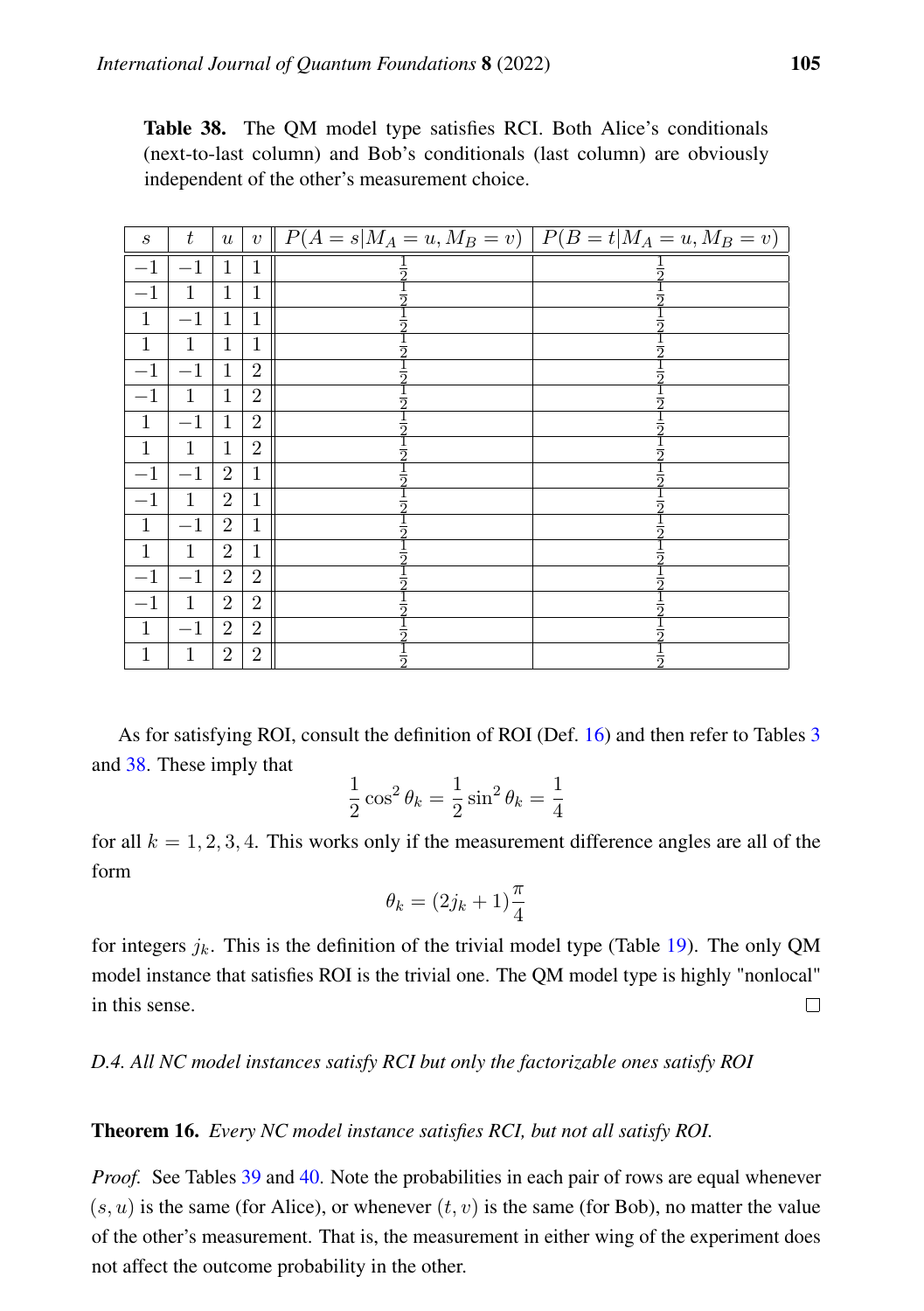|              |                   |                | $s   u   v   P(A = s   M_A = u, M_B = v)$                                           |
|--------------|-------------------|----------------|-------------------------------------------------------------------------------------|
| $-1$   1     |                   | -1             | $\rho_1 + \rho_2 + \rho_5 + \rho_6 + \rho_9 + \rho_{10} + \rho_{13} + \rho_{14}$    |
| $-1$   1     |                   | -2             | $\rho_1 + \rho_2 + \rho_5 + \rho_6 + \rho_9 + \rho_{10} + \rho_{13} + \rho_{14}$    |
| $-1$   2   1 |                   |                | $\rho_1 + \rho_3 + \rho_5 + \rho_7 + \rho_9 + \rho_{11} + \rho_{13} + \rho_{15}$    |
| $-1$   2     |                   | 2              | $\rho_1 + \rho_3 + \rho_5 + \rho_7 + \rho_9 + \rho_{11} + \rho_{13} + \rho_{15}$    |
|              | 1   1   1         |                | $\rho_3 + \rho_4 + \rho_7 + \rho_8 + \rho_{11} + \rho_{12} + \rho_{15} + \rho_{16}$ |
|              | $1 \mid 1 \mid$   | $\overline{2}$ | $\rho_3 + \rho_4 + \rho_7 + \rho_8 + \rho_{11} + \rho_{12} + \rho_{15} + \rho_{16}$ |
|              | $1 \mid 2 \mid 1$ |                | $\rho_2 + \rho_4 + \rho_6 + \rho_8 + \rho_{10} + \rho_{12} + \rho_{14} + \rho_{16}$ |
|              | 1   2   2         |                | $\rho_2 + \rho_4 + \rho_6 + \rho_8 + \rho_{10} + \rho_{12} + \rho_{14} + \rho_{16}$ |

<span id="page-75-0"></span>Table 39. The NC model type satisfies RCI. Alice's are conditionals shown. The probabilities in each pair of rows in which  $(s, u)$  is the same are equal.

<span id="page-75-1"></span>

|  |  |  |  | <b>Table 40.</b> The NC model type satisfies RCI. Bob's conditionals are shown. |  |
|--|--|--|--|---------------------------------------------------------------------------------|--|
|  |  |  |  | The probabilities in each pair of rows in which $(t, v)$ is the same are equal. |  |

|      |                 |                | $t   u   v   P(B = t   M_A = u, M_B = v)$                                                                |
|------|-----------------|----------------|----------------------------------------------------------------------------------------------------------|
| $-1$ | $+1$ .          |                | $1   \rho_1 + \rho_2 + \rho_3 + \rho_4 + \rho_5 + \rho_6 + \rho_7 + \rho_8$                              |
|      |                 |                | $-1$   2   1   $\rho_1 + \rho_2 + \rho_3 + \rho_4 + \rho_5 + \rho_6 + \rho_7 + \rho_8$                   |
|      |                 |                | $-1$   1   2   $\rho_1 + \rho_2 + \rho_3 + \rho_4 + \rho_9 + \rho_{10} + \rho_{11} + \rho_{12}$          |
|      |                 |                | $-1$   2   2   $\rho_1 + \rho_2 + \rho_3 + \rho_4 + \rho_9 + \rho_{10} + \rho_{11} + \rho_{12}$          |
|      | $1 \mid 1 \mid$ |                | $1   \rho_9 + \rho_{10} + \rho_{11} + \rho_{12} + \rho_{13} + \rho_{14} + \rho_{15} + \rho_{16}$         |
|      |                 |                | $1   2   1   \rho_9 + \rho_{10} + \rho_{11} + \rho_{12} + \rho_{13} + \rho_{14} + \rho_{15} + \rho_{16}$ |
|      | $1 \mid 1 \mid$ | 2 <sup>1</sup> | $\rho_5 + \rho_6 + \rho_7 + \rho_8 + \rho_{13} + \rho_{14} + \rho_{15} + \rho_{16}$                      |
|      | $1 \mid 2 \mid$ |                | $2 \rho_5+\rho_6+\rho_7+\rho_8+\rho_{13}+\rho_{14}+\rho_{15}+\rho_{16}$                                  |

To see that a NC model instance does not satisfy ROI in general, see Table [41.](#page-76-0) These represent the equations that define ROI for the NC model type (see Def. [16](#page-19-0) and Tables [5,](#page-11-0) [39,](#page-75-0) and [40\)](#page-75-1). There are 16 nonlinear equations that must be solved for  $\rho = (\rho_1, \rho_2, ..., \rho_{16})$ , where of course  $\rho$  must be a pmf.

It turns out that these are exactly the equations which must be solved in order for a NC model instance to be factorizable. This should not be a surprise. Since every NC model instance is already RCI, finding a solution to these equations would make it ROI as well, hence factorizable (Thm. [17\)](#page-77-0).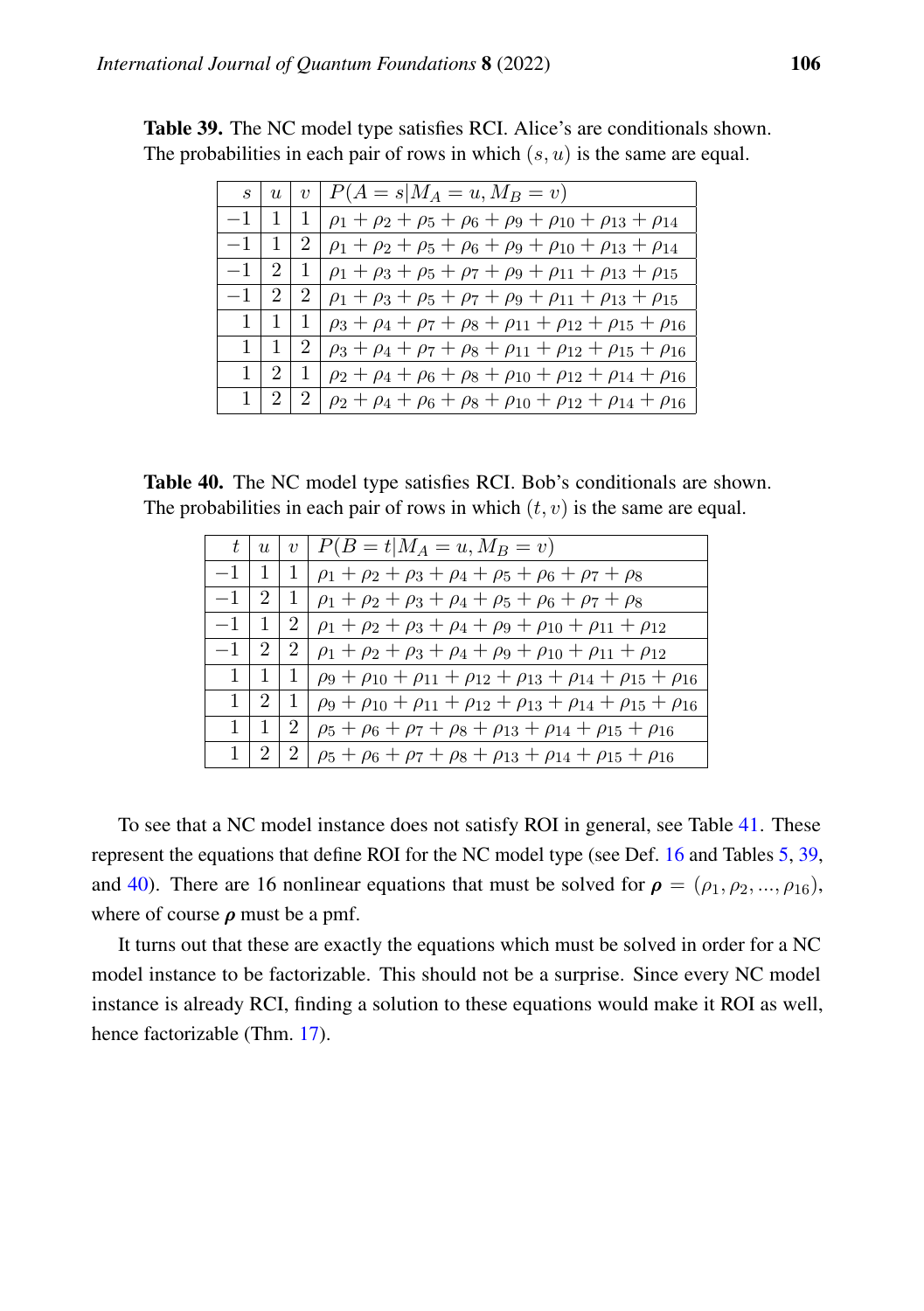<span id="page-76-0"></span>Table 41. A NC model instance satisfies ROI only if these 16 equations are satisfied.

| $(\rho_1 + \rho_2 + \rho_5 + \rho_6 + \rho_9 + \rho_{10} + \rho_{13} + \rho_{14})$                     |                                                 |
|--------------------------------------------------------------------------------------------------------|-------------------------------------------------|
| $\times(\rho_1+\rho_2+\rho_3+\rho_4+\rho_5+\rho_6+\rho_7+\rho_8)=$                                     | $\rho_1 + \rho_2 + \rho_5 + \rho_6$             |
| $(\rho_1 + \rho_2 + \rho_5 + \rho_6 + \rho_9 + \rho_{10} + \rho_{13} + \rho_{14})$                     |                                                 |
| $\times(\rho_9 + \rho_{10} + \rho_{11} + \rho_{12} + \rho_{13} + \rho_{14} + \rho_{15} + \rho_{16}) =$ | $\rho_9 + \rho_{10} + \rho_{13} + \rho_{14}$    |
| $(\rho_2 + \rho_4 + \rho_6 + \rho_8 + \rho_{10} + \rho_{12} + \rho_{14} + \rho_{16})$                  |                                                 |
| $\times(\rho_5+\rho_6+\rho_7+\rho_8+\rho_{13}+\rho_{14}+\rho_{15}+\rho_{16})=$                         | $\rho_6 + \rho_8 + \rho_{14} + \rho_{16}$       |
| $(\rho_3 + \rho_4 + \rho_7 + \rho_8 + \rho_{11} + \rho_{12} + \rho_{15} + \rho_{16})$                  |                                                 |
| $\times(\rho_1+\rho_2+\rho_3+\rho_4+\rho_5+\rho_6+\rho_7+\rho_8)=$                                     | $\rho_3 + \rho_4 + \rho_7 + \rho_8$             |
| $(\rho_3 + \rho_4 + \rho_7 + \rho_8 + \rho_{11} + \rho_{12} + \rho_{15} + \rho_{16})$                  |                                                 |
| $\times(\rho_9+\rho_{10}+\rho_{11}+\rho_{12}+\rho_{13}+\rho_{14}+\rho_{15}+\rho_{16})=$                | $\rho_{11} + \rho_{12} + \rho_{15} + \rho_{16}$ |
| $(\rho_1 + \rho_2 + \rho_5 + \rho_6 + \rho_9 + \rho_{10} + \rho_{13} + \rho_{14})$                     |                                                 |
| $\times(\rho_1+\rho_2+\rho_3+\rho_4+\rho_9+\rho_{10}+\rho_{11}+\rho_{12})=$                            | $\rho_1 + \rho_2 + \rho_9 + \rho_{10}$          |
| $(\rho_1 + \rho_2 + \rho_5 + \rho_6 + \rho_9 + \rho_{10} + \rho_{13} + \rho_{14})$                     |                                                 |
| $\times(\rho_5+\rho_6+\rho_7+\rho_8+\rho_{13}+\rho_{14}+\rho_{15}+\rho_{16})=$                         | $\rho_5 + \rho_6 + \rho_{13} + \rho_{14}$       |
| $(\rho_3 + \rho_4 + \rho_7 + \rho_8 + \rho_{11} + \rho_{12} + \rho_{15} + \rho_{16})$                  |                                                 |
| $\times(\rho_1+\rho_2+\rho_3+\rho_4+\rho_9+\rho_{10}+\rho_{11}+\rho_{12})=$                            | $\rho_3 + \rho_4 + \rho_{11} + \rho_{12}$       |
| $(\rho_3 + \rho_4 + \rho_7 + \rho_8 + \rho_{11} + \rho_{12} + \rho_{15} + \rho_{16})$                  |                                                 |
| $\times(\rho_5+\rho_6+\rho_7+\rho_8+\rho_{13}+\rho_{14}+\rho_{15}+\rho_{16})=$                         | $\rho_7 + \rho_8 + \rho_{15} + \rho_{16}$       |
| $(\rho_1 + \rho_3 + \rho_5 + \rho_7 + \rho_9 + \rho_{11} + \rho_{13} + \rho_{15})$                     |                                                 |
| $\times(\rho_1+\rho_2+\rho_3+\rho_4+\rho_5+\rho_6+\rho_7+\rho_8)=$                                     | $\rho_1 + \rho_3 + \rho_5 + \rho_7$             |
| $(\rho_1 + \rho_3 + \rho_5 + \rho_7 + \rho_9 + \rho_{11} + \rho_{13} + \rho_{15})$                     |                                                 |
| $\times(\rho_9 + \rho_{10} + \rho_{11} + \rho_{12} + \rho_{13} + \rho_{14} + \rho_{15} + \rho_{16}) =$ | $\rho_9 + \rho_{11} + \rho_{13} + \rho_{15}$    |
| $(\rho_2 + \rho_4 + \rho_6 + \rho_8 + \rho_{10} + \rho_{12} + \rho_{14} + \rho_{16})$                  |                                                 |
| $\times(\rho_1+\rho_2+\rho_3+\rho_4+\rho_5+\rho_6+\rho_7+\rho_8)=$                                     | $\rho_2 + \rho_4 + \rho_6 + \rho_8$             |
| $(\rho_2 + \rho_4 + \rho_6 + \rho_8 + \rho_{10} + \rho_{12} + \rho_{14} + \rho_{16})$                  |                                                 |
| $\times(\rho_9 + \rho_{10} + \rho_{11} + \rho_{12} + \rho_{13} + \rho_{14} + \rho_{15} + \rho_{16}) =$ | $\rho_{10} + \rho_{12} + \rho_{14} + \rho_{16}$ |
| $(\rho_1 + \rho_3 + \rho_5 + \rho_7 + \rho_9 + \rho_{11} + \rho_{13} + \rho_{15})$                     |                                                 |
| $\times(\rho_1+\rho_2+\rho_3+\rho_4+\rho_9+\rho_{10}+\rho_{11}+\rho_{12})=$                            | $\rho_1 + \rho_3 + \rho_9 + \rho_{11}$          |
| $(\rho_1 + \rho_3 + \rho_5 + \rho_7 + \rho_9 + \rho_{11} + \rho_{13} + \rho_{15})$                     |                                                 |
| $\times(\rho_5+\rho_6+\rho_7+\rho_8+\rho_{13}+\rho_{14}+\rho_{15}+\rho_{16})=$                         | $\rho_5 + \rho_7 + \rho_{13} + \rho_{15}$       |
| $(\rho_2 + \rho_4 + \rho_6 + \rho_8 + \rho_{10} + \rho_{12} + \rho_{14} + \rho_{16})$                  |                                                 |
| $\times(\rho_1+\rho_2+\rho_3+\rho_4+\rho_9+\rho_{10}+\rho_{11}+\rho_{12})=$                            | $\rho_2 + \rho_4 + \rho_{10} + \rho_{12}$       |
| $(\rho_2 + \rho_4 + \rho_6 + \rho_8 + \rho_{10} + \rho_{12} + \rho_{14} + \rho_{16})$                  |                                                 |
| $\times(\rho_5+\rho_6+\rho_7+\rho_8+\rho_{13}+\rho_{14}+\rho_{15}+\rho_{16})=$                         | $\rho_6 + \rho_8 + \rho_{14} + \rho_{16}$       |

# *D.5. Factorization is equivalent to RCI + ROI*

In the interest of reducing clutter, in this subsection and Appendix [D.6,](#page-77-1) the *random*

 $\Box$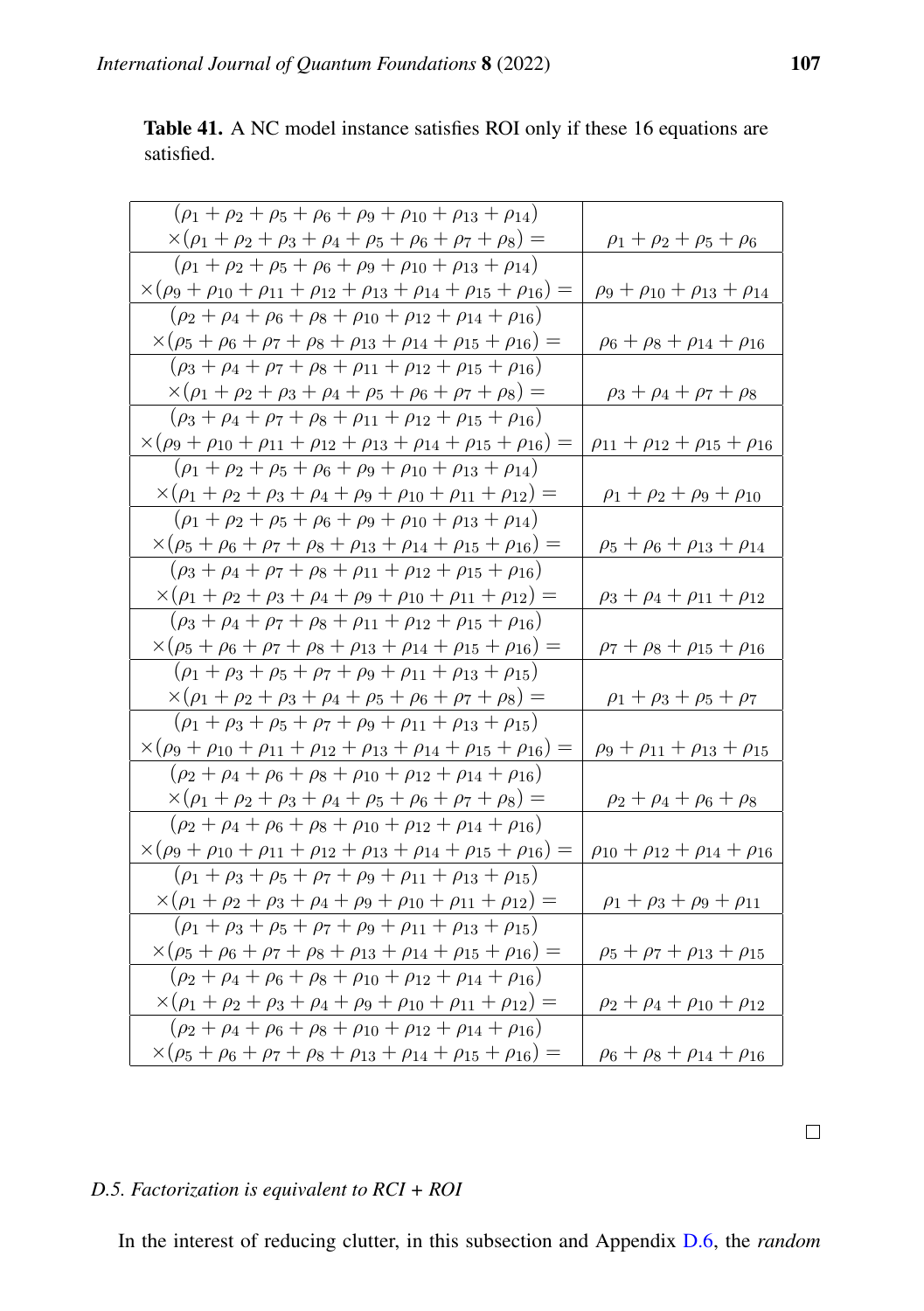*variables* will be suppressed, and only the corresponding *values* will be shown. For example,

$$
P(A = s, B = t | M_A = u, M_B = v)
$$
 will be shortened to  $P(s, t | u, v)$ 

for s,  $t = \pm 1$  and  $u, v = 1, 2$ . The following fact was proved in Jarrett [\[24\]](#page-85-0).

<span id="page-77-0"></span>Theorem 17. *A model instance is factorizable iff it satisfies both the remote context independent (RCI) condition and the remote outcome independence (ROI) condition.*

*Proof.*  $(\Rightarrow)$  Assume factorizability. Then

$$
P(s|u, v) = \sum_{t} P(s, t|u, v) = \sum_{t} P(s|u)P(t|v) = P(s|u) \text{ and}
$$

$$
P(t|u, v) = \sum_{s} P(s, t|u, v) = \sum_{s} P(s|u)P(t|v) = P(t|v).
$$
(55)

In each case, the first equality is a marginal probability calculation, the second equality follows from factorizability, and the third is just the fact that a pmf sums to 1. This establishes that factorizability implies RCI. As for establishing that factorizability implies ROI, note

<span id="page-77-2"></span>
$$
P(s,t|u,v) = P(s|u)P(t|v) = P(s|u,v)P(t|u,v).
$$
\n(56)

The first equality is the definition of factorizability and the second equation follows from RCI, which was proved in Eq. [55.](#page-77-2)

 $(\Leftarrow)$  Assume RCI and ROI. Then

$$
P(s,t|u,v) = P(s|u,v)P(t|u,v) = P(s|u)P(t|v).
$$
\n(57)

The first equality follows from ROI and the second equality follows from RCI.  $\Box$ 

#### <span id="page-77-1"></span>*D.6. LC implies factorizability*

Recall that, by the definition of LC, conditional probabilities such as  $P(s|t, u, v)$ ,  $P(t|s, u, v)$ , must be well-defined, that is,  $P(s, u, v) > 0$  and  $P(t, u, v) > 0$  (Def. [10\)](#page-12-0). Also  $P(u, v) = P(M_A = u, M_B = v) > 0$  is a given – see Sec. [4.1.1.](#page-70-0)

<span id="page-77-3"></span>Theorem 18. *If a model instance is locally causal (LC), then it is also factorizable.*

*Proof.* First show that LC implies RCI. Assume LC.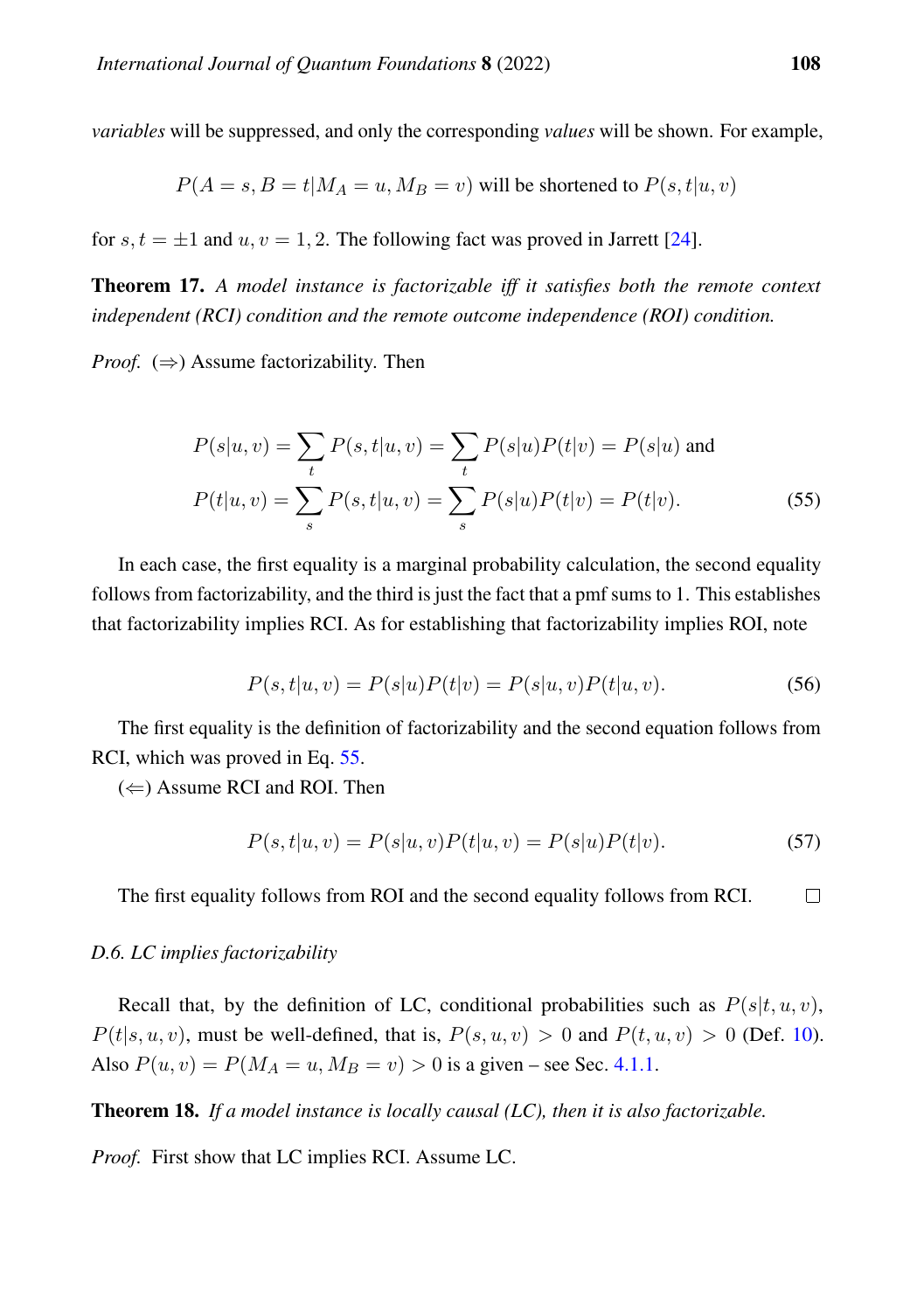$$
P(s|u, v) = \sum_{t} P(s, t|u, v) = \sum_{t} P(s|t, u, v)P(t) = \sum_{t} P(s|u)P(t) = P(s|u)
$$

and  $(58)$ 

$$
P(t|u, v) = \sum_{s} P(s, t|u, v) = \sum_{s} P(t|s, u, v)P(s) = \sum_{s} P(t|v)P(s) = P(t|v).
$$

In each line the third equality invokes LC. The other three equalities follow by ordinary marginal, conditional, and total probability manipulations.

Then factorizability follows from

$$
P(s,t|u,v) = \frac{P(s,t,u,v)}{P(u,v)} = \frac{P(s|t,u,v)P(t,u,v)}{P(u,v)} = \frac{P(s|t,u,v)P(t|u,v)}{P(u,v)} = P(s|u)P(t|u,v) = P(s|u)P(t|v).
$$
(59)

where the first three equalities are conditional probability manipulations and the last two equalities invoke a combination of LC and RCI.  $\Box$ 

# <span id="page-78-0"></span>*D.7. RCI model instances that are not NC*

Consider the generic model instance with

$$
\gamma_k = \frac{1}{2}
$$
 for  $k = 2, 3, 5, 8, 9, 12, 13, 16$  and  $\gamma_k = 0$  otherwise.

Table [42](#page-79-0) clearly shows that RCI is satisfied, both on Alice and Bob's sides.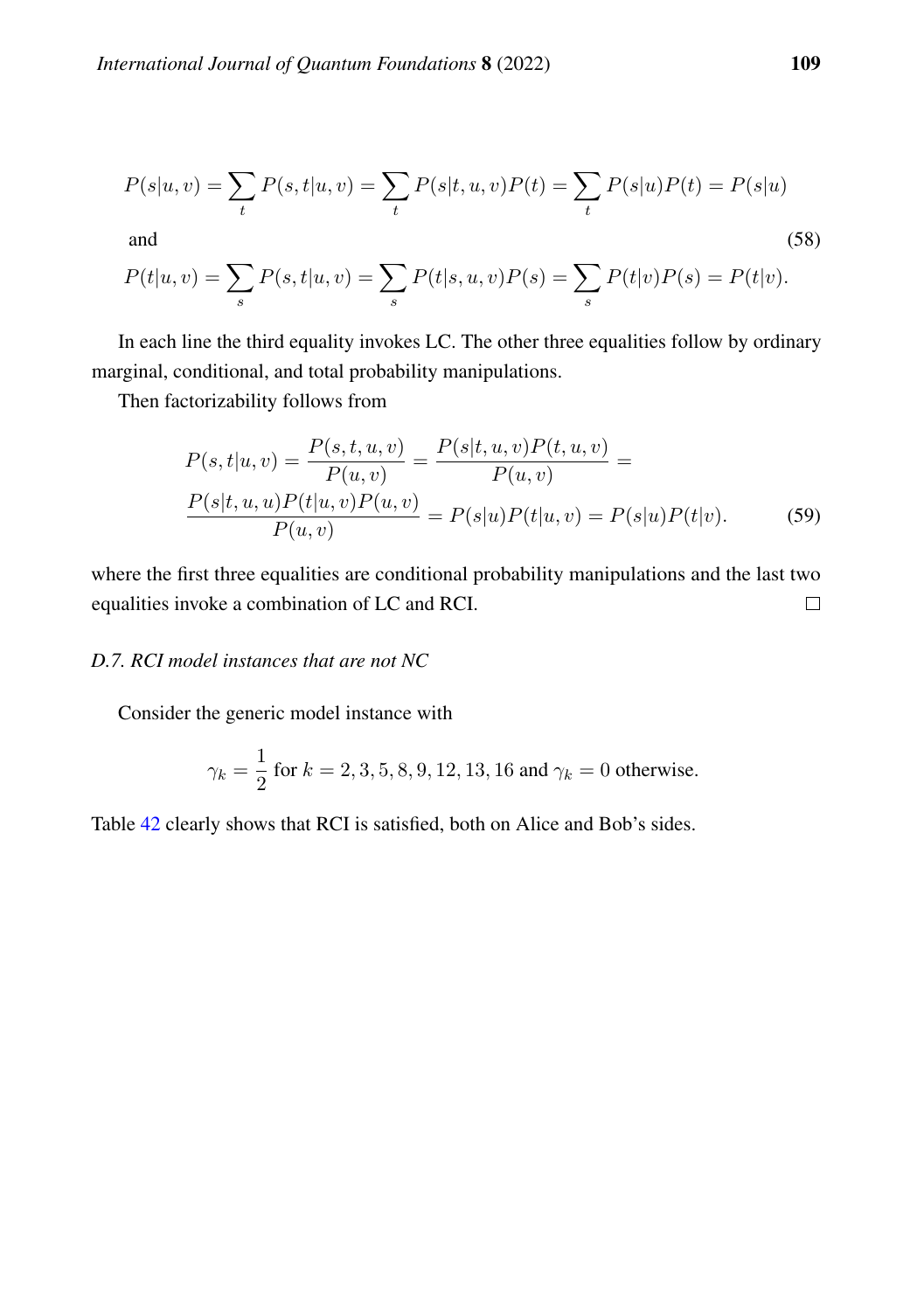| $\boldsymbol{s}$ | $\boldsymbol{t}$ | $\boldsymbol{u}$ |                | $v \parallel P(A = s M_A = u, M_B = v) \parallel P(B = t M_A = u, M_B = v) \parallel$ |   |
|------------------|------------------|------------------|----------------|---------------------------------------------------------------------------------------|---|
| $-1$             | $-1$             | $\mathbf{1}$     | 1              |                                                                                       |   |
| $-1$             | $\mathbf{1}$     | $\mathbf 1$      | $\mathbf{1}$   |                                                                                       |   |
| 1                | $-1$             | $\mathbf{1}$     | 1              |                                                                                       |   |
| 1                | $\mathbf 1$      | 1                | 1              |                                                                                       |   |
| $-1$             | $-1$             | 1                | $\overline{2}$ |                                                                                       |   |
| $-1$             | $\mathbf{1}$     | 1                | $\overline{2}$ |                                                                                       |   |
| $\mathbf{1}$     | $-1$             | $\mathbf{1}$     | $\overline{2}$ |                                                                                       |   |
| 1                | 1                | 1                | $\overline{2}$ |                                                                                       |   |
| 1                | $^{-1}$          | $\overline{2}$   | 1              |                                                                                       |   |
| $-1$             | $\mathbf{1}$     | $\overline{2}$   | 1              |                                                                                       |   |
| $\mathbf{1}$     | $-1$             | $\overline{2}$   | 1              |                                                                                       |   |
| 1                | 1                | $\overline{2}$   | 1              |                                                                                       |   |
| $-1$             | $-1$             | $\overline{2}$   | $\overline{2}$ |                                                                                       |   |
| $-1$             | $\mathbf{1}$     | $\overline{2}$   | $\overline{2}$ |                                                                                       |   |
| 1                | $^{-1}$          | $\overline{2}$   | $\overline{2}$ |                                                                                       |   |
| 1                | 1                | $\overline{2}$   | $\overline{2}$ | 9                                                                                     | っ |

<span id="page-79-0"></span>Table 42. Proof that the example satisfies RCI: Each of Alice and Bob's outcomes depends only on her/his own measurement choice.

The correlations and s-functions for this example are

$$
(w, x, y, z) = (-1, 1, 1, 1)
$$
  

$$
(s_1, s_2, s_3, s_4) = (4, 0, 0, 0).
$$

Hence one of the CHSH inequalities is violated, so this example cannot be NC. Because it is not NC, it also cannot be factorizable or LC by Thm.'s [2](#page-13-0) and [18.](#page-77-3)

See Thm. [16](#page-74-1) in Appendix [D.4](#page-74-2) for a proof that every NC model instance satisfies RCI. Together with this example, it explains the positioning of "Remote Context Independence" (box 12) strictly above "NC" (box 8) in Fig. [10.](#page-53-0) It also explains why box 12 labeled "Remote Context Independence" is outlined in green, since this example has an s-function that exceeds a Tsirelson bound.

One can find more examples like these which are RCI but whose correlations have a pattern either of three -1's and one +1 or three +1's and one -1. Consider Fig. [17,](#page-80-0) which shows the NC region for  $w = -1$ , a tetrahedron. The vertices of the tetrahedron (red dots) correspond to model instances with correlations consisting of zero, two, or four +1's (or alternatively four, two, or zero -1's), hence have s-functions that satisfy CHSH. The purple dots not in the NC region, but on the corners of the correlation cube, correspond to model instances that have correlations consisting of one  $-1$  and three  $+1$ 's or three  $-1$ 's and one  $+1$ , hence have an s-function that exceeds a Tsirelson bound. The same holds for the NC region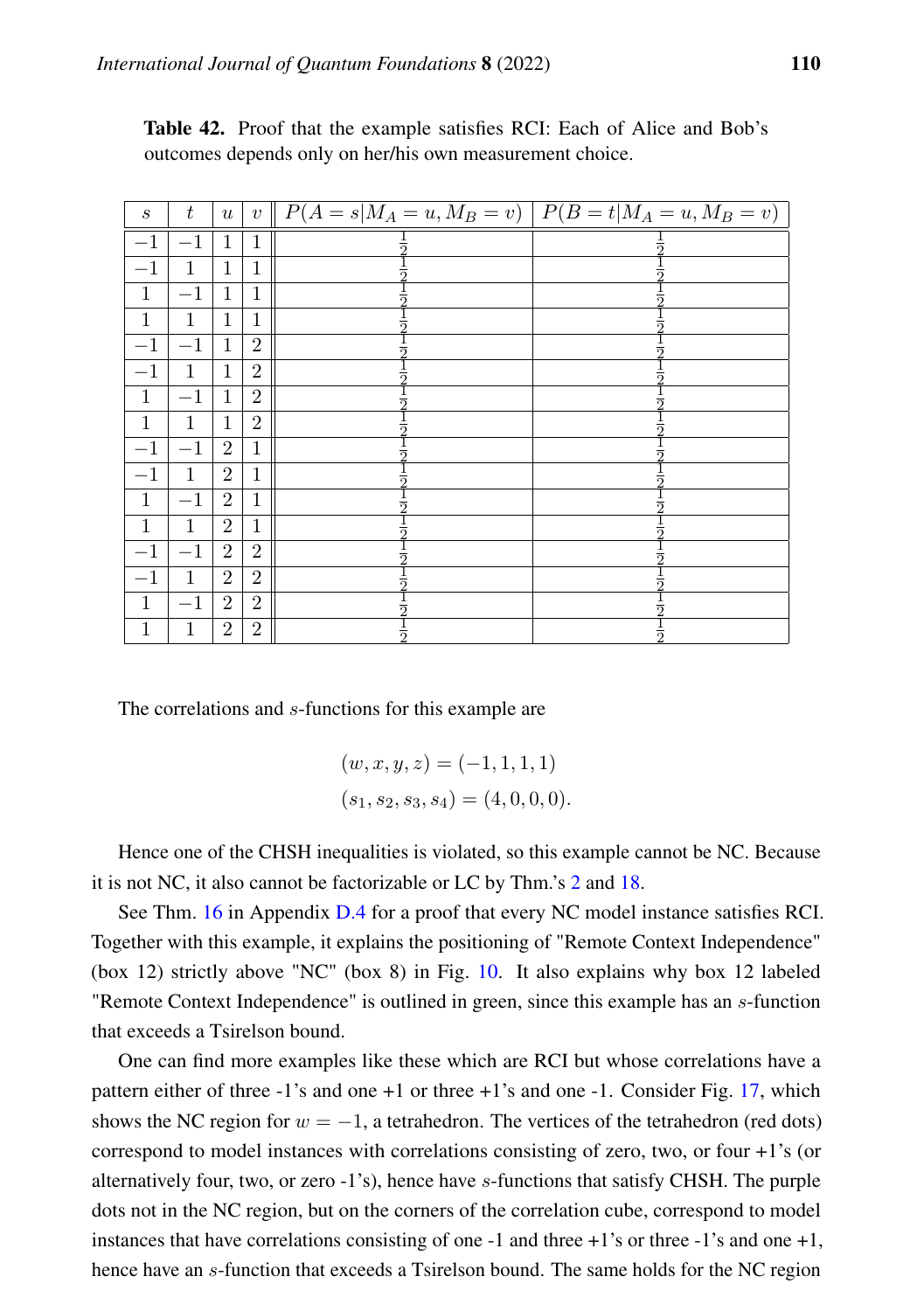<span id="page-80-0"></span>**Figure 17.** Perfect correlations  $(x, y, z)$  on (red) and off (purple) the NC region, where  $w = -1$  is fixed. Red dots at the corners correspond to correlations that satisfy CHSH. Purple dots off of the tetrahedron correspond to correlations that violate CHSH. (The purple dot corresponding to the point  $(-1, 1, -1)$  is hidden.)



for  $w = 1$ , also a tetrahedron, but in which the red dots and the purple dots are switched. See Fig.'s [12](#page-62-0) and [13.](#page-64-0)

### <span id="page-80-2"></span>*D.8. ROI model instance that is not NC*

<span id="page-80-1"></span>Table [43](#page-80-1) shows an assignment of generic parameters  $\gamma_1, \gamma_2, ..., \gamma_{16}$ , and the associated correlations and s-functions are shown in Table [44.](#page-81-0) Note that  $s_3 = -2.6108$  exceeds the lower bound of −2 of the CHSH inequalities. Hence the model instance cannot be NC, factorizable, or LC (by Thm. [18\)](#page-77-3).

| Context | Outcome $(s, t)$ |          |          |        |  |  |  |
|---------|------------------|----------|----------|--------|--|--|--|
| (u, v)  | $(-1,-1)$        | $(-1,1)$ | $(1,-1)$ | (1,1)  |  |  |  |
| (1,1)   | 0.0435           | 0.9540   | 0.0001   | 0.0023 |  |  |  |
| (1, 2)  | 0.2198           | 0.7777   | 0.0006   | 0.0020 |  |  |  |
| (2,1)   | 0.7469           | 0.0180   | 0.2296   | 0.0055 |  |  |  |
| (2, 2)  | 0.1428           | 0.8142   | 0.0064   | 0.0366 |  |  |  |

Table 43. Example that is ROI but does not satisfy CHSH.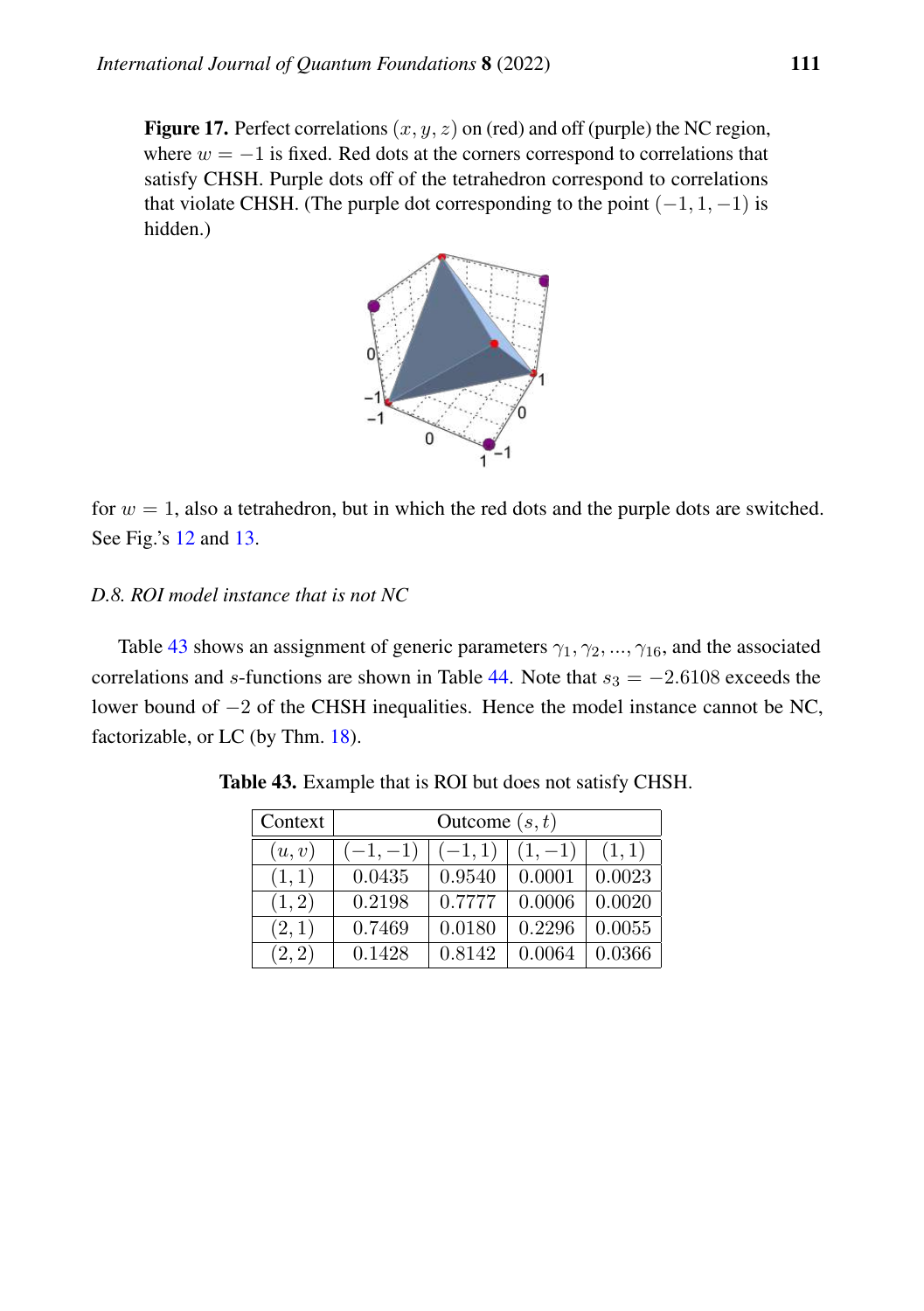| w             | $-0.9083$              |
|---------------|------------------------|
| $\mathcal{X}$ | $-0.5565$              |
| Y             | 0.5048                 |
| $\tilde{z}$   | $-0.6412$              |
| $s_1$         | 0.2154                 |
| $s_2$         | $-0.4882$              |
| $s_3$         | $-2.6108$              |
| $s_4$         | $-0.3188$              |
| Min and Max   | $-2.6108$ and $0.2154$ |

<span id="page-81-0"></span>Table 44. Proof that example does not satisfy CHSH.

However, Table [45](#page-81-1) shows that this model instance satisfies ROI. Note that the columns labeled  $P(s, t|u, v)$  and  $P(s|u, v) \times P(t|u, v)$  are equal, which shows that Alice and Bob's outcomes are conditionally independent, given their joint measurement choices. This example explains the positioning of "Remote Outcome Independence" (box 13) strictly above "Bell local (Factorization)" (box 5) in Fig. [10.](#page-53-0)

<span id="page-81-1"></span>

| $\mathcal{S}_{\mathcal{S}}$ | t            | $\boldsymbol{u}$ | $\upsilon$     | P(s,t u,v) | $P(s u, v) \times P(t u, v)$ |
|-----------------------------|--------------|------------------|----------------|------------|------------------------------|
| $-1$                        | $-1$         | 1                | 1              | 0.0435     | 0.0435                       |
| $-1$                        | 1            | 1                | 1              | 0.9541     | 0.9541                       |
| $\mathbf{1}$                | $-1$         | 1                | $\mathbf 1$    | 0.0001     | 0.0001                       |
| $\mathbf{1}$                | $\mathbf 1$  | 1                | 1              | 0.0023     | 0.0023                       |
| $-1$                        | $^{-1}$      | 1                | 2              | 0.2198     | 0.2198                       |
| $-1$                        | $\mathbf{1}$ | 1                | $\overline{2}$ | 0.7776     | 0.7776                       |
| 1                           | $-1$         | 1                | $\overline{2}$ | 0.0006     | 0.0006                       |
| 1                           | 1            | 1                | $\overline{2}$ | 0.0020     | 0.0020                       |
| $-1$                        | $-1$         | $\overline{2}$   | $\mathbf{1}$   | 0.7469     | 0.7469                       |
| $-1$                        | $\mathbf{1}$ | 2                | 1              | 0.0180     | 0.0180                       |
| 1                           | $-1$         | 2                | $\mathbf 1$    | 0.2296     | 0.2296                       |
| $\mathbf{1}$                | $\mathbf{1}$ | $\overline{2}$   | $\mathbf 1$    | 0.0055     | 0.0055                       |
| $-1$                        | $-1$         | 2                | $\overline{2}$ | 0.1428     | 0.1428                       |
| $-1$                        | 1            | 2                | $\overline{2}$ | 0.8142     | 0.8142                       |
| 1                           | $-1$         | 2                | 2              | 0.0064     | 0.0064                       |
| $\mathbf{1}$                | 1            | $\overline{2}$   | $\overline{2}$ | 0.0366     | 0.0366                       |

Table 45. Proof that example satisfies ROI.

## *D.9. RCI and ROI are distinct*

In Sec.'s [D.7](#page-78-0) and [D.8](#page-80-2) example model instances were shown that are, respectively,

• RCI but not NC and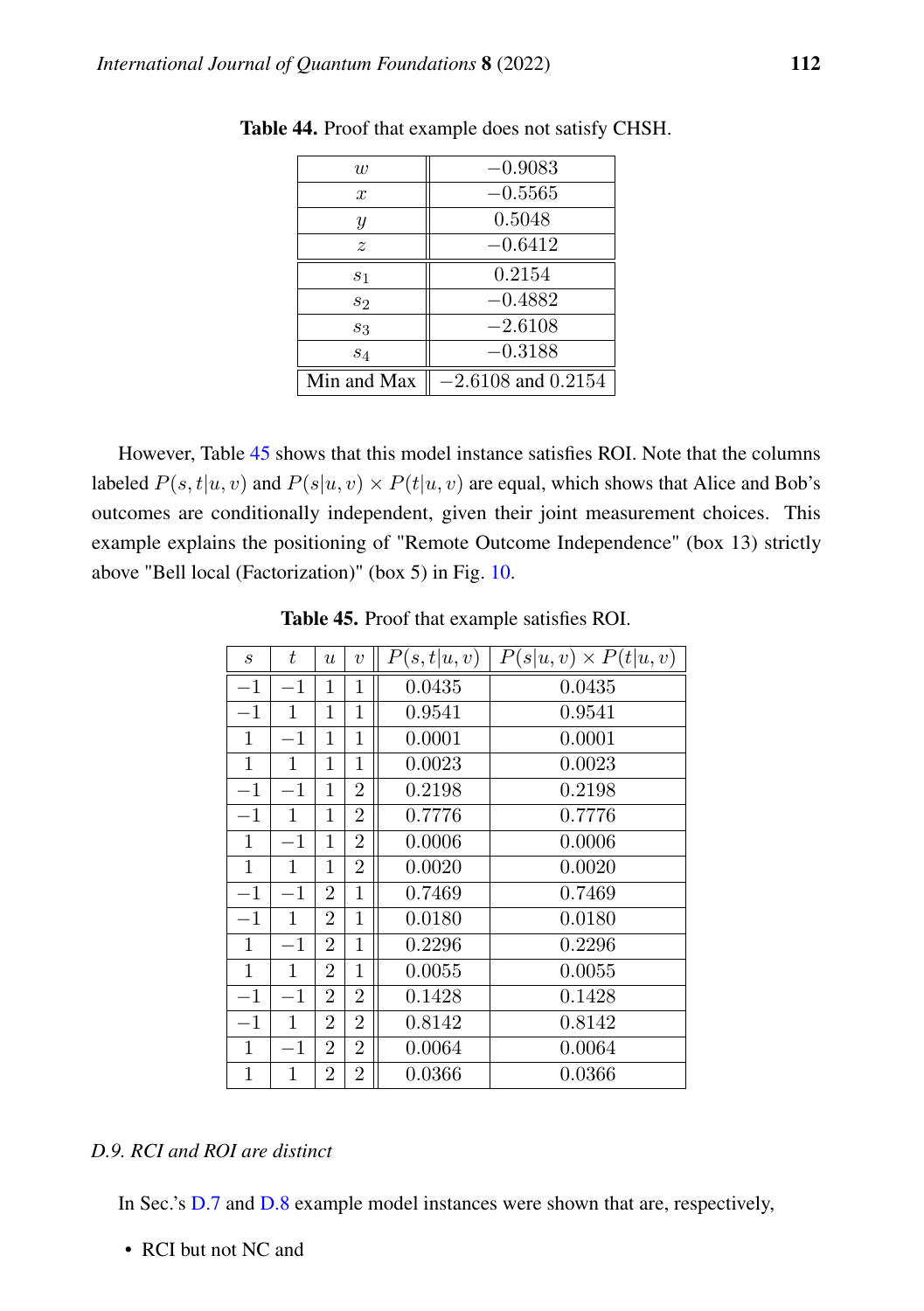• ROI but not NC.

These instances are obviously different, demonstrating that neither the set of RCI model instances nor the set of ROI model instances can contain the other. To see this recall that  $RCI \bigcap ROI = FC \subset NC$  and both of these instances are outside NC. This fact is reflected by the positioning of RCI (box 12) and ROI (box 13) on different paths in Fig. [10.](#page-53-0)

#### E. CHSH inequalities survive convex combinations

The proof of Lemma [4](#page-82-0) shows that convex combinations of model instances that satisfy CHSH also satisfy all the CHSH inequalities. The definitions of the correlation matrix C and the s-function matrix S can be found in Sec. [2.2.](#page-6-0)

<span id="page-82-1"></span>**Lemma 3.** Let  $\gamma_1$ ,  $\gamma_2,...,\gamma_n$  be *n* generic conditional probability vectors, and let  $\pi$  $(\pi_1, \pi_2, ..., \pi_n)$  *be a pmf. Define* 

$$
\boldsymbol{\gamma}=\sum_k \pi_k \boldsymbol{\gamma}_k.
$$

*Then*

$$
SC\pmb{\gamma}^T = \sum_k \pi_k SC\pmb{\gamma}_k^T.
$$

*That is, the* s*-functions of a convex combination of conditional probability vectors equal the same convex combination of the* s*-functions of the underlying cpvs.*

*Proof.* This follows immediately from the linearity of matrix multiplication.  $\Box$ 

<span id="page-82-0"></span>Lemma 4. *Given the same assumptions as in Lemma [3.](#page-82-1) Then if the* s*-functions associated with each* γ<sup>k</sup> *satisfy all of the CHSH inequalities, so do the* s*-functions associated with* γ*.*

*Proof.* From Eq. [8,](#page-8-0)

$$
-2 \leq SC\pmb{\gamma}_k^T \leq 2
$$

for all k and since the  $\pi_k$ 's are nonnegative, therefore

$$
-2\pi_k \leq \pi_k SC \pmb{\gamma}_k^T \leq 2\pi_k
$$

for all k as well. By Lemma [3](#page-82-1) and the fact that  $\sum_k \pi_k = 1$ , adding these n inequalities yields

$$
-2 \leq SC\pmb{\gamma}^T \leq 2.
$$

 $\Box$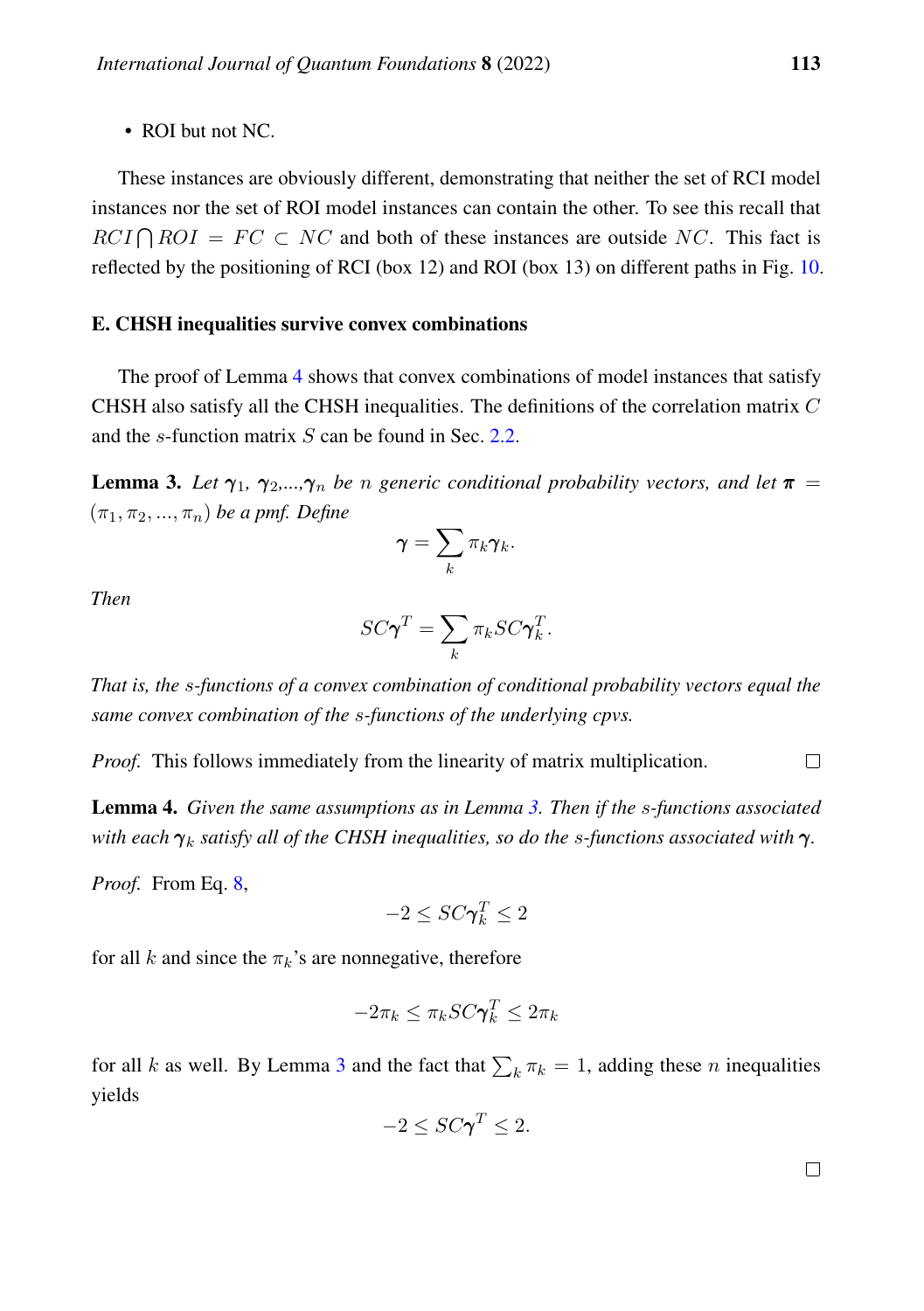# References

- 1. J.F. Clauser, M.A. Horne, A. Shimony, R.A. Holt. *Proposed experiment to test local hidden-variable theories*, Phys. Rev. Lett., 23 (15): 880−−4, Bibcode:1969PhRvL..23..880C, doi:10.1103/PhysRevLett.23.880), 1969. <https://doi.org/10.1103/PhysRevLett.23.880>
- 2. Alain Aspect. *Bell's Theorem: The Naive View of an Experimentalist*, "Quantum [Un]speakables – From Bell to Quantum information", edited by R. A. Bertlmann and A. Zeilinger, Springer, 2002. [https://dx.doi.org/10.1007/978-3-662-05032-3\\_9](https://dx.doi.org/10.1007/978-3-662-05032-3_9)

3. Howard Wiseman. *The Two Bell's Theorems of John Bell*, Journal of Physics A:

- Mathematical and Theoretical, Volume 47, Number 42, Oct 8, 2014. <https://doi.org/10.1088/1751-8113/47/42/424001>
- 4. John S. Bell. *On the Einstein, Podolsky, Rosen Paradox*, Physics Vol. 1, No. 3, pp. 195-290, 1964. (Reproduced in [\[25\]](#page-85-1) [\[26\]](#page-85-2).) <https://dx.doi.org/10.1103/PhysicsPhysiqueFizika.1.195>
- 5. John S. Bell. *The Theory of Local Beables*, Epistemological Letters 9, 1976; Dialectia 39 1985. (Reproduced in [\[25\]](#page-85-1) [\[26\]](#page-85-2).) [https://doi.org/10.1142/9789812386540\\_0008](https://doi.org/10.1142/9789812386540_0008)
- 6. N.D.Mermin. *Hidden variables and the two theorems of John Bell*, Rev. Mod. Phys., 65, 803âĂ \$815, 1993.

<https://doi.org/10.1103/RevModPhys.65.803>

- 7. John S. Bell. *On the Problem of Hidden Variables in Quantum Mechanics* Review of Modern Physics 38, 1966 (Reproduced in [\[25\]](#page-85-1) [\[26\]](#page-85-2).) <https://dx.doi.org/10.1103/RevModPhys.38.447>
- 8. S. Kochen, E. Specker. *The Problem of Hidden Variables in Quantum Mechanics*, Journal of Mathematics and Mechanics, 17: 59 $\tilde{A}$ \$87, 1967. <http://dx.doi.org/10.1512/iumj.1968.17.17004>
- 9. W. Myrvold, M. Genovese, A. Shimony. *Bellâ*A $Z$ s Theorem, The Stanford Encyclopedia of Philosophy, Edward N. Zalta (ed.), Fall 2021 Edition. First published Wed Jul 21, 2004; substantive revision Wed Mar 13, 2019. [https://plato.stanford.edu/archives/fall2021/entries/](https://plato.stanford.edu/archives/fall2021/entries/bell-theorem/) [bell-theorem/](https://plato.stanford.edu/archives/fall2021/entries/bell-theorem/)
- 10. Arthur Fine. *Hidden Variables, Joint Probability, and the Bell Inequalities*, Phys. Rev. Lett. 48, 291, February 1982.

<https://doi.org/10.1103/PhysRevLett.48.291>

11. Arthur Fine. *Joint distributions, quantum correlations, and commuting observables*, J. Math. Phys., 23, 1306, 1982.

<https://doi.org/10.1063/1.525514>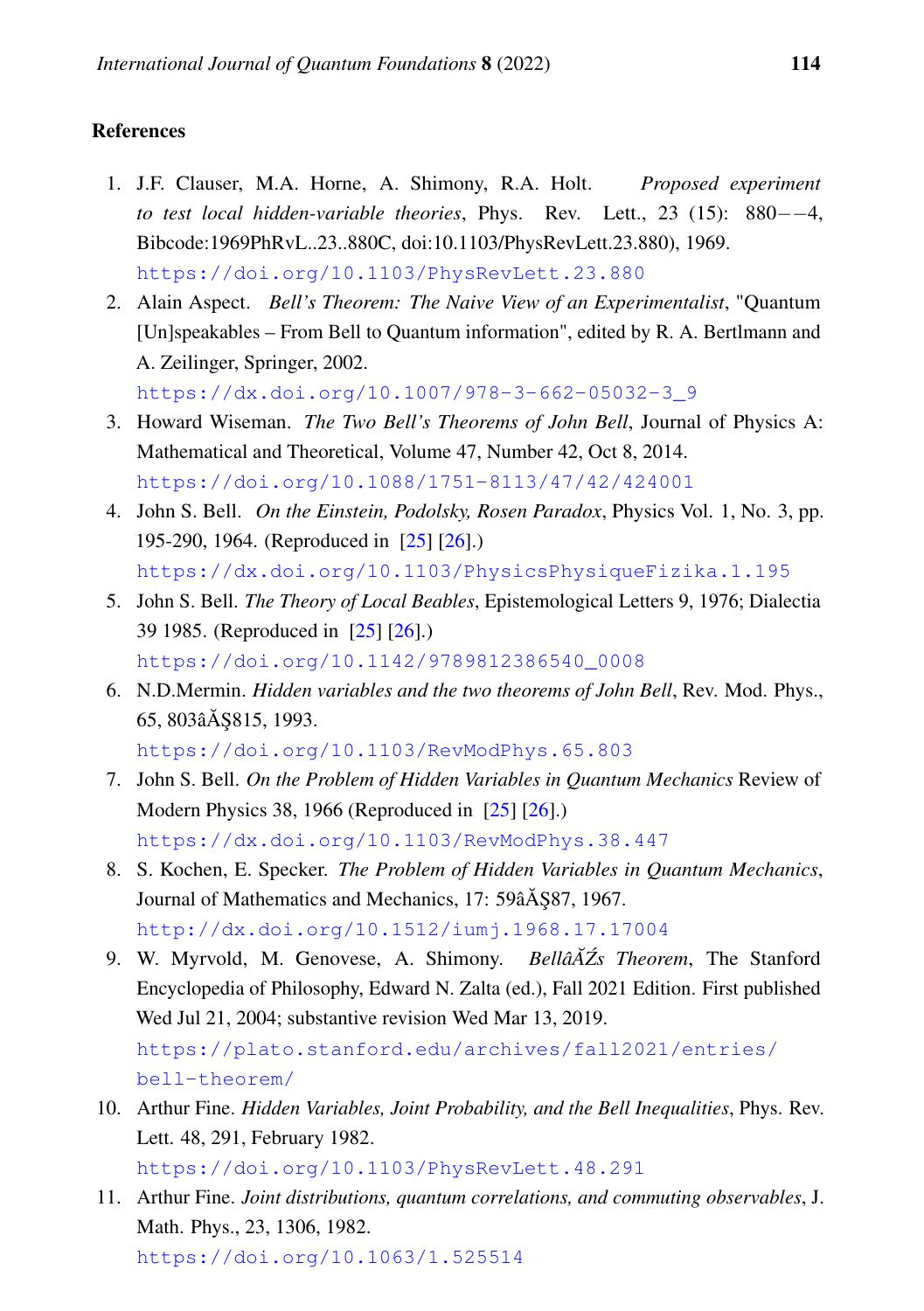- 12. S. Abramsky, A. Brandenburger. *The sheaf-theoretic structure of non-locality and contextuality*, IOP Publishing and Deutsche Physikalische Gesellschaft, New Journal of Physics, Volume 13, November 2011. <https://dx.doi.org/10.1088/1367-2630/13/11/113036>
- 13. C. Held. *The Kochen-Specker Theorem*, The Stanford Encyclopedia of Philosophy, Edward N. Zalta (ed.), Spring 2018 Edition. [https://plato.stanford.edu/archives/spr2018/entries/](https://plato.stanford.edu/archives/spr2018/entries/kochen-specker/) [kochen-specker/](https://plato.stanford.edu/archives/spr2018/entries/kochen-specker/)
- 14. A.A. Klyachko, M.A. Can, S. Binicioglu, A.S. Shumovsky. *Simple Test for Hidden Variables in Spin-1 Systems*, Phys. Rev. Lett., 101, 020403, July 2008 <https://doi.org/10.1103/PhysRevLett.101.020403>
- 15. R. W. Spekkens, D. H. Buzacott, A. J. Keehn, B. Toner, G. J. Pryde. *Preparation Contextuality Powers Parity-Oblivious Multiplexing*, Phys. Rev. Letters, 102, 010401, Jan, 2009.

<https://dx.doi.org/10.1103/PhysRevLett.102.010401>

- 16. A. Cabello, S. Severini, A. Winter. *(Non)-Contextuality of Physical Theories as an Axiom*, arXiv:1010.2163v1 [quant-ph], Oct 1, 2010. <https://arxiv.org/abs/1010.2163>
- 17. K. Bharti, A.S. Arora, L.C. Kwek, J. Roland. *Uniqueness of all fundamental noncontextuality inequalities*, Phys. Rev. Research, 2, 033010, 2020. <https://doi.org/10.1103/PhysRevResearch.2.033010>
- 18. S. Abramsky. *Relational Databases and Bell's Theorerm*, In Search of Elegance in the Theory and Practice of Computation: Essays dedicated to Peter Buneman, ed. V. Tannen, L. Wong, L. Libkin, W. Fan, W.C. Tan and M. Fourman, Springer, pages 13-35, 2013.

<http://arxiv.org/abs/1208.6416>

19. J.J.Halliwell. *Two Proofs of Fine's Theorem*, Physics Letters A, Vol. 378, Issue 40, Aug 14 2014, pp. 2945-2950.

<https://doi.org/10.1016/j.physleta.2014.08.012>

- 20. John S. Bell. *Bertlmann's socks and the nature of reality*, Journal de Physique Colloques, 42 (C2), 1981. (Reproduced in [\[25\]](#page-85-1) [\[26\]](#page-85-2).) <https://doi.org/10.1051/jphyscol:1981202>
- 21. I. Pitowski. *Quantum Mechanics as a Theory of Probability*, Oct 2005. <https://arxiv.org/abs/quant-ph/0510095v1>
- 22. K. Bolonek-Lason, P. Kosinski. *Groups, Platonic Solids and Bell Inequalities*, Quantum, Vol. 5, 593, Nov 2021. <https://doi.org/10.22331/q-2021-11-29-593>
- 23. A. Tavakoli, N. Gisin. *The Platonic solids and fundamental tests of quantum mechanics*, Quantum, Vol. 4, 293, July 2020.